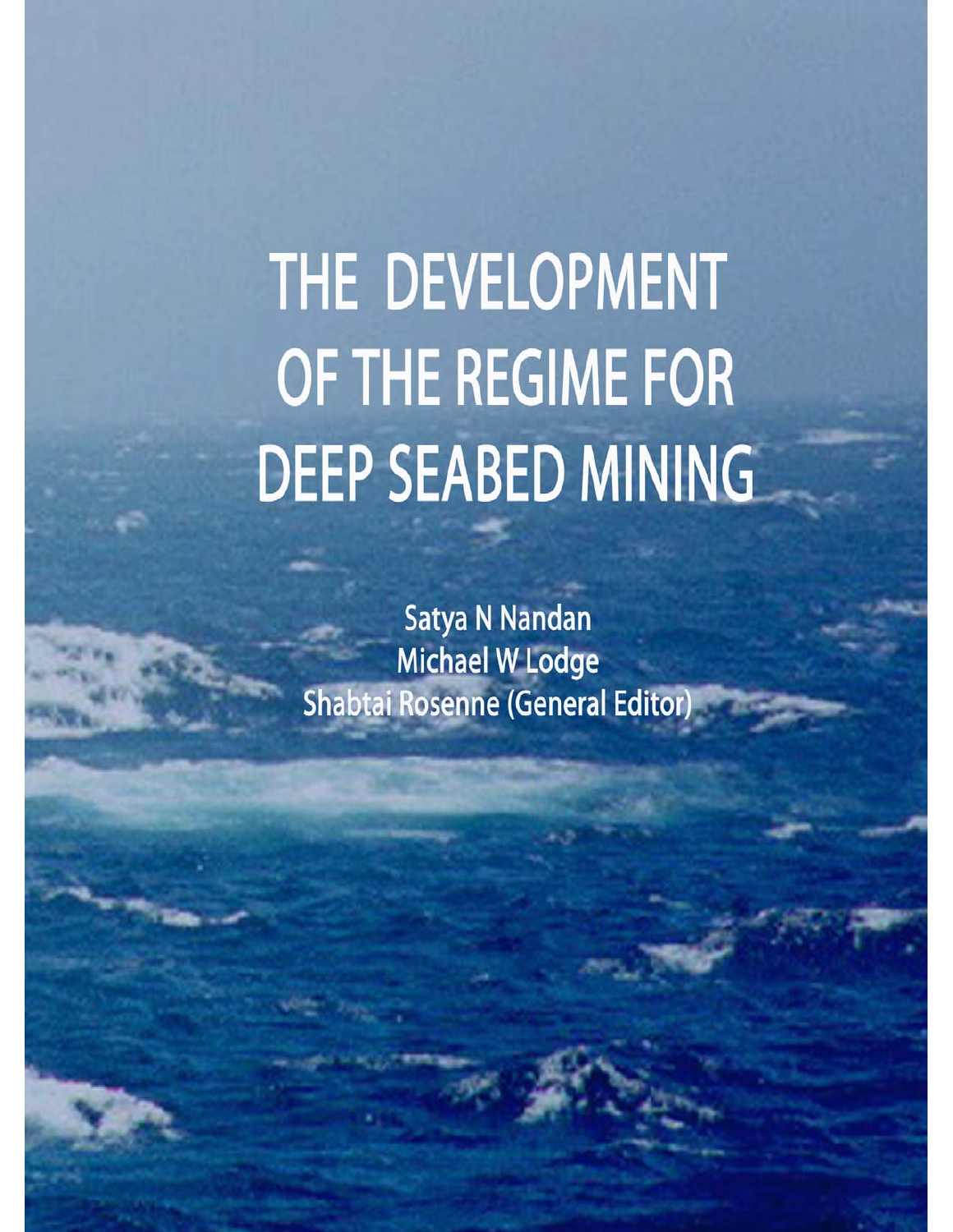$\begin{array}{c|c|c|c|c} \hline \quad \quad & \quad & \quad & \quad & \quad \\ \hline \quad \quad & \quad & \quad & \quad & \quad \\ \hline \end{array}$ 

 $\overline{\overline{}}$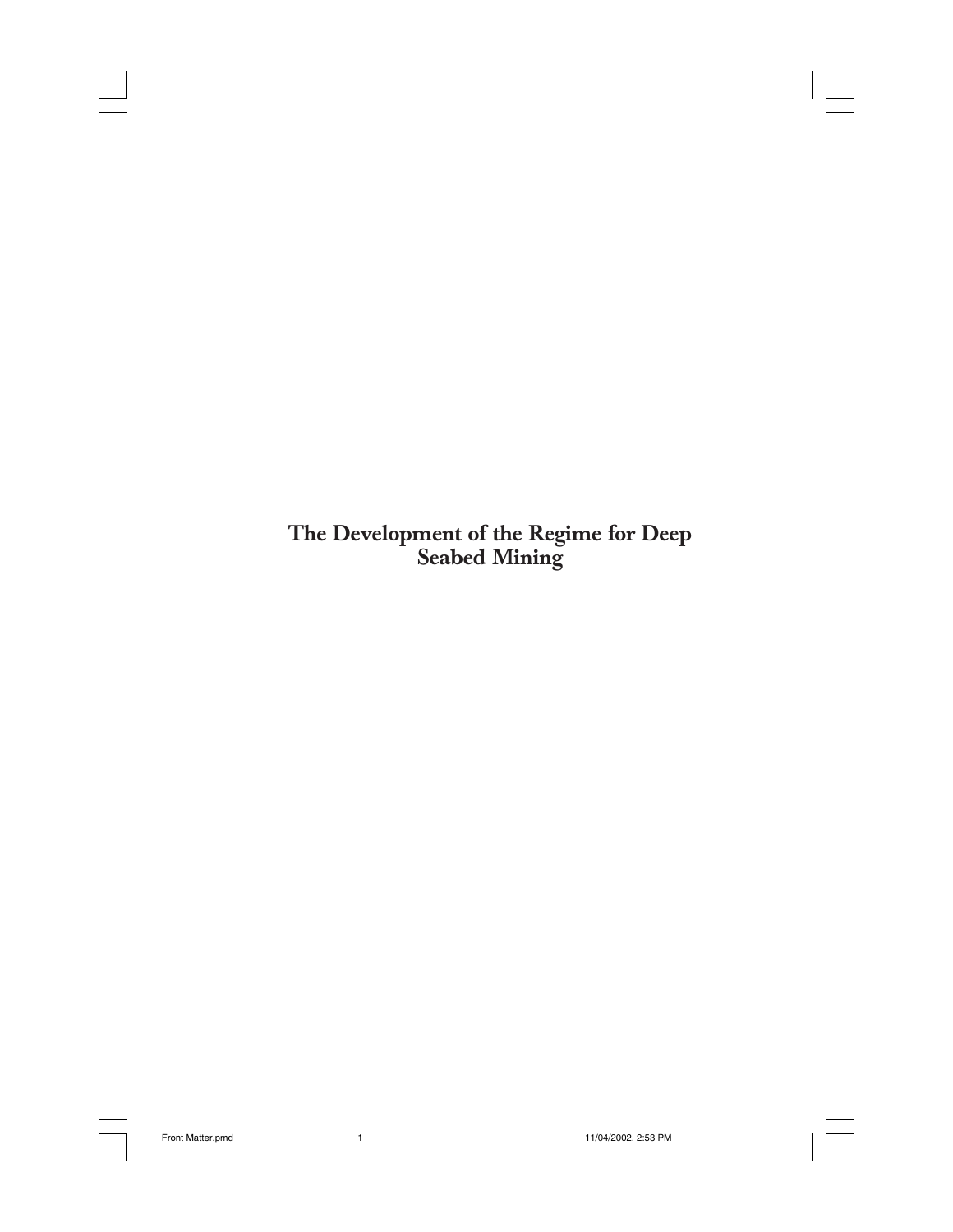$\begin{array}{c|c} \hline \quad \quad & \quad \quad \\ \hline \quad \quad & \quad \quad \\ \hline \quad \quad & \quad \quad \\ \hline \end{array}$ 

 $\frac{1}{\sqrt{1-\frac{1}{2}}}$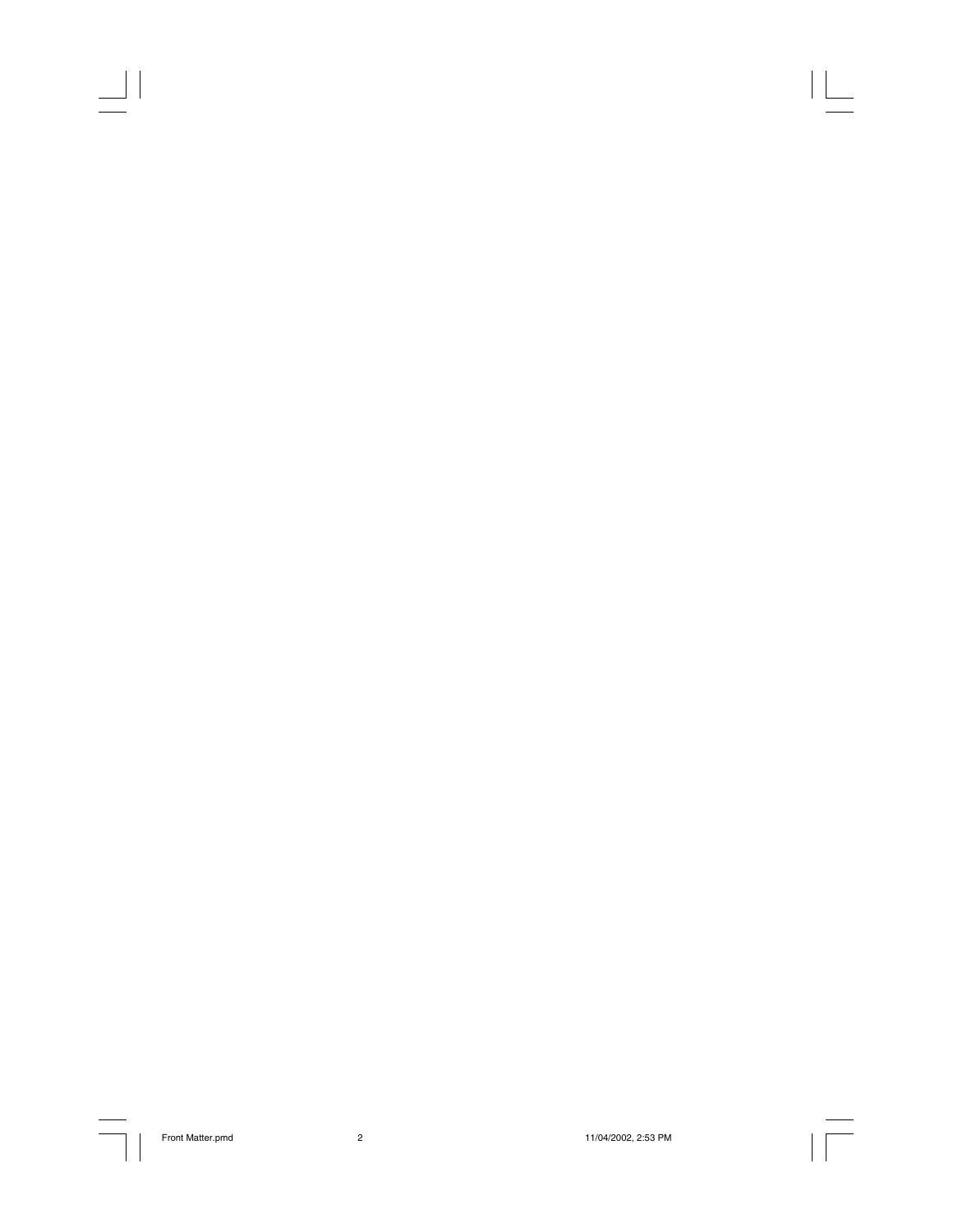# **Satya N. Nandan, C.F., C.B.E. Michael W. Lodge and Shabtai Rosenne (General Editor)**

Reprint of the Introduction to Volume VI of the University of Virginia, Center for Oceans Law and Policy, Commentary on the 1982 United Nations Convention on the Law of the Sea

Published by the International Seabed Authority to mark the twentieth anniversary of the adoption of the Convention in New York on 30 April 1982 and the opening for signature at Montego Bay, Jamaica, on 10 December 1982.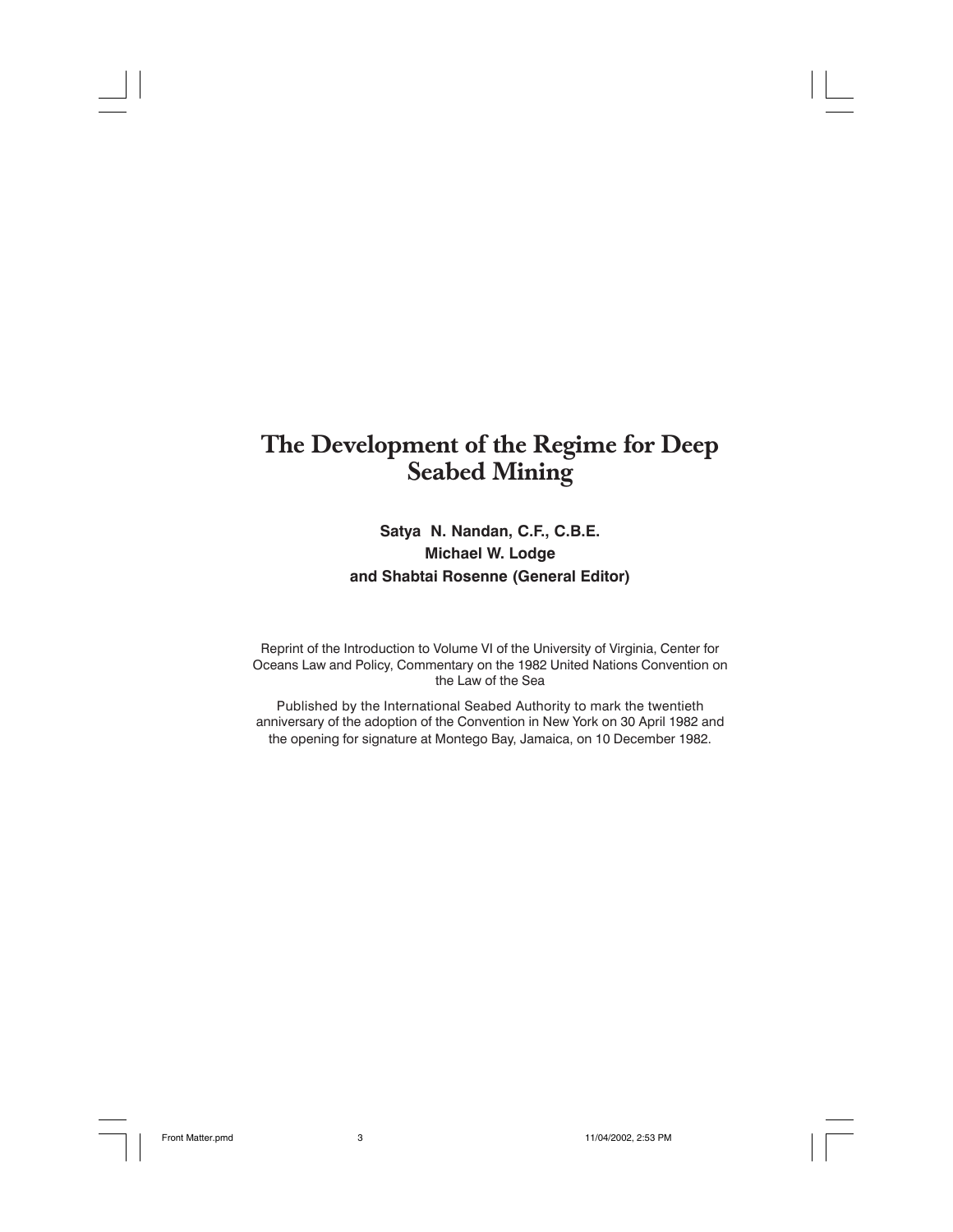Published in Jamaica 2002 by the International Seabed Authority with the kind permission of the Center for Oceans Law and Policy, Charlottesville, Virginia, USA and Kluwer Academic Publishers, Dordrecht, The Netherlands

## National Library of Jamaica Cataloguing-In-Publication Data

The development of the regime for deep seabed mining / by Satya N. Nandan, Michael W. Lodge and Shabtai Rosenne.

p. ; cm.

ISBN: 976-610-503-0

1. Ocean mining - Law and legislation 2. Ocean bottom (Maritime law) I. Nandan, Satya N. II. Lodge, Michael W. III. Rosenne, Shabtai

 $341.7621 - dc$  20

All rights reserved.

©2002 Kluwer Law International, The Hague, The Netherlands and Center for Oceans Law and Policy, University of Virginia, Charlottesville, Virginia, USA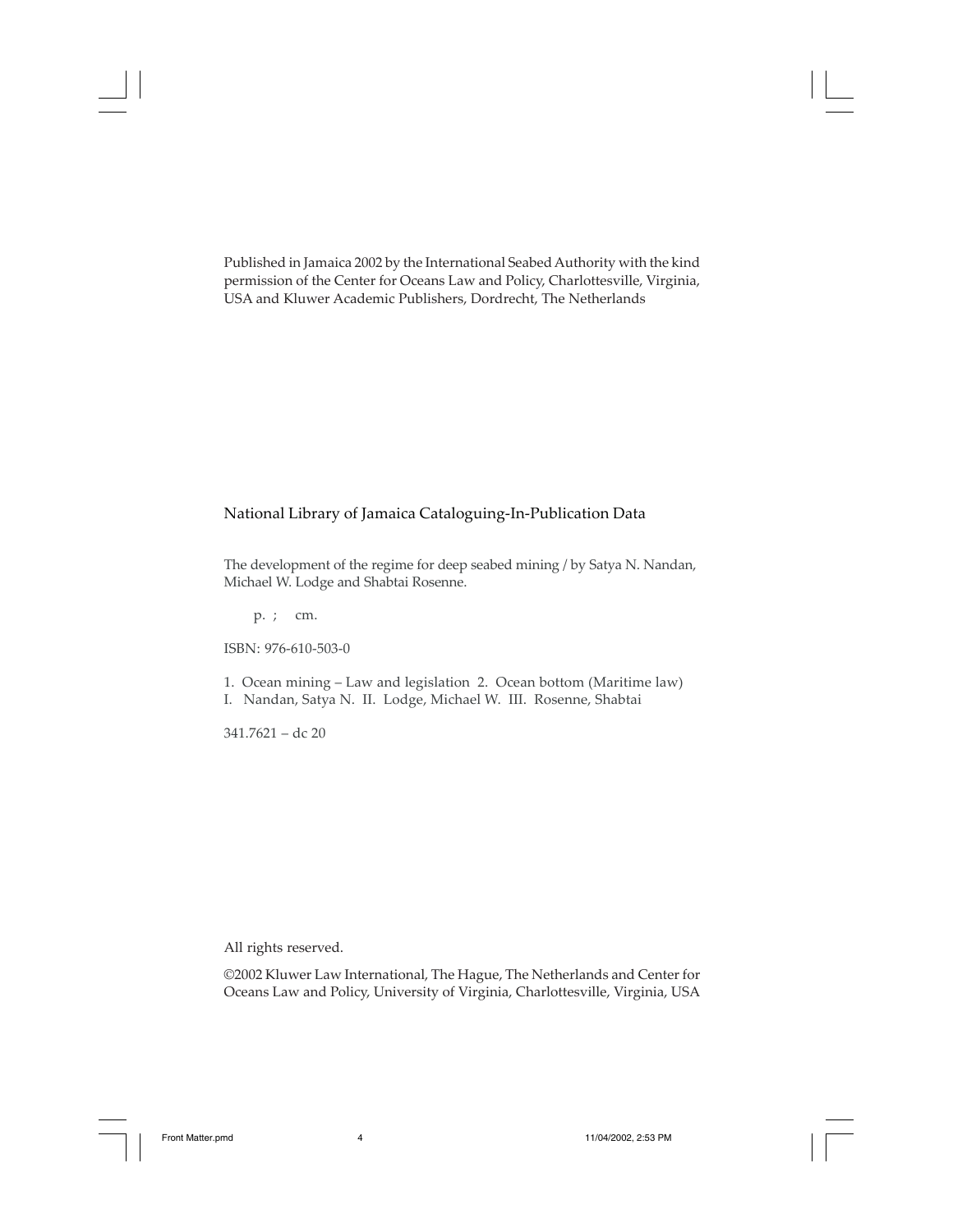# **Foreword**

The Center for Oceans Law and Policy, University of Virginia School of Law Commentary Project ("Virginia Commentary") is a comprehensive, objective and authoritative analysis of the development of each of the 320 articles and 9 annexes in the 1982 United Nations Convention on the Law of the Sea ("1982 Convention"), of the Agreement relating to the Implementation of Part XI of the United Nations Convention on the Law of the Sea of 10 December 1982, and of relevant provisions in the Final Act of the Conference.

Volume VI, of which the present monograph forms the Introduction, is the fifth substantive volume to be published in the Virginia Commentary series. Volume VI of the Commentary deals with Part XI of the 1982 United Nations Convention on the Law of the Sea (articles 133 to 191) and the related annexes, which, together with resolution II of UNCLOS III and the 1994 Agreement, set out the regime of "the Area" and provide the legal framework governing activities in the Area. Part XI is the largest single part of the Convention and was the most difficult to negotiate. In the 1960s, it was the need for a legal regime to govern the use of the resources of the seabed and ocean floor beyond the limits of national jurisdiction for the benefit of mankind as a whole that inspired the international community to review and revise the law of the sea as set out in the 1958 Geneva Conventions. Following initial study of the issues through an *Ad Hoc* Committee of the United Nations General Assembly (1967-1968), and more detailed consideration of the issues in the Sea-bed Committee (1969-1973), the question of the legal regime for deep seabed mining was to become the most complex issue before UNCLOS III. The failure to resolve fundamental philosophical and ideological issues relating to the nature of the regime set out in Part XI was the primary factor leading to the rejection of the Convention by the United States and other key industrialized States, including Germany and the United Kingdom. It was not until 1994, with the adoption by the General Assembly of the Agreement relating to the Implementation of Part XI, that it was possible to resolve the outstanding differences with respect to the deep seabed by the introduction of significant changes to the regime contained in Part XI.

The present monograph contains a comprehensive review of the development of the concept of the common heritage of mankind from the earliest times. It also provides an overview of the work of the *Ad Hoc* Committee, the Sea-bed Committee, and the First Committee of UNCLOS III and its relationship to the work of the Conference as a whole. In addition,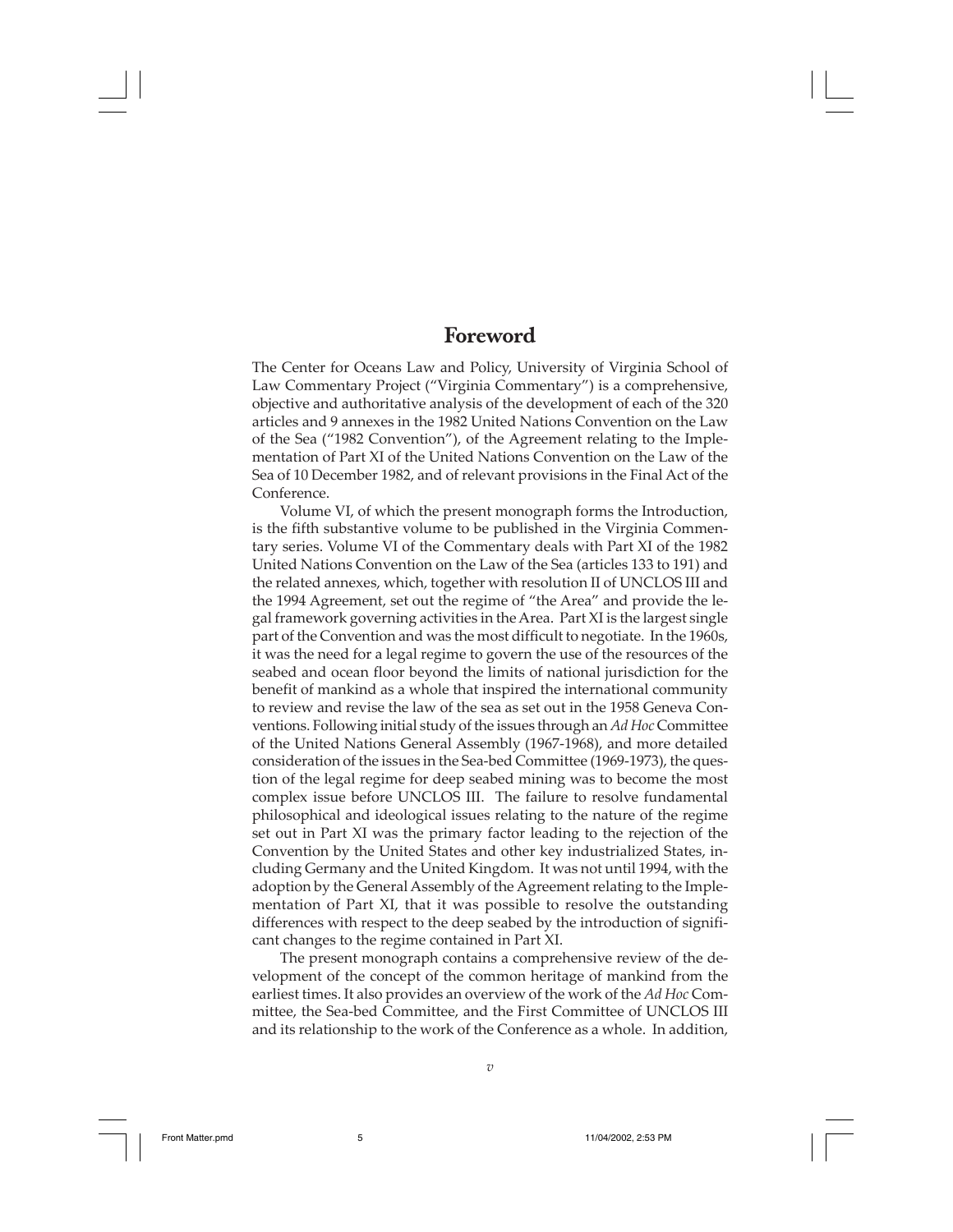a summary is provided of developments subsequent to 1982, including the work of the Preparatory Commission for the International Seabed Authority and for the International Tribunal for the Law of the Sea, and the Secretary-Generalís informal consultations on outstanding issues relating to the deep seabed mining provisions of the Convention (which led directly to the 1994 Agreement).

### **About the Commentary Project**

A project to prepare a commentary on the 1982 Convention was conceived as early as 1976 at the Center for Oceans Law and Policy following a discussion with Ambassador Satya N. Nandan of Fiji. To the Center's good fortune, Satya N. Nandan agreed not only to serve as General Editor of the series but also to take the lead on editing Volume VI. From the inception of the Project, the Center, under the direction of its Director John Norton Moore and Series Editor-in-Chief, Myron H. Nordquist, sought to provide a non-speculative commentary on the development of each textual provision in the 1982 Convention. Contributions to the multi-volume series that would be required were obtained from over 100 diplomats and scholars from throughout the world. When feasible, the contributors were individuals who were directly involved in the negotiations that produced the text on which they were asked to comment. Throughout this process, each contributor acted in an individual capacity without reference to any official or governmental status.

Volume I of the series, published in 1985, consists of background material, the original texts of the Convention and Final Act of the Conference and commentaries on the Final Act and Preamble to the 1982 Convention. Volume I also contains an overview of the negotiating process at the Conference and a discussion of the work of the Drafting Committee. Volume II is devoted to the traditional law of the sea, including territorial sea and contiguous zone, straits used for international navigation, archipelagic States, exclusive economic zone, and continental shelf. The relevant texts are found in articles 1-85, Annexes I and II of the Convention, and Annex II of the Final Act. Volume III of the series focuses on the high seas, regime of islands, enclosed and semi-enclosed seas and landlocked States' access to and from the sea. The text for these provisions in articles 86-132, as well as a dozen documentary annexes, round out Volume III. Volume IV is largely devoted to protection and preservation of the marine environment and marine scientific research as found in articles 192-278. Volume V contains the commentaries on Parts XV, XVI and XVII (articles 279 to 320) pertaining to dispute settlement, together with the related subject matter of Annexes V, VI, VII, VIII and IX, as well as Resolutions I, III and IV contained in Annex I of the Final Act of UNCLOS III, which forms an integral whole with the 1982 Convention.

Volume VI covers articles 133-191, annexes III and IV, Final Act, Annex I, Resolution II and the 1994 Agreement relating to the Implementation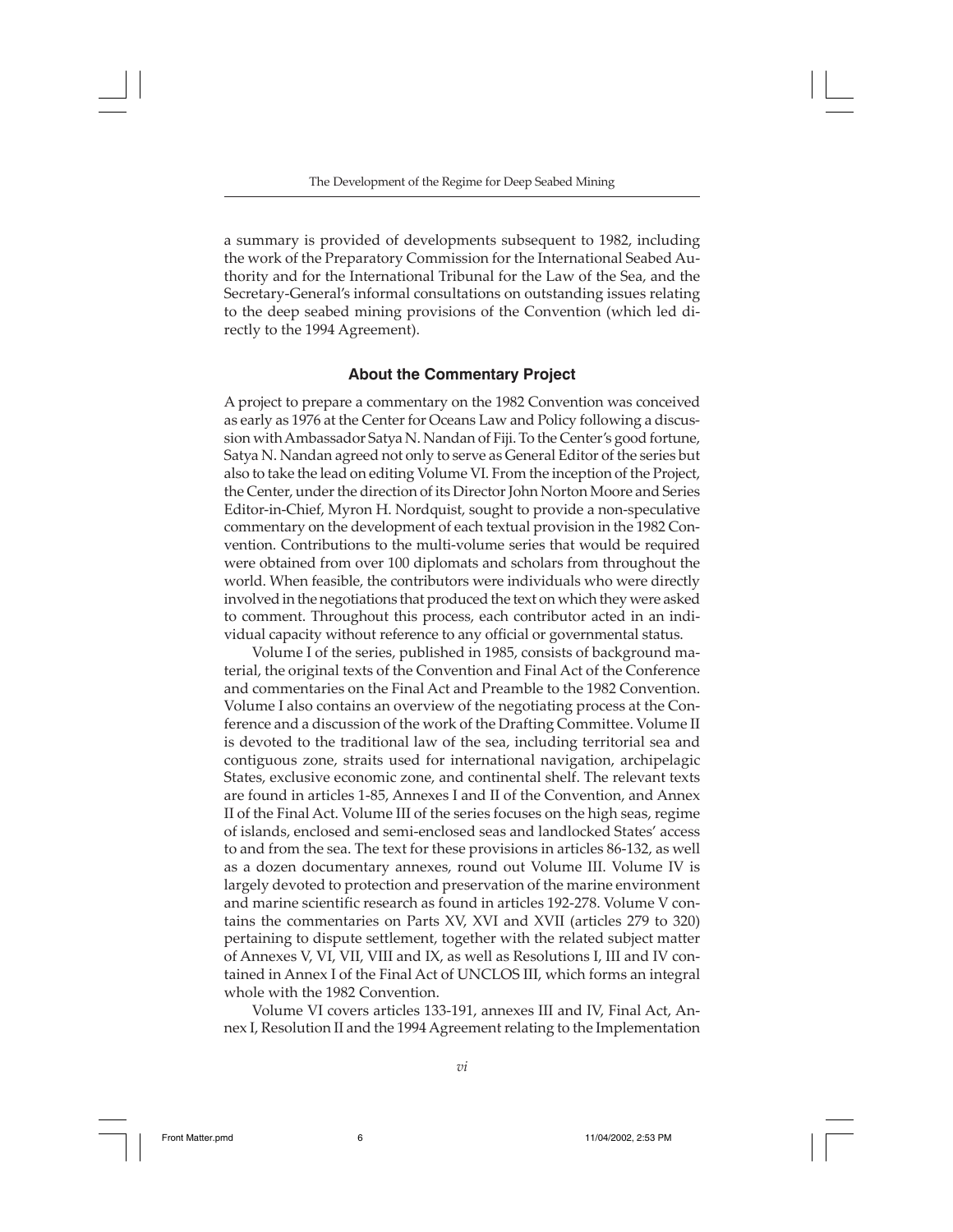Foreword

of Part XI as well as several documentary annexes, including the Regulations for Prospecting and Exploration for Polymetallic Nodules in the Area and a specialized index relating to Part XI. A final volume in the series, Volume VII, is planned to include a comprehensive subject index to the series, consolidated lists of treaties, cases and appendices, and additional reference materials.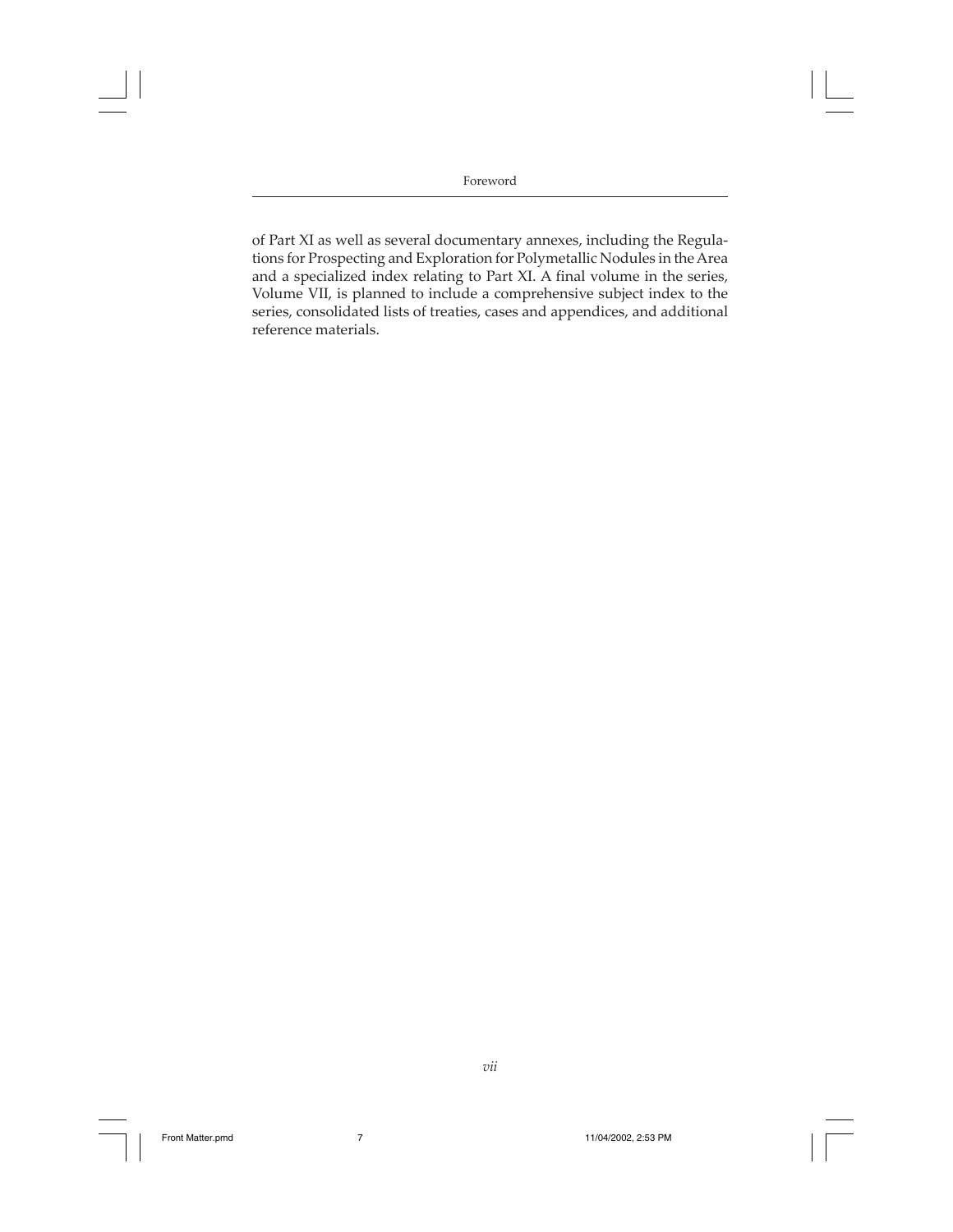# **The Authors**

**SATYA N. NANDAN, C.F., C.B.E.,** was elected Secretary-General of the International Seabed Authority in March 1996 and re-elected in March 2000. He has served as Secretary for Foreign Affairs of Fiji. He was a representative of his country at the United Nations (1970-76 and 1993-95) and was Fijiís Ambassador to the European Union, Belgium, France, Italy, Luxembourg, and the Netherlands (1976-1980).

Ambassador Nandan served as Under-Secretary-General of the United Nations and Special Representative of the Secretary-General for the Law of the Sea from 1983 to 1992. He headed the United Nations Office for Ocean Affairs and the Law of the Sea and was responsible for the secretariat servicing the Preparatory Commission for the International Seabed Authority and for the International Tribunal for the Law of the Sea. Ambassador Nandan was Chairman of the United Nations Conference on Straddling Fish Stocks and Highly Migratory Fish Stocks (1993-95) and President of the meeting of the States Parties to the 1982 United Nations Convention on the Law of the Sea at its first, second, and third sessions. He also served as the Chairman of the Multilateral High Level Conference,which negotiated the Convention on the Conservation and Management of Highly Migratory Fish Stocks in the Western and Central Pacific Ocean (1997-2000).

In 1990, as Under-Secretary-General and Special Representative for the Law of the Sea, Ambassador Nandan initiated the Secretary-General's informal consultations to address the problems of Part XI of the Convention and subsequently, as a delegate of Fiji, was Chairman of the informal group (the ìBoat Paper Groupî) that negotiated the Implementation Agreement adopted by the General Assembly on 28 July 1994, which resolved those problems and opened the door to universal participation in the Convention.

Ambassador Nandan headed the Fiji delegation to the Seabed Committee (1970-1973) and to UNCLOS III (1973-1982). He was among the conference leaders and participated in the negotiations on a number of key issues. As Rapporteur of the Second Committee of the Conference (the traditional law of the sea), he composed the single negotiating text for the Chairman, which became the basic text of the Committee. In 1975, he served as Chairman of the Working Groups of the Committee, on the Exclusive Economic Zone, Delimitation of Maritime Boundaries, and the High Seas.

Ambassador Nandan also co-chaired a private informal (Fiji/UK) group, which negotiated the compromise on the critical issue of passage through straits used for international navigation and the regime for archipelagic sealanes passage. In 1977, he was appointed Chairman of Negotiating Group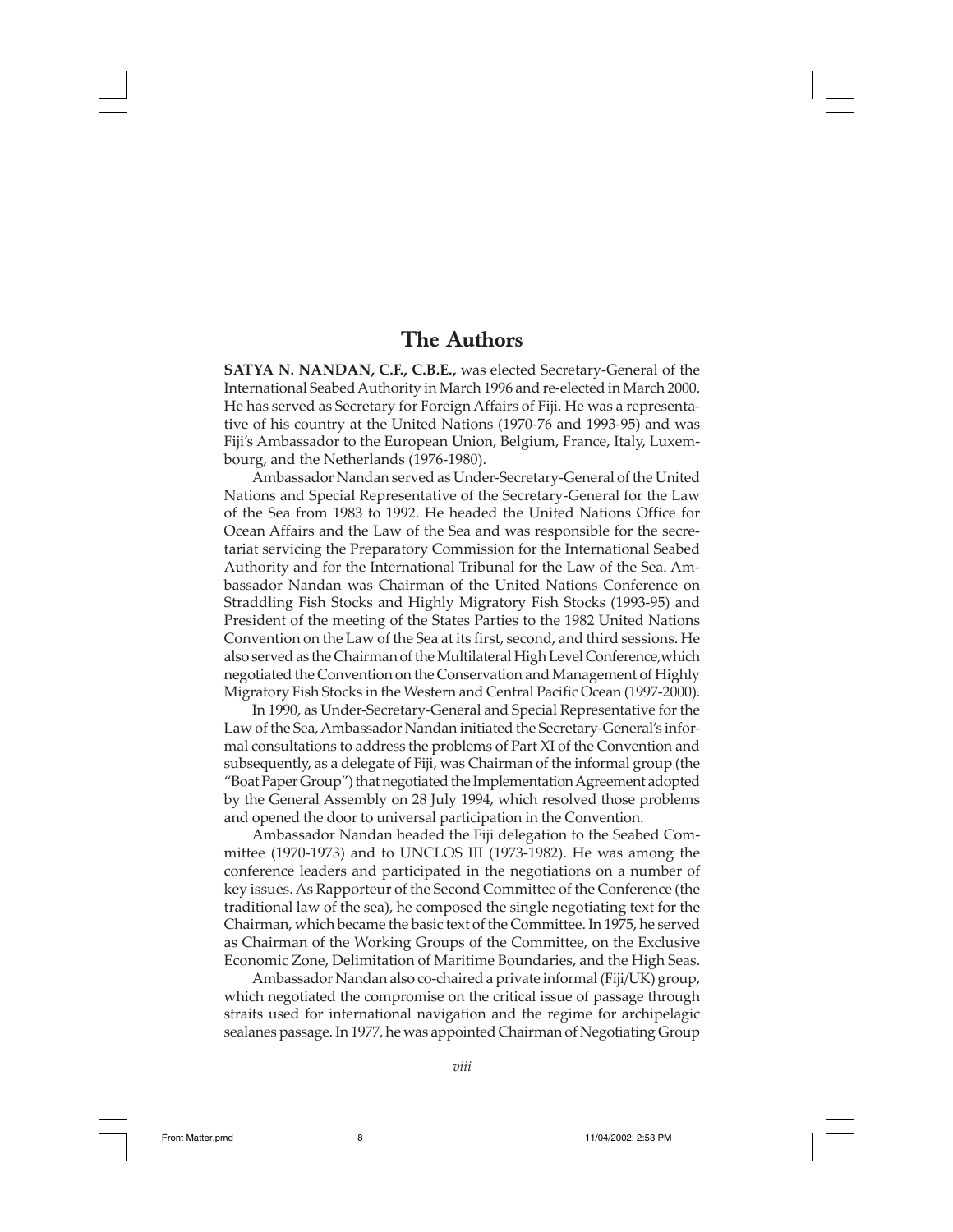The Authors

4 of the Conference, which dealt with the participation by landlocked and geographically disadvantaged States in the exploitation of the living resources of the neighboring exclusive economic zones. He also chaired an informal group on production policy relating to deep seabed mining. He was Chairman of the Group of 77, the group of developing States (1978-1979).

He is a General Editor of the Law of the Sea Commentary Project, published by the University of Virginia Center for Oceans Law and Policy, and Volume Editor forVolumes II, III, and VI.

**SHABTAI ROSENNE** served as a member of the Israel delegation to the United Nations General Assembly from 1948 to 1983. He was Vice Chairman of the Israel delegation to UNCLOS I and II, Observer for Israel in the Sea-Bed Committee from 1971 to 1973, Chairman of the Israel delegation to the UNCLOS III (1973, 1978-1982) and a member of the English Language Group of the Drafting Committee. He was a member of the International Law Commission from 1962 to 1971. Since Ambassador Rosenne retired from diplomatic service in 1982 with the rank of Ambassador-at-Large, he has been a visiting professor in the Universities of Cambridge, Utrecht and Amsterdam, and a Visiting Scholar and adjunct faculty at the University of Virginia School of Law. He is a member of the Institute of International Law, and Honorary Member of the American Society of International Law and a recipient of its Certificate of Merit. Ambassador Rosenne has been counsel in numerous cases before the International Court of Justice and in international arbitrations. In 1999 he was awarded the Manley O. Hudson medal. He is a General Editor on the Law of the Sea Commentary Project and Volume Editor on Volumes II, III, IV and V.

**MICHAEL W. LODGE** served as the first legal adviser to the International Seabed Authority from its establishment in 1996 to 2003. He also served as the Secretary to the Council and to the Legal and Technical Commission. He was responsible for the drafting of the Regulations on Prospecting and Exploration for Polymetallic Nodules in the Area and for the negotiation and preparation of contracts between the Authority and the first group of investors to be granted contracts for exploration of the deep seabed. Prior to joining the International Seabed Authority, he served as Legal Counsel to the South Pacific Forum Fisheries Agency and was one of the key participants in the UN Conference on Straddling Fish Stocks and Highly Migratory Fish Stocks from 1993 to 1995. He was also the Executive Secretary of the Conference for Conservation and Management of Highly Migratory Fish Stocks in the Western and Central Pacific, which concluded with the adoption of the Honolulu Convention in 2000, and is presently the Head of the Interim Secretariat for the Preparatory Conference for the Western and Central Pacific Fisheries Convention. He has worked as a consultant on fisheries, environmental and international law in Europe, Asia, Eastern Europe, the South Pacific and Africa and has written widely on fisheries and deep seabed mining. He is a barrister of Grayís Inn, London and also holds an M.Sc. in Marine Policy from the London School of Economics.

*ix*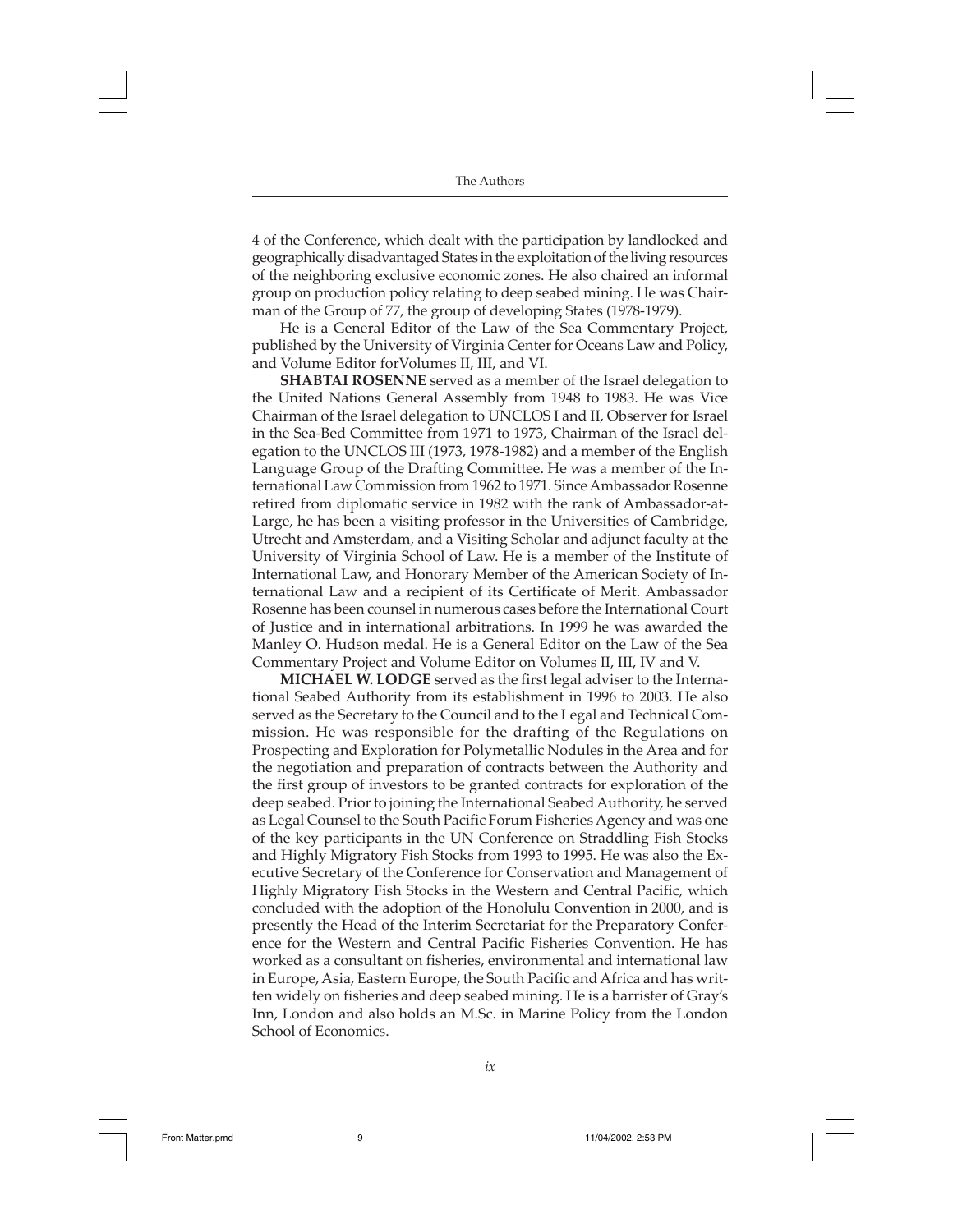$\mathsf{I} \mathrel{\underline{\sqsubseteq}}$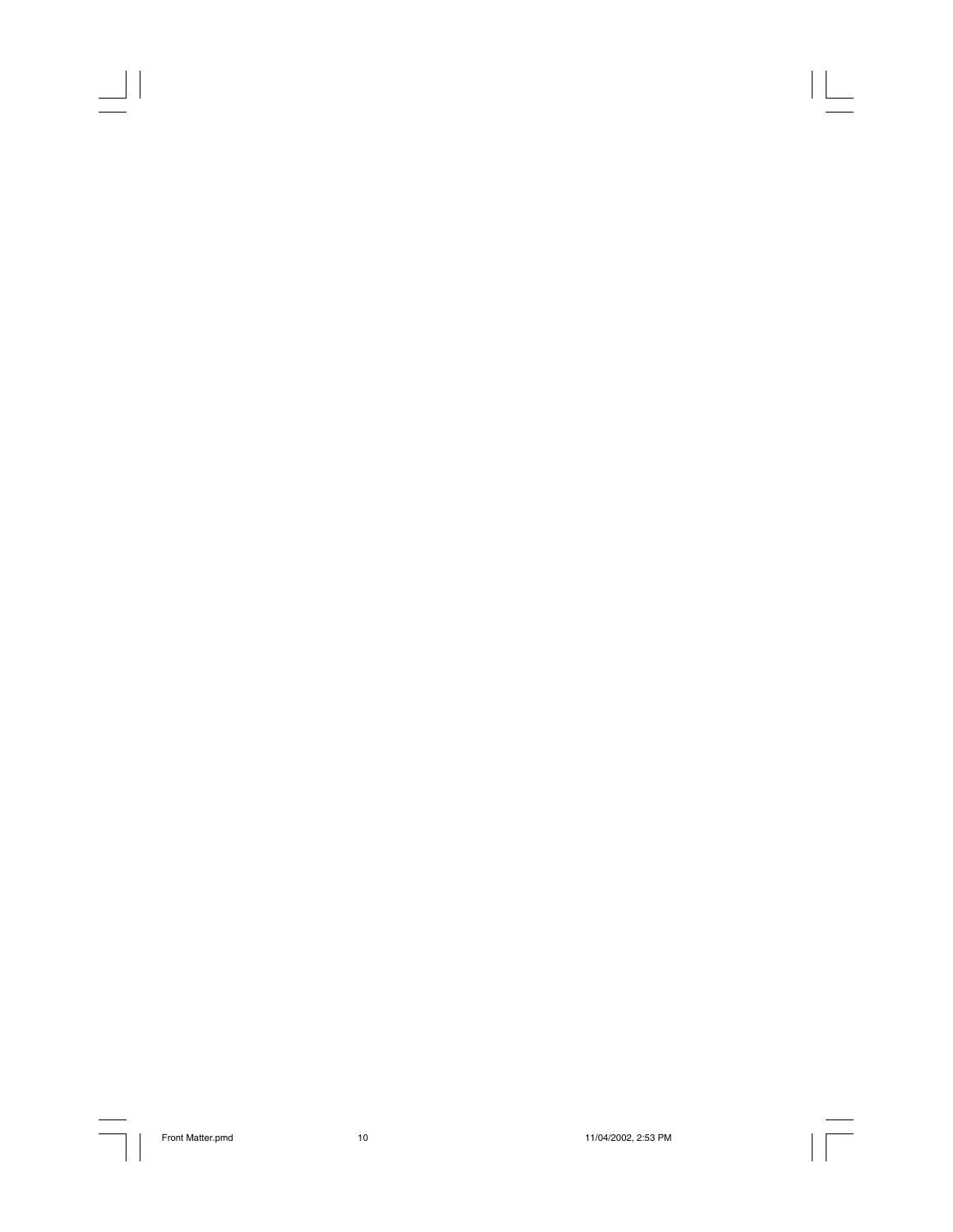### INTRODUCTION

1. Part XI of the Convention (articles 133 to 191) sets out the regime of "the Area" and provides the legal framework governing activities in the Area. In accordance with article 1, paragraph  $1(1)$ , of the Convention, "the Area" is "the seabed and the ocean floor and subsoil thereof, beyond the limits of national jurisdiction." Therefore, the regime of the Area is applicable to the seabed beyond the outer limits of the continental shelf established under article 76 and Annex II of the Convention (Commission on the Limits of the Continental Shelf).<sup>1</sup> Part XI, as adjusted by the 1994 Agreement, must be read together with Annex III of the Convention, containing the "Basic Conditions of Prospecting, Exploration and Exploitation" with respect to the resources of the Area, and with Annex IV, which contains the Statute of the Enterprise, the operational arm of the International Seabed Authority, which may carry out activities in the Area. Related provisions of the Convention include the preamble and articles 1, 82(4), 84(2), 209, 256, 273, 274, 286(3), 287(2), 305, 308(3), (4), and (5), 311(6), 314, 316(5), and 319(2)(a), (b), and (3). Relevant provisions also appear in the Final Act of the Conference; specifically in resolution I, on the ìEstablishment of the Preparatory Commission for the International Seabed Authority and for the International Tribunal for the Law of the Sea," and resolution II, "Governing Preparatory Investment in Pioneer Activities relating to Polymetallic Nodules." Both of these resolutions, which contained, *inter alia*, interim arrangements pending entry into force of the Convention and the establishment of the International Seabed Authority, were important elements in the package negotiated in the First Committee at UNCLOS III. Also related to the seabed mining regime under Part XI are the provisions of Annex VI and, in particular, articles 14 and 35 to 40

Under article 76, paragraph 1, the continental shelf of a coastal State extends "throughout the natural prolongation of its land territory to the outer edge of the continental margin, or to a distance of 200 nautical miles from the baselines from which the breadth of the territorial sea is measured where the outer edge of the continental margin does not extend up to that distance." Article 76, paragraph 8, provides that where a coastal State wishes to establish the outer edge of its continental shelf beyond 200 nautical miles, that limit is subject to review by the Commission on the Limits of the Continental Shelf, established under Annex II of the Convention. For further details, see Vol. II of this series.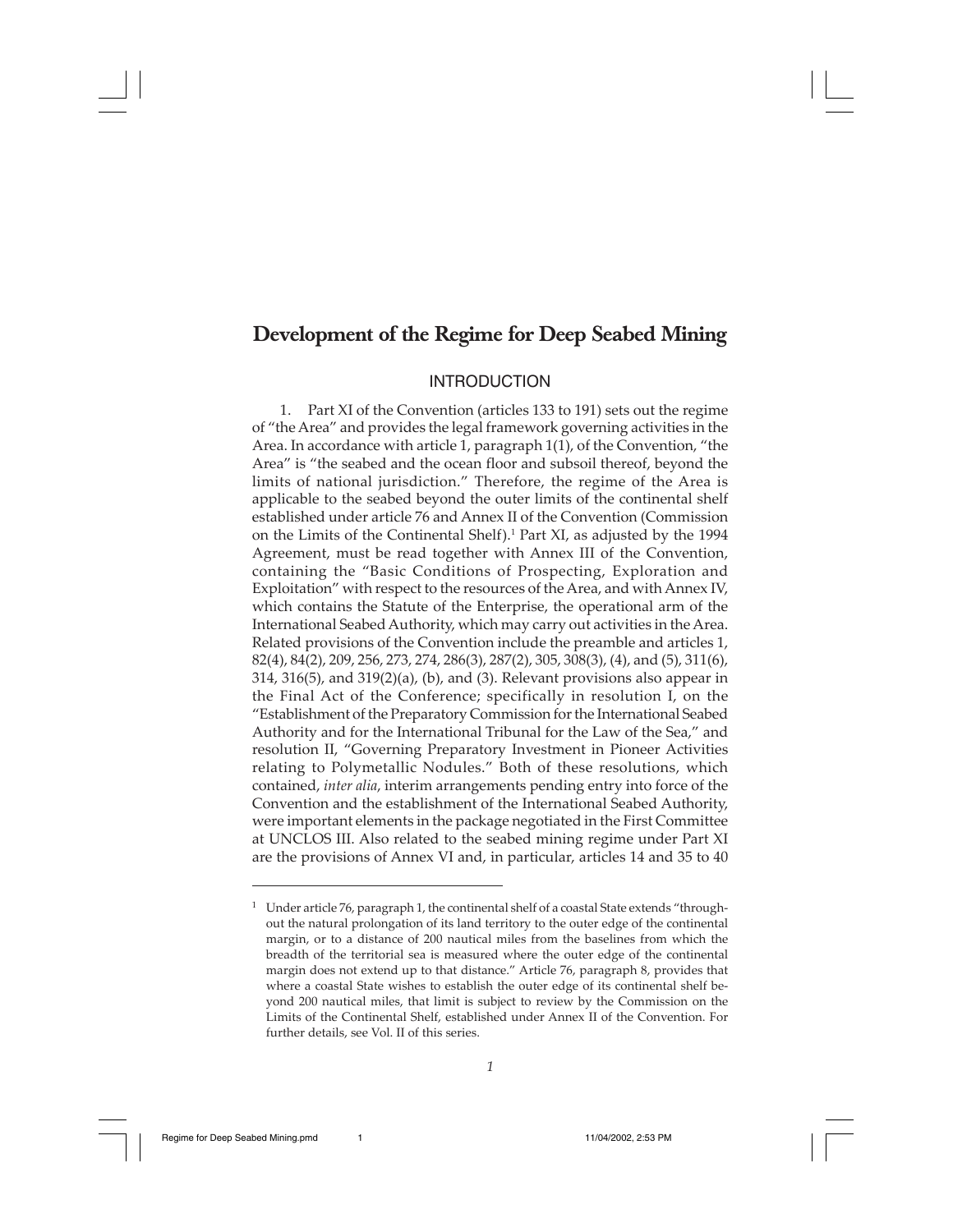concerning the establishment and composition of the Seabed Disputes Chamber of the International Tribunal for the Law of the Sea.2

2. Although Part XI is the largest single part of the Convention and was the most difficult to negotiate, dissatisfaction with the deep seabed mining regime was also the primary reason expressed for the rejection of the Convention by the United States and other key industrialized States, including Germany and the United Kingdom, in 1982. The original Part XI regime effectively prevented industrialized States from becoming party to the Convention for more than a decade. It was not until 1994, with the adoption by the General Assembly of the United Nations of the Agreement relating to the Implementation of Part XI of the United Nations Convention on the Law of the Sea of 10 December 1982, $^3$  that it was possible to resolve the outstanding differences with respect to Part XI by the introduction of significant changes to the regime contained in Part XI. The adoption of the 1994 Agreement followed extensive consultations initiated in 1990 under the auspices of the Secretary-General of the United Nations, Javier Pérez de CuÈllar, and continued by his successor, Boutros Boutros-Ghali, after it had become apparent that in light of the significant ideological, political, and economic changes that had occurred around the world since the adoption of the Convention, it was timely to re-examine the controversial provisions on seabed mining (See paragraph 34 below).

The Agreement removed some of the most troublesome elements of the Part XI regime such as the requirements for the compulsory transfer of technology and the subsidization of the activities of the Enterprise. It takes a functional and cost-effective approach towards the establishment of the institutions under Part XI; it provides for a stable environment for investors in deep seabed minerals under a market-oriented regime; it guarantees access to the resources of the seabed to all qualified investors; it provides for the establishment of a system of taxation that is fair to the seabed miner and from which the international community as a whole may benefit; and

 $2$  The Commentary on Annex VI is contained in Volume V of this series, which deals, *inter alia*, with the settlement of disputes under the 1982 Convention.

<sup>&</sup>lt;sup>3</sup> Hereafter cited as the 1994 Agreement. The Agreement was adopted by the General Assembly on 28 July 1994 and is formally annexed to GA res. 48/263, 48 GAOR, agenda item 36. The resolution and the Agreement are reproduced as Documentary Annex I to this volume. The summary report of the Secretary-General on the Informal Consultations appears in UN Doc. A/48/950 (9 June 1994), at 2-7. Reproduced in *Secretary-Generalís Informal Consultations on Outstanding Issues Relating to the Deep Seabed Mining Provisions of the United Nations Convention on the Law of the Sea: Collected Documents*, International Seabed Authority, 2002. For further details on the Agreement, see the statement by the representative of Fiji, A/48/PV.99 (27 July 1994), at 1-7; that statement is also reproduced in *1994 Rhodes Papers: Entry into Force of the Law of the Sea Convention*, M.H. Nordquist and J.N. Moore (eds.), at 119-29 (1995) and *The Law of the Sea: Compendium of Basic Documents*, International Seabed Authority in collaboration with Caribbean Law Publishing Company, Kingston, 2001, at lxxii-lxxix.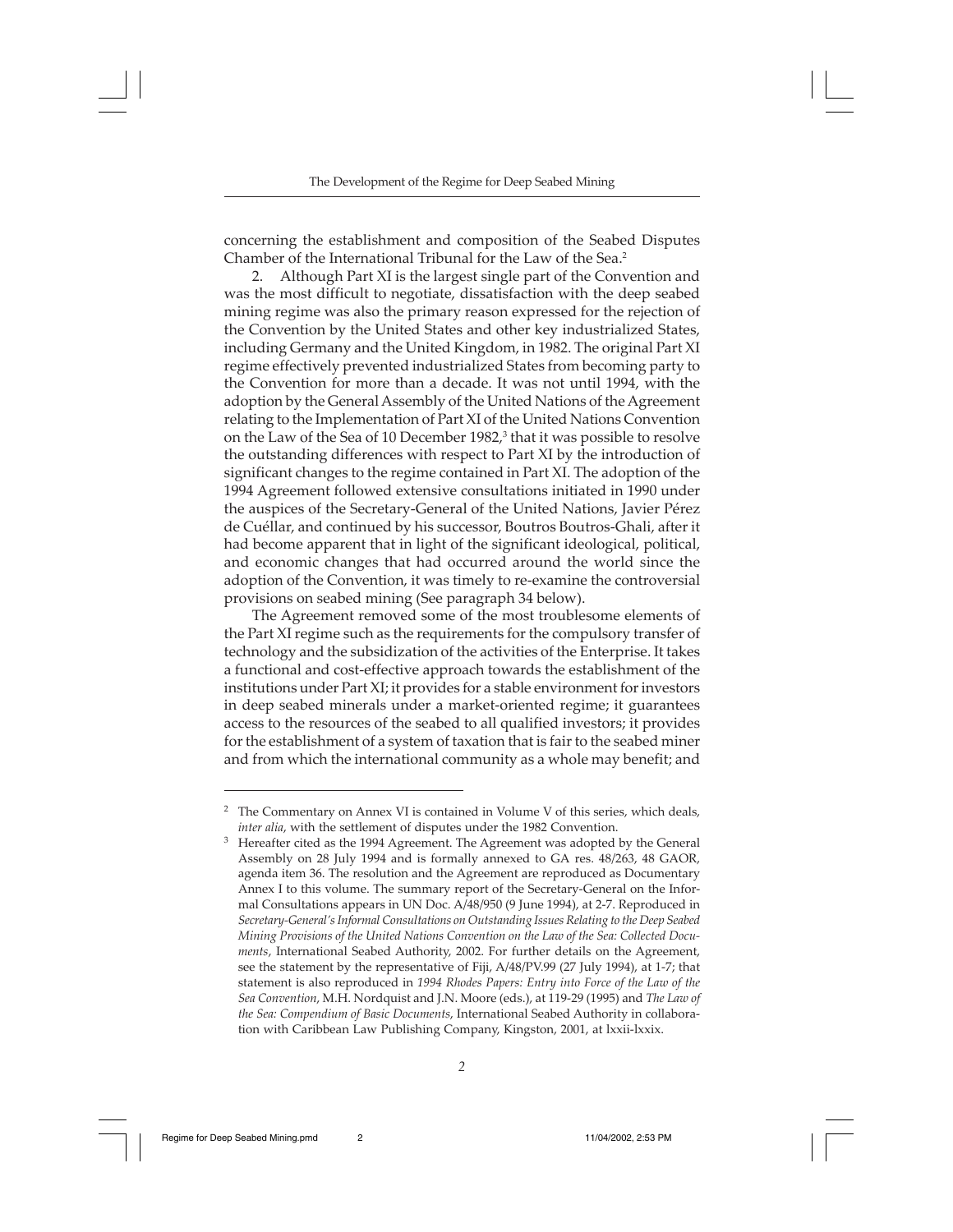it makes provision for assistance from the proceeds of mining to developing land-based producers of minerals whose economies may be affected as a consequence of deep seabed mining. In addition, it provides for a balance between the powers and functions of the Assembly and Council and it establishes a mechanism for decision-making in the Council that enables all groups to protect their interests. In accordance with article 2 of the 1994 Agreement, the Agreement and Part XI "shall be interpreted and applied together as a single instrument," and in the event of any inconsistency between the two, the provisions of the Agreement shall prevail.

### THE COMMON HERITAGE OF MANKIND 1493-1968

3. The foundation of Part XI of the Convention rests on the principle that the Area and its resources are the "common heritage of mankind." That term, although nowhere defined in the Convention, represents a relatively recent and evolutionary development in international law.<sup>4</sup> Previously, for over 300 years, the basis for the legal framework for ocean governance had been the doctrine of the freedom of the seas. As long ago as 1580, the notion of freedom of the seas had been asserted most vigorously by Queen Elizabeth I in response to increasingly broad assertions of jurisdiction over newly discovered parts of the world by Spain and Portugal<sup>5</sup> and was later to be expounded by Grotius in his treatise *Mare Liberum* of

 $\&c.$  Art. 8, "prohibet aliis accessum ad illas insulas pro mercibus habendis absque Regis licentia." [The essence of the Papal Bull was the division of the known world between Spain and

<sup>4</sup> See Christopher C. Joyner, *Governing the Frozen Commons: The Antarctic Regime and Environmental Protection*, University of South Carolina (1998). For an alternative, but probably outdated, view, see Dennis W. Arrow, "The Customary Norm Process and the Deep Seabed," Ocean Development and International Law, Vol. 9, No. 1-2 (1981).

<sup>5</sup> In 1580, when Mendoza, the Spanish ambassador to the English court, complained of the activities of Sir Francis Drake in the seas claimed by Spain, Queen Elizabeth famously declared that "the use of the sea and air is common to all; neither can any title to the ocean belong to any people or private man, forasmuch as neither nature nor regard of the public use permitteth any possession thereof." Camden, Annales, 225 (ed. 1635); quoted in T. W. Fulton, *The Sovereignty of the Sea*, 107 (1911). In 1493, Spain and Portugal had obtained from Pope Alexander VI a bull (*Bullarium Romanum Novissimum*, i. 346), according to which

Insulæ novi Orbis à Ferdinando Hispaniarum Rege, et Elisabeth Regina repertæ, et *reperiendæ, conceduntur eisdem, propagandæ fidei Christianæ causa . . . omnes insulas et terras firmas inventas et inveniendas, detectas ad detegendas versus Occidentem et Meridiem fabricando, et construendo unam lineam ‡ Polo Arctico scilicet Septentrione, ad Polum* Antarcticum, scilicet Meridiem, sive terræ firmæ, et insulæ inventæ et inveniendæ sint versus Indiam aut versus aliam quamcumque partem, quæ linea distet à qualibet Insularum, *quæ vulgariter nuncupantur de los Azores y cabo vierde, centum læucis versus Occidentem et Meridiem . . .*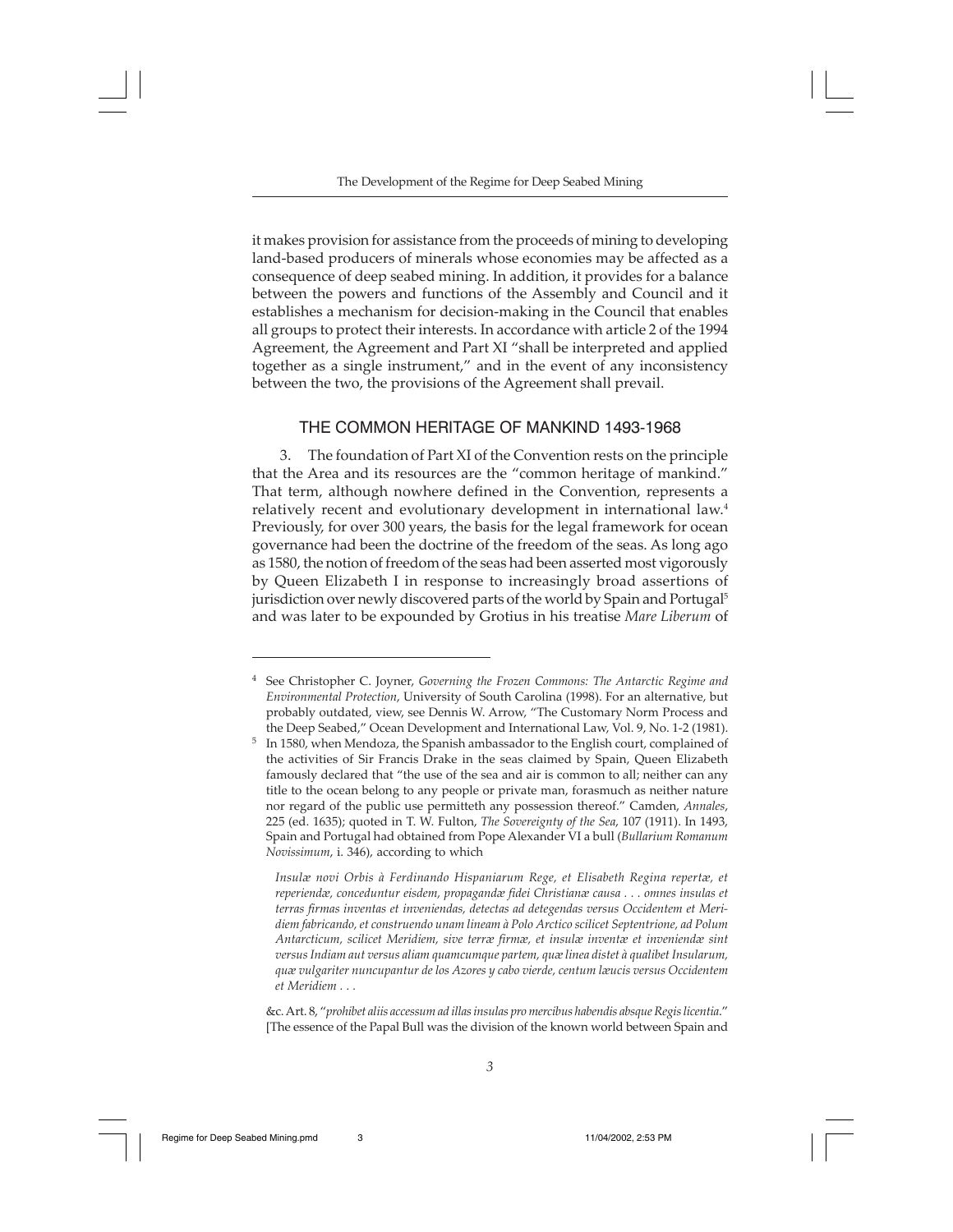1618.<sup>6</sup> Under this doctrine, the seas and their resources were open to use and exploitation by all nations without distinction and could not be appropriated. This did not prevent, however, continued attempts to prohibit foreigners from fishing in certain areas, or from the exercise of jurisdiction or sovereignty for other purposes, such as national security,<sup>7</sup> leading to broad acceptance of the general principle that coastal States have jurisdiction over a narrow strip of the sea along the coast. This basic division of the seas into areas of territorial seas and high seas, and the availability of the high seas as a shared resource, continued to be the dominant theory until well into the twentieth century.

While critical impetus to the concept of the resources of the oceans as the common heritage of mankind was generated by the statement of Maltaís ambassador to the United Nations, Arvid Pardo, in 1967 (see paragraphs 9 and 10 below), it is important to bear in mind that Pardoís ideas were not completely novel. There had already been considerable discussion and articulation of the common heritage concept before 1967. In the nineteenth century, Latin-American jurist Andrés Bello had argued that things that could not be held by one nation without detriment to the others ought to be considered by the international community as "common patrimony." $8$ Similarly, the French jurist A. G. de Lapradelle advanced the idea that the oceans should be "le patrimoine de l'humanité" and said that such resources

Portugal according to a straight line drawn from the North Pole to the South Pole, passing 100 leagues to the west of the Azores and Cape Verde Islands. All islands or lands discovered to the west of this line, which had not been in the possession of any Christian power, were to belong to the Spanish Crown; and all territory discovered to the east of it was to belong to Portugal. The Pope, moreover, granted a monopoly of commerce within those regions to the respective crowns, so that no other nation could trade without licenses from the Spanish or Portuguese sovereigns.] In 1494 the line of demarcation was moved 270 leagues farther west by the Treaty of Tordesillas.

Hugo Grotius, *Mare Liberum* (1618). For a translation of Grotius' treatise, with an introductory note on the origins of the text, see R. van D. Magoffin, *The Freedom of the Seas* (1916), published under the auspices of the Carnegie Endowment for International Peace. See also L. E. van Holk and C. G. Roelofsen (eds.), *Grotius Reader* (1983) 5-15; G. Fahl, *Der Grundsatz der Freiheit der Meere in der Staatenpraxis von 1493 bis 1648* (1969), at 49-130; P. T. Fenn, *The Origin of the Right of Fishery in Territorial Waters* (1926, reprinted 1974), at 150-231; T. W. Fulton, *The Sovereignty of the Sea* (1911), at 338-77; and G. Gidel, *Le droit international public de la mer* (1932), at 123-200.

 $^7\,$  One of the earliest of which was the Proclamation of James I of 1609 prohibiting fishing in the British and Irish seas without a license. *Proclamation of James I for the Restraint of Foreigners Fishing on the British Coasts* (1609) State Papers, *Dom*., xlv. 24.

<sup>8</sup> AndrÈs Bello, *Principlos de Derecho Internacional, Libereria Hermanos Gernier* (1882); Bernardo Zuleta, "The Law of the Sea after Montego Bay," San Diego Law Review, Vol. 20, No. 3; M. C. W. Pinto, "Common Heritage of Mankind: From Metaphor to Myth," in Makarczyk (ed.), Theory of International Law at the Threshold of the 21st Cen*tury, Essays in Honour of Krysztof Skubiszewski*, Kluwer 1996, at 224; Markus G. Schmidt, *Common Heritage or Common Burden? The United States Position on the Development of a Regime for Deep Seabed Mining in the Law of the Sea Convention*, OUP (1989).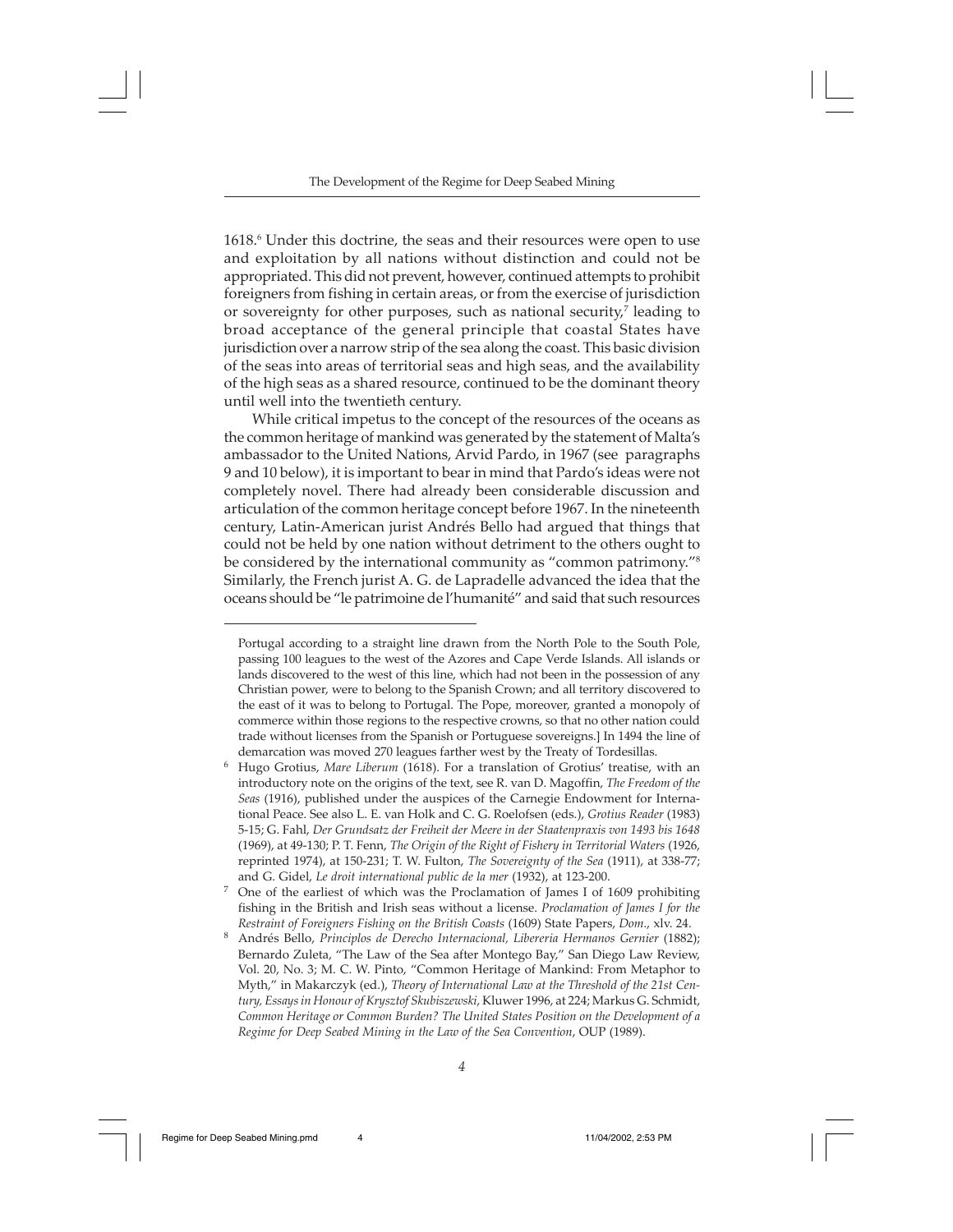should be administered by the society of nations.<sup>9</sup> Prompted by growing concerns relating to maritime safety, the discovery of offshore mineral resources, and conservation of living resources of the seas, the League of Nations showed an interest in the law of the sea as early as 1924 when it commenced attempts to codify the law on various topics, including territorial waters and the exploitation of marine resources. In a report to the Committee of Experts for the Progressive Codification of International Law on the question of the exploitation of the products of the sea, Argentinean jurist José Léon Suarez described "the riches of the sea" as the "patrimony of the whole human race" and suggested:

To save this wealth, which, being today the uncontrolled property of all, belongs to nobody, the only thing to be done is to discard the obsolete rules of the existing treaties, which were drawn up with other objects, to take a wider view, and to base a new jurisprudence . . . on the scientific and economic considerations which . . . may be put forward, compared and discussed at a technical conference by the countries concerned.<sup>10</sup>

The Codification Conference convened at The Hague in 1930 did not succeed in adopting a convention on the extent of the territorial sea.<sup>11</sup> Nevertheless, the Conference did succeed in demonstrating that major national and international interests were at stake that required the attention of the international community.12

4. The outbreak of World War II temporarily suspended consideration of law of the sea issues. After the war, however, the Truman Proclamation of 1945<sup>13</sup> gave a new impetus to the development of this

<sup>9</sup> *Le droit de líetat sur la mer territoriale*, 5 *Revue gÈnÈrale de droit international public* (1898), at 309-347.

 $10$  Report on the Exploitation of the Products of the Sea, Rapporteur: M. José Leon Suarez (Argentina), League of Nations Document C.49.M.26.1926.V., annexed to the Report by the Committee of Experts for the Progressive Codification of International Law to the Council of the League of Nations on the questions that appear ripe for international regulation, adopted by the Committee at its third session, held in March-April 1926. Reproduced in Shabtai Rosenne (ed.), *The League of Nations Committee of Experts for the Progressive Codification of International Law [1925-1928]*, 2 Vols. (1972), Vol. II, at 146.

<sup>&</sup>lt;sup>11</sup> The proceedings and other relevant documents of the Conference are reproduced in Shabtai Rosenne (ed.), *League of Nations Conference for the Codification of International Law [1930]*, 4 Vols. (1975). See also Rosenne, *The League of Nations Committee of Experts for the Progressive Codification of International Law [1925-1928]*, *op. cit*.

 $12$  Shabtai Rosenne, "Reflections on the Third United Nations Conference on the Law of the Sea: Where it Stands in April, 1981," in F. T. Chen (ed.), Proceedings of Conference on Deep Seabed Mining and Freedom of the Seas, Grotius Society of International Law, Bridgeport, Connecticut, 1981.

<sup>&</sup>lt;sup>13</sup> Proclamation No. 2667 Concerning the Policy of the United States with Respect to the Natural Resources of the Subsoil and Seabed of the Continental Shelf, Sept. 28, 1945, 10 Fed. Reg. 12, 303 (1945), 3 C.F.R. 67 (1943-48); 40 Am. J. Intíl. L. (1946), Suppl., 45.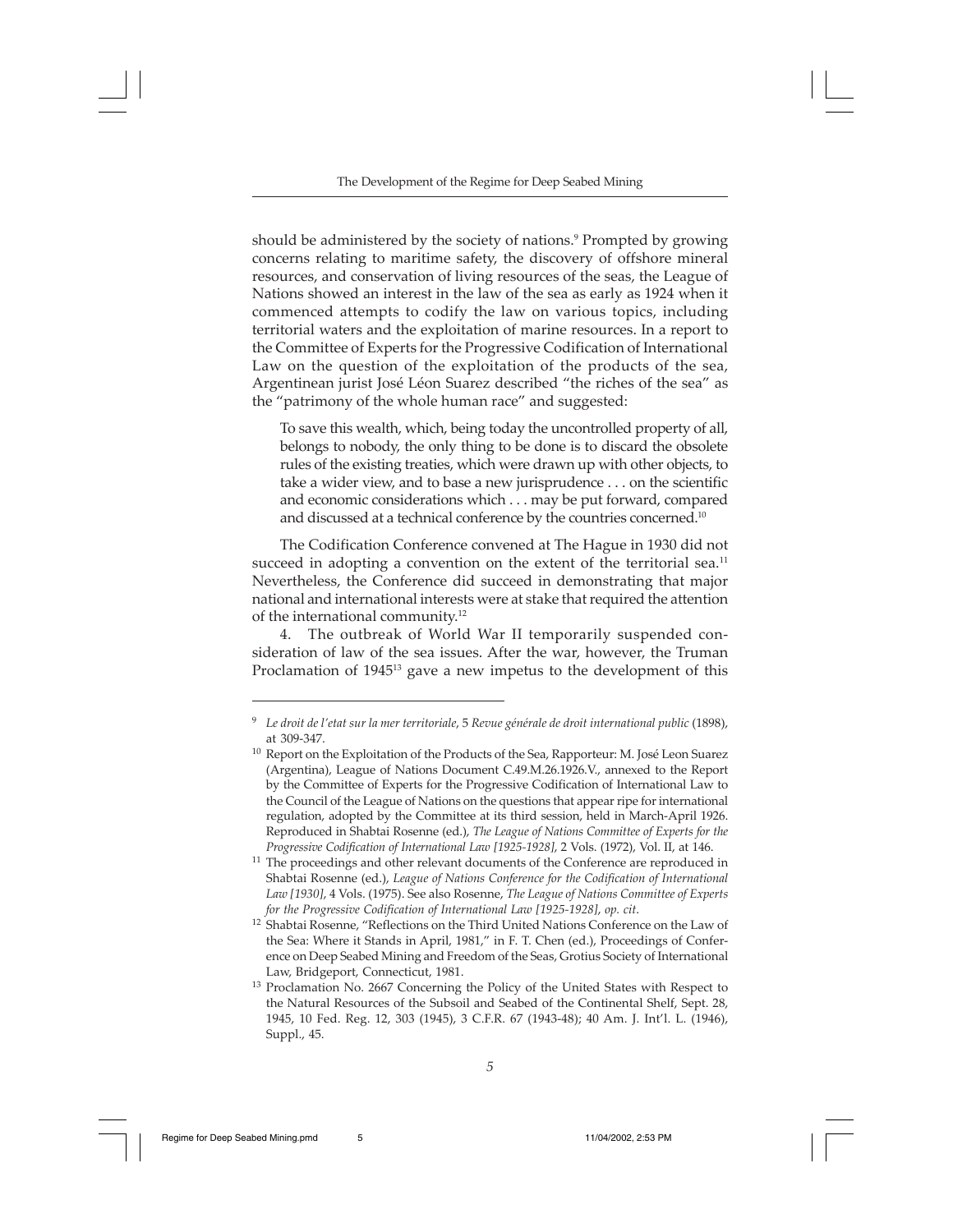branch of the law. The establishment of the United Nations provided the machinery for issues relating to the law of the sea to be taken up again, first by the International Law Commission and, subsequently, in 1958 and 1960 by the First and Second United Nations Conferences on the Law of the Sea (UNCLOS I and II).<sup>14</sup> The Commission to Study the Organization of Peace<sup>15</sup> was one of the first to propose that an "international regime for the Antarctic continent should be established, with direct administration by the United Nations." It suggested that such a step should not be too difficult "if undertaken promptly, since none of the powers has yet acquired important interests on that continent . . ."<sup>16</sup> More boldly, in 1957, the Commission expressed the belief that "the United Nations is capable not only of administering territory, but of acquiring title under international law through cession by the state with the title or through prior claim to territory or space to which no state has a title." In particular,

[t]he United Nations should undertake the responsibility of administering certain contested areas of international importance for water or air transport, and certain uninhabited areas like Antarctica, at the request or with the consent of states having claim to such territories. With respect to the bed of the high seas beyond the continental shelf . . . outside the jurisdiction of any state, [the General Assembly should] declare the title of the international community and [should] establish appropriate administrative arrangements.<sup>17</sup>

<sup>&</sup>lt;sup>14</sup> Resulting in the Convention on the Territorial Sea and the Contiguous Zone, Geneva, 29 April 1958, 516 UNTS 205; Convention on the High Seas, Geneva, 29 April 1958, 450 UNTS 11; Convention on the Continental Shelf, Geneva, 29 April 1958, 499 UNTS 311; and Convention on Fishing and Conservation of the Living Resources of the High Seas, Geneva, 29 April 1958, 599 UNTS 285.

<sup>&</sup>lt;sup>15</sup> The Commission to Study the Organization of Peace was established in New York in 1939 to study problems associated with world governance. As well as a number of highly-placed individuals in the U.S. government, the members of the Commission included eminent internationalists, such as James T. Shotwell, Quincy Wright, John Foster Dulles, and Clark Eichelberger. The work of the Commission, which was targeted in four main subject areas, "the problem before us," principles and institutions for organizing peace, transition problems following the war, and the role of the United States, was to have a major influence on the text of the Charter of the United Nations. See Robert Hillman, *Quincy Wright and the Commission to Study the Organization of Peace*, in *Global Governance: A Review of Multilateralism and International Organizations*, Vol. 4, No. 4, Oct.-Dec. 1998.

<sup>16</sup> Commission to Study the Organization of Peace, *5th Report: Security and Disarmament Under the United Nations* (June 1947), at 22. Reprinted in *Building Peace: Reports of the*

*Commission to Study the Organization of Peace 1939-1972*, Vol. I, at 185, 202 (1973). 17 Commission to Study the Organization of Peace, *10th Report: Strengthening the United Nations* (1957), at 6-7 (recommendation 13). Reprinted in *Building Peace* . . . , supra note 16, at 331, 334, 335. In its report, the Commission pointed out that "the development of international administration under the United Nations, particularly in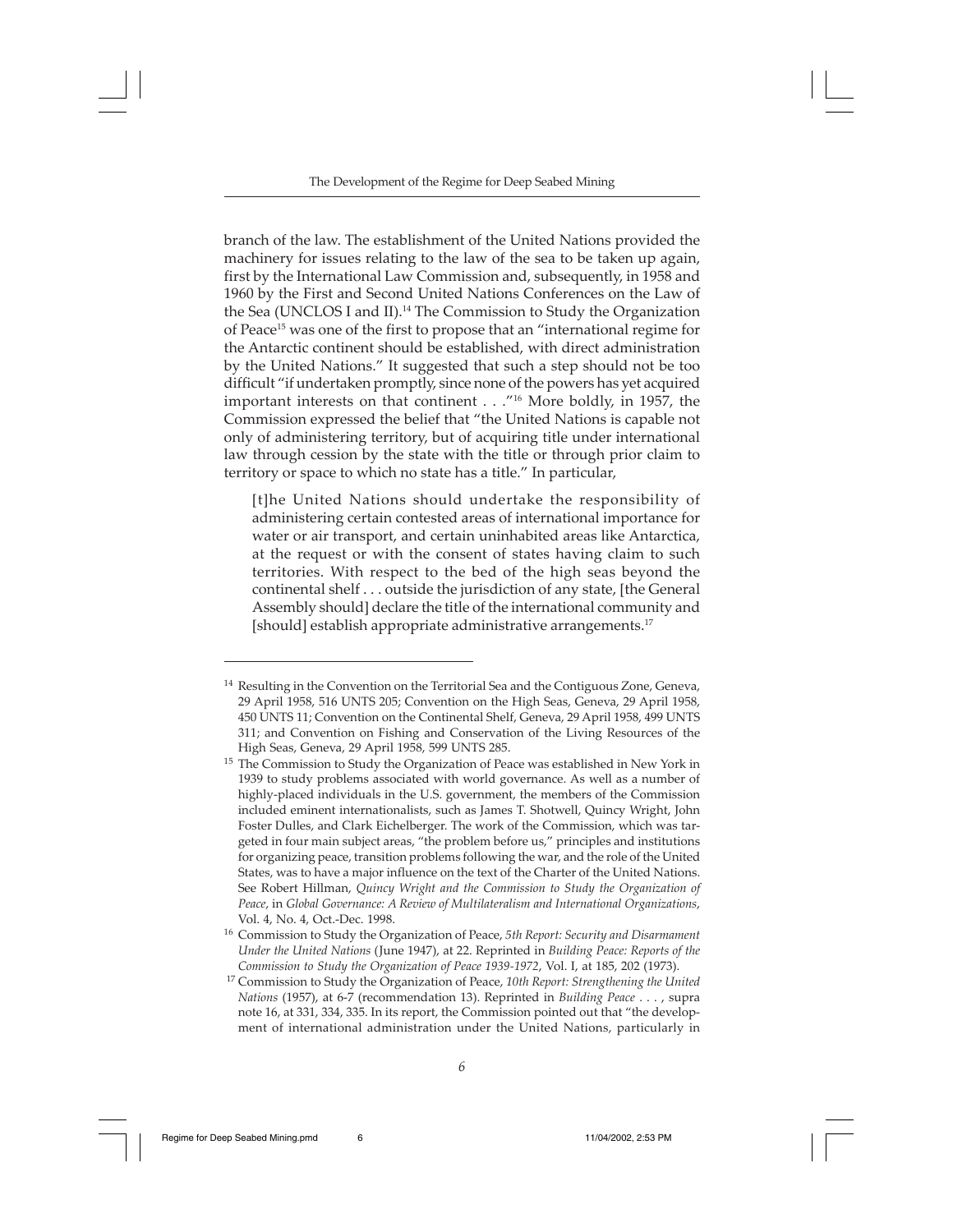5. During UNCLOS I, several delegations proposed that the continental shelf should be exploited for the benefit of and in the interests of mankind as a whole.<sup>18</sup> The President of the Conference, Prince Waithayakon of Thailand, explored this theme. He noted that "the sea was the common heritage of mankind" and that in the common interest the law of the sea "should ensure the preservation of that heritage for the benefit of all."<sup>19</sup> Although he did not call for regulatory control by the United Nations of the bed of the high seas, he did express in general terms that in the exploitation of its natural resources "the freedom of the high seas must also be respected in the interests of the international community.<sup> $720$ </sup> The idea of the exploitation of seabed resources, including those of the continental shelf, through an international organization for the benefit of all mankind had in fact been considered by the International Law Commission following the Second World War during its work on the Regime of the High Seas and the Regime of the Territorial Sea.<sup>21</sup> The Commission's work initially focused on the conservation of the living resources of the high seas. The draft articles adopted by the Commission at its fifth session under the chairmanship of Special Rapporteur François, in 1953, included a provision whereby, in the event of failure to agree on

Antarctica and the ocean bed, offers the prospect of facilitating the exploitation for universal human benefit of major new food supplies and other economic resources, and of providing significant revenues to strengthen the programs of the United Nations." In discussing the need to control "open territory," a subcommittee of the Commission considered that, in relation to the high seas and the seabed, there were "three general problems-conservation of fisheries, prevention of pollution and exploitation of the seabed—which warrant fresh consideration of the 'regime' of the high seas in terms of the interest of the international community as a whole." It suggested, therefore, "the advisability of establishing a new worldwide international organization within the framework of the United Nations to deal with problems of the high seas and the seabed," which would be established by treaty on the pattern of the specialized agencies. In summary, the subcommittee recommended that "the floor of the high seas be recognized as ë*res communisí* and its ownership and control be conceded to the United Nations."

<sup>18</sup> *The Law of the Sea, Concept of the Common Heritage of Mankind, Legislative History of Articles 133 to 150 and 311(6) of the United Nations Convention on the Law of the Sea*, United Nations, New York (1996), p. 1.

<sup>19</sup> A/CONF.13/SR.1, para. 37 (1958), First plenary meeting (1958); UNCLOS I, II Off. Rec. 3.

<sup>20</sup> Ibid., 21st plenary meeting (1958), para. 71.

<sup>&</sup>lt;sup>21</sup> The Commission had included the Regime of the High Seas on its provisional list of fourteen topics suitable for codification in 1949 as a matter of priority. The Regime of the Territorial Sea was also on the list but was not accorded priority by the Commission. At its Fourth session, in 1949, the General Assembly, considering that the topics of the regime of the high seas and the regime of territorial waters were closely related, recommended to the Commission that it include the topic of the regime of territorial waters in its list of priorities (GA res. 374 (IV), 6 December 1949). See Yearbook of the International Law Commission (YB ILC) (1st session, 1949).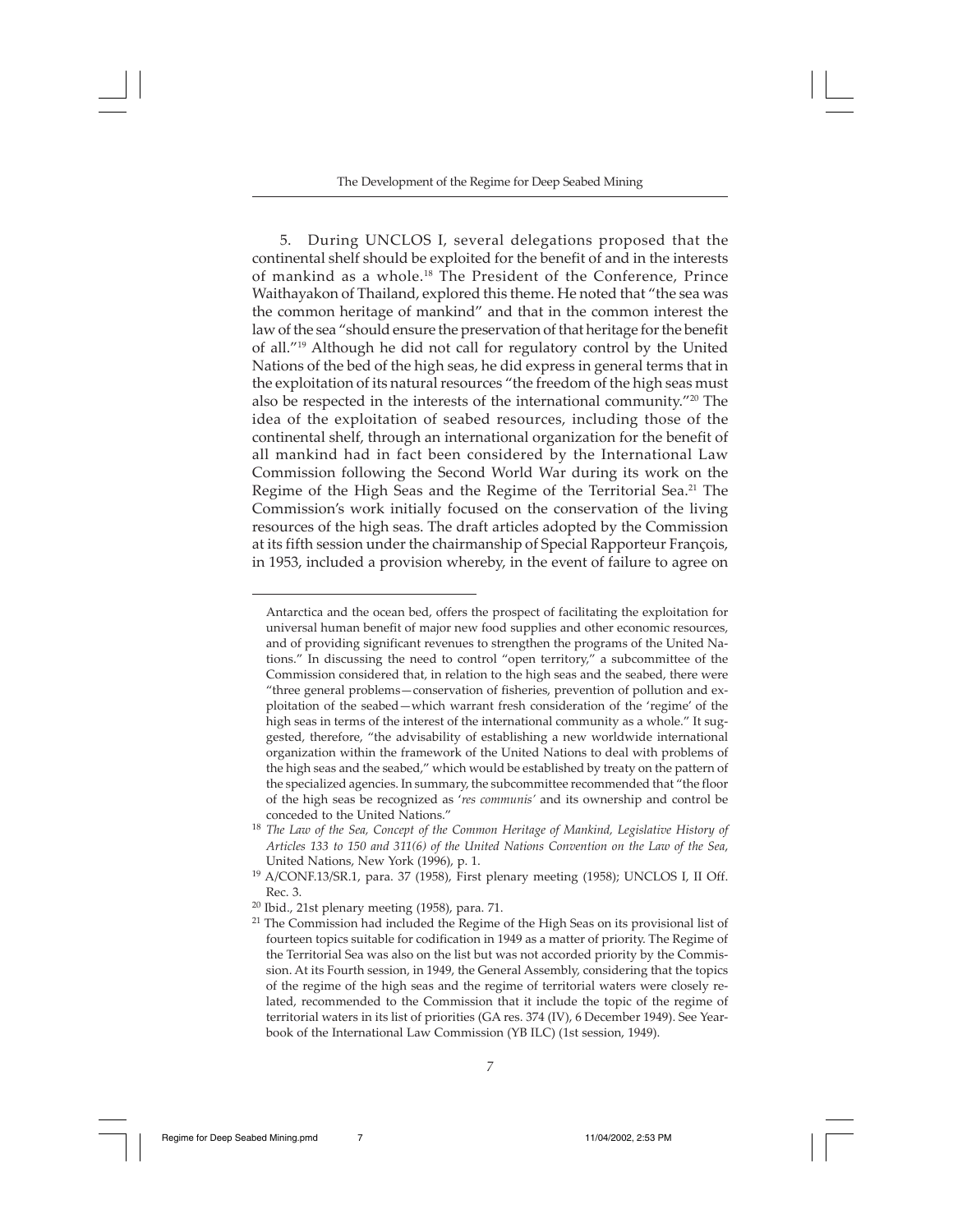the regulation of fishing on the high seas in a given area, States would be under a duty to accept as binding any system of regulation of fishing in any area of the high seas that an international authority, to be created within the framework of the United Nations, prescribed.<sup>22</sup> This provision, in fact, which was put forward in the context of compulsory settlement of disputes, replaced an earlier proposal, included in the draft articles provisionally adopted in 1951, for the establishment of an international body with legislative powers.

At its Eighth session, in 1953, having regard to "the fact that the problems relating to the high seas, territorial waters, contiguous zones, the continental shelf and the superjacent waters are closely linked together juridically as well as physically," the General Assembly decided not to deal with any aspect of the regime of the high seas or the regime of territorial waters until all the problems involved had been studied by the Commission and reported upon by it to the General Assembly.<sup>23</sup> In its final report on all the subjects relating to the high seas, $24$  which also took into account the results of an International Technical Conference on the Conservation of the Living Resources of the Sea held in Rome in 1955, the International Law Commission noted that the 1953 proposal to establish a central authority with legislative powers had not been adopted:

On the other hand, consideration was given to the possibility of setting up a permanent international body within the framework of the United Nations, with the status of a specialized agency, to be responsible not only for making technical and scientific studies of problems concerning the protection and use of living resources of the sea, but also for settling disputes between States on this subject. The Commission is of the view that the establishment of an international study commission is worthy of close attention.25

The Commission had also considered this issue in the context of the draft articles on the Continental Shelf, but there again, "for practical reasons," had been unable to endorse the idea of internationalization of the submarine areas comprised in the continental shelf. At the same time, however, noting the anxiety created in scientific circles by the prospect that the freedom to conduct scientific research on the seabed and in the waters above the continental shelf might be endangered, the Commission "did not discard

<sup>22</sup> GAOR, Eighth Session, Supplement No. 9 (A/2456).

<sup>23</sup> GA res. 798 (VIII), 7 December 1953.

<sup>&</sup>lt;sup>24</sup> Report of the International Law Commission covering the work of its eighth session (A/3159), Final Report on the Law of the Sea, II YB ILC 1956. United Nations publication, Sales No. 1956, V.3, Vol. II).

<sup>&</sup>lt;sup>25</sup> Ibid. See also ILC Final draft articles and Commentary, "Conservation of the Living Resources of the High Seas," para. (19), reproduced in Sir Arthur Watts, The International Law Commission, 1949-1998 (3 vols.), Vol. I (Treaties), at 81.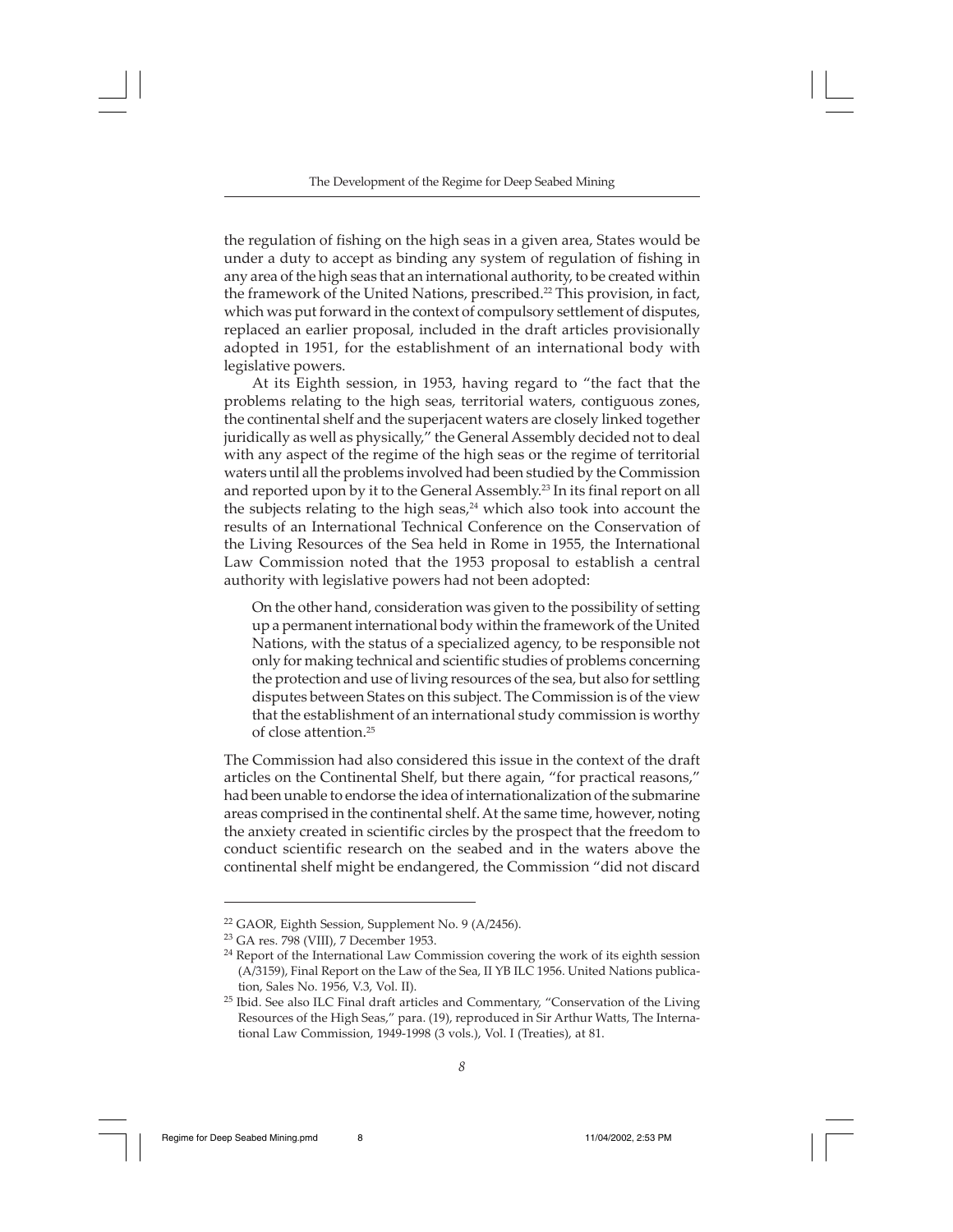the possibility of setting up an international body for scientific research and assistance with a view to promoting their most efficient use in the general interest." The Commission noted that "some such body may one day be set up within the framework of an existing international organization.<sup>"26</sup>

6. In 1965, John L. Mero authored a book that brought together most of the known information on a new seabed resource, so-called "manganese" nodules," which are scattered over vast areas of the Pacific Ocean and, to a lesser extent, over the seabed of other oceans.<sup>27</sup> In fact, manganese nodules had been first discovered on the bed of the deep oceans during the *Challenger* Oceanographic Expedition, 1872-1876. It was not until the 1960s, however, that advances in ocean science made exploitation of those nodules technologically feasible. In his work, Mero provided estimates of the volume of manganese nodules present on the floor of the Pacific Ocean and of the minerals contained in those nodules, including copper, cobalt, manganese, and nickel. Those estimates led many to envision manganese nodules as a vast reserve of strategic minerals and to conclude that commercial exploitation of manganese nodules might be economically viable in the near future. In December 1965, the question of what should be done with these newly discovered resources was raised at a White House Conference on International Co-operation, called by President Lyndon B. Johnson of the United States, where a report was presented by the Committee on Conservation and Development of Natural Resources, which noted the possibility of exploiting the manganese nodules lying on the ocean bottom and pointed out that

Because these resources are clearly outside national jurisdictions, the possibility of their exploitation raises two problems: the efficient and orderly exploitation of the nodules, and the distribution or sharing of the mining rights. Producers must have exclusive mining rights to areas that are sufficiently large to permit them to operate economically and without fear of congestion or interference. And if the rights are to be granted for

 $26$  Ibid., at 296, section III, "The Continental Shelf," paras. (3)-(4); See also ILC Final draft articles and commentary, Article 68, para. (9). Reproduced in Sir Arthur Watts, op. cit., Vol. I (Treaties), at 102. A/CONF.13/C.4/L.1, paras.1-3, UNCLOS I, VI Off. Rec. 125; and ibid., summary records of 6th, 7th, 8th, 9th, 10th, 11th, 12th, 22nd, 23rd, and 24th meetings.

<sup>27</sup> J. L. Mero, *The Mineral Resources of the Seas,* Oceanography Series 1, Elsevier, Amsterdam (1965). Prior to this, Mero had written a report, which had been widely distributed to the mining industry, titled: *A Preliminary Report on the Economics of Mining and Processing Deep-Sea Manganese Nodules, Institute of Marine Resources*, University of Southern California, 1 January 1959. The study upon which the report was based had grown out of interest in a sample of nodules of relatively high cobalt content recovered near Tahiti during 1957 as part of the International Geophysical Year. The report indicated that nodules appeared to be economical to mine and process and led to considerable interest on the part of the U.S. mining industry.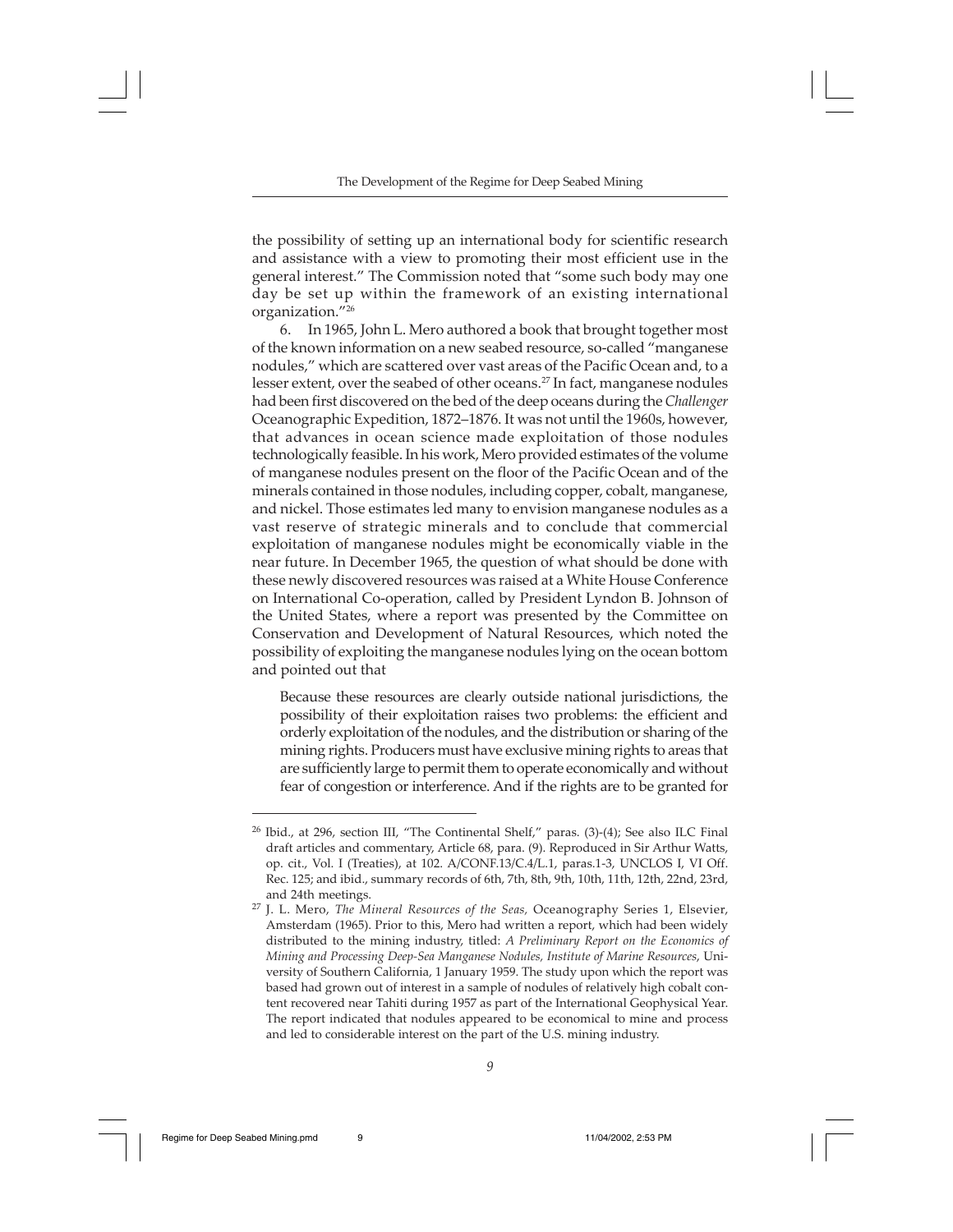resources that are the common property of the world community, then decisions on the allocations of these rights or on the methods of acquisition must be made within the framework of international law. A Specialized Agency of the United Nations would be the most appropriate body for administering the distribution of exclusive mining rights.<sup>28</sup>

Taking into account its discussion on fisheries, the Committee recommended, more broadly, that

A Specialized Agency of the United Nations be established for international marine resources, including fishery and mineral resources, for the purposes of preventing conflict, reducing the waste of capital and labor, ensuring orderly and efficient exploitation of mineral resources and preventing the depletion of fisheries.<sup>29</sup>

In 1966, the Commission to Study the Organization of Peace prepared a report, specifically taking into account Mero's book, recommending that the ì*General Assembly immediately declare the high seas not subject to appropriation* by any State.<sup>"30</sup> Further, it recommended that in order to "avoid controversy among nations arising from conflicting claims to, and appropriative uses of, the uncommitted areas of the earth and its surrounding space," the title to these areas must be vested in the international community through the United Nations.31 The Commission recommended the establishment of a special

<sup>&</sup>lt;sup>28</sup> The report may be found in the Report on the Conference edited by Richard N. Gardner, *Blueprint for Peace* (1966), at 144.

<sup>29</sup> Ibid., at 157, 158.

<sup>&</sup>lt;sup>30</sup> This was compared in the Commission's Report to the principles adopted by the General Assembly in 1961 that "outer space and celestial bodies are not subject to national appropriation.î Commission to Study the Organization of Peace, *17th Report: New Dimensions for the United Nations: The Problems of the Next Decade* (1966), at 37. Reprinted in *Building Peace* . . . , supra note 16, Vol. II, at 574, 608. It should be recalled that during the 1960s the concept of the common heritage was also being developed in the sphere of outer space. The principle was first expressed in a general manner in the 1963 Declaration of Legal Principles Governing the Activities of States in the Exploration and Use of Outer Space (GA res. 1962 (XVIII)) and was subsequently reflected in the 1967 Treaty on Principles Governing the Activities of States in the Exploration and Use of Outer Space, including the Moon and Other Celestial Bodies (610 UNTS 205) and in the 1979 Agreement Governing the Activities of States on the Moon and Other Celestial Bodies (1363 UNTS 22).

<sup>31</sup> Otherwise, according to the Commission, simultaneous exploitation of a common resource by many nations would lead to its "rapid depletion, by economic waste, or by conflict." There was danger of contamination of the sea "by radioactive materials, pesticides and other poisons," coming from land to the sea. All nations, not just a privileged few, should be able to share directly or indirectly in the resources of the sea. The income of the United Nations might be augmented by granting licenses for the exploitation of the resources of the sea, and the United Nations might be able to expand its program of technical assistance to the developing nations. To that end, the Commission recommended that "under the principle that no nation is allowed to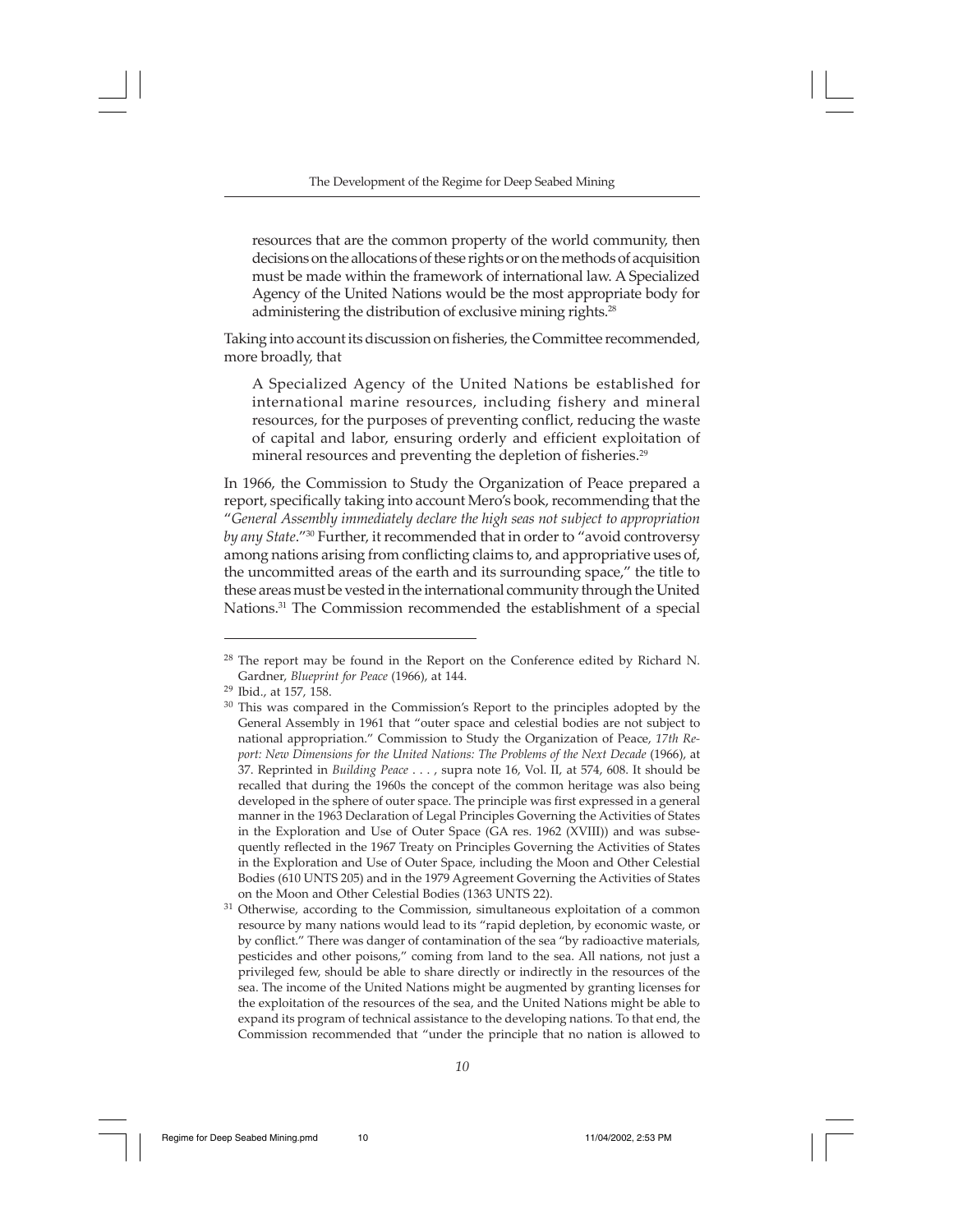agency of the United Nations, to be called the "United Nations Marine Resources Agency." This agency was to

. . . control and administer international marine resources; hold ownership rights; and grant, lease or use these rights in accordance with the principle of economic efficiency. It should function with the independence and efficiency of the International Bank. However, it should distribute the returns from such exploitation in accordance with directives issued by the United Nations General Assembly.<sup>32</sup>

7. Through the early 1960s, the Government of the United States showed renewed interest in marine resources. In June 1966, Congress enacted the Marine Resources and Engineering Development Act.33 That Act declared that it was the policy of the United States "to develop, encourage and maintain a co-ordinated, comprehensive, and long range national program in marine science *for the benefit of mankind*" (emphasis added). Its objectives included: (i) the accelerated development of the resources of the marine environment; (ii) the expansion of human knowledge of the marine environment; and (iii) encouragement of private investment enterprise in exploration, technological development, marine commerce, and economic utilization of the marine environment. Another objective was to encourage "co-operation by the United States with other nations and groups of nations and international organizations in marine science activities when such co-operation is in the national interest.<sup> $\prime$ 34</sup> To assist in this project, Congress established a Commission on Marine Science, Engineering and Resources, with a broad mandate to investigate all aspects of marine science and to prepare a national oceanographic program adequate to meet the present and future national needs.<sup>35</sup> President Johnson appointed Julius A. Stratton, Chairman of the Ford Foundation, to chair the Commission, which subsequently became known as the Stratton Commission. In

appropriate the sea or seabed beyond the twelve mile limit for fish or beyond the continental shelf for minerals the United Nations [should] take title to these areas.<sup>*n*</sup> Commission to Study the Organization of Peace, *17th Report: New Dimensions for the United Nations: The Problems of the Next Decade* (1966), at 3739. Reprinted in *Building Peace* . . . , supra note 16, Vol. II.

<sup>32</sup> Ibid. For official comment on this report, see *Marine Resources and Legal-Political Arrangements for Their Development*, Panel Reports of the International Panel of the [U.S.] Commission on Marine Science, Engineering and Resources, Vol. 3, Part VIII, at VIII94 (1969).

<sup>33</sup> Marine Resources and Engineering Development Act of 17 June 1966, P.L. 89454, 80 Stat. 203; 33 U.S.C. ß1101 (1967).

<sup>34</sup> Ibid., P.L. 89454, ß2; 33 U.S.C. ß 1101.

<sup>35</sup> Ibid., P.L. 89-454, ß5; 33 U.S.C. ß 1104. In addition, the Act established a National Council on Marine Resources and Engineering Development, chaired by Vice President Hubert H. Humphrey and composed of representatives of various governmental agencies, "to co-ordinate a program of international cooperation in work done pursuant to" the Act.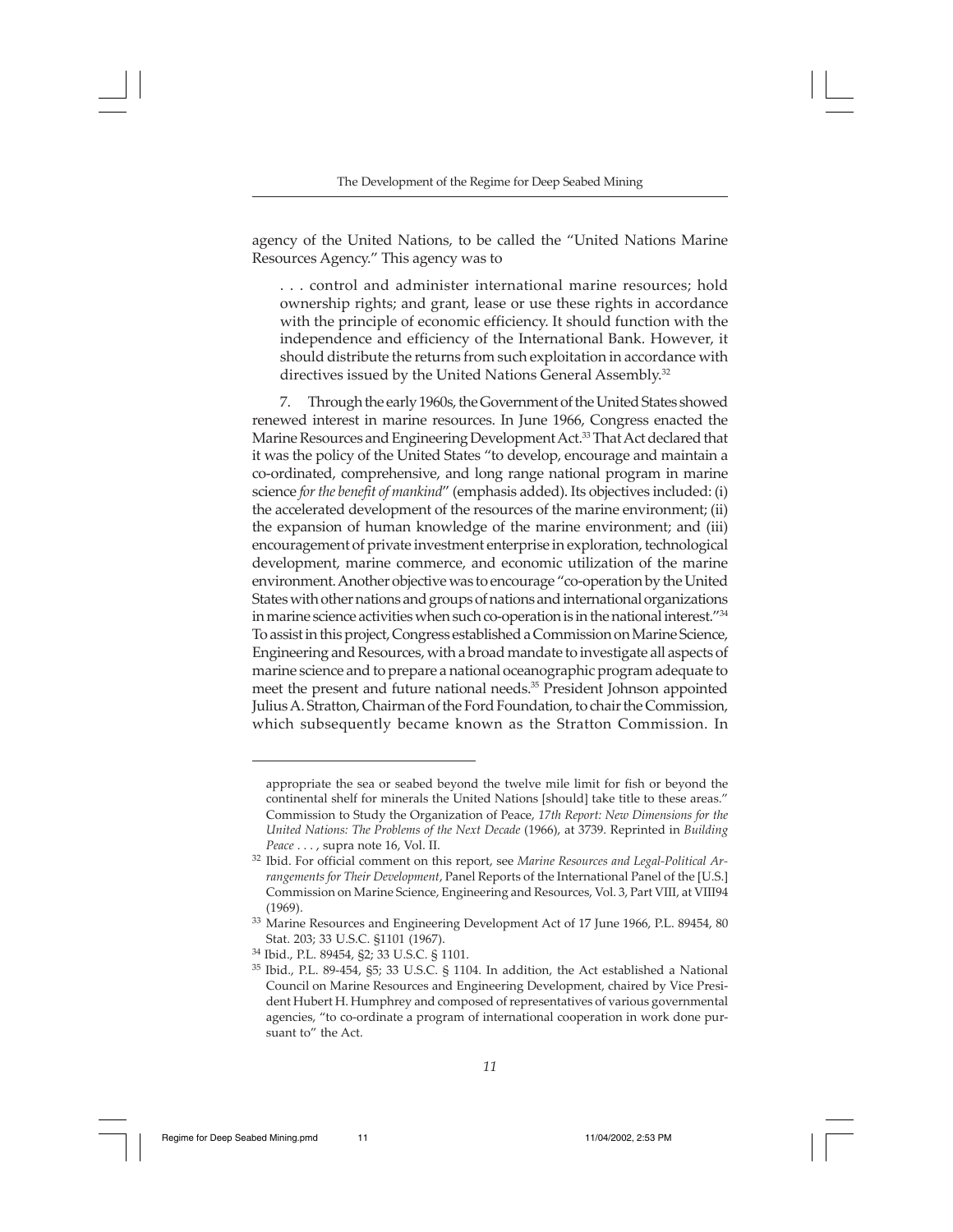transmitting to Congress the first report of the Council on the implementation of the Act, President Johnson declared that "[t]he wealth of the ocean floor must be freed for the benefit of all people" and that the United States would bring to the challenge of the ocean depths "a determination to work with all nations to develop the seas for the benefit of mankind."<sup>36</sup> The Council emphasized in its report the importance of "international collaboration in the exploration and use of the seas and their resources and the opportunity to utilize the seas to advance world peace, understanding, and economic development at home and abroad."<sup>37</sup>

In July 1966, in a major policy statement regarding the deep seabed, President Johnson said:

[U]nder no circumstances, we believe, must we ever allow the prospects of rich harvest and mineral wealth to create a new form of colonial competition among the maritime nations. We must be careful to avoid a race to grab and to hold the lands under the high seas. We must ensure that the deep seas and the oceans bottoms are, and remain, the legacy of all human beings.<sup>38</sup>

8. Discussions in the United Nations at this time also focused on the question of marine resources. In February 1966, the United States, together with Ecuador and Pakistan, submitted a resolution to the UN Economic and Social Council (ECOSOC) asking it to consider that "the resources of the sea constitute reserves of raw materials which are as yet not fully being utilized, and that the rational use of these resources to ensure optimum yield and minimum waste is of vital importance to all countries" and requesting the Secretary-General "to make a survey of the present stage of knowledge of the resources of the sea, and of the techniques for exploiting these resources," and "to attempt to identify those off-shore resources now considered capable of economic exploitation, especially for the benefit of developing countries."<sup>39</sup> During a discussion in the Economic Committee

<sup>&</sup>lt;sup>36</sup> Marine Science Affairs - A Year of Transition, message from the President transmitting the first Report of the National Council on Marine Resources and Engineering Development (February 1967), at iii and v. See also *Weekly Compilation of Presidential Documents*, Vol. 3, No. 10, at 412-13 (1967).

<sup>37</sup> *Marine Science Affairs* . . . , supra note 36, at 35.

<sup>38</sup> Address by President Lyndon B. Johnson at the commissioning of the new research ship *Oceanographer*, 2 Weekly Comp. Pres. Doc. 930, 931, July 13, 1966. In Professor Louis Henkin's words, "Not only President Truman but the other American President . . . also deserves a memorial in the law of the sea: President Johnson was apparently the first to insist that the deep seas and the ocean bottoms are 'the legacy of all human beings."" Louis Henkin, "Old Politics and New Directions," in R. R. Churchill *et al* (eds.), *New Directions in the Law of the Sea: Collected Papers*, Vol. III, Chap. 1 (1973).

<sup>&</sup>lt;sup>39</sup> UN Doc. E/AC.6/L.330, incorporated in E/4164 (Report of the Economic Committee, March 1966), para. 5(a), 40 ESCOR, Annexes, agenda item 7, at 2526.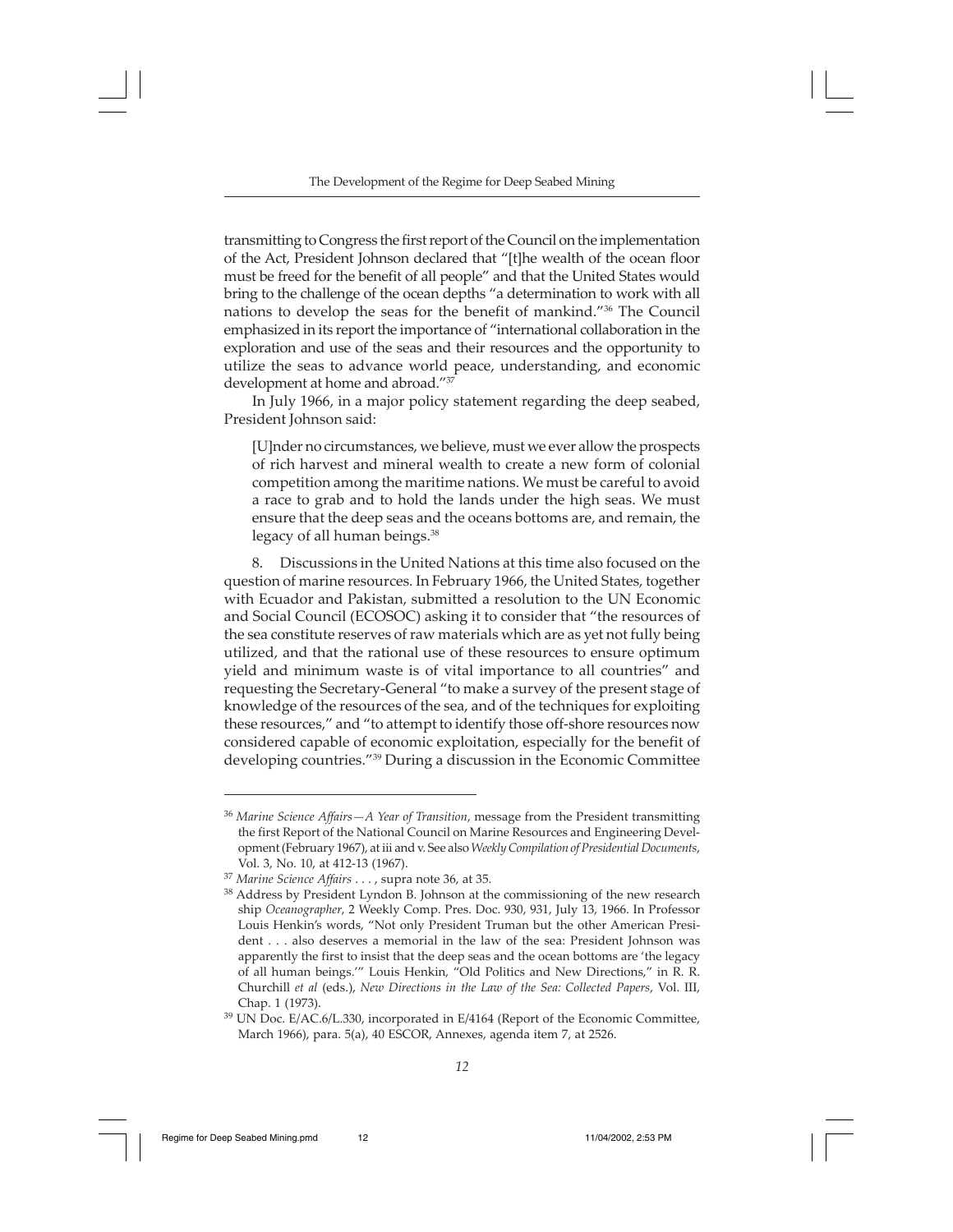of ECOSOC, the sponsors of the resolution proposed replacing the phrase "the resources of the sea" by a more specific phrase "the mineral and food resources of the sea beyond the continental shelf, excluding fish." A parallel change was made in the first request to the Secretary-General by replacing "knowledge of the resources of the sea" by "knowledge of these resources of the sea, beyond the continental shelf" (the words "these resources" thus included indirectly the preambular reference to "excluding fish"). In the next request, the sponsors proposed the omission of the words "off-shore." The Council adopted this revised text by acclamation, $40$  and the revised text became ECOSOC resolution 1112 (XL).<sup>41</sup>

In a parallel development, the General Assembly, in its resolution 2172  $(XXI)$ , expressed recognition of "the need for a greater knowledge of the oceans and of the opportunities available for the utilization of their resources, living and mineral" and the realization that "the effective exploitation and development of these resources can raise the economic level of peoples throughout the world, and in particular of the developing countries." It also took into account the activities in the field of the resources of the sea already being undertaken by various United Nations agencies and by "other intergovernmental organizations concerned, various governments, universities, scientific and technological institutions and other interested organizations" and considered "the need to maximize international co-operative efforts for the further development of marine science and technology and to avoid duplication or overlapping of efforts in this field.î It endorsed the request of the Economic and Social Council for a survey by the Secretary-General of "the present state of knowledge of the resources of the sea other than fish" and requested that the Secretary-General undertake, in cooperation with the other organizations and institutions working in this area, a comprehensive study of the activities undertaken by them that relate to marine science and technology, including "mineral resources development." It also requested that the Secretary-General, in cooperation with UNESCO, in particular with its Intergovernmental Oceanographic Commission (IOC), and the Food and Agriculture Organization of the UN (FAO), formulate proposals based on that study that would ensure "the most effective arrangements for an expanded programme of international co-operation . . . in the exploitation and development of marine resources, with due regard to the conservation of fish stocks."<sup>42</sup> That resolution was sponsored by sixteen countries, including

<sup>40</sup> Ibid., at 27.

<sup>41</sup> ECOSOC resolution 1112 (XL) of 7 March 1966, on NonAgricultural Resources, 40 ESCOR, Supp. No. 1 (E/4176), at 3.

<sup>42</sup> GA res. 2172 (XXI), 6 December 1966, on Resources of the Sea, 21 GAOR, Supp. No. 16 (A/6316), at 32.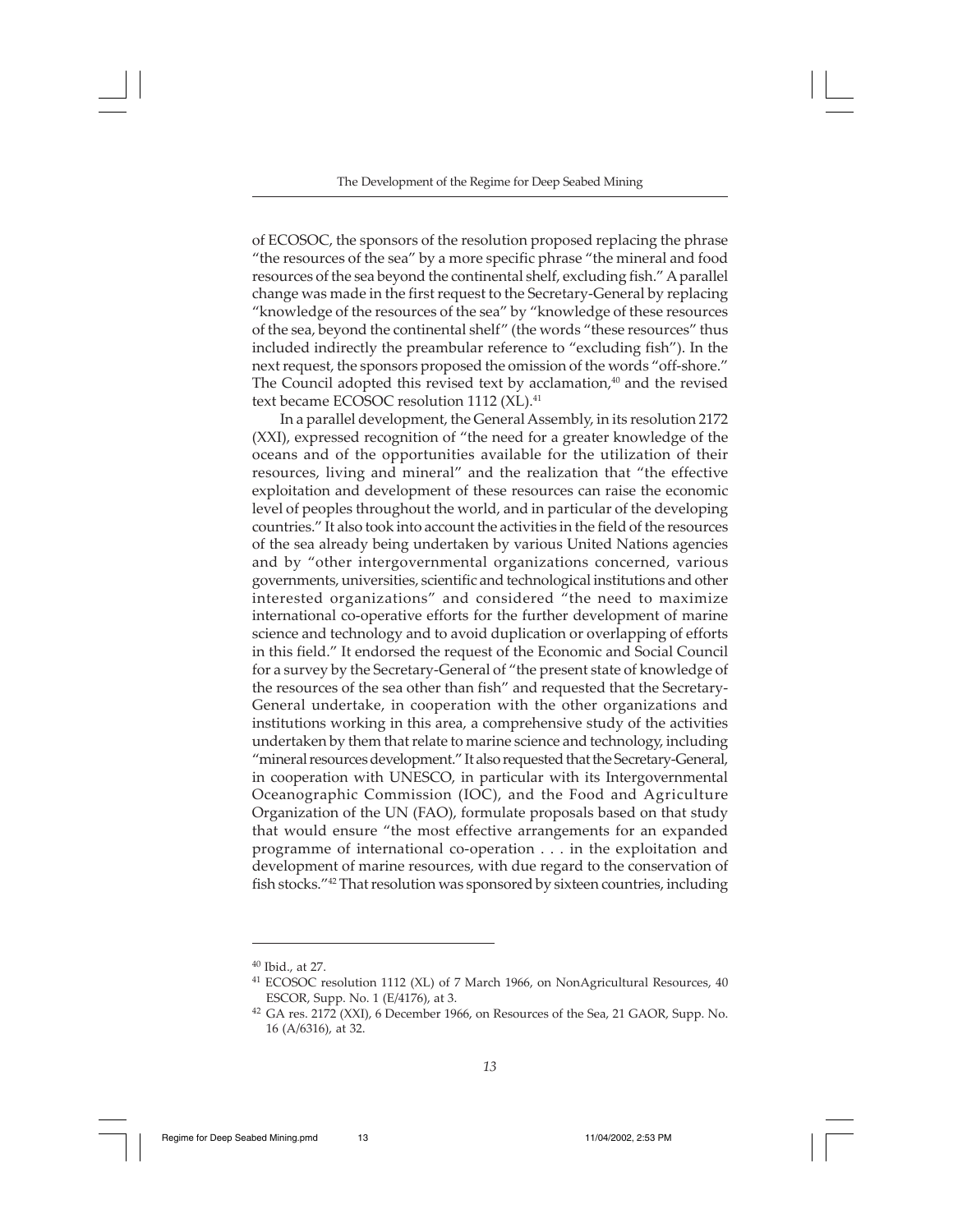the United States.43 During discussion of the draft resolution in the Second Committee,<sup>44</sup> Malta proposed shifting the study from the Secretary-General to the Economic and Social Council and limiting it to the evaluation of the potential benefits of such a study. The Soviet Union proposed shifting the study to UNESCO, as the IOC had already achieved important progress "in joint international action to explore the ocean and its resources." As a result of the discussions, the sponsors of the main resolution added a special reference to the IOC in the enumeration of institutions already working in the field and those to be consulted, and changed references to "in consultation with" to "in co-operation with." They also changed the scope of the survey to "the present stage of knowledge of the resources of the sea beyond the continental shelf, excluding fish, and of the techniques for exploiting these resources." Both Malta and the Soviet Union then withdrew their proposed amendments. In the final vote on the draft resolution, the Soviet Union requested a separate vote on a paragraph authorizing the Secretary-General to set up a small group of experts to assist him in the comprehensive survey; the vote on this paragraph in the Committee was 74 to 10, with 13 abstentions. The vote on the resolution as a whole was 87 in favor to none against, with 12 abstentions.<sup>45</sup> In the General Assembly, the representative of the United States (James Roosevelt) emphasized the provision authorizing the Secretary-General to utilize, *inter alia*, "such voluntary services as may be offered" by the private sector ("universities, scientific and technological institutions and other interested organizations"), stating that

We may indeed find this project is so worthwhile that it may command to itself contributions and resources from the private sector so that it can most effectively be carried out.

63. No man can define the vistas toward progress which may be unlocked by these efforts in marine research. Human ingenuity may establish manís mastery over the sea and his utilization of the sea for mankind. There will of course be difficulties; perhaps the legal problems will be most difficult to solve. But if man can hope to master the

<sup>43</sup> Adopted from draft resolution A/C.2/L.882/Rev.1, sponsored by Chile, Colombia, Costa Rica, Denmark, Ecuador, Iceland, Jamaica, Nigeria, Norway, Panama, the Philippines, Peru, Trinidad and Tobago, the United Arab Republic [Egypt], and the United States of America. The 1967 report of the National Council on Marine Resources and Engineering Development expressed the Council's support of "[a] U.S. initiative at the 1966 United Nations General Assembly calling for an examination of international marine science activities" as a means of giving high priority to supporting increased international cooperation in this field. See *Marine Science Affairs* . . . , supra note 36, at 35.

<sup>&</sup>lt;sup>44</sup> A/6533 (6 November 1966), Report of the Second Committee, part I, "Resources of the Sea," 21 GAOR, Annexes, Vol. III, agenda item 94, at 46.

<sup>45</sup> Ibid., para. 13.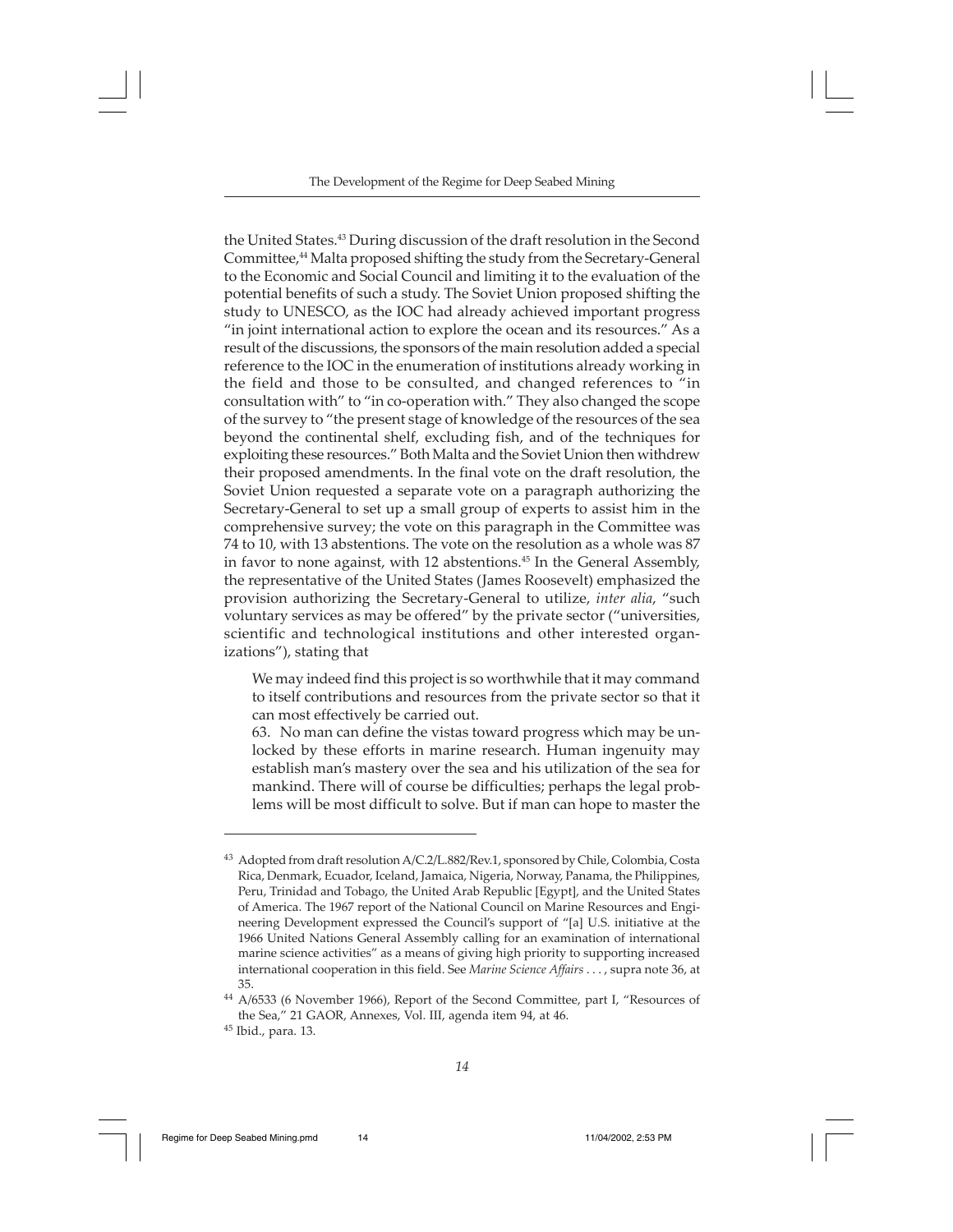seas, he can similarly aspire to international co-operation in the resolution of his difficulties.46

The General Assembly adopted the resolution by 100 votes to none, with 11 abstentions.<sup>47</sup>

9. The following year, in July 1967, the World Peace through Law Conference, following the recommendation of the Commission to Study the Organization of Peace, adopted its Resolution No. 15 on the Resources of the High Seas. In that resolution, the Conference noted that "the high *seas are the common heritage of mankind*î and recommended that the General Assembly of the United Nations issue a proclamation declaring that "the non-fishery resources of the high seas, outside the territorial waters of any State, and the bed of the high seas beyond the continental shelf, appertain to the United Nations and are subject to its jurisdiction and control."<sup>48</sup> At the same time, however, the Conference rejected the idea that exploitation of the resources of the deep sea should be undertaken to provide a source of independent income for the United Nations. Stimulated by these and other developments, Malta requested, on 18 August 1967, the inclusion on the agenda of the Twenty-second session of the General Assembly of a supplementary item titled "Declaration and treaty concerning the reservation exclusively for peaceful purposes of the seabed and of the ocean floor, underlying the seas beyond the limits of present national jurisdiction, and the use of their resources in the interests of mankind." In an explanatory memorandum attached to that request, Malta explained that, in view of technological advances, these areas "will become progressively and competitively subject to national appropriation and use" resulting in, *inter alia*, "the exploitation and depletion of resources of immense potential benefit to the world, for the national advantage of technologically developed countries." Malta therefore considered that the time had come to declare "the seabed and the ocean floor a common heritage of mankind" and suggested that immediate steps be taken to draft a treaty embodying that principle and creating an international agency to assume jurisdiction, as a trustee for all countries, over the sea-bed and the ocean floor, to regulate, supervise and control all activities thereon and to ensure that the activities undertaken conform to the principles and provisions of the proposed treaty.49 Since the political and security implications would probably be

<sup>46</sup> 21 GAOR, plenary meetings, Vol. III, paras. 62-63.

<sup>47</sup> Ibid., para. 70.

<sup>&</sup>lt;sup>48</sup> Quoted in the U.S. Commission's Panel Report, supra note 32, at VIII-95. Quoted also by Ambassador Pardo in his presentation of the Maltese proposal to the First Committee of the 22nd session of the General Assembly (A/C.1/PV 1515, 1 November 1967, para. 104), 22 GAOR, First Committee, Vol. I, 1515th meeting (1967), para. 104, citing 113 U.S. Congressional Record ß24190 (1967).

<sup>49</sup> A/6695 (18 August 1967), 22 GAOR, Annexes, Vol. III, agenda item 92, paras. 3-4.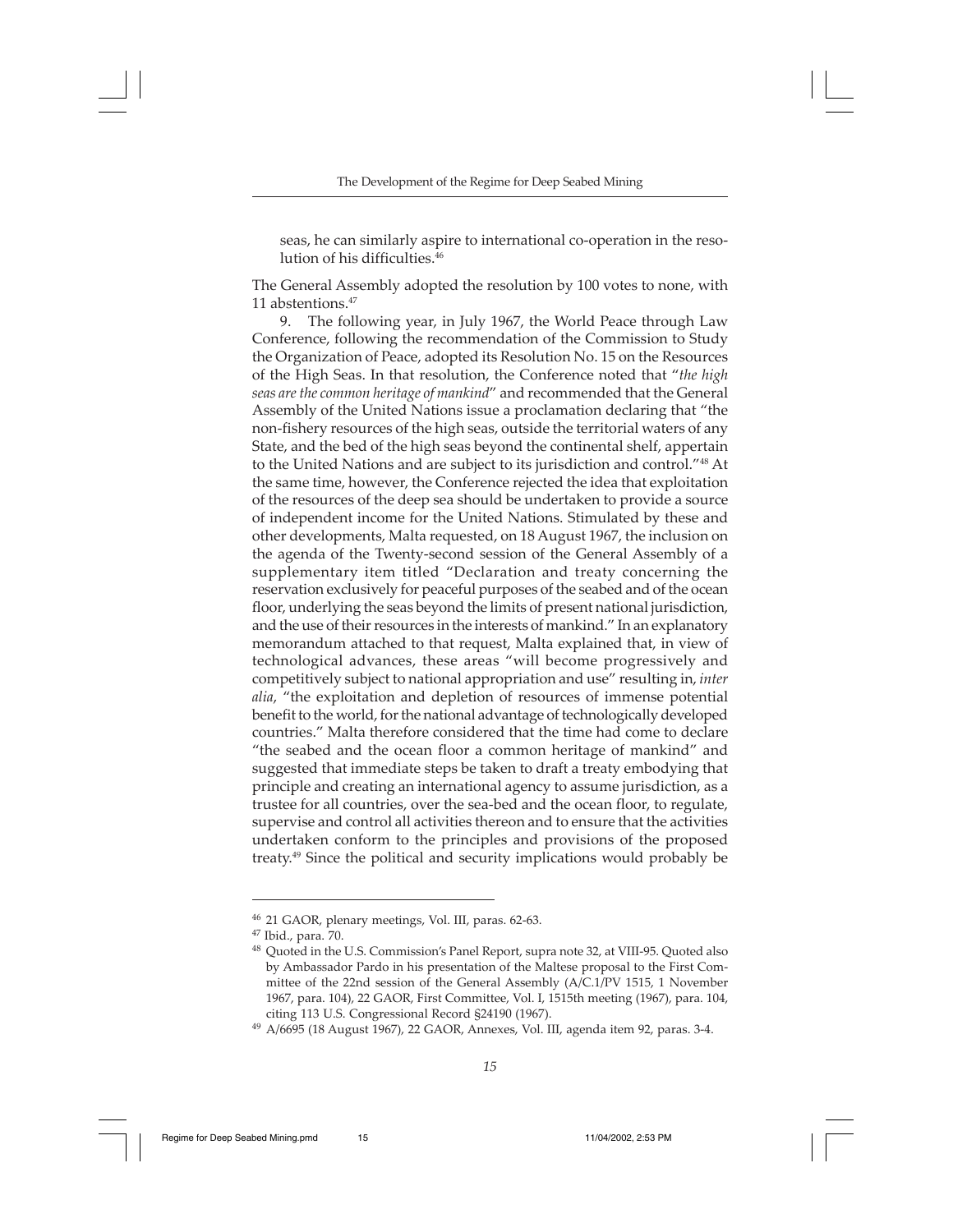the decisive factor, Ambassador Arvid Pardo of Malta proposed to the General Committee of the General Assembly that the topic be allocated to the First Committee (the political committee of the General Assembly). The United States supported the Maltese proposal since, with the new developments in science and technology, "the sea promised great benefits to mankind, and for the fulfilment of that promise it was essential that the peoples of the world should work in co-operation and not in conflict." In that light, the United States thought that "the United Nations could take the lead in enlisting the peaceful co-operation of all nations in developing the world's oceans and ocean floor."<sup>50</sup> Although some aspects of the item might have been considered within the context of the Sixth Committee (legal issues) or Second Committee (which had been considering the subject of natural resources), as Malta had raised a serious question related to the regulation of armaments, the United States supported reference of the Maltese item to the First Committee. Several Latin American delegations pointed out that the topic was essentially a legal question and that it raised the issue of internationalization of the seabed and the ocean floor, which had a direct effect on the national jurisdiction or sovereignty of States. They felt it should be referred to the Sixth Committee. The General Committee decided that for the moment it would recommend that the General Assembly include the item in the agenda.<sup>51</sup> Malta subsequently informed the General Assembly that the previous title of the item "unduly emphasized legal objectives." It presented instead a new title, which omitted the references to a declaration and a treaty, restricted the topic to an "[e]xamination of the question" and added references to "the subsoil" and the "high seas." As revised, item 92 of the agenda was to read as follows: "Examination of the question of the reservation exclusively for peaceful purposes of the seabed and the ocean floor, and the subsoil thereof, underlying the high seas beyond the limits of present national jurisdiction, and the use of their resources in the interests of mankind." The General Assembly approved this change without objection and referred the item to the First Committee.52

10. Consequently, it was before the First Committee that Ambassador Pardo made his well-known speech, which inaugurated the official discussion of the various issues relating to the exploration and exploitation of the resources of the seabed and subsoil beyond the limits of national jurisdiction.<sup>53</sup> After describing the geological, economic, and technical

<sup>50</sup> 22 GAOR, General Committee, 166th meeting (1967), para. 4 (A/BUR/SR.166).

<sup>51</sup> Ibid., paras. 6-10 and 12-13. The Assembly approved this recommendation, without discussion, but deferred the allocation of agenda item 92 to a Committee. 22 GAOR, 1564th plenary meeting, paras. 74 and 111.

<sup>52</sup> For the recommendation of the General Committee, see 22 GAOR, General Committee, 171st meeting (1967). For the General Assembly's referral of the item, see 1563rd plenary meeting, paras. 186-90.

<sup>53</sup> That speech extended for two meetings of the Committee. See 22 GAOR, First Committee, 1515th and 1516th meetings (1967). A/C.1/PV 1515 and A/C.1/PV 1516.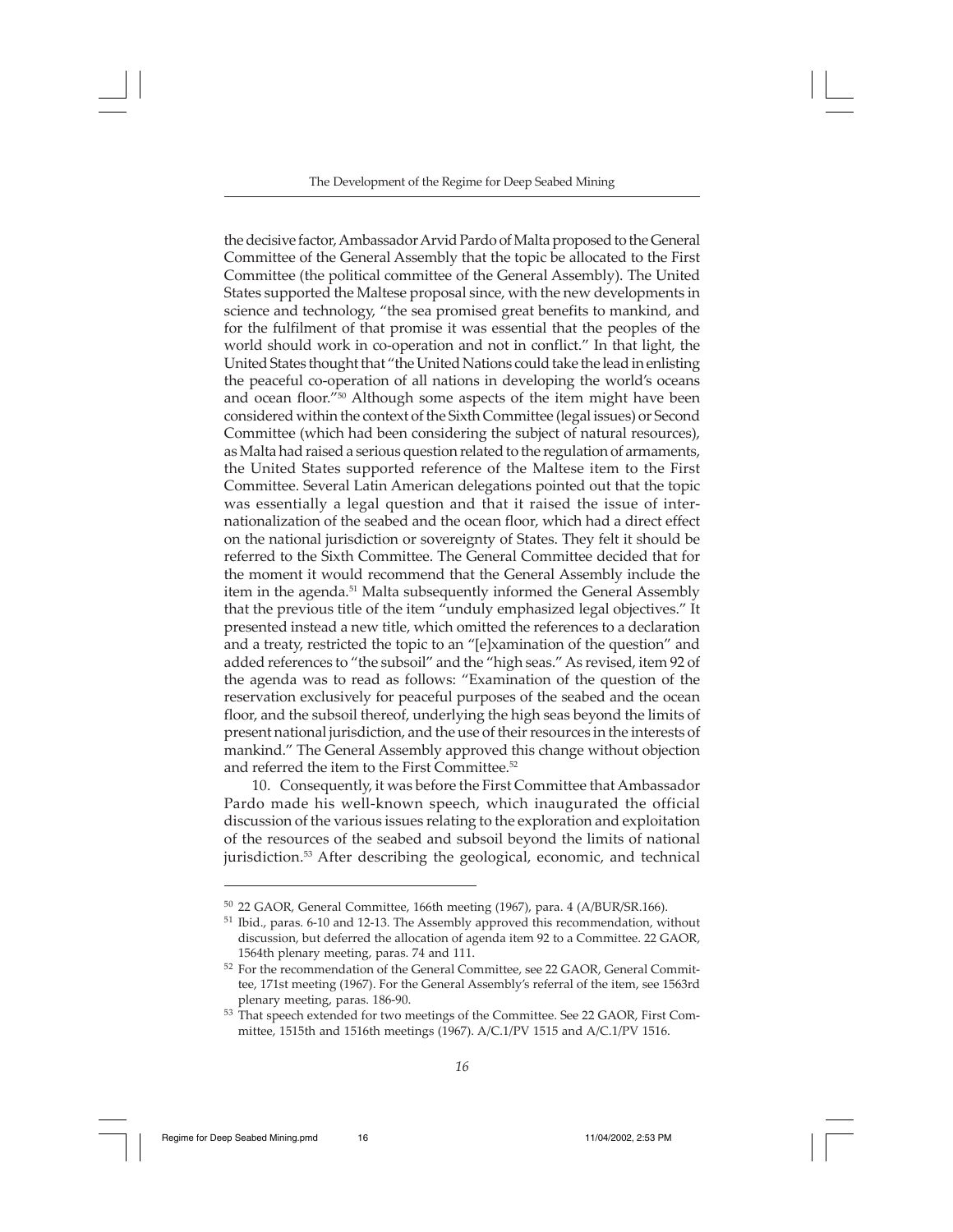issues, Ambassador Pardo accentuated the danger of militarization of the seabed and of some countries using "their technical competence to achieve near-unbreakable world dominance through predominant control over the seabed and the ocean floor.<sup>"54</sup> Near the end of his statement, he referred to the need for

. . . an effective international regime over the sea-bed and the ocean floor beyond a clearly defined national jurisdiction [as] the only alternative by which we can hope to avoid the escalating tensions that will be inevitable if the present situation is allowed to continue.<sup>55</sup>

He also noted that this was "the only alternative that gives assurance that the immense resources on and under the sea will be exploited with harm to none and benefit to all.<sup>"56</sup> For practical reasons, Pardo rejected making the United Nations responsible for administering an international regime, since it was

. . . hardly likely that those countries that have already developed a technical capacity to exploit the ocean floor would agree to an international regime if it were to be administered by a body where small countries . . . had the same voting power as the United States or the Soviet Union.<sup>57</sup>

Instead, Malta envisaged "the creation of a special agency with adequate powers to administer in the interests of mankind the oceans and the ocean floor beyond national jurisdiction." That agency would assume jurisdiction "not as a sovereign, but as a trustee for all countries over the oceans and the ocean floor." Furthermore, it would be "endowed with broad powers to regulate, supervise and control all activities on or under the oceans and the ocean floor."<sup>58</sup> In conclusion, Ambassador Pardo emphasized that the General Assembly should promptly adopt a resolution based on the concept that "the sea-bed and the ocean floor are a common heritage of mankind and should be used and exploited for peaceful purposes and for the exclusive benefit of mankind as a whole." The resolution would go on to provide for the establishment of "a widely representative but not too numerous body," to draft "a comprehensive treaty to safeguard the international character of the seabed and the ocean floor beyond present national jurisdiction," and provide ìfor the establishment of an international agency which will ensure that national activities undertaken in the deep sea and on the ocean floor will conform to the principles and provisions incorporated in the proposed treaty."<sup>59</sup>

<sup>54</sup> Supra note 53, 1515th meeting, para. 91 (see also paras. 45-55).

<sup>55</sup> Supra note 53, 1516th meeting, para. 3.

<sup>56</sup> Ibid.

<sup>57</sup> Ibid., para. 7.

<sup>58</sup> Ibid., para. 8.

<sup>59</sup> Ibid., paras. 13 and 15.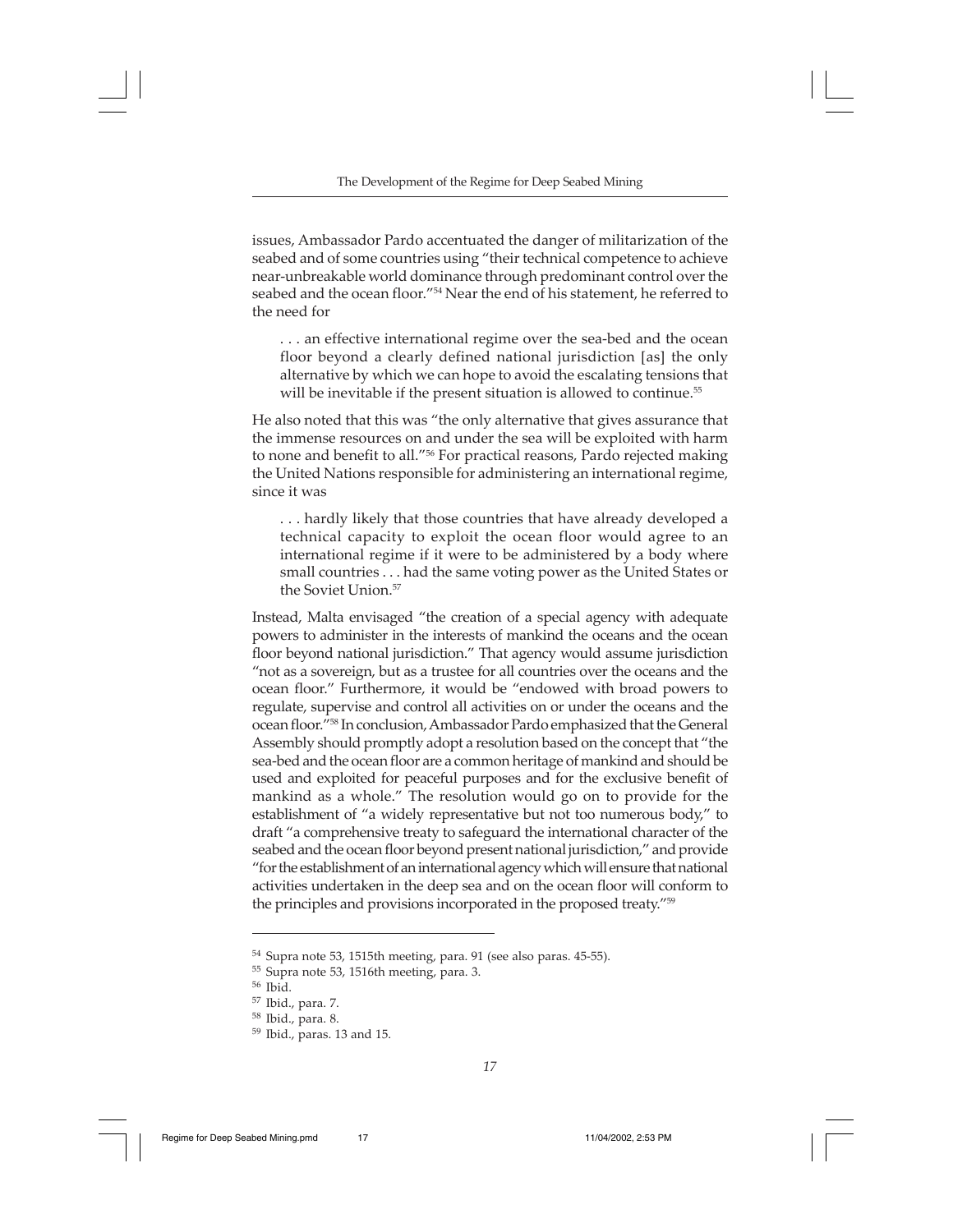11. Following a lengthy debate on the item in the First Committee, $60$ the General Assembly<sup>61</sup> unanimously adopted resolution 2340 (XXII) of 18 December 1967. In that resolution, the General Assembly recognized "the common interest of mankind in the sea-bed and the ocean floor, which constitute the major portion of the area of this planet" and recognized further that the "exploration and use of the sea-bed and the ocean floor, and the subsoil thereof . . . should be conducted in accordance with the purposes and principles of the Charter of the United Nations, in the interest of maintaining international peace and security and for the benefit of all mankind.<sup>"62</sup> The resolution went on to establish an *Ad Hoc* Committee to Study the Peaceful Uses of the Sea-Bed and the Ocean Floor beyond the Limits of National Jurisdiction and requested the *Ad Hoc* Committee to prepare, for future consideration by the General Assembly, a report that would include: (i) a study of the past and present activities of the United Nations, the specialized agencies, and other international organizations with regard to the seabed and ocean floor; (ii) an account of the scientific, technical, legal, economic, and other aspects of the item; and (iii) "[a]n indication regarding practical means of promoting international cooperation in the exploration, conservation and use of the sea-bed and the ocean floor, and the subsoil thereof . . . and of their resources." $63$  While a number of proposals for implementation of the Maltese initiative quickly followed, both in the United Nations and in other conferences and symposia, many also expressed caution about the possibility of immediate economic benefits from deep seabed resources.64 These early warnings, presaging subsequent developments, occurred even at the level of the Secretary-General of the United Nations, U Thant, who reported to the Economic and Social Council that

There is no doubt that the potential gross amounts of manganese and associated minerals contained in ocean floor nodules are enormous.

<sup>60</sup> 22 GAOR, First Committee, 1524th to 1530th meetings and, after consultations on the proposed resolution, 1542nd to 1544th meetings. See also the report of the First Committee (A/6964), reprinted in 22 GAOR, Annexes, Vol. III, agenda item 92, at 2-3.

<sup>61</sup> 22 GAOR, 1639th plenary meeting, paras. 1-39, agenda item 92.

<sup>62</sup> 22 GAOR, Supp. No. 16, at 14 (preambular paragraphs). See also Vol. I of this series, at 161.

<sup>63</sup> 22 GAOR, Supp. No. 16, at 14, para. 2. See also Vol. I of this series, at 162.

<sup>64</sup> The texts of some of the proposals made at the time may be found in S. Oda, *The International Law of the Ocean Development: Basic Documents*, Vol. I (1972), at 231-338. For a critical analysis of the main proposals, see the report of the International Panel of the U.S. Commission on Marine Science, Engineering and Resources, supra note 32, Appendix A-Alternative Legal-Political Frameworks for Exploring and Exploiting the Mineral Resources of the Deep Seas—at VIII-91-104 (1969). See also L. M. Alexander, *Future Regimes: A Survey of Proposals*, in S. H. Lay, R. Churchill *et al* (eds.), *New Directions in the Law of the Sea; Documents*, Vol. III, at 119-33 (1973).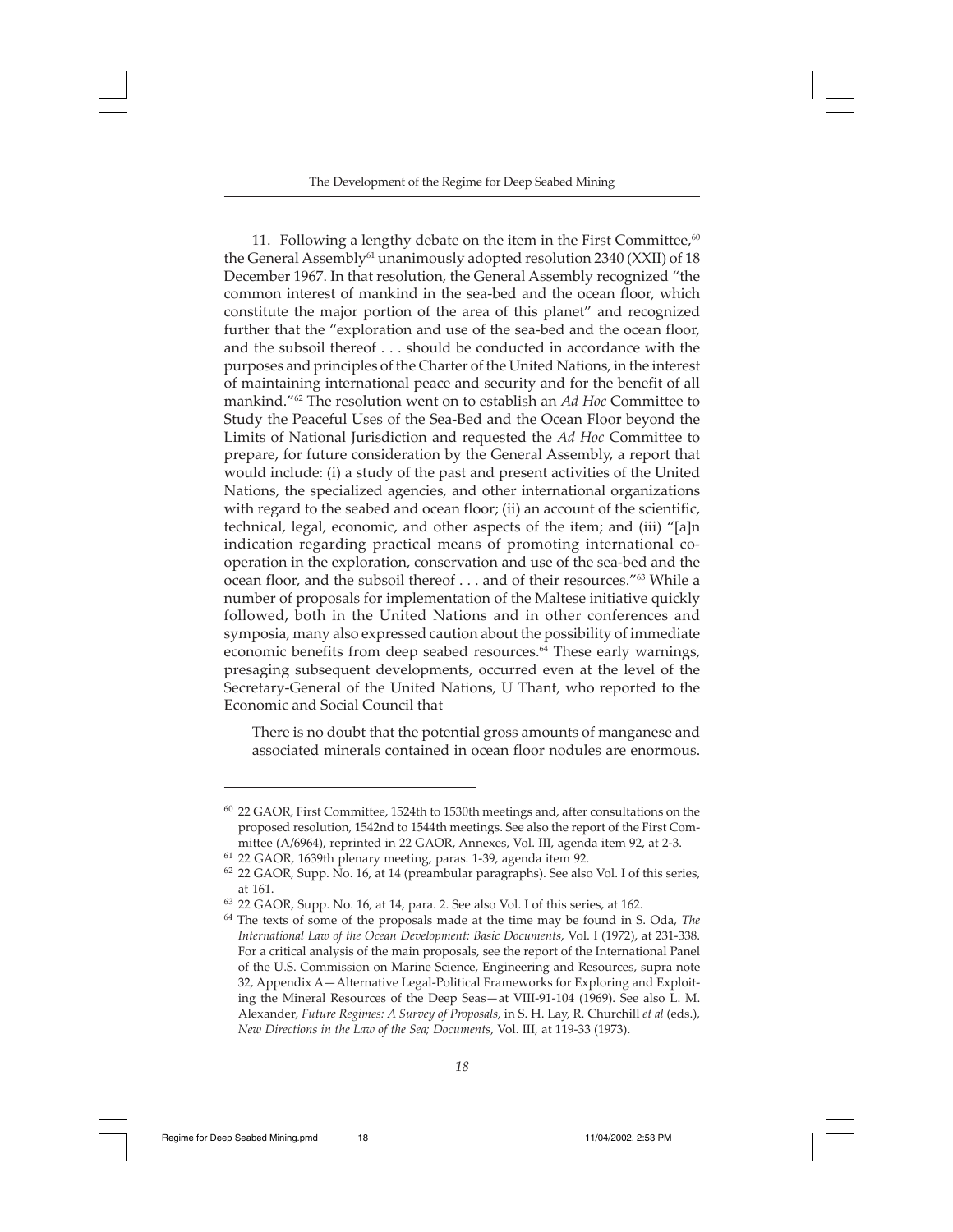The possibility of commercial harvesting and processing has however caused controversy, with some experts of the opinion that the copper, nickel and cobalt contents of the nodules, together with manganese, may warrant their commercial exploitation, while most people in the business believe that their economic potential is highly uncertain and is likely to remain so for years, if not for one or two decades.<sup>65</sup>

This reflected a practical assessment of the technological and economic uncertainties and obstacles that existed with respect to the commercial exploitation of manganese nodules.

12. In 1968, the *Ad Hoc* Committee established by the General Assembly held three sessions: 18 to 27 March, 17 June to 7 July in New York, and 19 to 30 August 1968 in Rio de Janeiro.<sup>66</sup> "At its first session, the *Ad Hoc* Committee set up two working groups of the whole, one to deal with the economic and technical aspects of the item and the other with the legal aspects. The Committee retained for itself discussion of the remaining matters . . . "<sup>67</sup> The issues of direct relevance to the concept of the common heritage of mankind were dealt with by the legal working group, which discussed, in particular, the problems connected with the legal status of the seabed and the ocean floor and subsoil thereof, the reservation of the seabed and ocean floor and the subsoil thereof exclusively for peaceful purposes, use of the resources of the seabed and ocean floor and the subsoil thereof in the interests of mankind, freedom of scientific research and exploration of the seabed and the ocean floor and the subsoil thereof, the question of reasonable regard to the interests of other States in their exercise of the freedoms of the high seas, and the question of pollution and other hazards. Other questions discussed in the working group included the question of a definition of the seabed and the ocean floor underlying the high seas beyond current national jurisdiction, the question of a moratorium or freezing of national claims over the seabed and the ocean floor beyond the limits of current national jurisdiction, and the question of a statement of principles, in the form of a declaration, to be adopted by the General Assembly.68 The legal working group had before it two studies prepared by the Secretariat titled "Legal aspects of the question of the reservation exclusively for peaceful purposes of the sea-bed and the ocean floor and the subsoil thereof, underlying the high seas beyond the limits of present

<sup>65</sup> *Mineral Resources of the Sea beyond the Continental Shelf*, Report of the Secretary-General, ECOSOC Doc. E/4449/Add.1 (19 February 1968), at 36. Although that report covers the full spectrum of marine minerals, a detailed overview on manganese nodules is included at 30-37.

<sup>66</sup> The composition of the *Ad Hoc* Committee is set out in operative paragraph 1 of the resolution. See Vol. I of this series, at 162.

<sup>67</sup> A/7230, para. 4.

<sup>68</sup> A/7230, Annex II, paras.12-45.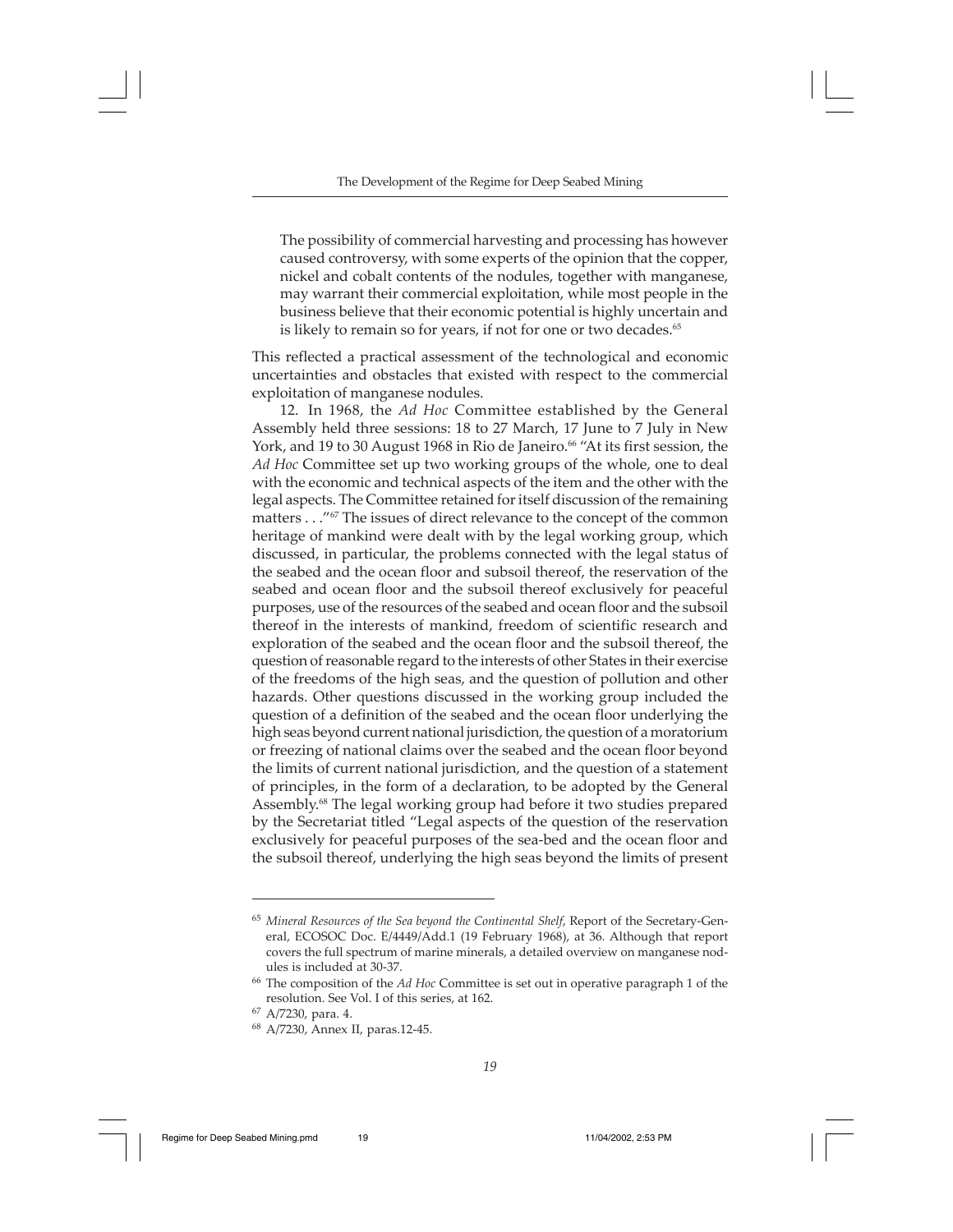national jurisdiction, and the use of their resources in the interests of mankind<sup>769</sup> and a "Survey of national legislation concerning the seabed and ocean floor, and the subsoil thereof, underlying the high seas beyond the limits of present national jurisdiction.<sup> $770$ </sup> The legal working group and the Committee also had before them the views submitted by Member States,<sup>71</sup> as well as ten documents submitted by delegations in the form of draft resolutions or amendments.72 Following consideration of the various reports and proposals, the Committee finally adopted and proposed for submission to the General Assembly two documents: a draft declaration of general principles and a draft statement of agreed principles, both indicating the support that the various ideas, and particularly the concept of the common heritage of mankind, had received. However, it was also pointed out by the *Ad Hoc* Committee that the terms of reference of General Assembly resolution 2340 (XXII) did not provide for the elaboration of a scheme for the legal regulation of the status of the seabed and ocean floor.

The twenty-third session of the General Assembly considered the report of the *Ad Hoc* Committee73 in the First Committee at its 1588th to 1605th meetings, from 28 October to 11 November 1968, and its 1646th to 1649th meetings, from 18 to 20 December 1968. The First Committee had before it a number of draft resolutions and amendments relating to the establishment of a standing committee and its terms of reference and a draft declaration of principles.74 Fifty-six Member States expressed their views on the concept of the common heritage of mankind. These views were summarized by the Secretariat in a working paper.<sup>75</sup> As a first step in establishing new legal principles for the seabed, there was a broad level of support for any acceptable declaration to the effect that the seabed and ocean floor were the common heritage of mankind. It was also suggested that it might be appropriate to entrust to the proposed standing committee a study of principles to serve as a basis for the elaboration of arrangements and agreements to preserve the resources of the area for the good of mankind. The aim should be to develop legal principles that would foster the development of international cooperation, on an equal footing, in the exploration and exploitation of the seabed in the interest of all peoples, while ensuring the legitimate rights and interests of all States and taking due account of the needs of the developing countries. A number of delegations suggested or endorsed particular principles for inclusion in a statement of principles, either as commending general acceptance or as

<sup>69</sup> A/AC.135/19 and Adds.1 and 2.

<sup>70</sup> A/AC.135/11 and Corr. 1 and Add.1.

<sup>71</sup> A/AC.135/1 and Corr. 1 and Adds. 1-10.

<sup>72</sup> A/7230, Annex III.

<sup>73</sup> A/7230.

<sup>74</sup> 23 GAOR, Annexes, agenda item 26, (A/7477), paras. 6-12.

<sup>75</sup> A/AC.138/7.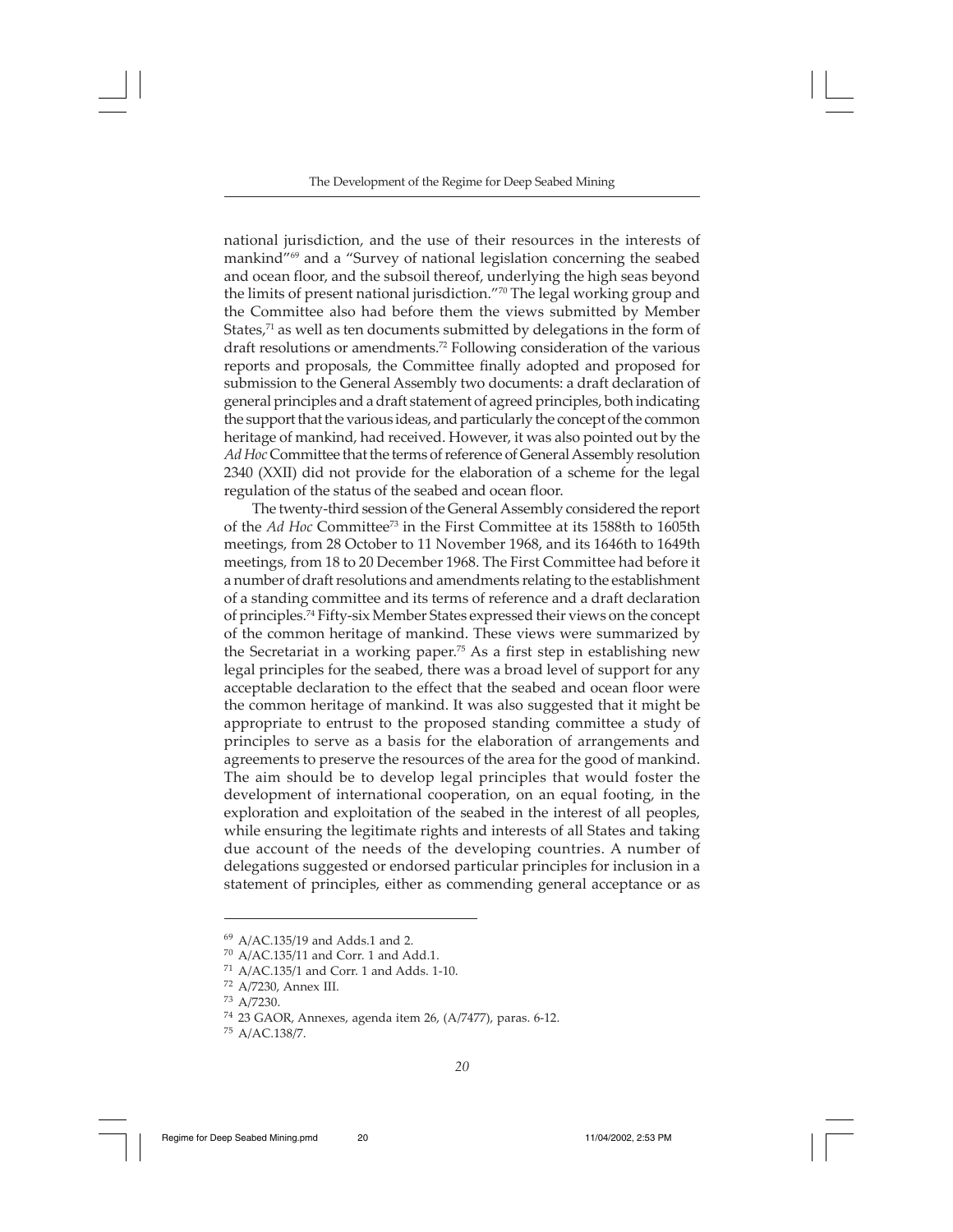being of special importance, including the concepts that (i) the resources of the seabed were a common heritage of mankind, (ii) the exploration, use, and exploitation of the resources must be carried out for the benefit of and in the interests of all mankind, and (iii) regulations should be established as soon as possible for the exploration and exploitation of the seabed in the interests of mankind. Five draft resolutions were submitted relating to the principles governing the uses of the seabed and the ocean floor, and the subsoil thereof, beyond the limits of present national jurisdiction.<sup>76</sup> At the 1648th meeting of the First Committee, on 19 December 1968, the representative of Malta suggested that the various draft resolutions referred to above should be referred to the proposed standing committee for consideration and stated that he would not press his draft resolution to a vote if the sponsors of other draft resolutions agreed to this procedure. The representatives of Cyprus, Mexico, and Brazil, respectively, for three of the four other draft resolutions so agreed. The First Committee decided to transmit those draft resolutions to the proposed standing committee for consideration<sup> $77$ </sup> and proceeded to a vote on the main draft resolutions (a) to establish the committee on the peaceful uses of the seabed and request it to study the elaboration of the legal principles and norms that would promote international cooperation in the exploration and use of the seabed beyond the limits of national jurisdiction (A/C.1/L.425/Rev.2), and (b) requesting the Secretary-General to undertake a study on the question of establishing appropriate international machinery for the promotion of the exploration and exploitation of the resources of "this area" and the use of those resources in the interests of mankind (A/C.1/L.441 and Adds. 1-5).

While the draft resolution contained in A/C.1/L.425/Rev.2 was adopted by 96 votes to none, with 6 abstentions, draft resolution A/C.1/L.441 and Adds. 1-5 was more controversial and was adopted by 77 votes to 9, with 18 abstentions. The Soviet bloc voted against the draft resolution on the grounds that (in the words of the representative of the USSR, Mr. Mendelevich)

. . . if such a system of joint ownership, a supranational utilization of international machinery, were to be established, this would be solely in the interests of the international imperialist monopolies with which my country has absolutely no relationship and does not even wish to have any relationship. We cannot co-operate with the monopolies which are the basic instruments of neo-colonialist policies.

<sup>76</sup> Mexico: draft resolution A/C.1/L.430; Cyprus, Liberia, and Uruguay: revised draft resolution A/C.1/L.432/Rev.1 and Add.1; Malta, Mauritius, and United Republic of Tanzania: draft resolution A/C.1/L.433 and Corr.1; Liberia: draft resolution A/C.1/ L.434/Rev.1; and Argentina, Brazil, Chile, Costa Rica, Ecuador, El Salvador, Guatemala, Honduras, Libya, Nicaragua, Peru, Spain, and Trinidad and Tobago: draft resolution A/C.1/L.437 and Adds. 1 and 2.

<sup>77</sup> 23 GAOR, Annexes, agenda item 26, (A/7477), para. 16.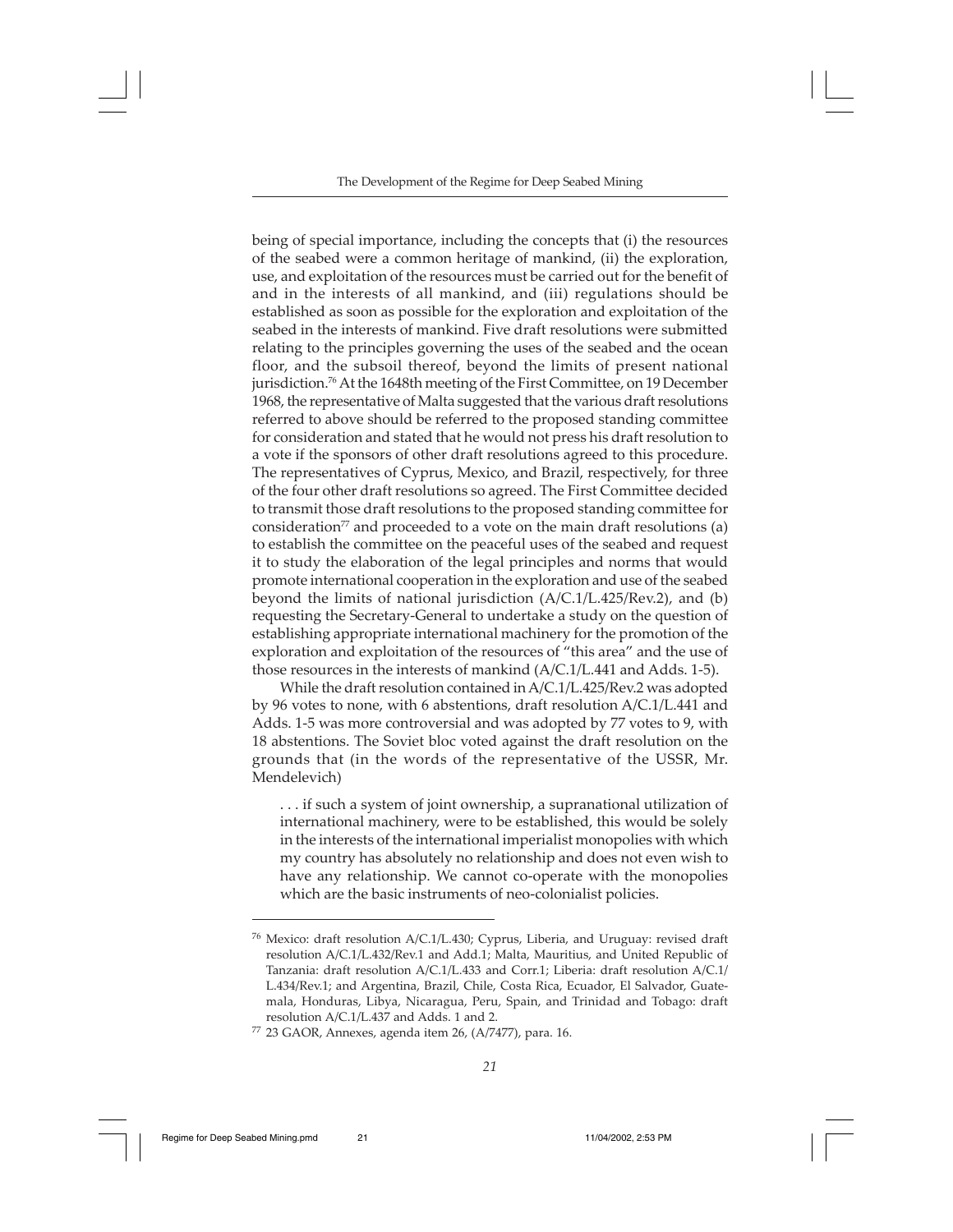The Soviet bloc was also concerned that the proposed committee would deal with matters relating to disarmament, which were also being considered in the Committee on Disarmament. The main concern of these States related to the uncertain extent of national jurisdiction over the continental shelf and whether that area would be reserved for peaceful uses.

Many of the States from the Western European and Others Group, including the United Kingdom, France, Canada, Australia, New Zealand, Portugal, and the United States, abstained from voting. The reasons were reflected in the statement of the representative of the United Kingdom as follows:

My own delegation supports the view that there should be an international regime governing exploitation of the resources of the seabed and ocean floor beyond the limits of national jurisdiction. But we, and I believe most other Member States, are far from having formed a final view on what the precise nature of such a regime should be. We consider that this is a matter that should be clarified in the Committee set up by the draft resolution contained in document A/C.1/L.425/Rev.2, and that a request of this kind should not be made to the Secretary-General when the issue is clearly contentious.

Following the debate in the First Committee, the General Assembly, by its resolution 2467 A (XXIII) adopted on 21 December 1968 by 112 votes to none, with 7 abstentions, established a Committee on the Peaceful Uses of the Seabed and the Ocean Floor beyond the Limits of National Jurisdiction.<sup>78</sup> The so-called "Sea-Bed Committee" was instructed under paragraph 2 of that resolution, *inter alia*:

(a) To study the elaboration of the legal principles and norms which would promote international co-operation in the exploration and use of the seabed and the ocean floor, and the subsoil thereof, beyond the limits of national jurisdiction and ensure the exploitation of their resources for the benefit of mankind, and the economic and other requirements which such a regime should satisfy in order to meet the interests of humanity as a whole; [and]

(b) To study the ways and means of promoting the exploitation and use of the resources of this area, and of international co-operation to that end, taking into account the foreseeable development of technology and the economic implications of such exploitation and bearing in mind the fact that such exploitation should benefit mankind as a whole[.]

<sup>78</sup> In accordance with the decision taken by the First Committee at its 1648th meeting, on 19 December 1968, the Committee was expanded to forty-two States; for its composition, see Vol. I of this series, at 169.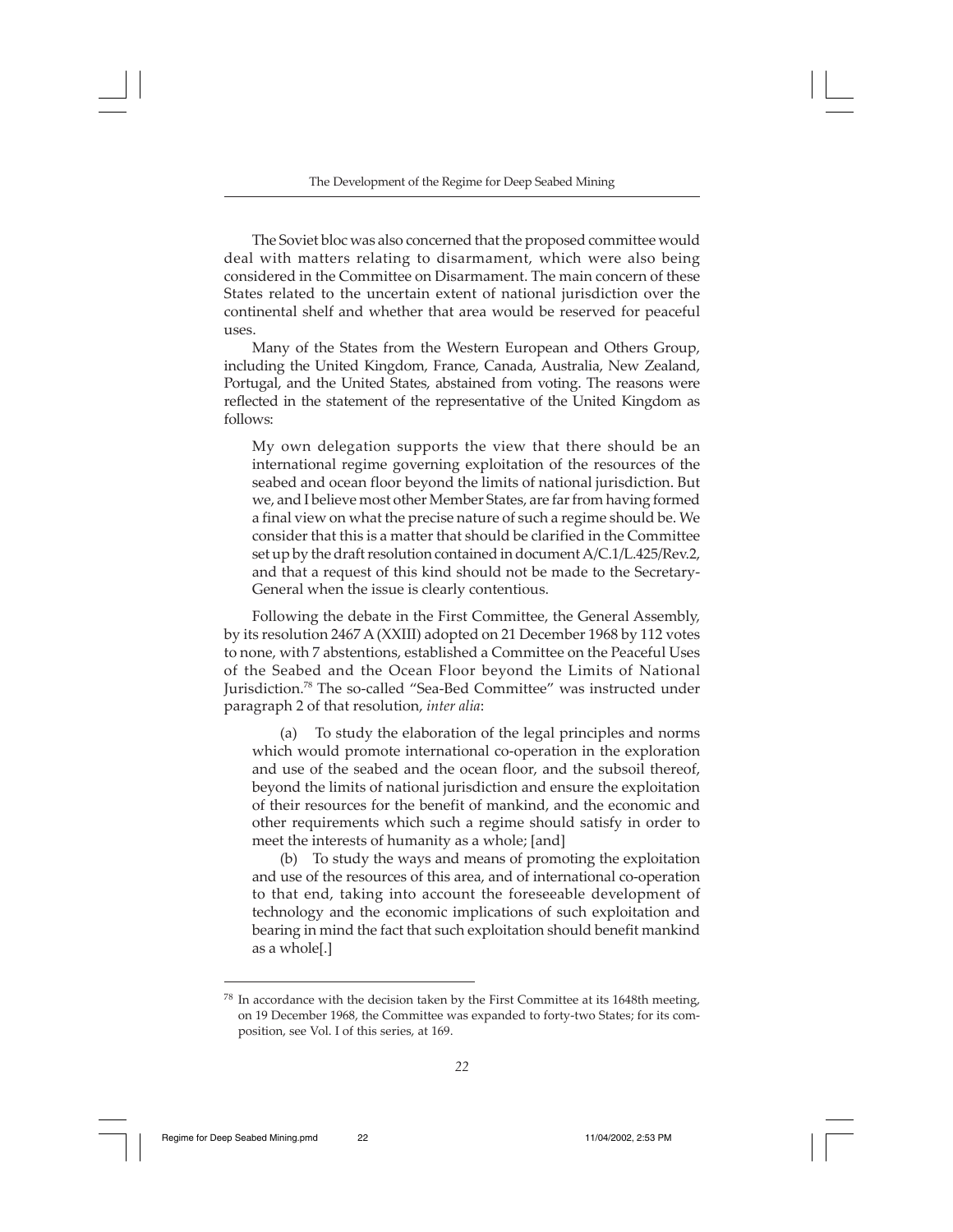In its resolution 2467 C (XXIII), also adopted on 21 December 1968, the General Assembly requested the Secretary-General

. . . to undertake a study on the question of establishing in due time appropriate international machinery for the promotion of the exploration and exploitation of the resources of this area, and the use of these resources in the interests of mankind, irrespective of the geographical location of States, and taking into special consideration the interests and needs of the developing countries, and to submit a report thereon to the [Sea-Bed Committee] for consideration during one of its sessions in 1969.

### THE SEA-BED COMMITTEE 1969-1973

13. The Sea-Bed Committee met from 1969 to 1973 under the Chairmanship of H. Shirley Amerasinghe (Sri Lanka). Initially, it was composed of a Legal Sub-Committee, which took up paragraph 2(a) of the resolution, and an Economic and Technical Sub-Committee, which addressed the issues raised in paragraph 2(b). The Sea-Bed Committee held three sessions at the United Nations Headquarters in 1969.79 Issues of direct relevance to the concept of common heritage of mankind were discussed in the Legal Sub-Committee under the following headings: (i) legal status; (ii) applicability of international law, including the Charter of the United Nations; (iii) reservation exclusively for peaceful purposes; (iv) use of the resources for the benefit of mankind as a whole, irrespective of the geographical location of States, taking into account the special interests and needs of the developing countries; (v) freedom of scientific research and exploration; (vi) reasonable regard to the interests of other States in their exercise of the freedoms of the high seas; (vii) question of pollution and other hazards, and obligations and liability of States in the exploration, use, and exploitation; and (viii) other questions.<sup>80</sup> In the debates of the Committee, references were made to the draft resolutions and amendments submitted to the *Ad Hoc* Committee and to the First Committee at the twenty-third session of the General Assembly.<sup>81</sup> Many delegations expressed the belief that the concepts of *res nullius* and *res communis* "were of little practical valueî in determining the legal status of the international seabed area. $82$  At the same time, some delegations felt that the concept of the common heritage of mankind "was contrary to existing norms and principles of international law" and was "devoid of legal content."<sup>83</sup> The

<sup>79</sup> 6-7 February; 10-28 March; and 11-29 August.

<sup>80</sup> 24 GAOR, Supp. No. 22, (A/7622), Part Two, paras. 5, 11, 19-97. Ibid., annex, paras. 4-29.

 $81$  The texts of those draft resolutions and amendments were reproduced in an annex to a working paper prepared by the Secretariat entitled *Proposals and views relating to the adoption of principles*, A/AC.138/7.

<sup>82</sup> See SBC Report 1969, Part Two: Report of the Legal Sub-Committee, para. 19, at 14. 83 Ibid., para. 23.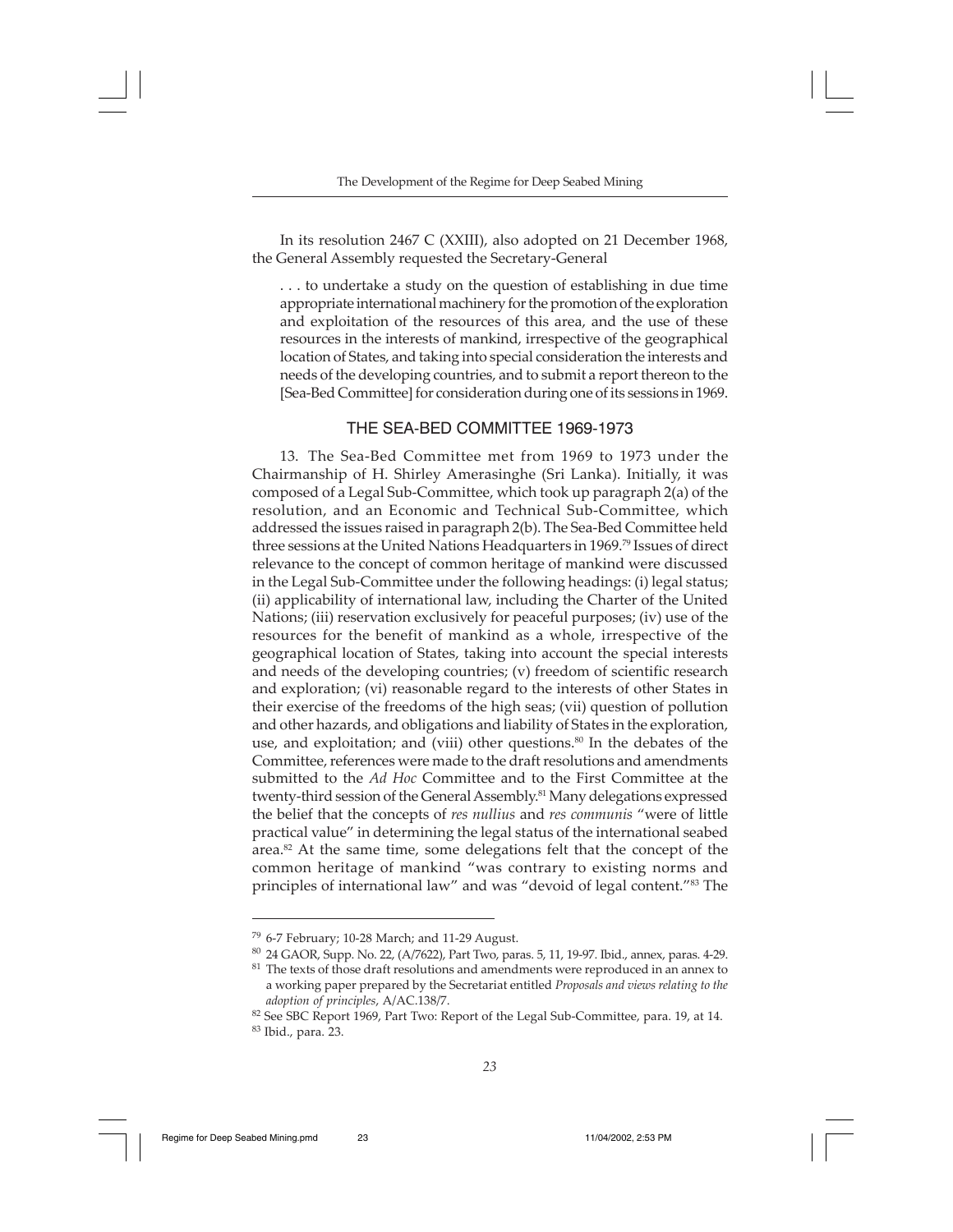report of the Sea-Bed Committee was submitted to the twenty-fourth session of the General Assembly and was taken up in the First Committee at its 1673rd to 1683rd meetings, from 31 October to 10 November 1969, and its 1708th to 1710th and 1713th to 1715th meetings, held between 2 and 9 December 1969.<sup>84</sup> Five draft resolutions, with amendments to four of them, were introduced under the item.<sup>85</sup> The draft resolution submitted by Malta,<sup>86</sup> as orally revised and amended, was adopted by the General Assembly at its 1833rd plenary meeting on 15 December 1969 as resolution 2574 A (XXIV) by 65 votes to 12, with 30 abstentions.<sup>87</sup> At the same meeting, a draft resolution, originally submitted by Cameroon, Ceylon, India, Jamaica, Kenya, Kuwait, Libya, Mauritania, Mexico, Nigeria, Pakistan, the Philippines, Sudan, Thailand, Trinidad and Tobago, the United Republic of Tanzania, and Yugoslavia, and subsequently joined by other States, was adopted as resolution 2574 C (XXIV) by 100 votes to none, with 11 abstentions.<sup>88</sup> The latter resolution requested the Secretary-General to

. . . prepare a further study on various types of machinery, particularly a study covering in depth the status, structure, functions and powers of an international machinery, having jurisdiction over the peaceful uses of the sea-bed and ocean floor, and the subsoil thereof, beyond the limits of national jurisdiction, including the power to regulate, coordinate, supervise, and control all activities relating to the exploration and exploitation of their resources, for the benefit of mankind as a whole, irrespective of the geographical location of States, taking into account the special interests and needs of the developing countries, whether landlocked or coastal[.]

A further draft resolution originally submitted by Ceylon, Ecuador, Guatemala, Kuwait, Mauritania, and Mexico, later joined by other States, was adopted by the General Assembly as resolution 2574 D (XXIV) by 62 votes to 28, with 28 abstentions.<sup>89</sup> This resolution, the so-called "Moratorium Resolution," declared that pending the establishment of an international regime, including appropriate machinery governing the seabed beyond national jurisdiction,

(a) States and persons, physical or juridical, are bound to refrain from all activities of exploration of the resources of the area of the sea-

<sup>84 24</sup> GAOR, Supp. No. 22 (A/7622).

<sup>85 24</sup> GAOR, Annexes, agenda item 32, (A/7834), paras. 4-9.

<sup>86</sup> A/C.1/L.473/Rev.2.

<sup>87 24</sup> GAOR, Plenary meetings, Vol. III, 1833rd meeting, para. 2. See Vol. I of this series, at 169.

<sup>88 24</sup> GAOR, Annexes, agenda item 32, (A/7834), para. 13, resolution C; ibid., Plenary meetings, Vol. III, 1833rd meeting, para. 4.

<sup>89</sup> 24 GAOR, Annexes, agenda item 32, (A/7834), para. 13, resolution D. See also Vol. I of this series, at 172.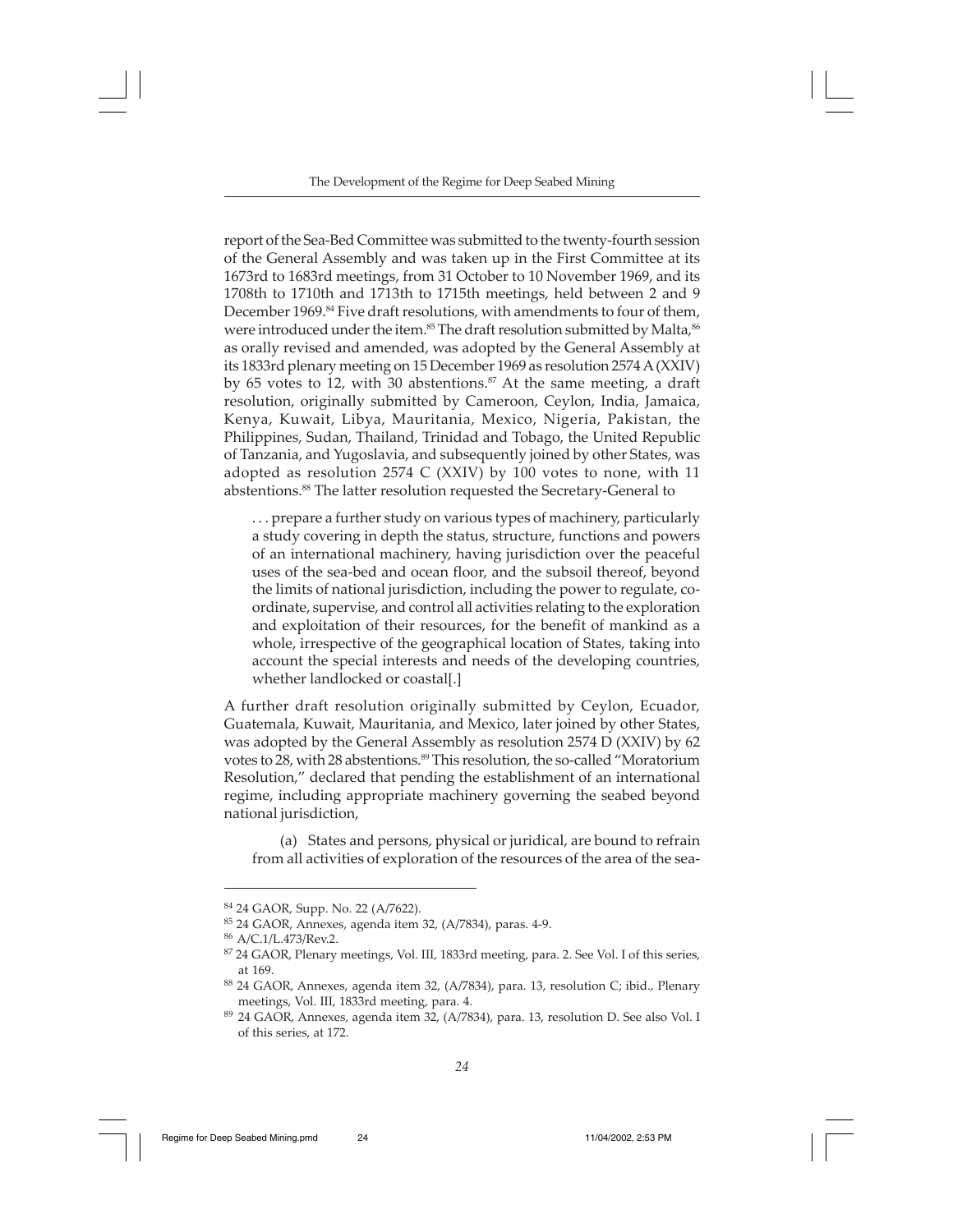bed and ocean floor, and the subsoil thereof, beyond the limits of national jurisdiction; [and]

(b) No claim to any part of that area or its resources shall be recognized.90

14. In 1970, the Sea-Bed Committee held an organizational meeting on 26 February and two sessions: a spring session at the United Nations Headquarters from 2 to 26 March and a summer session in Geneva from 3 to 28 August. Pursuant to paragraph 4 of General Assembly resolution

 $90$  The resolution was strongly opposed by most of the industrialized States, including the United States. The U.S. representative is on record in the First Committee, where the draft resolution was adopted by 52 votes to  $27$ , with 35 abstentions, as stating, "It is not enough to say that the prohibition which the draft resolution contains is without binding legal effect; that is the case with almost any General Assembly resolution; and it is certainly the case for any General Assembly resolution purporting to prescribe standards of conduct for States in the oceans." A/PV. 1833, 1 (1969). The issue continued to cause difficulties, even after the adoption of the Declaration of Principles in 1970, when the United States reiterated its position as follows:

The Executive Branch continues to hold the view that deep seabed mineral exploitation constitutes a reasonable use of the high seas and is presently permitted under international law. We have made this position clear to other nations on many occasions. In this connection, the United States has repeatedly expressed its position that the so-called moratorium resolution is without binding legal effect. Some States have suggested that it is possible to interpret the Declaration of Principles . . . as legally prohibiting the exploitation of the seabed until the new international regime and machinery for that exploitation comes into effect. These States derive this interpretation from their understanding of the common heritage of mankind concept. The United States, however, has consistently maintained that its interpretation of the Declaration of Principles does not permit the derivation of a "moratorium effect" from this resolution.

*Hearings before the Senate Committee on Interior and Insular Affairs, Sub. Comm. on Minerals, Materials and Fuels* 994 (1974). Equally strong opposing views were held by the Group of 77, USSR, and China. The position of the Group of 77 was that the effect of the Declaration of Principles was to expressly exclude the possibility of extending freedom of the high seas to the seabed and to subject exploration and exploitation of the resources of the seabed to the international regime to be established. Unilateral legislative action by any State or group of States before such an international regime was established would, therefore, be contrary to the Declaration of Principles and international law. The Group of 77 therefore called upon all States to exercise restraint and refrain from unilateral legislative or other action. See statement by Mr. Nandan (Fiji) as Chairman of the Group of 77, 15 September 1978, IX Off. Rec. 103, and response by Ambassador Elliot L. Richardson (United States) emphasizing that, in the view of the United States, the "moratorium" resolution had no binding legal effect, IX Off. Rec. 104. Following the unilateral introduction in 1980 by the United States of legislation to regulate deep seabed mining outside the provisions of the draft Convention, see the statement of Ambassador Elliot L. Richardson at the resumed ninth session (1980), A/CONF.62/103 and generally paragraph **31** below.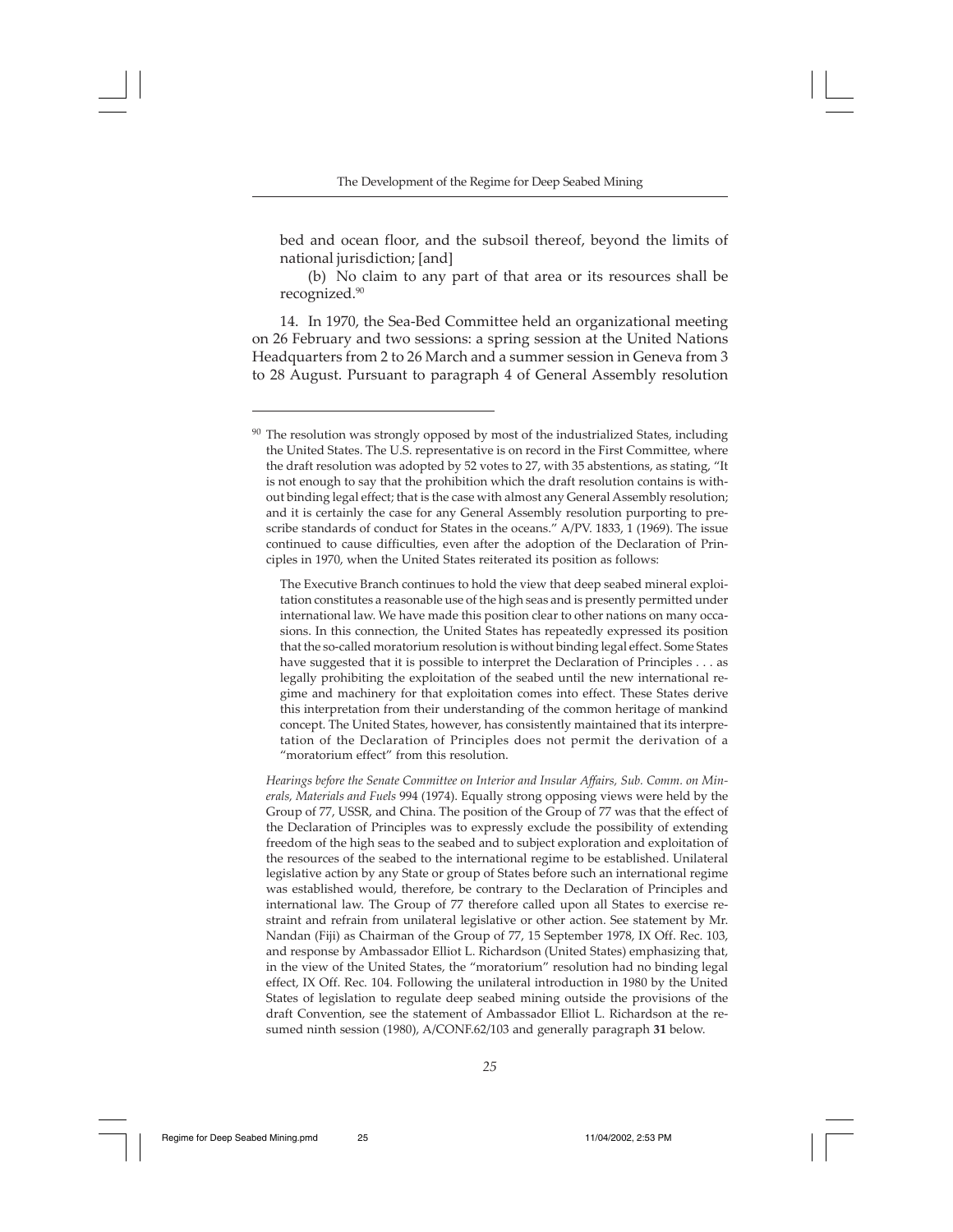2574 B (XXIV), the Committee had been requested to expedite its work of preparing a comprehensive and balanced statement of principles and to submit a draft declaration to the Assembly at its twenty-fifth session. As agreed at the 17th meeting of the Committee, on 26 February 1970, the Legal Sub-Committee continued throughout 1970 its intensive study of various formulations of different principles to be contained in a declaration of legal principles and in identifying the differences among various formulations. The Sub-Committee based its considerations particularly on the synthesis contained at the end of its report on its work in 1969, reflecting the extent of the work done in the formulation of principles.<sup>91</sup> The Sub-Committee set up an informal group to conduct consultations and to review the formulation of principles, considering individually each of the topics dealt with in the synthesis but deciding to consider also other matters, which had not been touched upon in the synthesis but which it was believed should be included in the statement of principles. It also took into account other formal and informal proposals submitted for consideration, as well as two draft resolutions that had been submitted to it during the March session.<sup>92</sup> A number of other proposals were presented to the Sub-Committee, including a working paper prepared by the United States containing a "Draft United Nations Convention on the International Seabed Area."<sup>93</sup> While no agreement was reached on a draft declaration of principles during the summer session, it was nevertheless felt during the

all nations adopt as soon as possible a treaty under which they would renounce all national claims over the natural resources of the seabed beyond the point where the high seas reach a depth of 200 meters (218.8 yards) and would agree to regard these resources as the common heritage of mankind. The treaty should establish an international regime for the exploitation of seabed resources beyond this limit. The regime should provide for the collection of substantial mineral royalties to be used for international community purposes, particularly economic assistance to developing countries.

<sup>91</sup> GAOR 24, Supp. No. 22 (A/7622), Part Two, paras. 83-97.

<sup>&</sup>lt;sup>92</sup> A/AC.138/SC.1/L.2 and L.4. A revised version of the draft resolution contained in document A/AC.138/SC.1/L.4 was submitted at the August session as A/AC.138/SC.1/ L.4/Rev.1.

<sup>93</sup> A/AC.138/25, 3 August 1970. 25 GAOR, Supp. No. 21 (A/8021), Annex V, at 130. The working paper was, in fact, a highly detailed document containing, in addition to general principles, detailed licensing and fiscal provisions for seabed exploration and exploitation through an International Seabed Resource Authority. It reaffirmed that the international seabed area shall be the common heritage of mankind, and no State may claim or exercise sovereign rights over any part of the International Seabed Area. While the paper was presented with the disclaimer that "further detailed study is clearly necessary" and its contents "do not necessarily represent the definitive views of the United States Government," it was submitted in implementation of the new oceans policy announced by President Nixon. The Statement on United States Policy for the Seabed, announced on 23 May 1970 by President Nixon, proposed that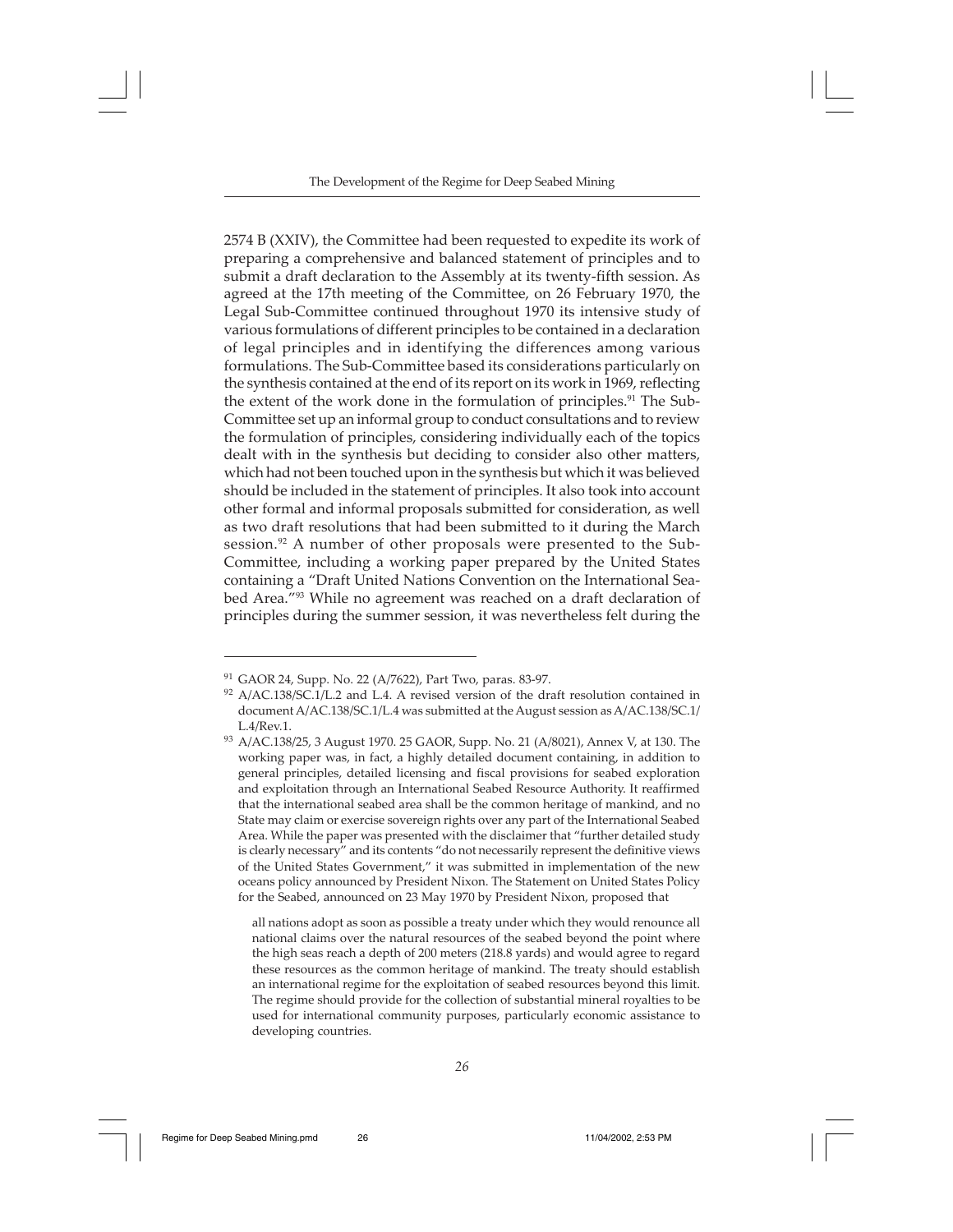informal consultations that it would be useful to prepare a single paper, which would attempt to narrow as far as possible the differences between such formulations in the light of the discussions and the various views expressed.

The report of the Sea-Bed Committee was considered by the First Committee of the twenty-fifth session of the General Assembly.<sup>94</sup> Since the Sea-Bed Committee had been unable at its 1970 sessions to reach agreement on a declaration of principles, the Chairman of the Committee undertook informal consultations with its members in an effort to prepare a draft declaration that would command general support. In his letter dated 24 November 1970 addressed to the Chairman of the First Committee, the Chairman of the Sea-Bed Committee reported that as a result of these consultations, a draft declaration had emerged that "reflects the highest degree of agreement attainable," although "it does not . . . represent a consensus of all the members of the Committee." That letter, together with the text of the draft declaration, was circulated as a document of the First Committee.95 On 2 December 1970, the text of the draft resolution prepared by the Chairman of the Sea-Bed Committee was submitted as a draft resolution sponsored by forty-seven States.<sup>96</sup> At its 1789th meeting on 15 December 1970, the First Committee decided without objection to give priority in the voting to that draft resolution, which was adopted by 90 votes to none, with 11 abstentions. Subsequently, at its 1933rd plenary meeting on 17 December 1970, the General Assembly adopted resolution 2749 (XXV), Declaration of Principles Governing the Sea-bed and the Ocean Floor, and the Subsoil Thereof, beyond the Limits of National Jurisdiction,

This "agreed international machinery" would regulate exploration and use of seabed resources in the area "beyond continental margins." In announcing the new oceans policy, Nixon emphasized that "The nations of the world are now facing decisions of momentous importance to manís use of the oceans for decades ahead. At issue is whether the oceans will be used rationally and equitably and for the benefit of mankind or whether they will become an area of unrestrained exploitation and conflicting jurisdictional claims in which even the most advantaged states will be losers." He also warned that if the law of the sea "is not modernized multilaterally, unilateral action and international conflict are inevitable." On the other hand, if an international agreement could be reached, it would "save over two-thirds of the earth's surface from national conflict and rivalry, protect it from pollution and put it to use for the benefit of all." President Nixon's statement appears at 62 U.S. Dept. of State Bull. 737 (1970). Also reproduced in S. H. Lay *et al* (eds.), *New Directions in the Law of the Sea*, Vol. II (1973), at 751-752. See also "Summary of Provisions of Draft 'United Nations Convention on the International Seabed Area,'" prepared by John R. Stevenson, Legal Adviser, Dept. of State, ibid., at 753-768.

 $^{94}$  The report was considered at the 1773rd to 1789th meetings, from 25 November to 8 December 1970; the 1794th to 1796th meetings, from 11 to 14 December; and the 1789th to 1801st meetings, on 15 and 16 December 1970.

<sup>95</sup> A/C.1/L.542.

<sup>96</sup> A/C.1/L.544.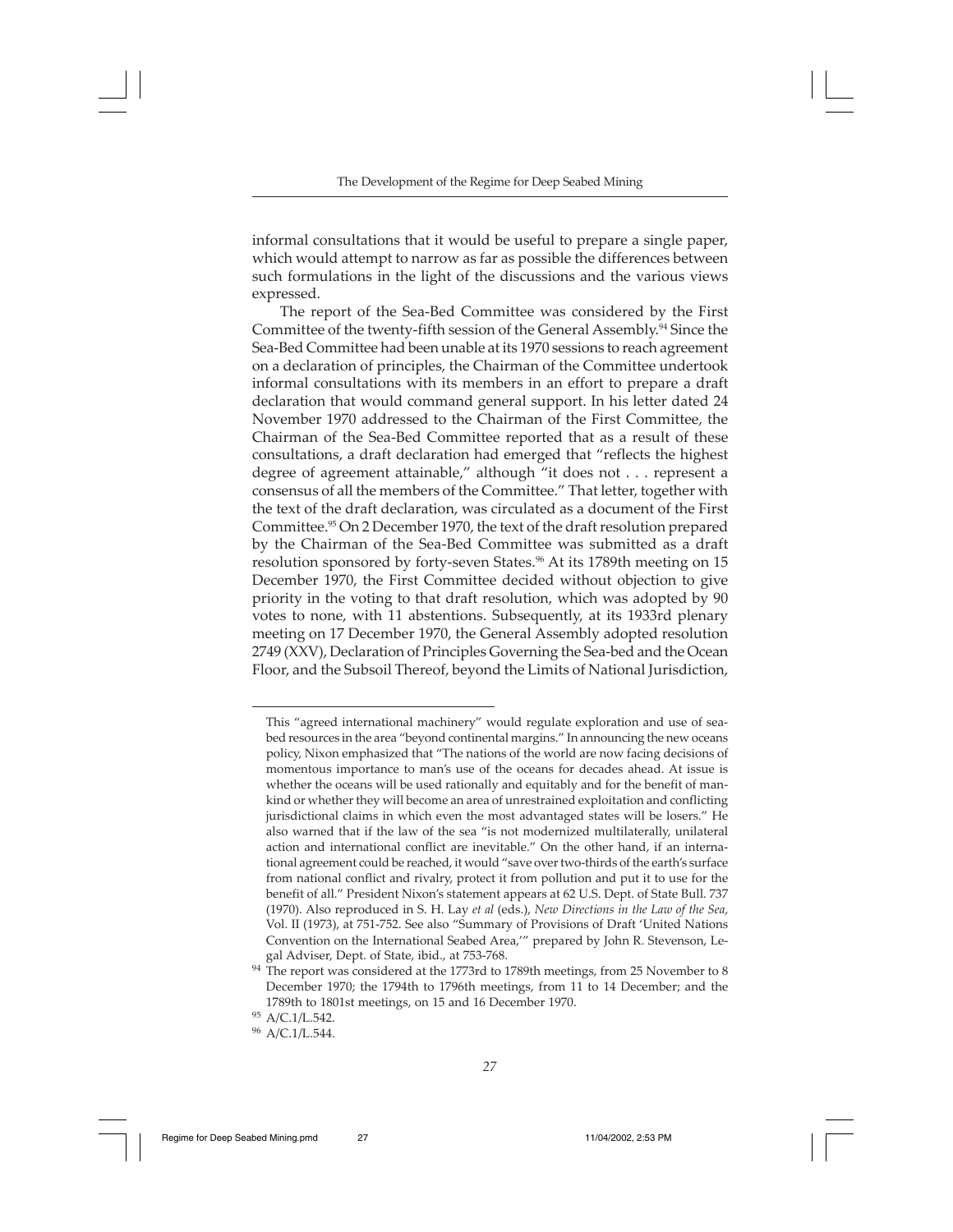by a vote of 108 to 0, with 14 abstentions.<sup>97</sup> The Declaration of Principles affirmed the basic concept of the common heritage of mankind and stated that

1. The sea-bed and ocean floor, and the subsoil thereof, beyond the limits of national jurisdiction (hereinafter referred to as the Area), as well as the resources of the Area, are the common heritage of mankind.

2. The Area shall not be subject to appropriation by any means by States or persons, natural or juridical, and no State shall claim or exercise sovereignty or sovereign rights over any part thereof.

3. No State or person, natural or juridical, shall claim, exercise or acquire rights with respect to the Area or its resources incompatible with the international regime to be established and the principles of this Declaration.

4. All activities regarding the exploration and exploitation of the resources of the Area and other related activities shall be governed by the international regime to be established.

The Area shall be open to use exclusively for peaceful purposes by all States, whether coastal or landlocked, without discrimination, in accordance with the international regime to be established.

6. States shall act in the Area in accordance with the applicable principles and rules of international law, including the Charter of the United Nations and the Declaration on Principles of International Law concerning Friendly Relations and Co-operation among States in accordance with the Charter of the United Nations, adopted by the General Assembly on 24 October 1970, in the interests of maintaining international peace and security and promoting international cooperation and mutual understanding.

7. The exploration of the Area and the exploitation of its resources shall be carried out for the benefit of mankind as a whole, irrespective of the geographical location of States, whether landlocked or coastal, and taking into particular consideration the interests and needs of the developing countries.

8. The Area shall be reserved exclusively for peaceful purposes, without prejudice to any measures which have been or may be agreed upon in the context of international negotiations undertaken in the field of disarmament and which may be applicable to a broader Area. One or more international agreements shall be concluded as soon as

 $97$  GAOR 25, Vol. I, Annexes, agenda item 25 (A/8097), at 19-20, and "Action taken by the General Assembly," at 23; GAOR 25, Supp. No. 28, at 24, Declaration of Principles Governing the Sea-Bed and the Ocean Floor, and the Subsoil Thereof, beyond the Limits of National Jurisdiction, GA res. 2749 (XXV), 17 December 1970 (hereafter the "Declaration of Principles"). Reproduced in Vol. I of this series, at 173.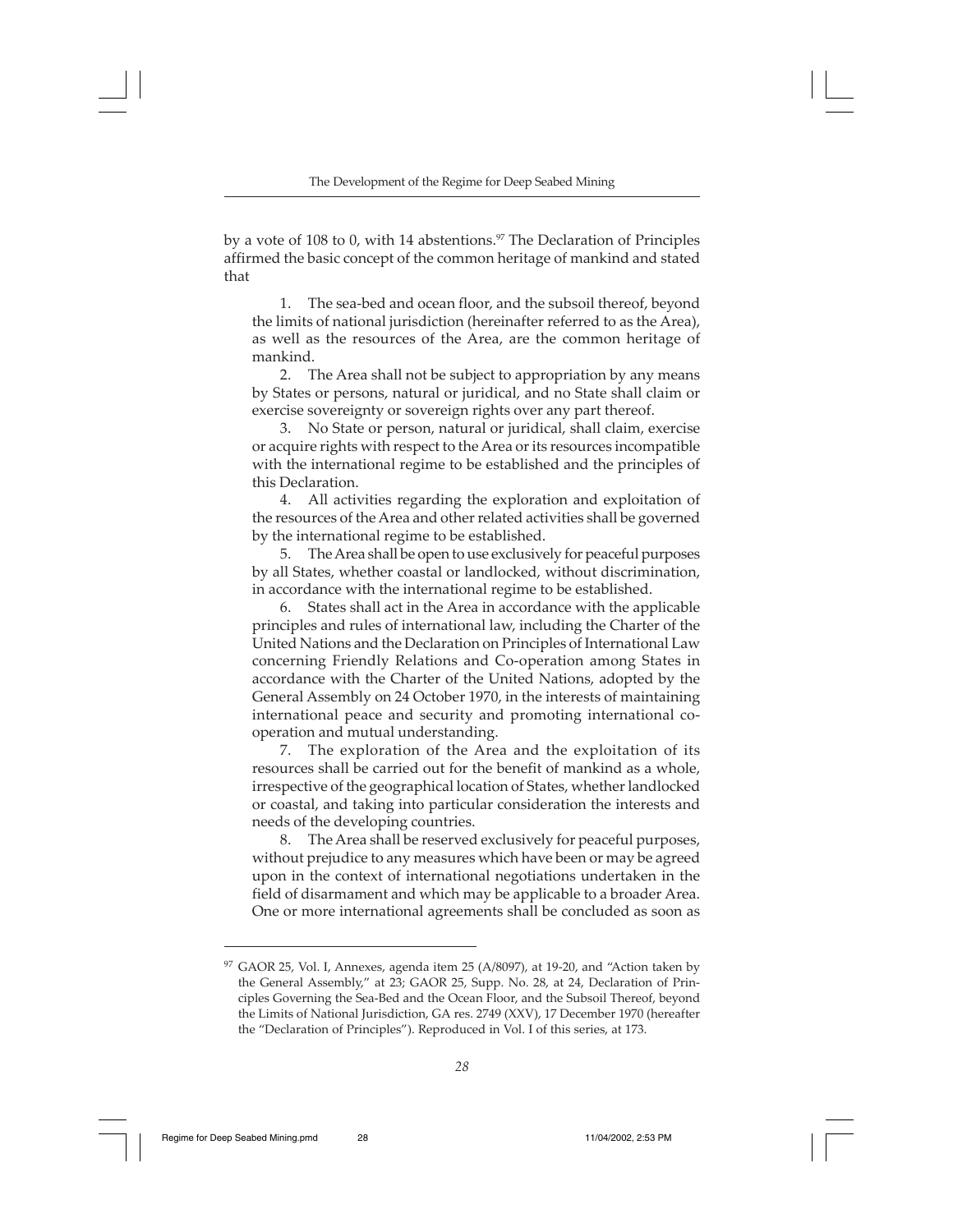possible in order to implement effectively this principle and to constitute a step towards the exclusion of the sea-bed, the ocean floor and the subsoil thereof from the arms race.

9. On the basis of the principles of this Declaration, an international regime applying to the Area and its resources and including appropriate international machinery to give effect to its provisions shall be established by an international treaty of a universal character, generally agreed upon. The regime shall, *inter alia*, provide for the orderly and safe development and rational management of the Area and its resources and for expanding opportunities in the use thereof and ensure the equitable sharing by States in the benefits derived therefrom, taking into particular consideration the interests and needs of the developing countries, whether landlocked or coastal.

## And further that

14. Every State shall have the responsibility to ensure that activities in the Area, including those relating to its resources, whether undertaken by governmental agencies, or non-governmental entities or persons under its jurisdiction, or acting on its behalf, shall be carried out in conformity with the international regime to be established. The same responsibility applies to international organizations and their members for activities undertaken by such organizations or on their behalf. Damage caused by such activities shall entail liability.

The elements defined in the Declaration of Principles were to provide the foundation for the development of the legal regime for the deep seabed. Indeed, most of the principles contained in the Declaration are reflected in Part XI (especially articles 136 to 149).<sup>98</sup>

<sup>&</sup>lt;sup>98</sup> The content of the Declaration of Principles does not differ greatly from the principles outlined by Pardo as the "legal pillars" upon which a "new order for using ocean space" should be built, namely: (1) the commons area is not subject to national appropriation in any manner whatsoever; (2) the commons area is reserved exclusively for peaceful purposes; (3) scientific research conducted in the commons area is freely permissible, and its results are to be made available to all; (4) resources of the commons, if exploited, must be done in the interest of mankind, with particular regard to the interests of developing countries; and (5) exploration and exploitation of the commons should be conducted in a manner consistent with the principles and purposes of the UN Charter and in such a manner that no serious damage is caused to the environment. In a recent analysis of the common heritage principle, in which it is asserted that the philosophical concept of the common heritage of mankind has evolved from a merely theoretical aspiration to becoming progressively accepted as a principle of international treaty law, the following key attributes of the concept have been identified: (1) nonappropriation (which is an explicit rejection of the concept of *res nullius*); (2) shared management (to the exclusion of national governments except as representatives of all mankind and thus inviting the establishing of an international regulatory agency); (3) shared benefits (on an equitable basis); (4) reser-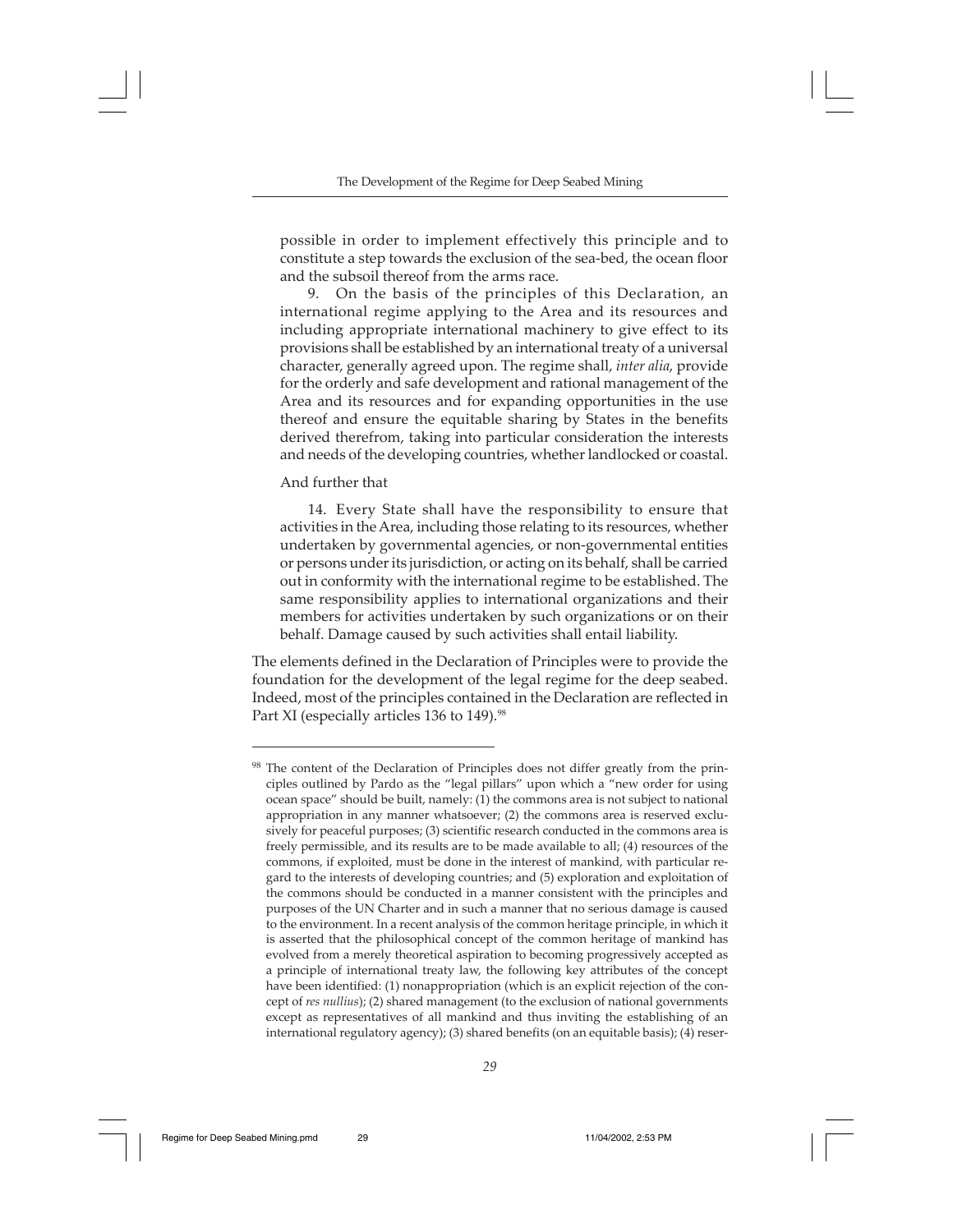15. At the same time as the Declaration of Principles was adopted, the General Assembly also decided, in resolution 2750 C (XXV) of 17 December 1970, to convene in 1973 a Third Conference on the Law of the Sea, which would:

 $\dots$  deal with the establishment of an equitable international regime  $$ including an international machinery—for the area and the resources of the seabed and the ocean floor, and the subsoil thereof, beyond the limits of national jurisdiction, a precise definition of the area, and a broad range of related issues including those concerning the regimes of the high seas, the continental shelf, the territorial sea (including the question of its breadth and the question of international straits) and contiguous zone, fishing and conservation of the living resources of the high seas (including the question of the preferential rights of coastal States), the preservation of the marine environment (including, *inter alia*, the prevention of pollution) and scientific research.

In the meantime, the mandate of the Sea-Bed Committee was reaffirmed and expanded and the size of the Committee was increased by a further 44 members to 85.<sup>99</sup> The enlarged Committee was instructed to hold two sessions in 1971 in order to prepare for the Conference on the Law of the Sea:

 $\dots$  draft treaty articles embodying the international regime  $-$  including an international machinery—for the area and the resources of the seabed and the ocean floor, and the subsoil thereof, beyond the limits of national jurisdiction, taking into account the equitable sharing by all States in the benefits to be derived therefrom, bearing in mind the special interests and needs of developing countries, whether coastal or landlocked, on the basis of the Declaration of Principles Governing the Seabed and the Ocean Floor and the Subsoil Thereof beyond the Limits of National Jurisdiction, and a comprehensive list of subjects and issues relating to the law of the sea . . . which should be dealt with by the Conference, and draft articles on such subjects and issues[.]

vation for peaceful purposes; and (5) conservation of resources and preservation of environmental quality in the commons area for future generations. A basis for all these elements may be seen in the 1970 Declaration of Principles. See Christopher C. Joyner, *Governing the Frozen Commons: The Antarctic Regime and Environmental Protection*, University of South Carolina (1998). See also A.C. Kiss, ì*La notion de patrimonie commun de líhumanitÈ,î Recueil des cours de líAcademie de droit internationale,* Vol. II at 175 and Jean-Pierre Lévy, *Le Destin de l'Autorité International des Fonds Marins*, Pédone, 2002, at 13.

<sup>99</sup> GA res. 2750 C (XXV), 17 December 1970. Reproduced in Vol. I of this series, at 178. For its composition, see Vol. I, at 181-182. Under resolution 2881 (XXVI) of 21 December 1971, the Sea-Bed Committee was further expanded to 90 States; see Vol. I, at 182, 183.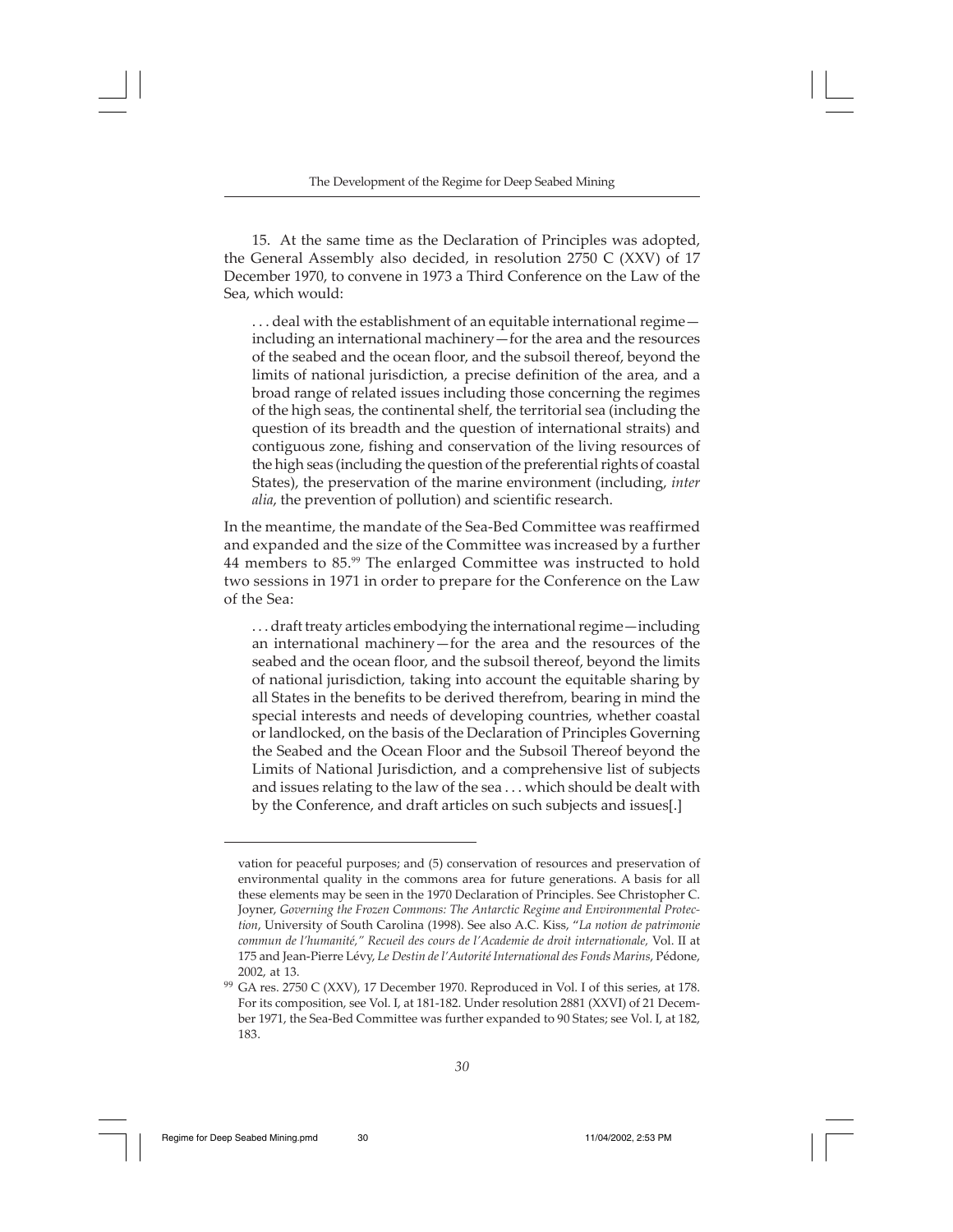When it met in 1971, the Sea-Bed Committee was reorganized into three subcommittees of the whole. Sub-Committee I-later to evolve into the First Committee of UNCLOS III – was assigned the task of preparing draft treaty articles embodying the international regime, including an international machinery for the area and the resources of the seabed and the ocean floor beyond the limits of national jurisdiction.100 It is important to recall, however, that discussions on the international regime were very much subject to the outcome of discussions in Sub-Committee II on the overriding issue of the limits of national jurisdiction. Accordingly, the Sea-Bed Committee agreed on 27 August 1971 that

. . . [W]hile each Sub-committee will have the right to discuss and record its conclusions on the question of limits so far as it is relevant to the subjects allocated to it, the main Committee will not reach a decision on the final recommendation with regard to limits until the recommendations of Sub-Committee II on the precise definition of the [A]rea have been received, which should constitute basic proposals for the consideration of the main Committee.<sup>101</sup>

The basis for the work of Sub-Committee I between 1971 and 1973—and subsequently for the First Committee at UNCLOS III - was the Declaration of Principles. In the early stages, discussions in Sub-Committee I focused on several issues. These included, *inter alia*: (i) the scope of the international regime to be established and the nature of that regime; (ii) the question of the precise definition of the area beyond the limits of national jurisdiction; (iii) the relationship between the international regime and the rights of coastal States; and (iv) potential conflicts between the international regime and the question of the freedom of the high seas and the traditional uses of the oceans.102 The Sub-Committee also discussed the scope and functions of the international machinery to be established to regulate activities in the area and exploitation of the resources of the seabed beyond the limits of national jurisdiction.

It became evident as the subsequent dialogue developed that an ideological division existed between States based on differing interpretations of how those principles were to be applied. Industrialized States saw in manganese nodules an assured future supply of copper, nickel, cobalt, and manganese. In particular, the United States perceived a strong national interest in reducing its reliance on the importation of strategic minerals from foreign nations.103 Among these States, however, Australia

<sup>100</sup> For an overview of the work of Sub-Committee II, and of the Second Committee at UNCLOS III, see Vols. II and III of this series; on the work of Sub-Committee III and the Third Committee, see Vol. IV.

<sup>101 26</sup> GAOR, Supp. No. 21; SBC Report 1971, at 8.

<sup>102</sup> See SBC Report 1971, at 24-25.

 $^{103}$  See "Deep Seabed Minerals: Resources, Diplomacy and Strategic Interest," Report to the Sub-committee on International Organizations of the Committee on International Relations, U.S. House of Representatives, 1 March 1978, at 2.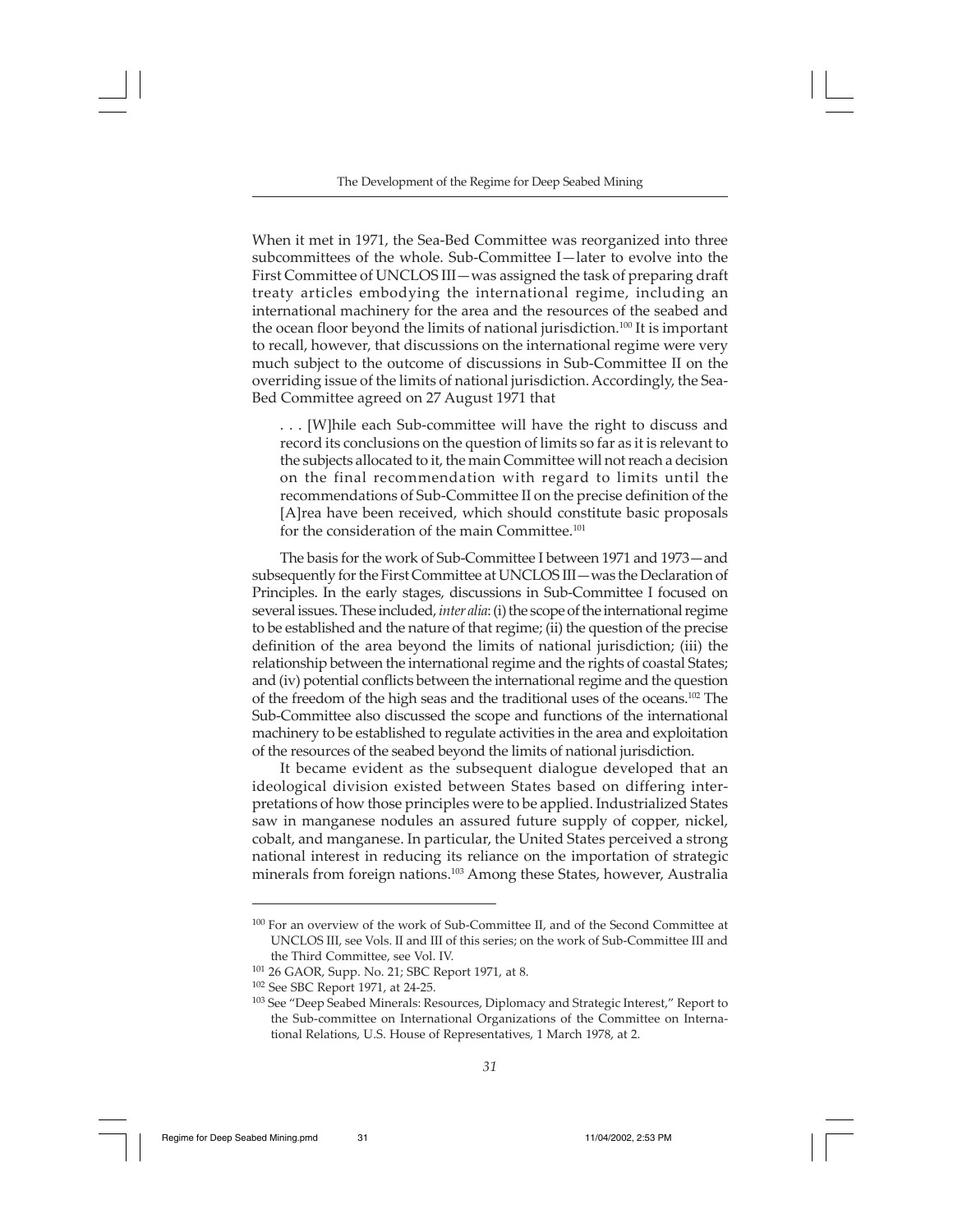and Canada<sup>104</sup> sought to protect their own national interests, since they were the only industrialized land-based producers who were net exporters of those minerals. On the other hand, the developing States, represented by the Group of 77,105 saw in seabed minerals an opportunity for distribution of wealth that would help close the gap between poor and wealthy nations.106 Similarly, despite the wide agreement on the concept of an

The sea-bed and ocean floor and the subsoil thereof, beyond the limits of national jurisdiction, as well as the resources of the Area, are the common heritage of mankind. On the basis of the principles adopted by the General Assembly in resolution 2749 (XXV) of 17 December 1970, all States shall ensure that the exploration of the area and exploitation of its resources are carried out exclusively for peaceful purposes and that the benefits derived therefrom are shared equitably by all States, taking into account the particular interests and needs of developing countries; an international regime applying to the Area and its resources and including appropriate international machinery to give effects to its provisions shall be established by an international treaty of a universal character, generally agreed upon.

See also M. C. W. Pinto, "Emerging concepts of the Law of the Sea: some social and cultural impacts," in "Managing the Ocean: Resources, Research, Law," edited by Jacques Richardson, Lomond Publications 1985, Chapter 28, at 304; M. C. W. Pinto, "The United Nations Convention on the Law of the Sea and the New International Economic Order: Interdependence and International Legislation," in Proceedings of the Seventeenth Annual Conference of the Law of the Sea Institute, Oslo, Norway, 13-16 July 1983; *The 1982 United Nations Convention on the Law of the Sea*, edited by

<sup>104</sup> See A/AC.138/59 (Canada), reproduced in SBC Report 1971, at 51.

<sup>&</sup>lt;sup>105</sup> The Group of 77 had been established at the end of the first session of the UNCTAD in Geneva on 15 June 1964 when seventy-seven developing countries signed a joint declaration under which they recognized the first session of the UNCTAD as "a significant step towards creating a new and just world economic order."

 $^{106}\,$  It is important to bear in mind that much of the work of the Sea-Bed Committee and UNCLOS III took place in parallel with discussions on the establishment of a New International Economic Order (NIEO) and that one of the major concerns of the United States and other industrialized States during the UNCLOS III negotiations was that its position on issues such as resource access, distribution, and technology transfer should be consistent with its positions in other fora where international economic issues of NIEO and the North-South dialogue were under discussion. In 1972, at the behest of the Group of 77, UNCTAD, in its resolution 45 (III), recognized that it is not feasible to establish a just order and a stable world as long as a charter to protect the rights of all countries, and in particular the developing States, is not formulated and stressed the urgency to establish generally accepted norms to govern international economic relationships systematically. In the same resolution, it was decided to establish a working group of governmental representatives to draw up a draft Charter of Economic Rights and Duties of States. In 1974, the 6th special session of the United Nations General Assembly adopted by a vote the "Declaration on the Establishment of a New International Economic Order and Programme of Action on the Establishment of a New International Economic Order," resolution 3201 (S-VI) (1 May 1974). In December of the same year, the twenty-ninth session of the General Assembly adopted the Charter of Economic Rights and Duties of States, article 29 of which stated that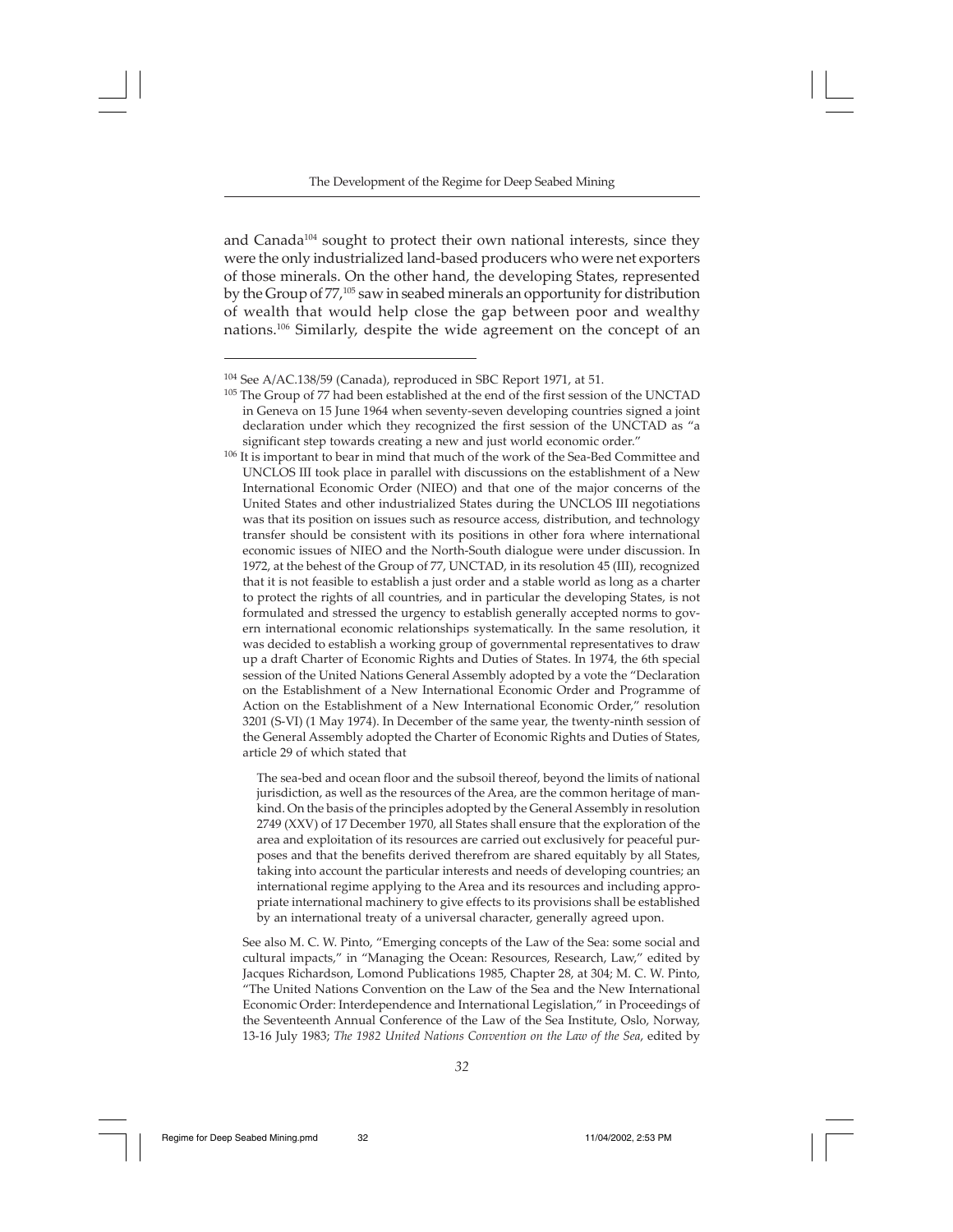international regime, there was considerable disagreement with regard to the nature and function of that regime. Several draft proposals were put forward. On the one hand, some industrialized States favored an arrangement in which national companies (whether private or Stateowned) would be the sole operators; the conditions and requirements for mining would be fairly liberal to attract the necessary investment; there would be security of investment; there would be no production limitations; the proposed international bureaucracy would act essentially as a service organ for the purpose of issuing licenses and would have few discretionary powers; and decision-making would be structured to ensure that industrialized States had an effective veto.<sup>107</sup> On the other hand, the Group of 77 favored a system in which the International Seabed Authority, through its own operating arm (the Enterprise), would conduct all seabed mining activities; there would be a possibility of joint ventures; the conditions of exploitation would be decided by the International Seabed Authority; decision-making would be on a one-nation, one-vote basis; and the Area would be the common heritage of mankind in the fullest sense. In short, they envisaged a collective approach to seabed mining with a strong International Seabed Authority.108 A far more comprehensive proposal, covering the whole of ocean space, was submitted by Malta, but also took the latter approach to the regulation of deep seabed mining.109 Those basic positions were to remain largely unchanged throughout UNCLOS III.110

Albert W. Koers and Bernard H. Oxman, Honolulu, Hawaii: Law of the Sea Institute, University of Hawaii, 1983, 224-235; Robert L. Friedheim and William J. Durch, "The International Seabed Resources Agency and the New International Economic Order," International Organization 31 (2) Spring 1977, 343-384; Ronald S. Katz, "Financial Arrangements for Seabed Mining Companies: An NIEO Case Study," Journal of World Trade Law, Vol. 13 (1979), 209-222.

<sup>107</sup> These positions were reflected in the proposals put forward by, *inter alia*, Japan, A/ AC.138/63, and in the "Draft United Nations Convention on the International Seabed Area<sup>"</sup> prepared by the United States of America, A/AC.138/25, reproduced in SBC Report 1970, at 130-76. See also "Report on a Regime for the Exploration and Exploitation of the Mineral Resources of the Ocean Bed" prepared by the British Branch Committee on Deep Sea Mining of the International Law Association for the Hague Conference (1970).

 $108$  This approach was adopted in a "Draft statute for an international sea-bed authority" submitted by the United Republic of Tanzania, A/AC.138/33, reproduced in SBC Report 1971, at 51-64; and the proposal by Chile, Colombia, Ecuador, El Salvador, Guatemala, Guyana, Jamaica, Mexico, Panama, Peru, Trinidad and Tobago, Uruguay, and Venezuela, A/AC.138/49, reproduced in SBC Report 1971, at 93.

 $109$  Malta, "Draft ocean space treaty," A/AC.138/53, articles 66-85, reproduced in SBC Report 1971, at 105.

<sup>110</sup> For an overview of the basic objectives and underlying concerns of the major interest groups, see Report of the Chairman of the First Committee at the fifth session, A/ CONF.62/ L.16, VI Off. Rec. 130, at 133.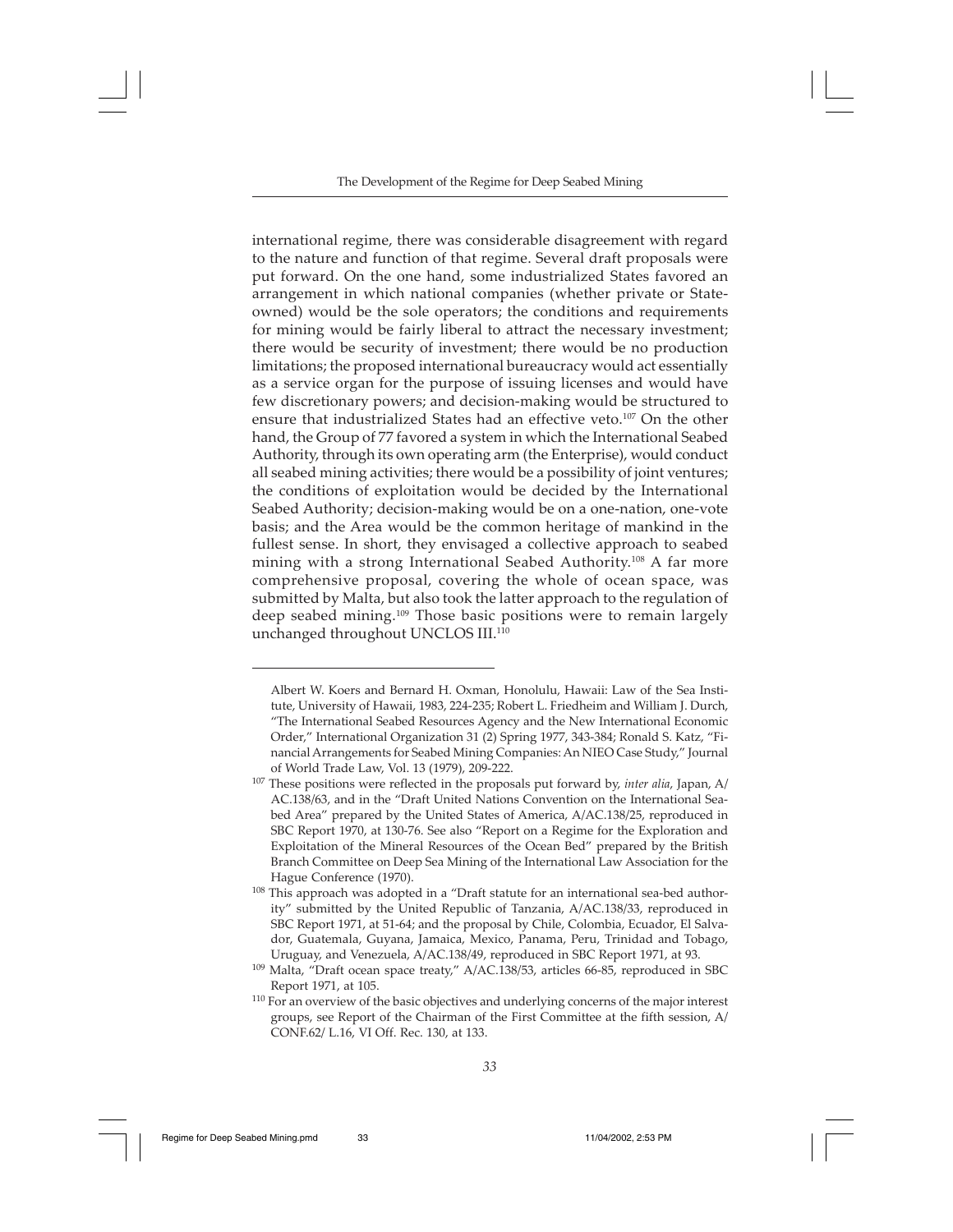16. At the 1972 session of the Sea-Bed Committee, the program of work for Sub-Committee I focused on two items:

*Item 1*: Status, scope, and basic provisions of the regime based on the Declaration of Principles (resolution 2749 (XXV)).

*Item 2*: Status, scope, functions and powers of the international machinery in relation to:

- (a) organs of the international machinery, including composition, procedures and dispute settlement;
- (b) rules and practices relating to activities for the exploration, exploitation and management of the resources of the area, as well as those relating to the preservation of the marine environment and scientific research, including technical assistance to developing countries;
- (c) the equitable sharing in the benefits to be derived from the area, bearing in mind the special interests and needs of developing countries, whether coastal or landlocked;
- (d) the economic considerations and implications relating to the exploitation of the resources of the area, including their processing and marketing;
- (e) the particular needs and problems of landlocked countries; and
- (f) relationship of the international machinery to the United Nations system.<sup>111</sup>

To deal with Item 1, a Working Group on the International Regime was established.112 On the basis of the various proposals that had been submitted, that Working Group prepared a working paper containing "texts illustrating areas of agreement and disagreement" on matters relating to the status, scope and basic provisions of the regime (that is, relating to Item 1 of the program of work).<sup>113</sup> In light of the relationship between Item 1 (the international regime) and Item 2 (the international machinery), the Working Group was subsequently given the task of dealing with the matters in Item 2 of the program of work.<sup>114</sup>

17. At the 1973 session of the Sea-Bed Committee, the Secretary-General made available a number of reports that had been requested by the twenty-seventh session of the General Assembly following consideration of the report of the Sea-Bed Committee.115 These included a comparative study of "the extent and the economic significance, in terms

<sup>111</sup> SBC Report 1972, para. 51, at 17-18.

<sup>112</sup> Established at the 44th meeting of the Sub-Committee based on a proposal by the Chairman of Sub-Committee I. Supra note 111, para. 71.

<sup>113</sup> A/AC.138/L.18/Add.3, reproduced in SBC Report 1972, at 81-108. For particulars on the Working Group, see supra note 111, paras. 71-77. The Chairman of the Group was Christopher W. Pinto (Sri Lanka).

<sup>114</sup> SBC Report 1972, para. 143, at 34.

<sup>115</sup> Resolution 3029 B (XXVII), 18 December 1972.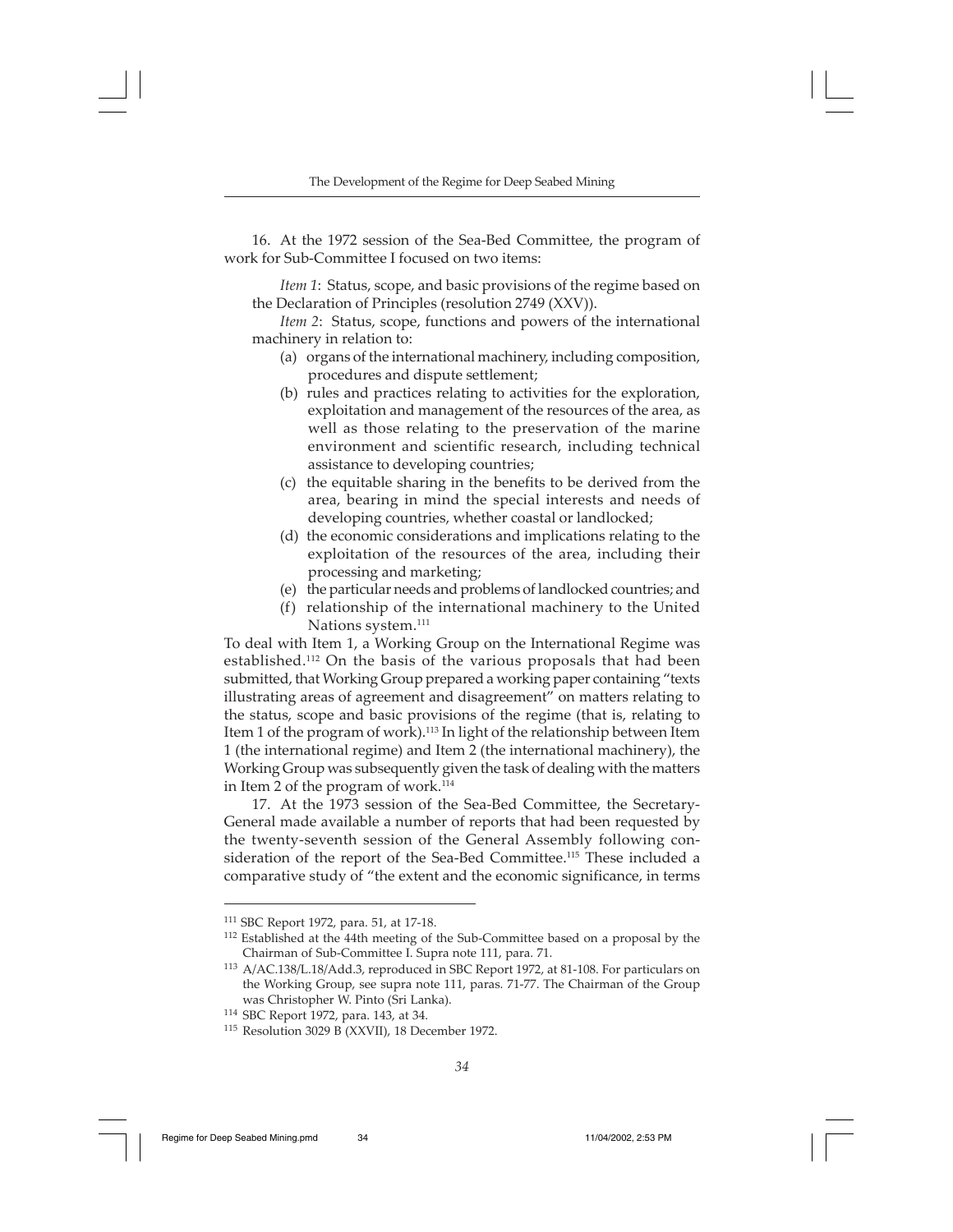of resources, of the international area that would result from each of the various proposals on limits of national jurisdiction submitted so far to the [Sea-Bed Committee] and a report on 'Seabed mineral resources: recent developments'."<sup>116</sup> During 1973 the Working Group continued its discussion of the matters before it, and produced an expanded working paper containing "texts, illustrating areas of agreement and disagreement on items 1 and 2."<sup>117</sup> Although many of those texts were discussed in some detail, there was insufficient time to give full consideration to all viewpoints and (as indicated in the title of the working paper) much disagreement remained. As such, no consensus was reached on draft articles, and the working paper prepared by Sub-Committee I only presented a series of alternative texts that were included in the six-volume final report of the Sea-Bed Committee, along with all of the proposals, principal texts, and variants thereof on each of the twenty-five main topics discussed by the Committee, for later consideration at UNCLOS III.118

## UNCLOS III AND THE WORK OF THE FIRST COMMITTEE 1974-1982

18. The First Committee at UNCLOS III was one of the three Main Committees of the Conference. It dealt with all questions concerning the international regime for the seabed and the ocean floor beyond the limits of national jurisdiction. Its work encompassed what became Part XI of the Convention (articles 133 to 191), Annex III (Basic Conditions of Prospecting, Exploration and Exploitation), and Annex IV (Statute of the Enterprise), as well as resolution I, on the "Establishment of the Preparatory Commission for the International Seabed Authority and for the International Tribunal for the Law of the Sea," and resolution II, "Governing Preparatory Investment in Pioneer Activities relating to Polymetallic Nodules," both annexed to the Final Act of the Conference.119 The Chairman of the First Committee throughout the negotiations was Paul Bamela Engo (United Republic of Cameroon). The Rapporteur of the Committee was the

<sup>116</sup> See, respectively, A/AC.138/87 and A/AC.138/90 (both 1973).

<sup>117</sup> A/AC.138/94/Add.1, reproduced in SBC Report 1973, Vol. II, Annex I, Appendix III, at 39-166.

<sup>118</sup> Reports of the Committee on the Peaceful Uses of the Seabed and the Ocean Floor Beyond the Limits of National Jurisdiction, 28 GAOR, Supp. No. 21 (A/9021), 1973. One of the problems arising from the work of the Sea-Bed Committee was that, unlike the International Law Commission in the 1950s, it made no attempt to provide any guidance to the Conference on the relative merits of the proposals tendered to it. Following the decision in 1970 to expand the mandate of the Committee, the number and scope of the proposals submitted to it far outweighed its capacity to deal with them. See Louis B. Sohn, "Managing the Law of the Sea: Ambassador Pardo's Forgotten Second Idea," Columbia Journal of Transnational Law, Vol. 36, Nos. 1 & 2 (1997), p. 285.

<sup>119</sup> A Commentary on resolution I appears in Vol. V of this series, at 467-77.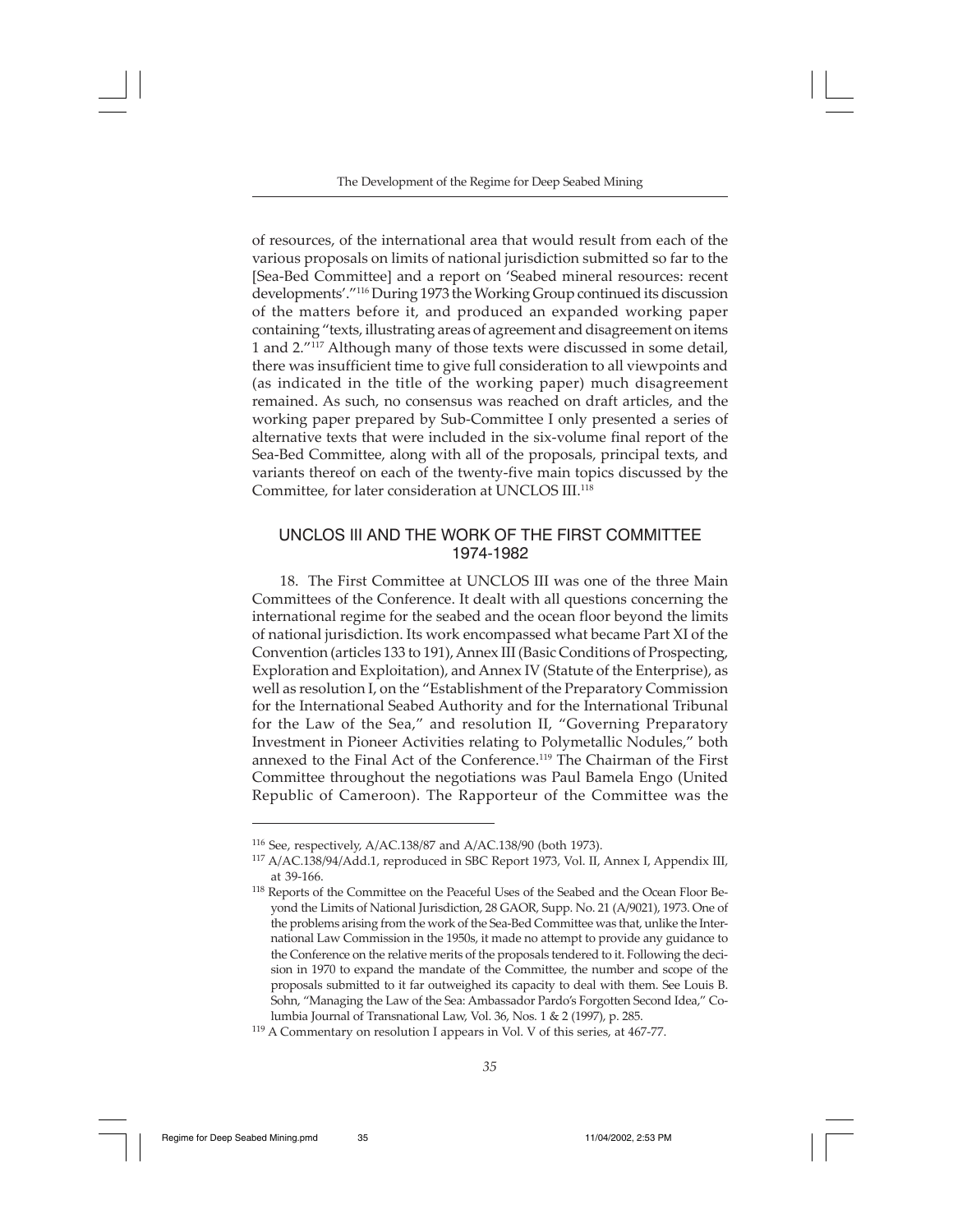representative of Australia.120 The First Committee held fifty-six formal meetings between 1974 and 1982, and an indeterminate number of informal meetings, including those in the formal and informal negotiating groups and in different working groups. Reports on those meetings were submitted at each session by the Chairmen of the various groups and by the Chairman of the First Committee. The list of subjects and issues prepared by Sub-Committee II of the Sea-Bed Committee formed the principal agenda for UNCLOS III.<sup>121</sup> From that list, the following items were allocated to the First Committee:

- Item 1. *International regime for the seabed and ocean floor beyond national jurisdiction*
	- 1.1 Nature and Characteristics
	- 1.2 International machinery: structure, functions and powers
	- 1.3 Economic implications
	- 1.4 Equitable sharing of benefits bearing in mind the special interests and needs of the developing countries whether coastal or landlocked
	- 1.5 Definition and limits of the area
	- 6.6 Use exclusively for peaceful purposes
- Item 23. *Archaeological and historical treasures on the seabed and ocean floor beyond the limits of national jurisdiction.*

Each Main Committee of the Conference was also allocated the following items insofar as they were relevant to its mandate:

- Item 15. *Regional arrangements*
- Item 20. *Responsibility and liability for damage resulting from the use of the marine environment*
- Item 21. *Settlement of disputes*
- Item 22. *Peaceful uses of the ocean space; zones of peace and securit*y

In addition, the Conference recommended that, with regard to the organization of work, the agreement reached in the Sea-Bed Committee on 27 August 1971 should be carried forward in respect of each of the main Committees of the Conference.122

19. When the substantive work of UNCLOS III commenced at the second session (1974), the First Committee had before it several documents that formed the basis for its work. Foremost among these were the

<sup>&</sup>lt;sup>120</sup> At the first and second sessions, the Australian representative was H. C. Mott; at the third to tenth sessions, it was John Bailey; and at the eleventh session, Keith Brennan served as Rapporteur.

<sup>&</sup>lt;sup>121</sup> The full list is reproduced in I SBC Report 1972, at 5-8. For the allocation of the items to different committees at UNCLOS III, see A/CONF.62/28 (1974), III Off. Rec. 57. See also Vol. I of this series, at 32 and 87.

<sup>122</sup> Supra note 101. Cited in A/CONF.62/29 (1974), Note, III Off. Rec., at 59, 61.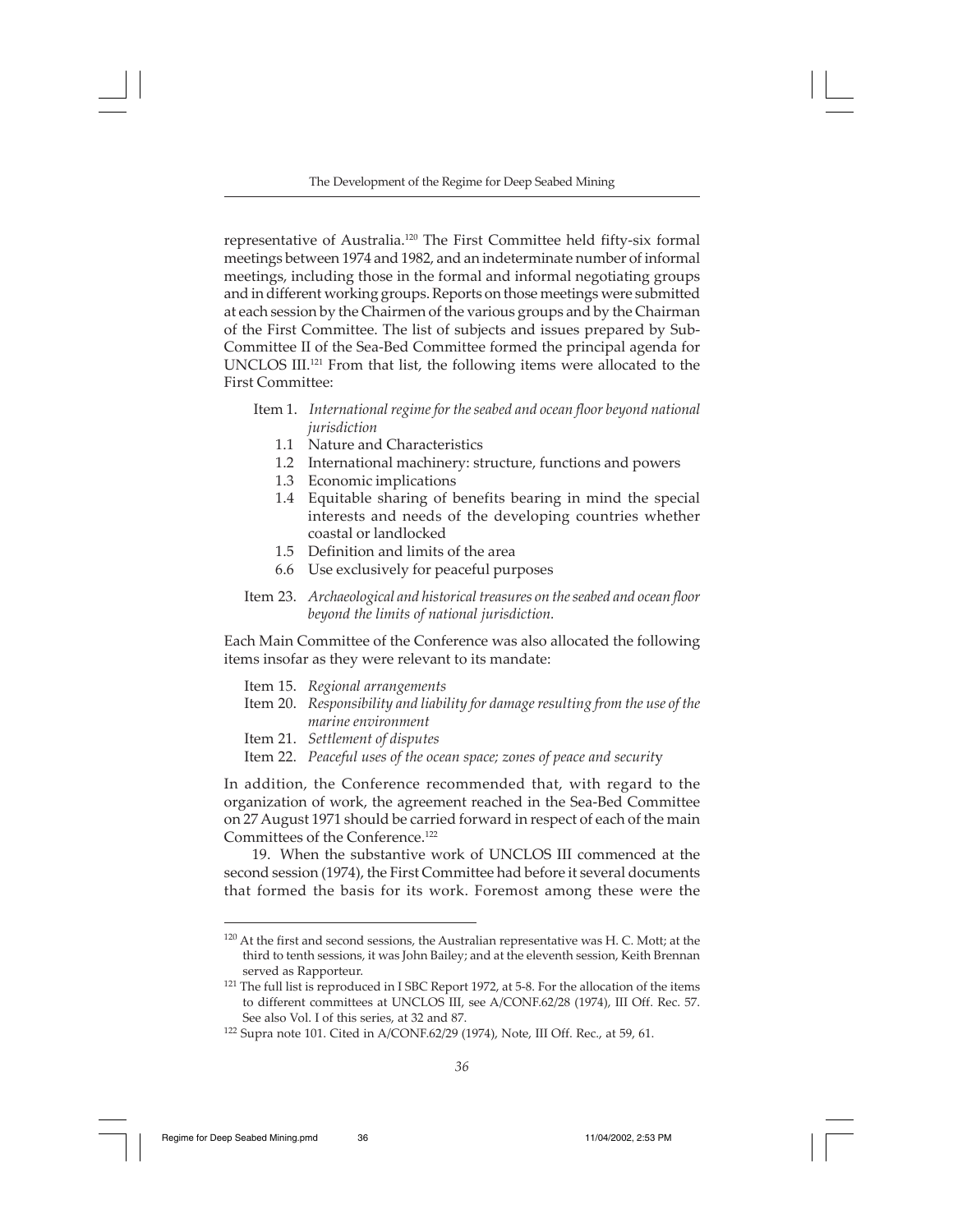Declaration of Principles and the draft alternative texts prepared by Sub-Committee I of the Sea-Bed Committee. In addition, the Secretary-General prepared an extensive report on the "Economic implications of sea-bed mineral development in the international area."<sup>123</sup> During the second session, the First Committee held seventeen formal and twenty-three informal meetings. The international regime and machinery was considered at the 2nd to 8th meetings; the economic implications of seabed mineral development were considered at the 9th and 10th meetings and 12th to 14th meetings, while the conditions of exploration of the Area were discussed at the 14th and 15th meetings. In addition, the 11th meeting and part of the 14th meeting were devoted to reports on the informal meetings. Part of the 15th to 17th meetings was devoted to reports from an openended Working Group established to pursue negotiations on the principles of the international regime and on conditions of exploration and exploitation.<sup>124</sup> Negotiations in the Working Group centered on two issues:  $(i)$  the system of exploration and exploitation — who may exploit the Area; and (ii) the conditions of exploration and exploitation.<sup>125</sup> Those two issues were seen as being virtually inseparable.126 As a result of the negotiations undertaken in the Working Group, both technical and substantive adjustments were made to the working paper produced by Sub-Committee I of the Sea-Bed Committee.127

20. At the third session (1975), the First Committee conducted its work in formal meetings and through the Working Group. In its formal meetings, the Committee discussed the structure, powers, and functions of the international machinery to be established, especially those provisions relating to the structure and functions of the Authority and their relevance to the negotiations on the basic conditions of exploration and exploitation.<sup>128</sup>

<sup>123</sup> A/CONF.62/25 (1974), III Off. Rec., at 4-40 (Secretary-General).

<sup>124</sup> That Working Group was established at the 14th meeting of the First Committee, based on a proposal by Brazil. First Committee, 14th meeting (1974), paras. 36-37 and 39, II Off. Rec. 73. The Working Group was directly related to the Working Group established by Sub-Committee I of the Sea-Bed Committee. As with the former Working Group, the Chairman of the Working Group established in the First Committee was Christopher W. Pinto (Sri Lanka).

<sup>125</sup> See A/CONF.62/L.8/Rev.1 (1974), Annex I, paras. 18-22, at 93, 103. The report by the Chairman of the Working Group is contained in the report of the 17th meeting of the First Committee, paras. 2-21, II Off. Rec. 84-86. In that report, the Chairman notes that the negotiations centered around article 9, alternative B, addressing the question of who may exploit the Area, and on a proposal submitted by the Group of 77 concerning the conditions of exploration and exploitation. Id., para. 20. For the Group of 77 proposal, see A/CONF.62/C.1/L.7 (1974), III Off. Rec. 172.

<sup>126</sup> First Committee, 20th Meeting (1975), para. 1, IV Off. Rec. 54.

 $^{127}$  That text is reproduced as A/CONF.62/C.1/L.3 (1974), articles 1 to 21, III Off. Rec. 157-64.

<sup>128</sup> See A/CONF.62/C.1/L.15 (1975), para. 9, IV Off. Rec. 189, 190 (Rapporteur, First Committee); and First Committee, 20th meeting, para. 11, IV Off. Rec. 56.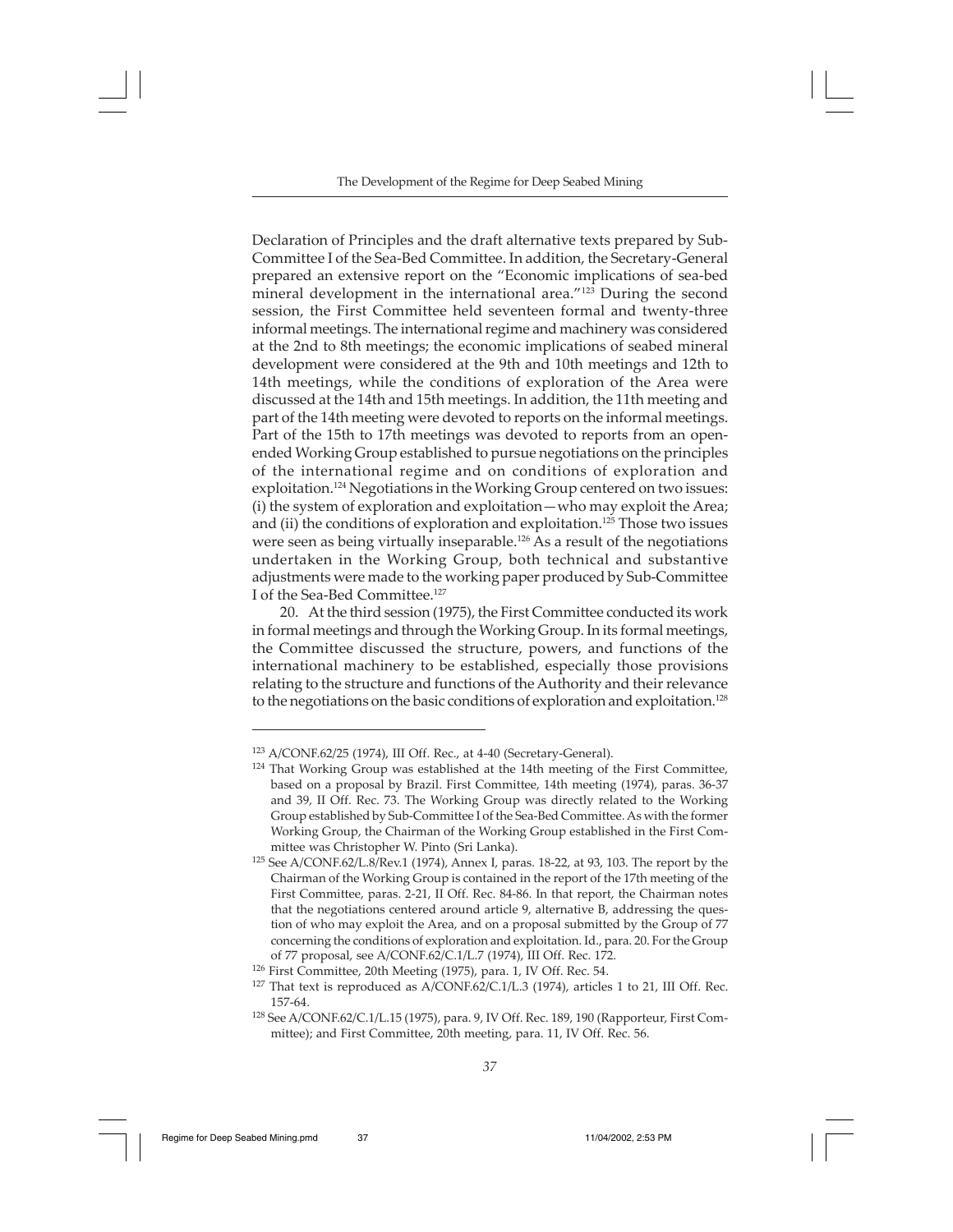The Chairman noted that the international machinery must be established parallel to the international regime, since they were integral parts of the new order being established under the Convention.129 The formal work and the number of informal meetings were curtailed, however, and emphasis was placed on working in small informal negotiating groups.130 The Chairman of the Working Group, Christopher Pinto (Sri Lanka), indicated that the group "had then singled out and classified in groups items of fundamental importance for [the] negotiations," namely:

first, the issues relating to the scope of the Authority's power (stages of operations, legal arrangements relating to activities, Authorityís power to open areas, production control), secondly the issues concerning the method of entering into arrangements with the Authority and basic principles of those arrangements (selection of entities, participation in subsequent stages of operation, financial arrangements), and thirdly, the issues relating to the settlement of disputes (security of tenure, enforcement, *force majeure*, suspension or termination of arrangements entered into, settlement of disputes).<sup>131</sup>

Furthermore, the Chairman of the Working Group reported the decision of the group that

for the time being, its aim was to lay down certain basic conditions, certain fundamental norms to be set out in the Convention, that would offer guidance to the future Authority and its organs in the performance of their functions. The basic conditions would thus enable the Authority's powers to be clarified and circumscribed.<sup>132</sup>

The Chairman felt that the Working Group should complete its work on the basic conditions before returning to consideration of articles 1 to 21 of its text prepared at the previous session.<sup>133</sup> The working group subsequently prepared (and later revised) an informal paper on "Basic conditions of exploration and exploitation. $1134}$  That document sought to reconcile different points of view and indicated the important elements that had been brought out in the discussions.

Following a recommendation by the General Committee and subsequent decision by the Conference at the 55th plenary meeting, the Chairman of each Main Committee was requested to prepare a single

132 Ibid., para. 17.

<sup>&</sup>lt;sup>129</sup> First Committee, 20th meeting, paras. 16 and 18, IV Off. Rec. 56.

<sup>130</sup> First Committee, 19th meeting, para. 3, IV Off. Rec. 51. See also A/CONF.62/C.1/ L.15, supra note 128, para. 7.

<sup>131</sup> First Committee, 19th meeting, paras. 15 and 16, IV Off. Rec. 53.

<sup>133</sup> First Committee, 23rd meeting (1975), para. 6, IV Off. Rec. 70, 71.

<sup>&</sup>lt;sup>134</sup> See CP/Cab.12 and Rev.1 (both 1975). Reproduced in VI Platzöder 81 and 90.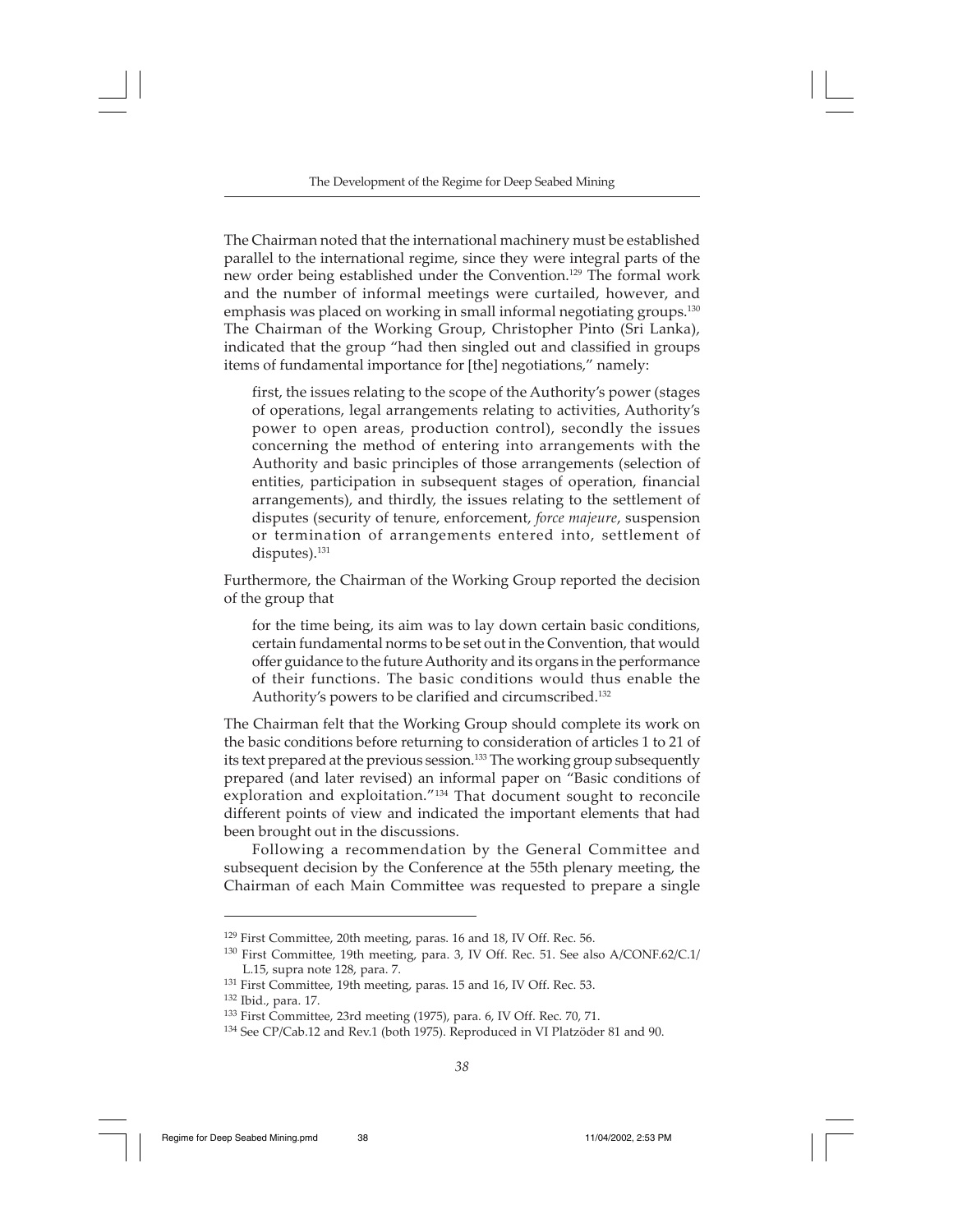negotiating text covering the subjects allocated to his Committee.135 The Chairman of the Working Group thought that the First Committee "might" perhaps like to consider adopting the corresponding articles in that text as a basis for discussing the substantive questions previously covered by articles 1 to 21 in [the Group's earlier paper]."<sup>136</sup> At the end of the third session, Part I of the Informal Single Negotiating Text (ISNT/Part I) was issued by the Chairman of the First Committee.137 In the Introduction to that text, the Chairman noted that it would

serve as a procedural device and only provide a basis for negotiation. It must not in any way be regarded as affecting either the status of proposals already made by delegations or the right of delegations to submit amendments or new proposals.<sup>138</sup>

As the Chairman subsequently explained, that text contained ideas drawn from his personal impressions of what could provide a consensus, and was designed to identify problems, not resolve them. Further, he had

worked in the light of the provisions contained in the [Declaration of Principles] . . . Also of considerable importance for me was another international document commanding wide universal support: the Declaration on the Establishment of a New International Economic Order adopted by the General Assembly on 1 May 1974 at its sixth special session.<sup>139</sup>

Annex I of the ISNT/Part I addressed the "Basic conditions of general survey, exploration and exploitation." That annex was taken from the informal paper circulated by the Working Group.140 Reflecting the trend towards discussion of the international machinery and its subsidiary organs, a footnote to the annex indicated that annexes issued in the future would cover the Statute of the Enterprise and of the Tribunal, both of which were

<sup>135</sup> See 54th and 55th plenary meetings (1975), IV Off. Rec. 11-26 (especially paras. 92 and 93 of the latter). For discussion in the General Committee, see 10th and 11 meetings (1975) (esp. paras. 5 and 49 of the latter). See further T. T. B. Koh and S. Jayakumar, "The Negotiating Process of the Third United Nations Conference on the Law of the Sea," in Vol. I of this series, at 29, 115 (para. 11).

<sup>136</sup> First Committee, 23rd meeting (1975), para. 6, IV Off. Rec. 70, 71.

<sup>137</sup> A/CONF.62/WP.8/Part I (ISNT, 1975), articles 1 to 63, and Annex I, IV Off. Rec. 137- 52 (Chairman, First Committee). Articles 64 to 75 of that text contained Final Provisions for incorporation in a draft Convention.

<sup>&</sup>lt;sup>138</sup> For further details on the problems associated with the preparation of this text, which help to account for the unnecessary complexity and obscurity of many of the provisions of Part XI and Annex III, see Koh and Jayakumar, supra note 135, at 116 (para. 14).

<sup>139</sup> See A/CONF.62/L.16 (1976), second para., VI Off. Rec. 130 (Chairman, First Committee). See also First Committee, 24th meeting (1976), para. 1, V Off. Rec. 97. 140 Supra note 134.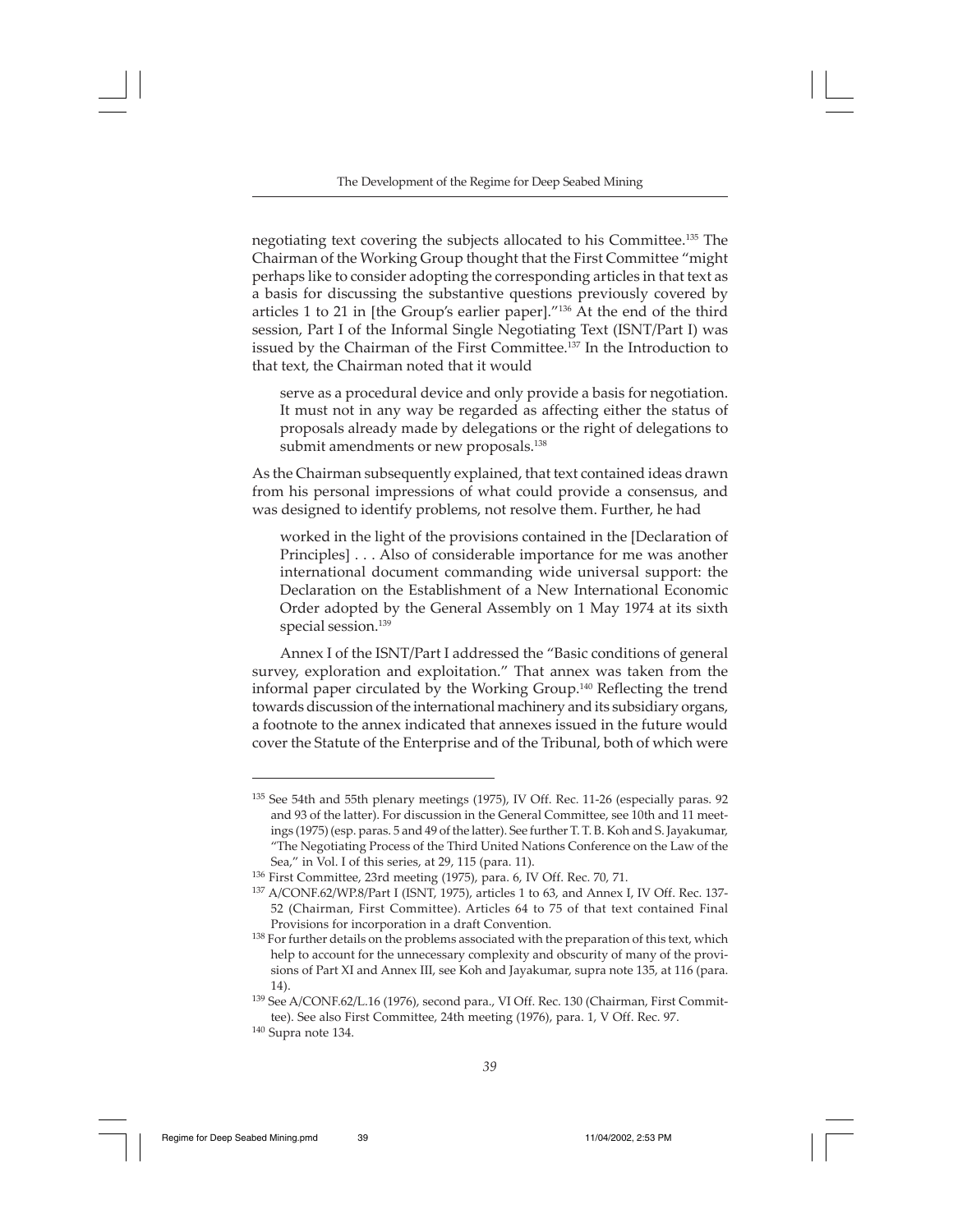to be principal organs of the Authority to be established. The ISNT/Part I produced by the Chairman of the First Committee did not satisfy either the developing countries or the industrialized countries and served to further polarize the positions in each camp.

21. In response to its dissatisfaction with the ISNT, the U.S. administration gave more attention to the status of the negotiations. In April 1976, immediately prior to the fourth session, U.S. Secretary of State Henry Kissinger made a major policy statement on the Law of the Sea negotiations.141 In his statement, Kissinger, who viewed the Law of the Sea negotiations primarily in the context of broader North-South relations, announced that while the U.S. "cannot accept" that the "right of access to seabed minerals be given exclusively to an international authority or be so severely restricted as effectively to deny access to the firms of any individual nation," it was prepared to accept "that an 'Enterprise' should be established as part of the International Seabed Resource Authority and given the right to exploit the deep seabeds under the same conditions as apply to all mining." The U.S. recognized that the world community should share in the benefits of deep seabed exploitation and that "the riches of the sea" should "not be the exclusive preserve of only the most powerful and technologically advanced nations." Kissinger stated that the U.S. would be able to accept, as part of an overall settlement,

a system in which prime mining sites are reserved for exclusive exploration by the Enterprise or by the developing countries directly  $$ if this approach meets with broad support. Under this system, each individual contractor would propose two mine sites for exploitation. The Authority would then select one of these sites, which would be mined by the Authority directly, or made available to developing countries at its discretion. The other site would be mined by the contractor on his own.142

The other elements of this overall settlement<sup>143</sup> included a proposal for an equitable decision-making system through an International Seabed Resource Authority, comprising an Assembly, Council (the composition and structure of which would "reflect the producer and consumer interests of those States most concerned with seabed mining"), Secretariat, and Tribunal; non-discriminatory access to seabed mining sites for States and

<sup>141</sup> *The Law of the Sea: A Test of International Cooperation*, 74 U.S. Department of State Bulletin, No. 1922, pp. 533-542, April 26, 1976. The statement was made in New York on April 8, 1976, before the Foreign Policy Association, the U.S. Council of the International Chamber of Commerce, and the UN Association of the U.S.A.

<sup>142</sup> Ibid., 540.

<sup>143</sup> Ibid., 541-42. Kissinger's proposals also dealt with the other issues vital to the U.S. of the right to conduct marine scientific research in the economic zone and dispute settlement. These were an integral part of the overall package.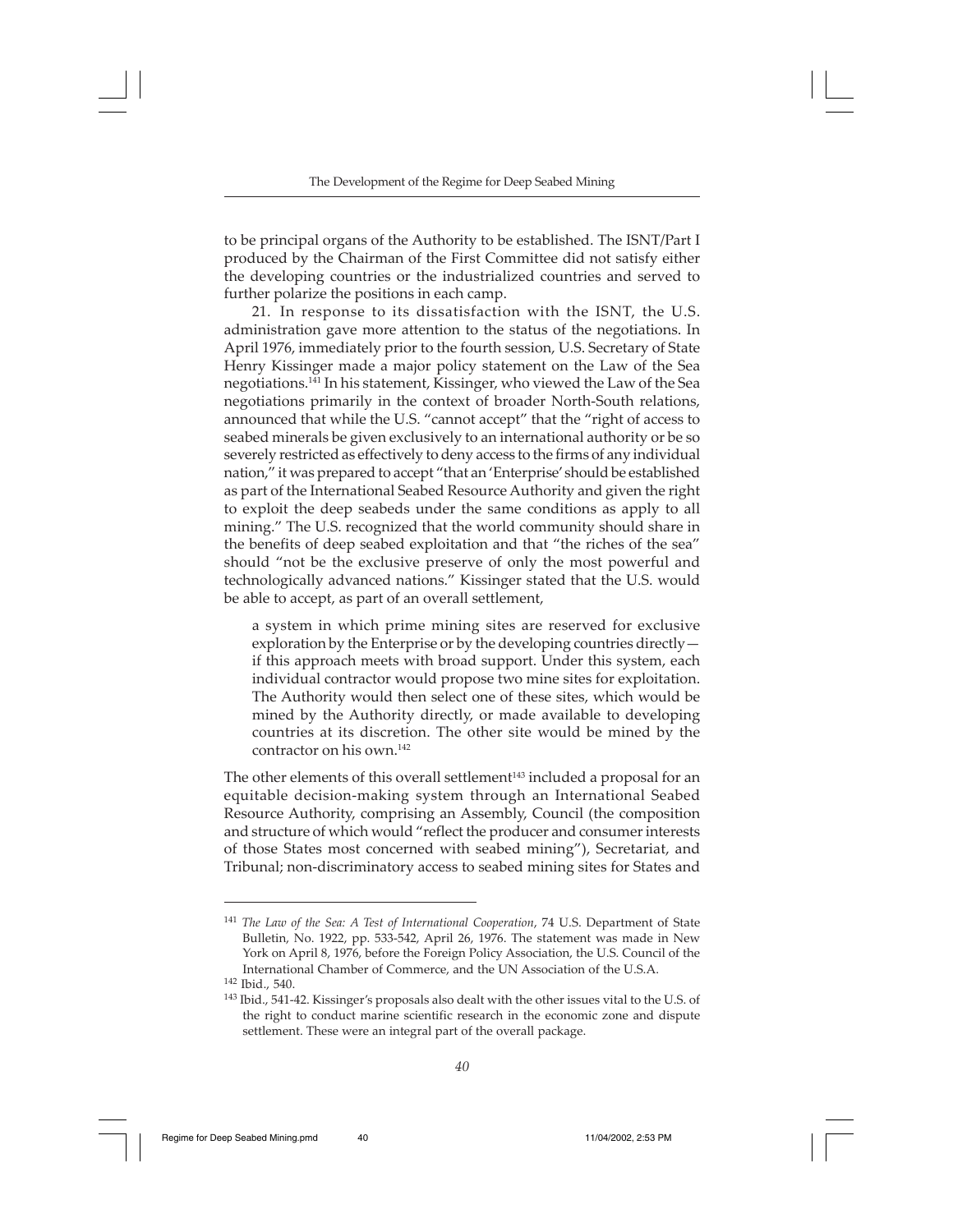their nationals under specified and reasonable conditions; and temporary production limitations together with adjustment assistance programs to respond to the legitimate concerns of land-based producers of minerals, provided that, after the limited period to be fixed in the treaty, seabed production should be governed by overall market conditions.

At the fourth session (1976), discussions in the First Committee were conducted in informal meetings and in small groups of experts on a given subject. The results of those discussions were communicated to the Chairman, who issued a series of drafts on various provisions of the ISNT/Part I,<sup>144</sup> which were circulated to all delegations. Based on the response to those drafts, the Chairman prepared Part I of the Revised Single Negotiating Text (RSNT/ Part I).<sup>145</sup> That text included three annexes dealing with: (i) basic conditions of prospecting, exploration, and exploitation; (ii) Statute of the Enterprise; and (iii) Statute of the seabed dispute settlement system. In addition, there was a "Special Appendix" dealing with financial arrangements of the Authority (the provision on that subject had been left blank in Annex I of the ISNT/Part I). For the first time, the RSNT included an extensive introductory note by the President of the Conference as well as introductory notes by the Chairmen of the First and Second Committees, which explained the changes that had been made in the text.<sup>146</sup> The President's note stressed that the text

will have no other status other than that of serving as a basis for continued negotiation without prejudice to the right of any delegation to move any amendments or to introduce any new proposals. The texts must not be regarded as committing any delegation or delegations to any of their provisions.

The RSNT incorporated a modified version of Kissinger's proposal for a parallel system. Nevertheless, while the RSNT was viewed as a major improvement by the United States, the reception from other western European States and Japan was less enthusiastic. The text was also unacceptable to the Group of 77, many of whom were unhappy at the extent of the concessions made to the industrialized countries and particularly wanted to see far more emphasis placed on the transfer of technology, without which the newly industrialized countries would have little prospect of participating in seabed mining.

<sup>&</sup>lt;sup>144</sup> Those papers became known as the "PBE Series," circulated as C.1/PBE.1 to 17. Reproduced in VI Platzöder 100-65. Those papers also reflected discussions held in intersessional meetings prior to the fourth session.

<sup>145</sup> A/CONF.62/WP.8/Rev.1/Part I (RSNT, 1976), articles 1 to 63, and Annexes I, II, and III, V Off. Rec. 125-50 (Chairman, First Committee). For further details, see Koh and Jayakumar, supra note 135, at 119 (para. 26). The articles concerning final provisions were deleted in this text, since they were general in nature and affected the Convention as a whole.

<sup>146</sup> A/CONF.62/WP.8/Rev.1 (RSNT, 1976), V Off. Rec. 125.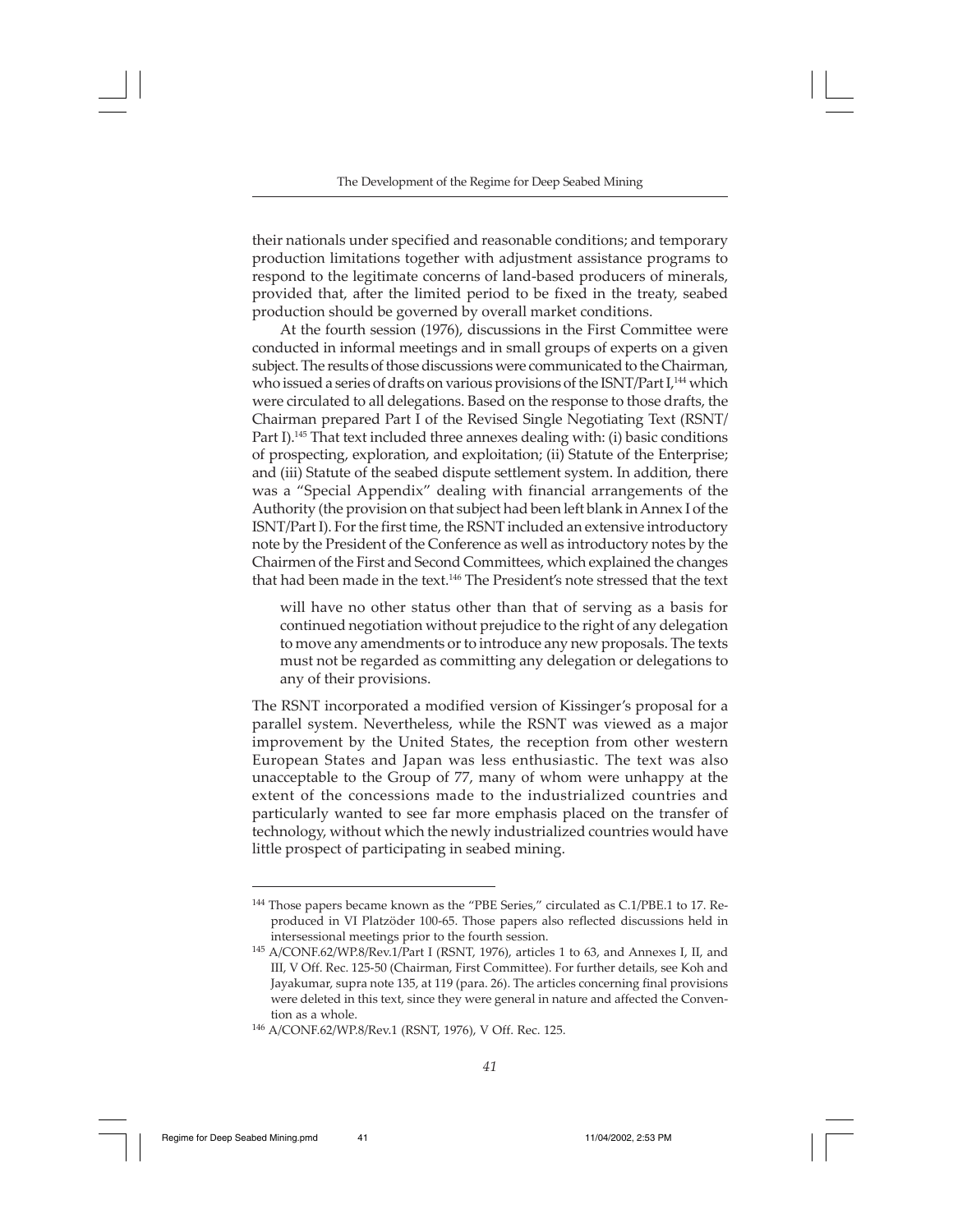22. At the fifth session (1976), the First Committee held a series of formal meetings; however, most of the Committeeís work took place in informal meetings, "either in the workshop set up by the committee, or in the *ad hoc* group created by the workshop to conduct negotiations on the system of exploitation of the international sea-bed area.<sup>"147</sup> Both groups were co-chaired by Satya P. Jagota (India) and Hans H. M. Sondaal (Netherlands). The focus of the discussion in the workshop was article 22 of the RSNT/Part I, dealing with the functions of the Authority, and related paragraphs in Annex I (particularly paragraphs 7 and 8), on the basic conditions of prospecting, exploration, and exploitation. Various proposals for article 22 were submitted to the workshop as a basis for its discussions in the form of working papers, although these continued to reflect a basic divergence of approach between a parallel, or dual-access, system in which States Parties, other entities, and the Enterprise would be able to carry out activities in the Area under contracts with the Authority (which would continue to exercise fiscal and administrative supervision over the Area) and a system where activities in the Area were to be conducted exclusively by the Authority. The Group of 77 put forward a proposal whereby activities carried out by the Enterprise would be conducted under a formal written plan of work, while activities carried out by States Parties in association with the Authority would be conducted under a contract with the Authority. Both the plan of work and the contract would be drawn up in accordance with the guidelines set out in Annex I and would be subject to approval by the Council. The Authority, however, would exercise full and effective control over all activities in the Area. Despite the various proposals, the workshop failed to reach any conclusive outcome. In their final report, the Co-Chairmen pointed out that some important issues concerning the system of exploitation–for example, the reservation of areas and the financial arrangements-were left for future discussion.<sup>148</sup> The Chairman of the Committee noted that despite the apparent lack of progress, it had at least isolated and narrowed areas of disagreement and, in doing so, had completed the first phase of its task. He continued:

Having completed this initial phase, dealing vigorously and courageously with a wide variety of legal, technical and economic problems, we have now come to confront the central and most difficult problem of all and it is this: should the new system of exploitation provide for a guaranteed

<sup>&</sup>lt;sup>147</sup> See A/CONF.62/L.16, VI Off. Rec., at 131. The workshop was established at the 26th meeting of the Committee on the recommendation of the Vice-Chairmen of the Committee. See further A/CONF.62/C.1/L.18 (1976), VI Off. Rec. 161 (Rapporteur, First Committee).

<sup>148</sup> The final report on the workshop is contained in A/CONF.62/C.1/WR.5 and Add.1 (1976), VI Off. Rec. 165-69 (Co-Chairmen, workshop). See also the weekly reports, A/CONF.62/C.1/WR.1 to 5, VI Off. Rec., at 162-65.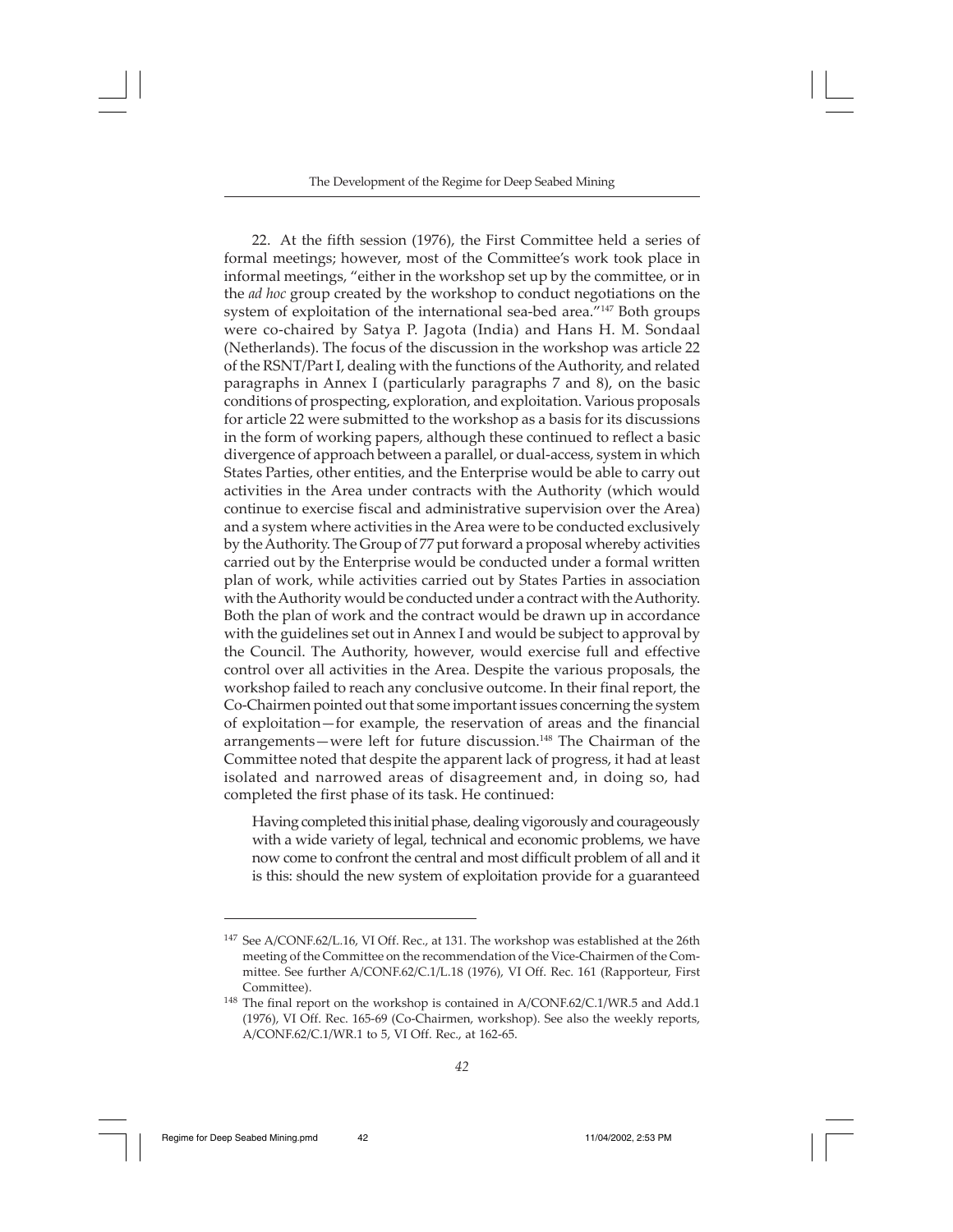permanent role in sea-bed mineral exploitation for State Parties and private firms? Or should such a role for States Parties and private firms be considered only at the option of and subject to conditions negotiated by the Authority? Or again, should their role be conceived of as essentially temporary, to be phased out over a defined period agreed to beforehand?149

This he considered to be the most important question faced by the First Committee. The Committee also recognized the need to consider the question of the settlement of disputes, but discussion of that issue was deferred to the next session owing to lack of sufficient time to give it proper consideration.150 Additional material for consideration by the Committee was presented in a study prepared by the Secretary-General on "Alternative" means of financing the Enterprise.<sup>"151</sup> That study addressed, *inter alia*, how the Enterprise could obtain the necessary technology to become operational; however, it was submitted too late for detailed discussion at the fifth session.

Towards the end of the fifth session, on 1 September 1976, U.S. Secretary of State Henry Kissinger again visited New York and held private meetings with the President of the Conference and with key delegation leaders.<sup>152</sup> At a reception for heads of delegations to the Conference the same evening, Kissinger made public a number of additional proposals in an attempt to break the deadlock in the First Committee. In response to the concerns of the Group of 77 that the Enterprise would not be a viable entity without adequate financing and technology, Kissinger stated that the U.S. would be prepared to "agree to a means of financing the Enterprise in such a manner that the Enterprise could begin its mining operation either concurrently with the mining of states or private enterprises or within an agreed timespan that was practically concurrent.<sup>"153</sup> Kissinger also proposed that the financing mechanism would include "agreed provisions" for the transfer of technology so that the existing advantage of certain industrialized states would be neutralized over a period of time." At this time also, the idea of a periodic conference to review the seabed mining provisions of the Convention was also raised for the first time.154 Although

<sup>149</sup> A/CONF.62/L.16, VI Off. Rec., at 130, 132.

<sup>150</sup> See A/CONF.62/C.1/L.18, VI Off. Rec., at 160, 162 (para. 14).

<sup>151</sup> See A/CONF.62/C.1/L.17 (1976), VI Off. Rec. 156-61 (Secretary-General). That study had been requested by the First Committee at its 28th meeting, paras. 9-14, VI Off. Rec. 60.

<sup>152</sup> See *Remarks following meeting* (Press Release 409, September 1, 1976), in *Secretary Kissinger Discusses U.S. Position on Law of the Sea Conference*, 75 U.S. Dept. of State Bull., No. 1944 (September 27, 1976).

<sup>153</sup> Ibid. Nordquist and Park, *Reports of the United States Delegation to the Third United Nations Conference on the Law of the Sea*, 1983, pp. 141, 145.

<sup>154</sup> Schmidt suggests that in proposing the review conference Kissinger was motivated in part by his experience of arms control negotiations. Markus G. Schmidt, *Common Heritage or Common Burden* . . . , supra note 8.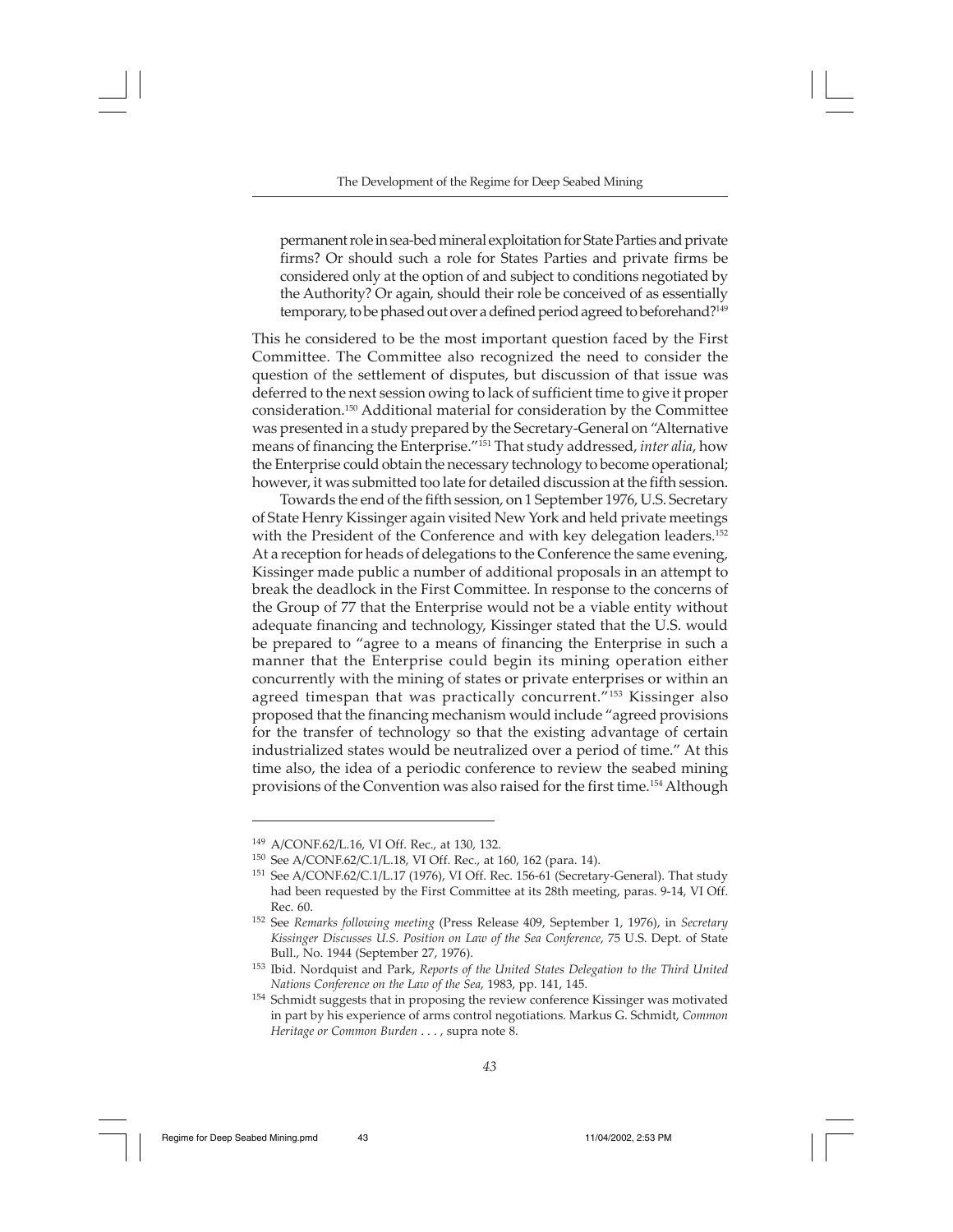the U.S. proposals were not discussed in any detail during the fifth session and, indeed, some delegations preferred to wait for the outcome of the U.S. presidential elections later that year, they were to have a major influence on the future direction of the Conference and became the focus of discussions in subsequent sessions.

23. At intersessional consultations between the fifth and sixth sessions, the proposed mini-package on the system of exploration and exploitation, the so-called "parallel system," was developed in greater detail to include provisions on the setting up and financing of the Enterprise, as well as the question of refining or revising the temporary system envisaged for the period prior to entry into force. Those consultations also highlighted the importance of basic issues related to the tenure of contract during an "interim period" after the entry into force of the Convention, at the end of which the "parallel system" would be reviewed to see if it had worked, and the mandate and decision-making processes of the Review Conference.155 At the sixth session (1977), the Chairman proposed that, to facilitate the Committee's work, the "mini-package" would comprise the resource policy of the Authority, the system of exploitation, and the setting up and financing of the Enterprise, particularly in the start-up phase.156 In his report at the start of the session, the Chairman indicated that the Committee should concentrate on "a number of basic elements which could complete the over-all package deal, namely, the problems of exploitation, the institutional questions and the dispute settlement system."<sup>157</sup> Further, he noted that

efforts should now be focused on determining the conditions of exploitation and the financial means most appropriate for the initial system . . . With respect to conditions of exploitation, it was necessary to determine the qualifications and the methods of selection of applicants and the rights and obligations of the contractors.158

With regard to the question of financial arrangements, the Chairman referred to the report prepared by the Secretary-General, in response to the Committee's request, on "Costs of the Authority and contractual means of financing its activities.<sup>"159</sup> He also noted, *inter alia*, that (i) means had to be developed to make technology available through the Authority and its subsidiary organs for the benefit of mankind; (ii) the search should continue for a feasible means of financing the Enterprise and ensuring an expeditious

<sup>155</sup> See A/CONF.62/WP.10/Add.1 (1977), VIII Off. Rec. 65, 66 (President); see also First Committee, 38th meeting (1977), para. 3, VII Off. Rec. 31. See also Commentary on article 155.

<sup>156</sup> See A/CONF.62/WP.10/Add.1, VIII Off. Rec., at 66.

<sup>157</sup> First Committee, 38th meeting (1977), para. 1, VII Off. Rec. 31.

<sup>158</sup> Ibid., para. 3.

<sup>159</sup> A/CONF.62/C.1/L.19 (1977), VII Off. Rec. 54-73 (Secretary-General).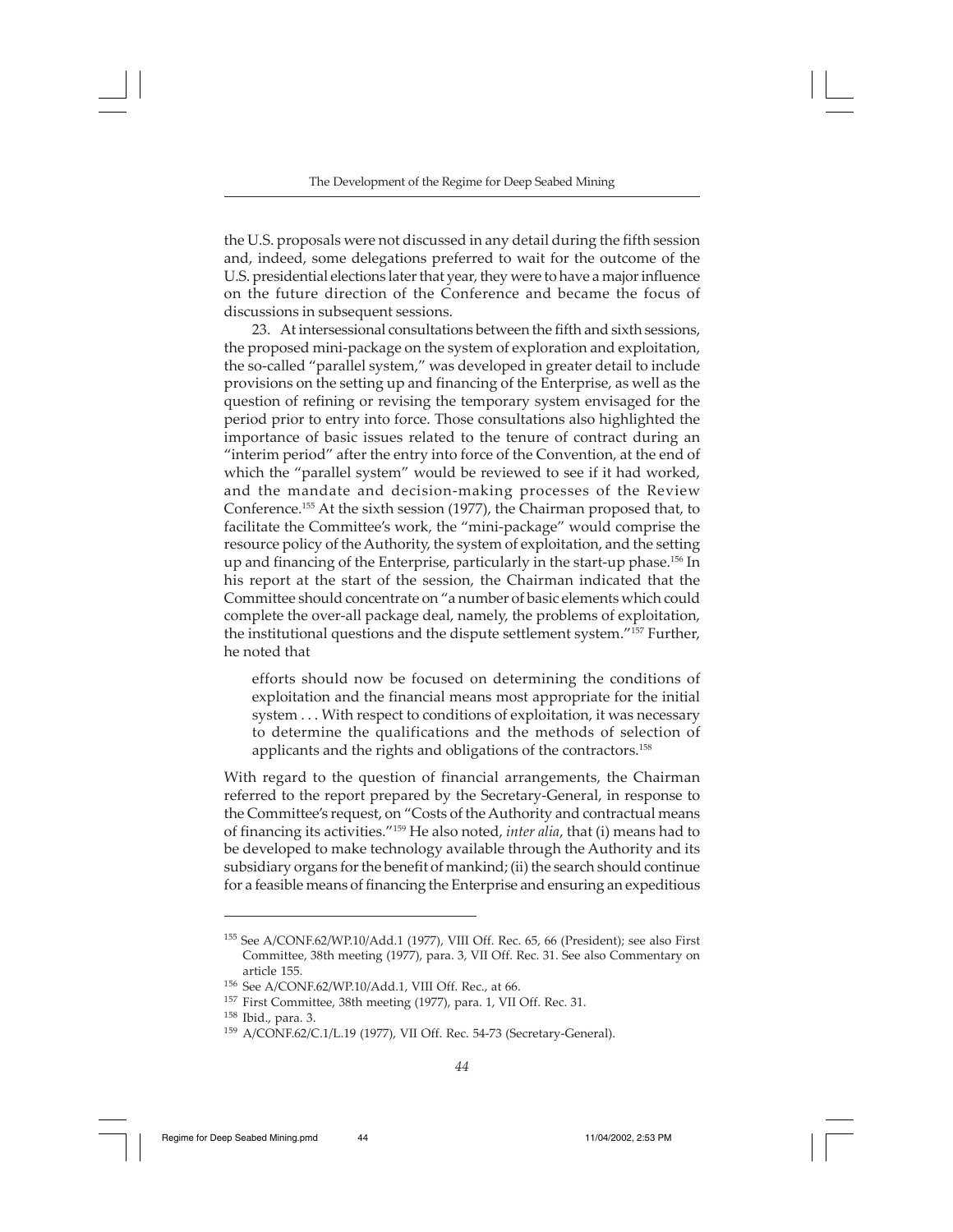decision-making process, to make it more commercially viable; (iii) consideration should be given to joint-venture arrangements; (iv) the decision-making process of the Assembly, and its powers and functions, should be examined; (v) attention should be given to the structures, powers, and functions of the subsidiary organs; (vi) the question of a review clause for the system of exploitation should be examined; and (vii) elaboration of the dispute settlement system under the competence and jurisdiction of the Tribunal was necessary.<sup>160</sup> With regard to the latter issue, it was noted that there were two major categories of disputes: those that were primarily contractual and administrative, and those involving the interpretation of provisions of the Convention.<sup>161</sup>

To deal with questions on the system of exploitation, an informal working group of the whole was established, with Jens Evensen (Norway) as its Special Coordinator.162 Despite intensive negotiating efforts, the working group was not able to obtain consensus on the main elements regarding the system of exploitation. In addition, small groups of experts worked on the resource policy, financial terms of contracts, and the "Special Appendix" (in the RSNT/ Part I) dealing with financial arrangements. Consultations were also undertaken regarding the question of a quota system or anti-monopoly clause and regarding institutional arrangements. With regard to the latter, the most important question was the composition of the Council. The subsequent report by the Chairman of the First Committee outlined in detail the issues for further consideration by the Committee, including: (i) the resource policy; (ii) the organization of activities in the Area; (iii) financing of the Enterprise; (iv) institutional questions; and (v) the settlement of disputes.163 Although many outstanding questions remained, the results of the discussions on these diverse topics were reflected in the Informal Composite Negotiating Text (ICNT) issued in 1977.164

24. At the seventh session (1978), the Conference recognized that the First Committee was not making sufficient progress as compared to the other Main Committees and that several hard-core issues remained unresolved in both the First and Second Committees. It was felt necessary to involve more people who had a deeper understanding of the substantive issues and who could be entrusted with the responsibility to find acceptable solutions to those issues. In order to give a renewed impetus to negotiations on First Committee issues, it was decided to bring the outstanding hard-core issues from the Main

<sup>&</sup>lt;sup>160</sup> See the Chairman's report generally, VII Off. Rec. 31-32.

<sup>161</sup> Ibid., at 32.

<sup>162</sup> Ibid. See also A/CONF.62/C.1/L.21 (1977), VII Off. Rec. 78 (Chairman, First Committee).

<sup>163</sup> For the Chairmanís report, see A/CONF.62/C.1/L.21 (1977), VII Off. Rec., at 78-83. <sup>164</sup> A/CONF.62/WP.10 (ICNT, 1977), articles 133 to 192, and Annexes II and III, VIII Off. Rec. 1, at 22-34 and 49-57. A Memorandum accompanying that text, issued by the President of the Conference, elaborated on the elements considered by the Committee. See A/CONF.62/WP.10/ Add.1 (1977), VIII Off. Rec., at 66-68.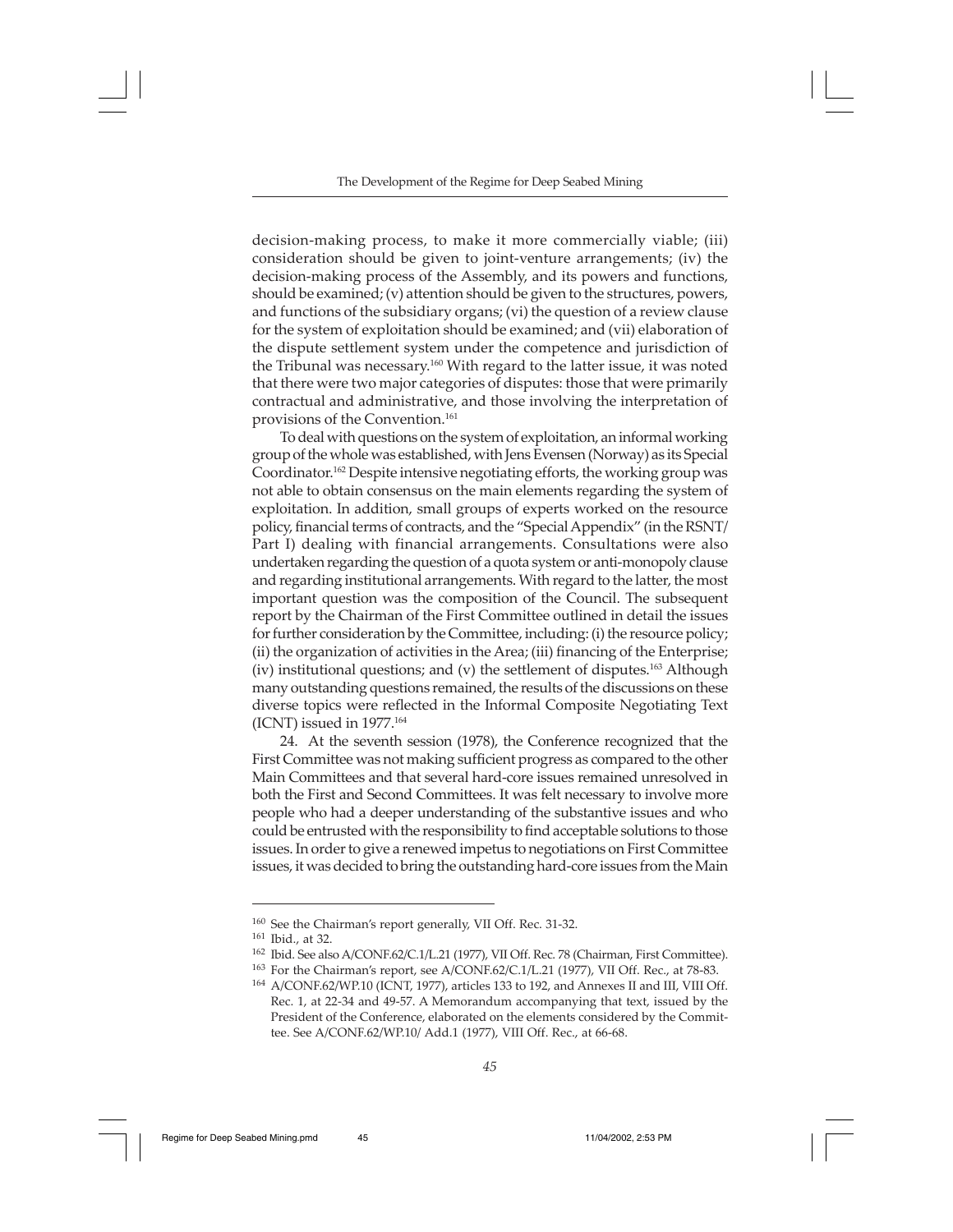Committees to the Plenary and allocate them to seven negotiating groups, which would be responsible directly to the Plenary.<sup>165</sup> Each negotiating group comprised a nucleus of countries principally concerned with the outstanding core issue, but was open-ended (that is, open to all interested delegations). Three groups dealt with matters originating in the First Committee, namely:

Negotiating Group 1

- [Chairman: Francis X. Njenga (Kenya)]:
- $-$  System of exploration and exploitation, and resource policy;

Negotiating Group 2

[Chairman: Tommy T. B. Koh (Singapore)]:

 $-$  Financial arrangements (of the Authority and the Enterprise, as well as the financial terms of contracts for exploration and exploitation);

Negotiating Group 3

- [Chairman: Paul Bamela Engo (Cameroon)]:
- $-$  Organs of the International Seabed Authority, their composition, powers and functions.

Following discussions in each negotiating group, the Chairman of the group submitted suggested compromise proposals on the issue(s) dealt with in his group.<sup>166</sup> Those proposals were intended to help foster consensus by providing new bases for negotiations and were discussed in the First Committee before being taken to the Plenary. Negotiating Groups 1, 2, and 3 concluded their work midway through the eighth session (1979).<sup>167</sup>

<sup>165</sup> See A/CONF.62/62 (1978), para. 5, X Off. Rec. 7; See Koh and Jayakumar, supra note 135, at 92 and 97 (para. 13). For the report to the Plenary by the Chairman of the First Committee on issues relating to the First Committee, see A/CONF.62/RCNG/1 (1978), X Off. Rec. 13, at 14-18.

<sup>166</sup> For the text of those proposals, see NG1/10/Rev.1 (Chairman, NG1); NG2/4, NG2/5 and NG2/7 (Chairman, NG2); and NG3/2 (Chairman, NG3), all reproduced in A/ CONF.62/RCNG/1 (1978), X Off. Rec. 21, 54, 56, 58, and 74, respectively. Also reproduced in IX Platzöder. Similar compromise proposals were submitted at the resumed seventh session (1978), where the First Committee held only one informal meeting to receive the reports from the negotiating groups. For the text of those proposals, see NG1/13 and Corr.1, NG2/10/Rev.1, and NG3/4, reproduced in A/CONF.62/RCNG/ 2 (1978), X Off. Rec. 137, 144, and 158, respectively.

<sup>167</sup> See A/CONF.62/L.36 (1979), XI Off. Rec. 96 (Chairman, First Committee). Summary reports by the Chairmen of the hard-core negotiating groups, and of the informal negotiating groups, are contained in First Committee, 45th meeting, paras. 3-34, ibid., 49-52. The results of the discussions in the negotiating groups on hard-core issues are contained in NG1/16/Rev.1, reproduced in A/CONF.62/L.35 (1979), Annex III, XI Off. Rec. 86, 90-96 (Chairman, NG1); NG2/4 and NG2/5, reproduced in A/CONF.62/C.1/ L.22 (1979), Annexes I and II (dealing with the financial arrangements of the Authority and the Enterprise, respectively), ibid., 103, 105 (Chairman, NG2); NG2/12 id., Annex III, at 106; and NG3/6 (1979), reproduced in IX Platzöder 295 (Chairman, NG3).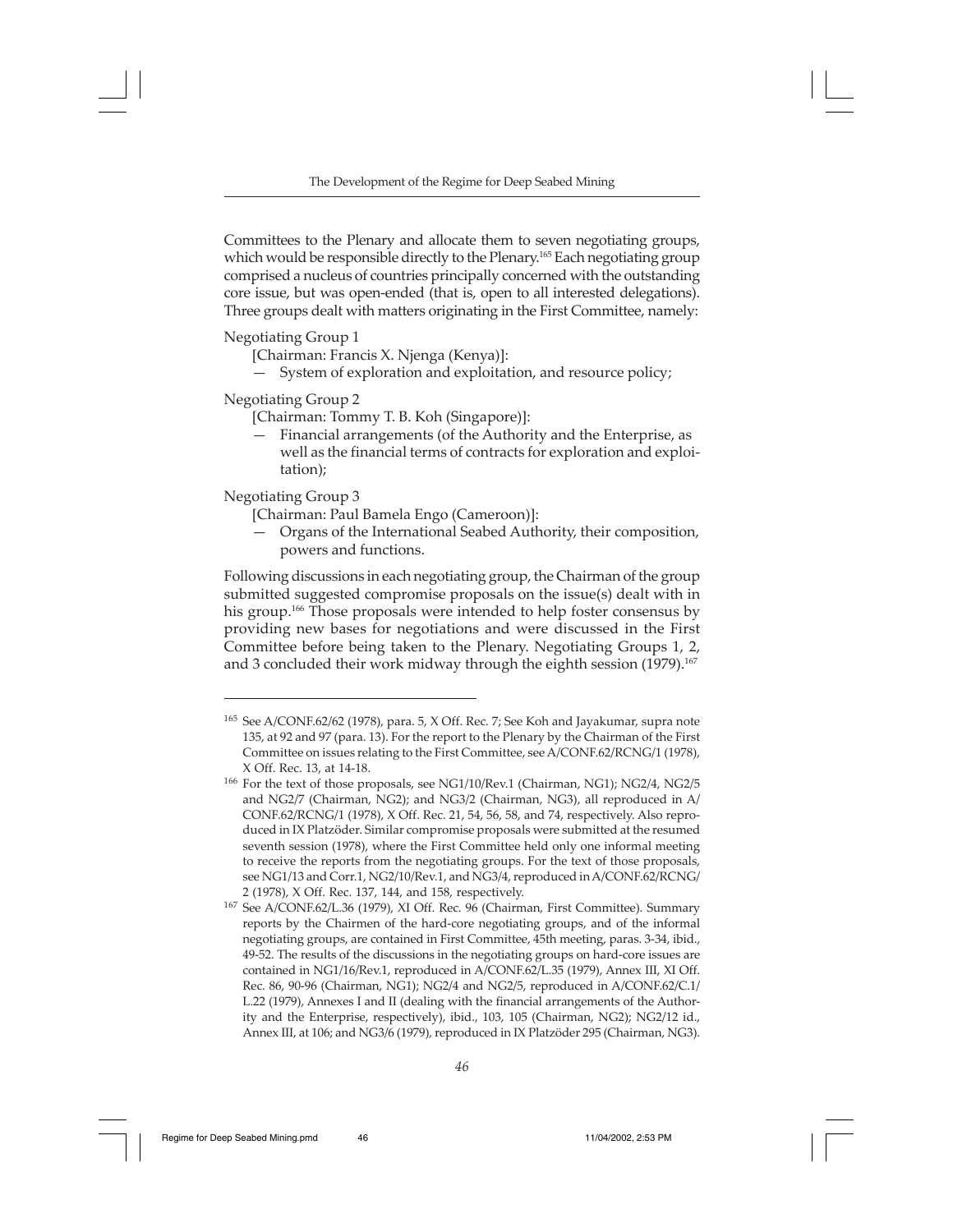25. During the eighth session, several new informal negotiating groups were established within the First Committee. An informal group on the question of production policies was established under the auspices of NG1, chaired by Satya N. Nandan (Fiji).<sup>168</sup> In addition, a Group of Legal Experts was formed to deal with the question of the settlement of disputes relating to Part XI, under the chairmanship of Harry Wuensche (German Democratic Republic).169 In response to a proposal by the Group of 77, the Conference also established a negotiating group of limited size to resolve all the outstanding issues relating to the agenda of the First Committee. This negotiating group was called the "Working Group of 21" (WG.21) and operated under the co-chairmanship of the Chairmen of Negotiating Groups 1, 2, and 3.170 Although the membership of WG.21 was restricted, its membership was based on regional representation and therefore brought together spokesmen and representatives of all interest groups. WG.21 was established by the General Committee and should by right have reported directly to the Plenary. However, at the insistence of the Chairman of the First Committee, the Group reported in the first instance to the First Committee and the Chairman of the First Committee then reported to the Plenary on behalf of WG.21.<sup>171</sup>

The results of the negotiations in these various groups were incorporated in the ICNT/Rev.1172 issued at the end of the session. The President's explanatory memorandum to that text stressed that the revision remained a *negotiating* text, not a *negotiated* text. At the resumed eighth session (1979), WG.21 continued its work under the overall chairmanship of the Chairman of the First Committee. The Chairman of NG1 coordinated

<sup>&</sup>lt;sup>168</sup> The report by the Chairman of those negotiations is reproduced in A/CONF.62/L.35 (1979), Annex I, XI Off. Rec. 86, 87 (Chairman, NG1).

<sup>169</sup> That issue had been raised in the Plenary; see, in particular, the statement by the representative of Israel at the 110th plenary meeting, paras. 34-36, XI Off. Rec. 5. The Group of Legal Experts was set up by the Chairman of the First Committee in consultation with the President of the Conference. The results of that group's work are contained in A/CONF.62/C.1/L.25 and Add.1 (1979), XI Off. Rec. 109-20 (Chairman, Group of Legal Experts on settlement of disputes relating to Part XI).

<sup>170</sup> Ambassador Tommy Koh (Singapore) at this time was also the President of the Conference following the death of Hamilton Shirley Amerasinghe (Sri Lanka).

<sup>&</sup>lt;sup>171</sup> WG.21 comprised ten members nominated by the Group of 77, seven members from the western European countries, three members from the Eastern European Group and China. For further details on the composition and work of WG.21, see Koh and Jayakumar, supra note 135, at 93 (para. 15). The Chairmanís report on the work of WG.21, and on the work of NG3, is contained in A/CONF.62/C.1/L.23 (1979), XI Off. Rec. 107 (Chairman, First Committee). The compromise proposals prepared by the Chairmen of WG.21 are contained in WG.21/1 (1979, mimeo.) [Chairman, First Committee]. Reproduced in VI Platzöder 317-63.

<sup>172</sup> A/CONF.62/WP.10/Rev.1 (ICNT/Rev.1, 1979), articles 133 to 191, and Annexes II and III. Reproduced in I Platzöder 375, at 436-61 and 500-20.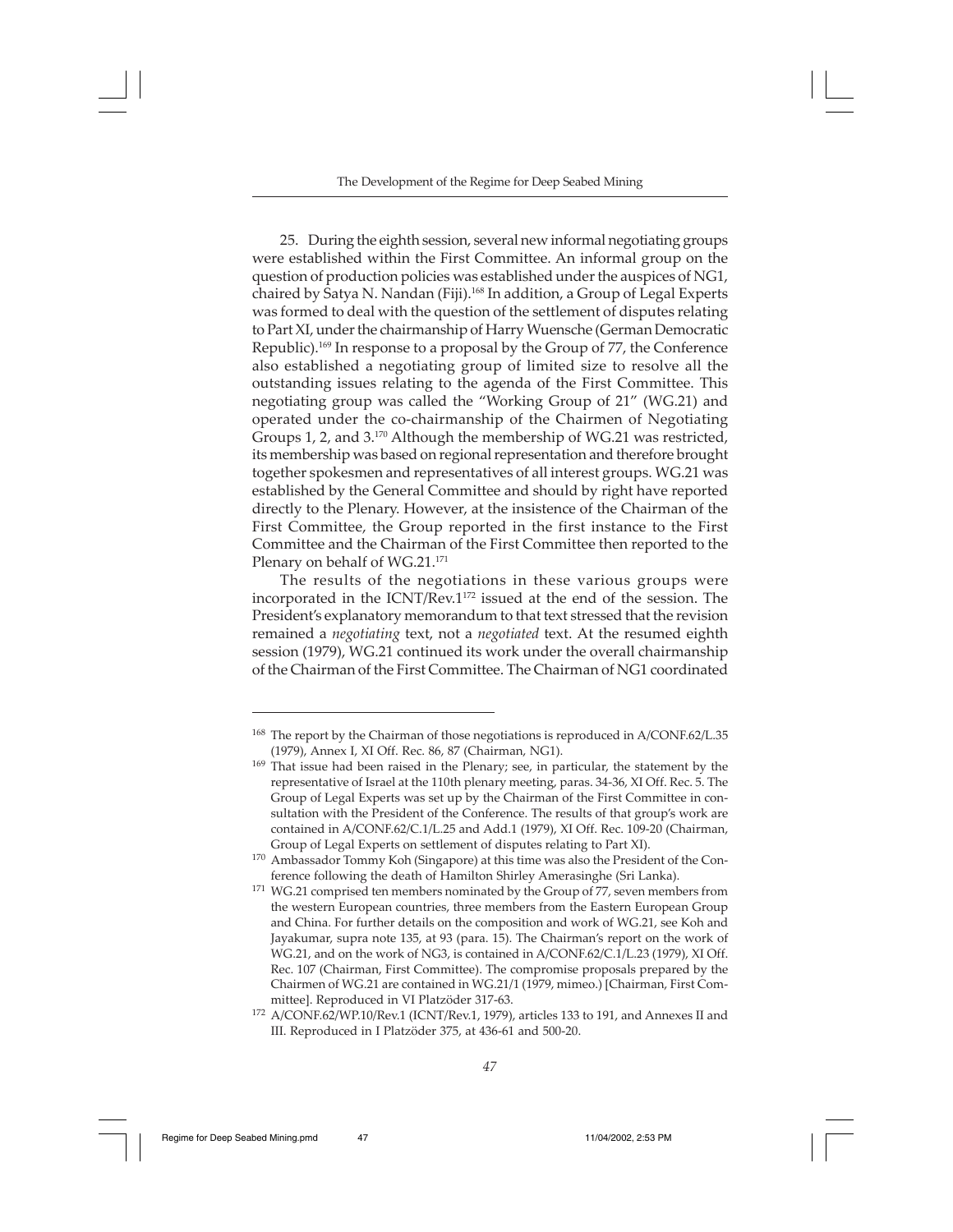the negotiations on the system of exploration and exploitation; the Chairman of NG2 coordinated the negotiations on financial arrangements; and the Chairman of the group of legal experts held separate meetings of his group and reported to WG.21.<sup>173</sup> WG.21 considered the hard-core issues in the following order: first, the Assembly and the Council—the composition of the Council, the decision-making system, and the relationship between the Council and the Assembly; second, financial arrangements; and third, the system of exploration and exploitation.<sup>174</sup>

26. At the ninth session (1980), negotiations and consultations on the outstanding issues before the First Committee were again conducted mainly in WG.21, continuing the format followed at the previous session. The Chairman of the Committee received reports from the various coordinators and included them in his report on the negotiations. The main issues discussed related to: (i) the system of exploration and exploitation, and the resource policy; (ii) production policies; (iii) financial arrangements, particularly with regard to the financing of the Enterprise, the financial terms of contracts and the Statute of the Enterprise; (iv) the Assembly and the Council, and their relationship; and (v) the settlement of disputes relating to Part XI.<sup>175</sup> In addition, the issue of the seat of the International Seabed Authority was raised but was referred to the Plenary for later discussion.176 Following the general debate, the results of the negotiations were reflected in the ICNT/Rev.2, issued on 11 April 1980.<sup>177</sup> The President of the Conference stressed that the text remained a *negotiating* text but provided a better basis of negotiation and offered a substantially improved prospect of consensus.

At the resumed ninth session in Geneva (1980), WG.21 continued its work, following the same method of working as at the previous session.

<sup>&</sup>lt;sup>173</sup> Suggestions resulting from consultations held by the Chairman and the Coordinators of WG.21 are contained in WG.21/2 (1979), reproduced in A/CONF.62/C.1/L.26 (1979), Appendix A, XII Off. Rec. 77, 84-90 (that report itself is annexed to A/CONF.62/ L.43 [1979], XII Off. Rec. 74 [Chairman, First Committee]). The report by the Chairman of the group of legal experts on the settlement of disputes relating to Part XI is contained in GLE/2 (1979), reproduced in ibid., Appendix B, at 90-92.

<sup>174</sup> For details on those discussions, see A/CONF.62/C.1/L.26 (1979), XII Off. Rec., at 77- 84.

 $175$  For details on those negotiations, as well as texts suggested by the Chairmen of the groups dealing with the outstanding issues, see A/CONF.62/C.1/L.27 and Add.1 (1980), XIII Off. Rec. 113-137 (Coordinators, WG.21) [submitted by the Chairman of the First Committee]. See also A/CONF.62/L.54 (1980), ibid., 88-90 (Chairman, First Committee).

<sup>176</sup> See A/CONF.62/C.1/L.54 (1980), XIV Off. Rec. 90, paras. 25-26. See also para. 13 of the President's explanatory memorandum in A/CONF.62/WP.10/Rev.2 (ICNT/Rev.2), at 21. For further details on this matter, see the Commentary on article 156 below.

<sup>177</sup> A/CONF.62/WP.10/Rev.2 (ICNT/Rev.2, 1980), articles 133 to 191, and Annexes III and IV. Reproduced in II Platzöder 3, at 64-91 and 129-55.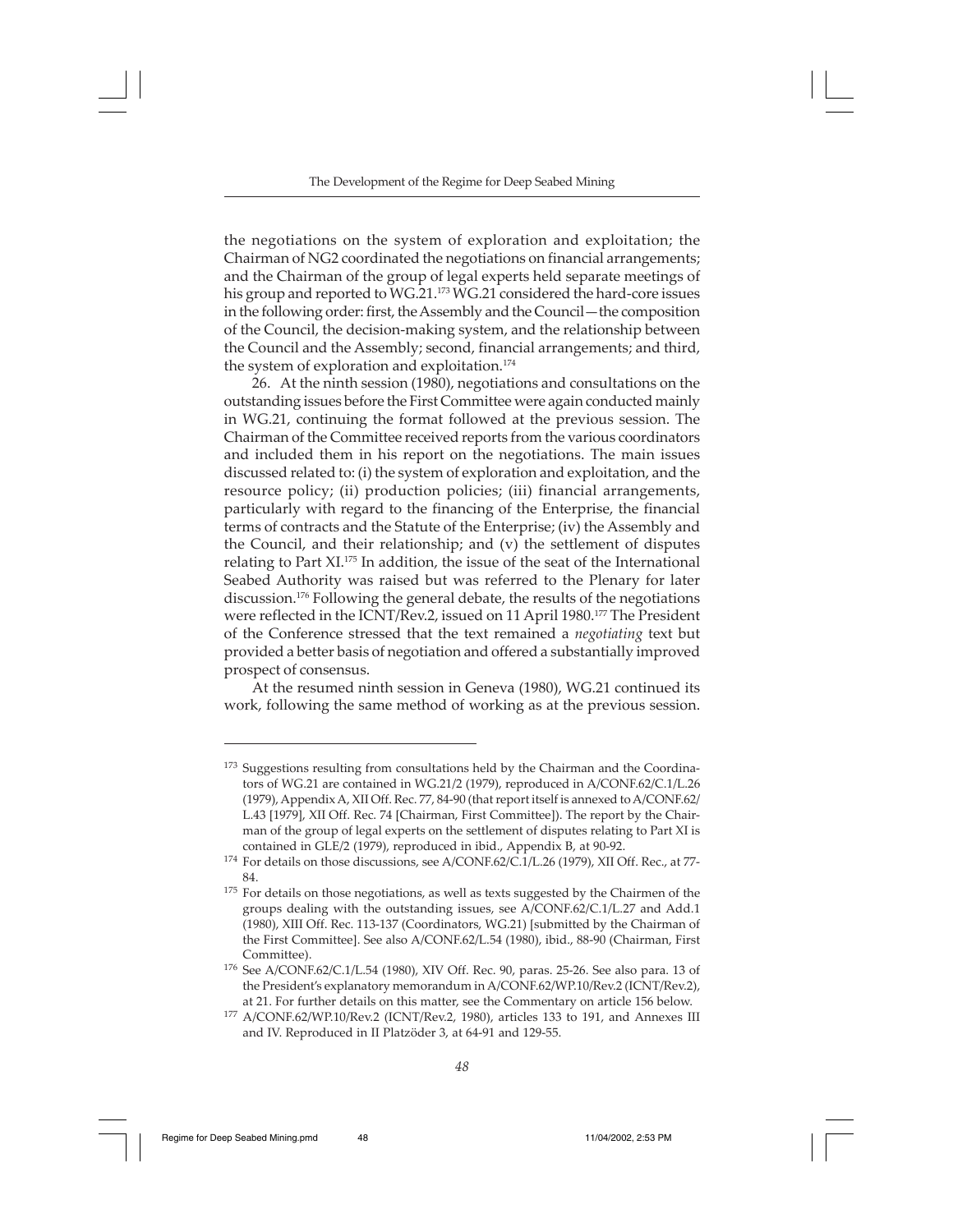The report on those negotiations by the Chairman of the First Committee highlighted some of the significant aspects of the package that had been worked out in the Committee, namely: (i) the sharing of benefits derived from the Area; (ii) production policies for seabed resources, (iii) the Review Conference; (iv) a three-tier mechanism for decision-making; (v) transfer of technology; (vi) the anti-monopoly clause; (vii) the financial terms of contracts; (viii) the Statute of the Enterprise; and (ix) interim arrangements pending entry into force of the Convention and the Preparatory Commission.178 The report of the Coordinators of WG.21 provides further details on the issues considered.179 With respect to the negotiations in the First Committee, the Chairman of the First Committee reported that the package negotiated in the Committee was considered a breakthrough in the negotiations and that

the package reflected in the new texts, in spite of its shortcomings and the work that still has to be done, form[s] the best available basis for an acceptable compromise at this stage.180

Following the session on 22 September 1980, the ICNT/Rev.3 was issued under the title "Draft Convention on the Law of the Sea, Informal Text."<sup>181</sup> In his explanatory memorandum, the President explained that although the title of the text had been changed, it did not "prejudge the status of the text" as a negotiating text.

27. Shortly before the tenth session (1981), the United States of America, under the new administration of President Ronald Reagan, decided to conduct a detailed review of the entire Convention and to not participate in the negotiations pending the outcome of that review. A principal focus of the review was Part XI and the related annexes.182 In that regard, among the concerns cited by the United States were:

(a) the imposition of burdensome regulations on a vast expanse of the seabed, about which little was known but which might prove economically and strategically important in the future;

(b) preferential treatment for the Enterprise, including provisions for its financing through contributions to the Authority;

(c) mandatory transfer of technology to the Enterprise and to developing States;

<sup>178</sup> See A/CONF.62/L.62 (1980), XIV Off. Rec. 135-39 (Chairman, First Committee).

<sup>179</sup> A/CONF.62/C.1/L.28 and Add.1 (1980), XIV Off. Rec. 161-84 (Coordinators, WG.21).

<sup>180</sup> A/CONF.62/L.62, XIV Off. Rec. 135 (para. 7).

<sup>181</sup> A/CONF.62/WP.10/Rev.3\* (ICNT/Rev.3, 1980), articles 133 to 191, and Annexes III and IV. Reproduced in II Platzöder 179, at 240-68 and 313-38.

<sup>&</sup>lt;sup>182</sup> For an explanation of the U.S. position, see the statement by the U.S. representative (James L. Malone) at the 145th plenary meeting (1981), paras. 57-61, XV Off. Rec. 12. See further the statement by Bernard H. Oxman, Deputy Head of the U.S. delegation, at the 60th meeting of the General Committee (1981), para. 14, ibid. 50.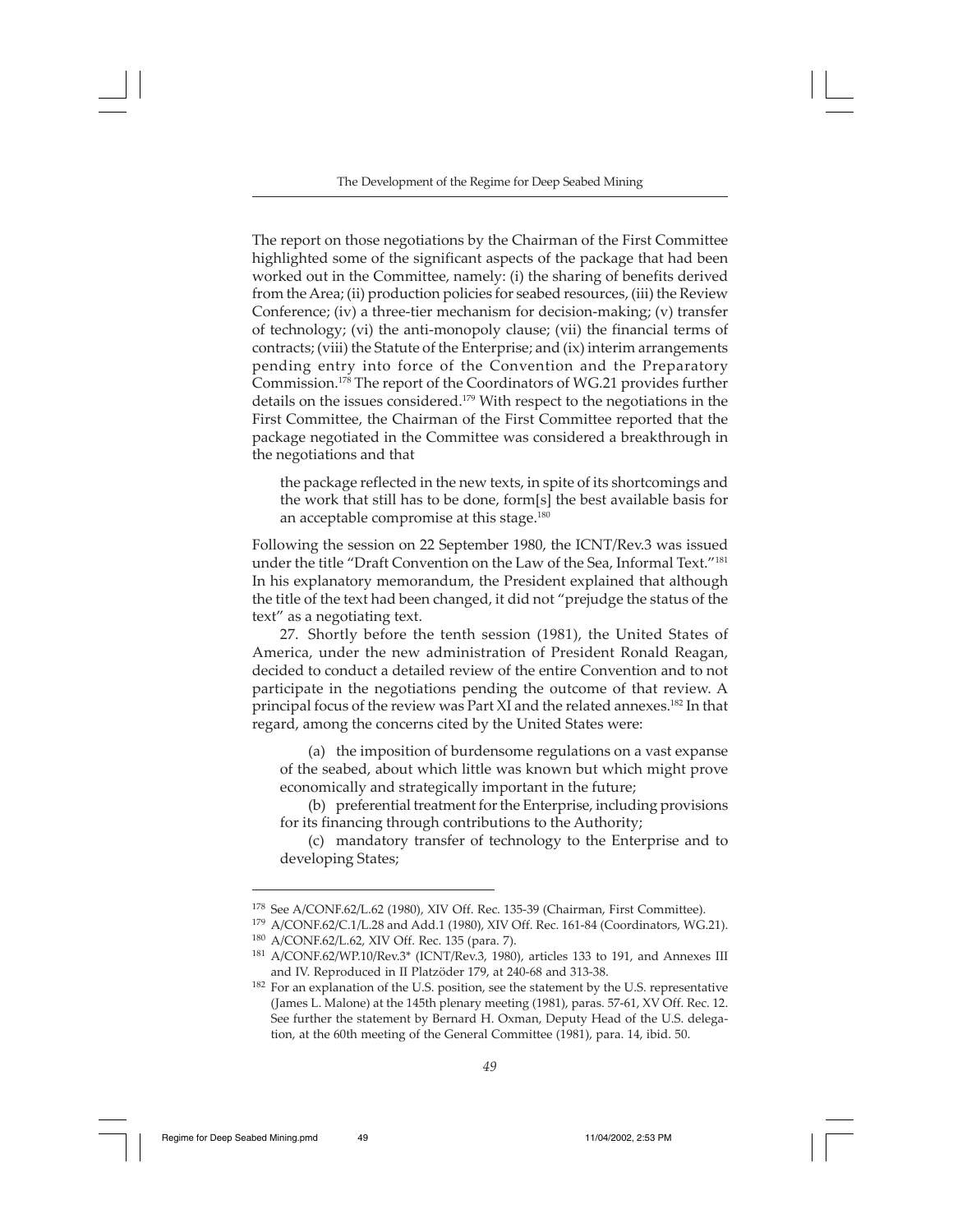(d) limitations on the production of manganese nodules from the deep seabed, to protect land-based producers;

(e) lack of guaranteed representation for the U.S. on the Council of the Authority;

(f) the Review Conference, through which amendments could become binding on the U.S. even without its acceptance of those amendments;

(g) revenue-sharing obligations on seabed mining contractors;

(h) revenue-sharing obligations on the production of hydrocarbons from the continental shelf beyond 200 nautical miles from the coast; and

(i) lack of provisions for preparatory investment protection.<sup>183</sup>

As a result of the U.S. decision to review the Draft Convention, little substantive progress was made in the negotiations on Part XI and Annex III at the tenth and resumed tenth sessions.

Notwithstanding the U.S. position, the First Committee held four formal meetings during the tenth session. Two of those meetings were devoted to a general debate on the issue of the Preparatory Commission. As the Chairman of the First Committee reported:

[T]he question of the Preparatory Commission had been considered by the plenary Conference at its informal meetings, as part of the President's consultations on the final clauses. It became clear that the issues involved were so closely related to the issues on Part XI that the First Committee was the more appropriate forum for the negotiating process.184

Consequently, the matter was taken up in the First Committee, within the framework of WG.21, in a negotiating group co-chaired by the President of the Conference and the Chairman of the First Committee. Using the Presidentís report as the basis of the negotiations,<sup>185</sup> discussions in WG.21 focused on, *inter alia*, the composition, mandate, decision-making system, and the financing of the Preparatory Commission. The other two meetings of the First Committee were devoted to discussion of two reports by the Secretary-General. The first addressed "Potential financial implications for States Parties to the future

<sup>&</sup>lt;sup>183</sup> For details on these and other issues of concern to the U.S., see the statement by Ambassador Malone, Chairman of the U.S. delegation, on 28 April 1981 before the [U.S.] House Committee on Merchant and Fisheries, Sub-Committee on Oceanography, reproduced in 81 Dept. of State Bull. 48-51 (July 1981).

<sup>184</sup> A/CONF.62/L.70 (1981), XV Off. Rec. 148, para. 5 (Chairman, First Committee). See further the Chairman's report at the 150th plenary meeting (1981), ibid., 27, paras. 1-12.

<sup>&</sup>lt;sup>185</sup> The President's report on the informal plenary meetings on the Preparatory Commission appears in A/CONF.62/L.55 (1980), XIII Off. Rec. 90-94.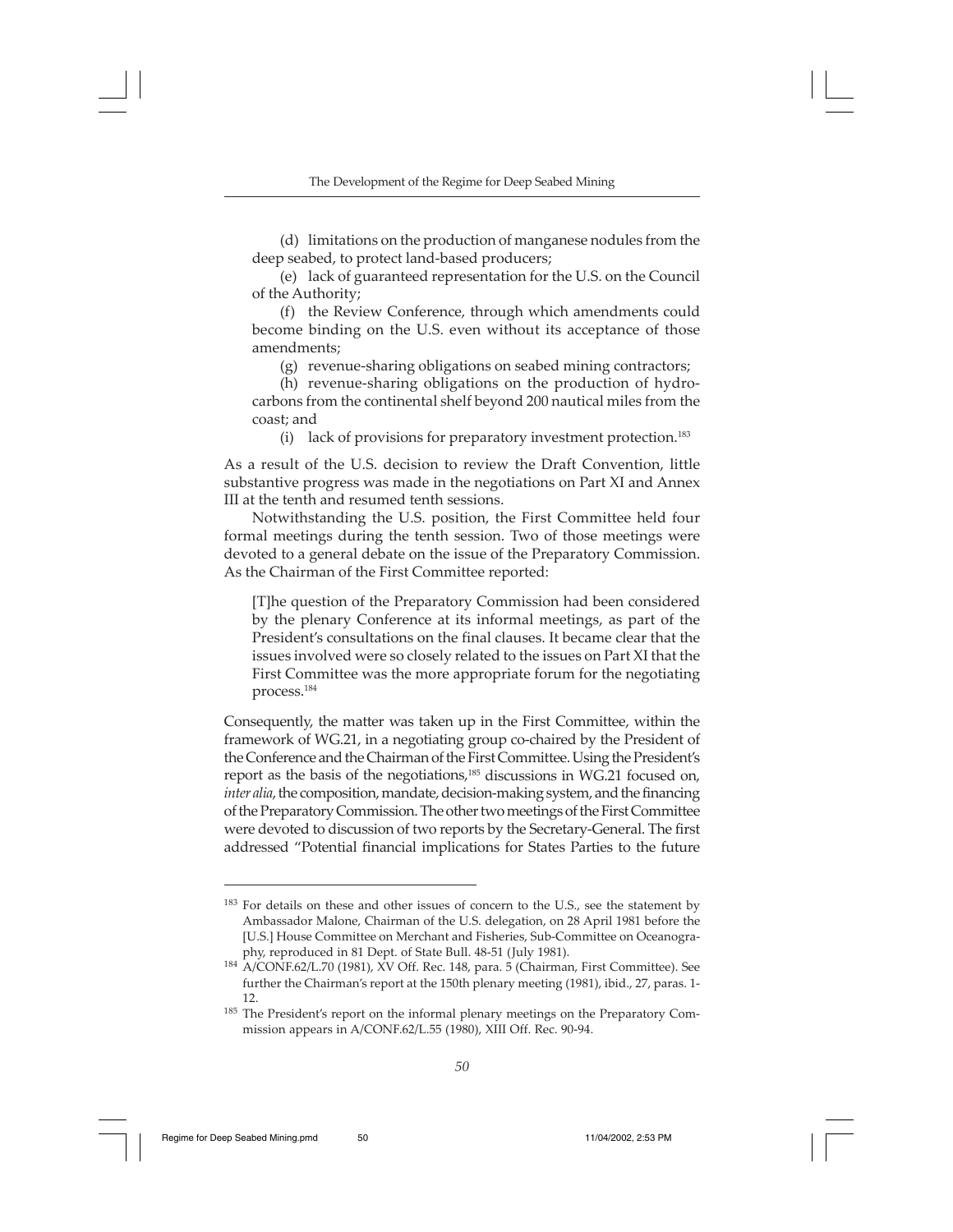Convention" and related to financial contributions by States Parties to the administrative budgets of the Authority and the Tribunal (and to other organs to be established) and the methodology for determining the level of contribution to the budget of the Enterprise.<sup>186</sup> The second report dealt with the "Effects of the production limitation formula under certain specified assumptions.<sup>"187</sup> In addition, the location of the headquarters of the Authority was discussed for the first time (see further Commentary on Article 159). Other items raised for discussion included: (i) the issue of production policies, in particular the impact of the production limitation formula; (ii) the matter of the unfair economic practices with respect to the production, processing, transport, and marketing of minerals in the Area and commodities derived from those resources; and (iii) representation on the Council.<sup>188</sup>

Those discussions continued throughout the resumed tenth session (1981).189 In addition, the issue of preparatory investment protection (to protect investments in seabed mining made prior to entry into force of the Convention) was raised, although discussion of this matter was deferred to the eleventh session. Although the First Committee was not able to complete negotiations on all the issues before it, the Draft Convention was issued on 28 August 1981.190 The introduction to that text indicated that consultations and negotiations on outstanding issues would continue at the next session.

28. In January 1982, President Reagan announced that the United States was returning to the negotiations "to work with other countries to achieve an acceptable treaty" and that the United States was "committed to the multilateral treaty process for reaching agreement on the Law of the Sea."<sup>191</sup> President Reagan outlined the U.S. objectives with respect to changes it considered necessary to correct unacceptable elements of the Draft Convention, focusing specifically on the regime for seabed mining.

29. At the eleventh session (1982), the first three weeks were devoted to further consultations and negotiations on issues still pending. In the First Committee, WG.21 continued to negotiate provisions relating to the Preparatory Commission and the treatment of preparatory investments.<sup>192</sup>

<sup>186</sup> A/CONF.62/L.65 (1981), XV Off. Rec. 102-19 (Secretary-General).

<sup>187</sup> A/CONF.62/L.66 (1981), XV Off. Rec. 119-45 (Secretary-General).

<sup>188</sup> See A/CONF.62/L.70, supra note 184, paras. 33-36.

<sup>&</sup>lt;sup>189</sup> The Chairman's report on those negotiations appears in A/CONF.62/C.1/L.29 (1981, mimeo.). Reproduced in VII Platzöder 51-59. See also A/CONF.62/L.81 (1981), XV Off. Rec. 241 (Chairman, First Committee); and the Chairman's report to the Plenary at the 155th plenary meeting, paras. 58-64, ibid., 42.

<sup>190</sup> A/CONF.62/L.78 (Draft Convention, 1981), articles 133-191, and Annexes III and IV, XV Off. Rec. 172, at 194-206 and 255-34.

<sup>191</sup> See the Presidentís statement on 29 January 1982, reprinted in *Public Papers of the Presidents of the United States: Ronald Reagan*, Vol. 1 (January 1 to July 2, 1982), at 92.

<sup>192</sup> For the report on those negotiations, see A/CONF.62/C.1/L.30 (1982), XVI Off. Rec. 271- 75 (Coordinators, WG.21). See also the report to the Plenary by the Chairman of the First Committee at the 157th plenary meeting (1982), XVI Off. Rec. 8, paras. 5 and 6.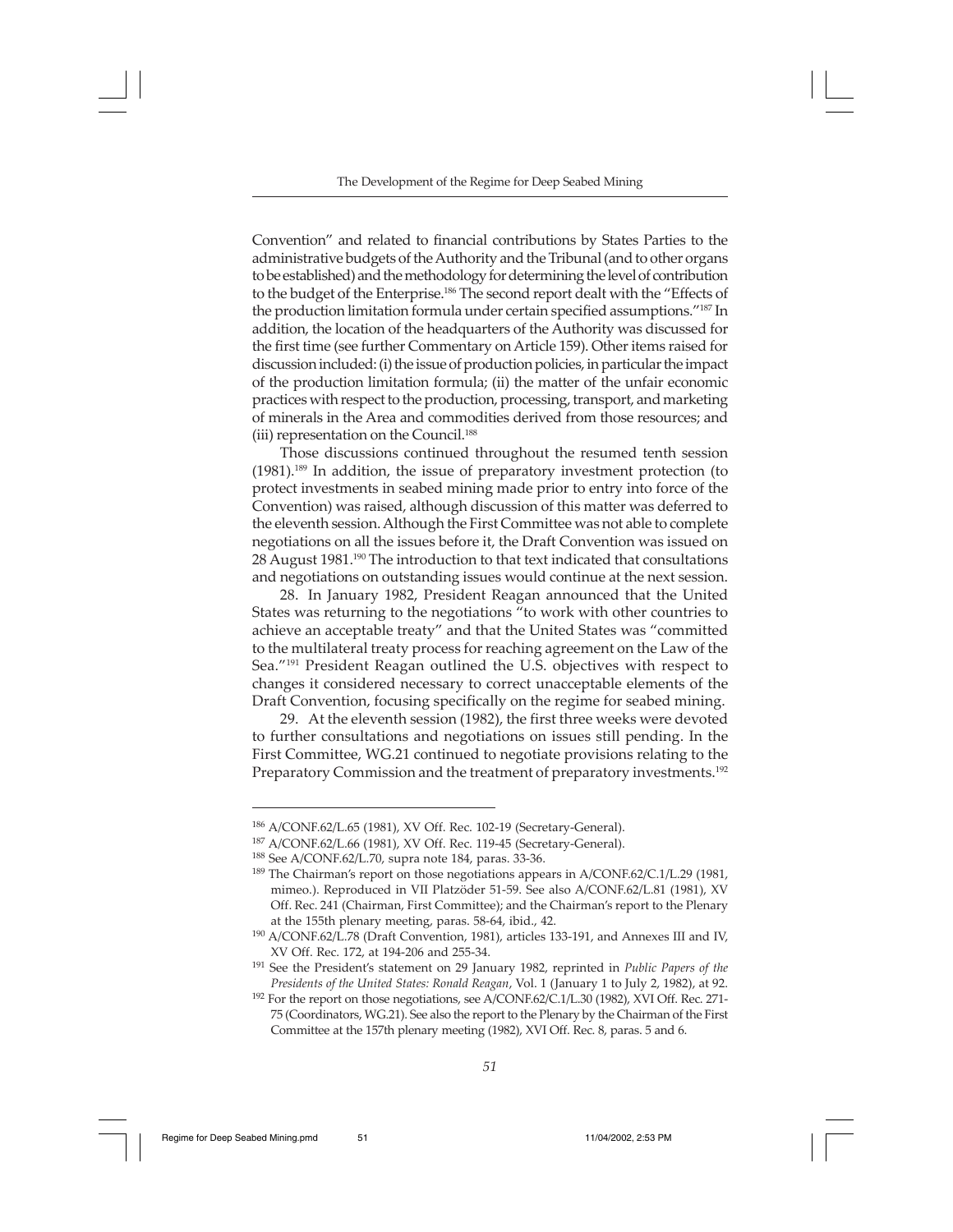Discussions on other issues also were undertaken or continued in WG.21, including those relating to: (i) unfair economic practices; (ii) the composition of the Council; (iii) production policies; (iv) the Review Conference; (v) the separation of the powers of the principal organs of the Authority; and (vi) the basic conditions for prospecting, exploring, and exploiting resources of the Area, as set out in Annex III. The Secretary-General had submitted a report on the "Possible impact of the Convention, with special reference to article 151 [production policies], on developing countries which are producers and exporters of minerals to be extracted from the Area.<sup>*n*193</sup> That report was discussed at the 55th meeting of the First Committee, following which an addendum to the report, addressing the issue of production ceilings, was prepared.

The most significant development, however, was the submission at the commencement of the session of a long list of proposed amendments to the deep seabed mining provisions by the delegation of the United States. This document, sixty-eight pages in length, had been prepared following the review of the provisions relating to deep seabed mining by the Reagan administration and became known as the "Green Book."<sup>194</sup> The Group of 77, after considering the proposed amendments for two days, rejected the U.S. proposals as a basis for negotiations. In an attempt to break the deadlock, a group of eleven delegations (Australia, Canada, Denmark, Finland, Iceland, Ireland, New Zealand, Norway, Sweden, and Switzerland) tried to draft a series of amendments that would meet the objectives set out in President Reaganís statement but would also be acceptable to the Group of 77.195 The proposals of the Group of 12 would have met most of the Reagan criteria; in particular they would have required substantial concessions on the part of the Group of 77 in relation to such controversial issues as: (i) a guaranteed seat for the U.S. on the Council; (ii) compulsory transfer of technology; and (iii) the Review Conference.196 Following discussions in informal meetings, the Chairman of the First Committee reported that in light of the "sweeping amendments" proposed in that document, with the exception of some industrialized countries, "all other interest groups represented, including many western countries, had

<sup>193</sup> A/CONF.62/L.84 and Add.1 (1982), XVI Off. Rec. 177-96 (Secretary-General).

<sup>&</sup>lt;sup>194</sup> So named for its green cover. Circulated as WG.21/Informal Paper 18 (1982, mimeo.) (U.S.A.). Reproduced in VI Platzöder 278-303. Also reproduced in VIII Platzöder 304-37. See also the explanatory statement by the United States (Ambassador Malone) at the 164th plenary meeting (1982), paras. 68-97, XVI Off. Rec. 64.

<sup>195</sup> The proposed amendments were contained in A/CONF.62/L.104 and Add.1 (1982), XVI Off. Rec. 219. The original eleven delegations were later joined by the Netherlands and became known as the Group of 12, under the leadership of J. Alan Beesley (Canada). See Koh and Jayakumar, supra note 135, at 80 (para. 44).

<sup>&</sup>lt;sup>196</sup> All these issues were addressed in the 1994 Agreement.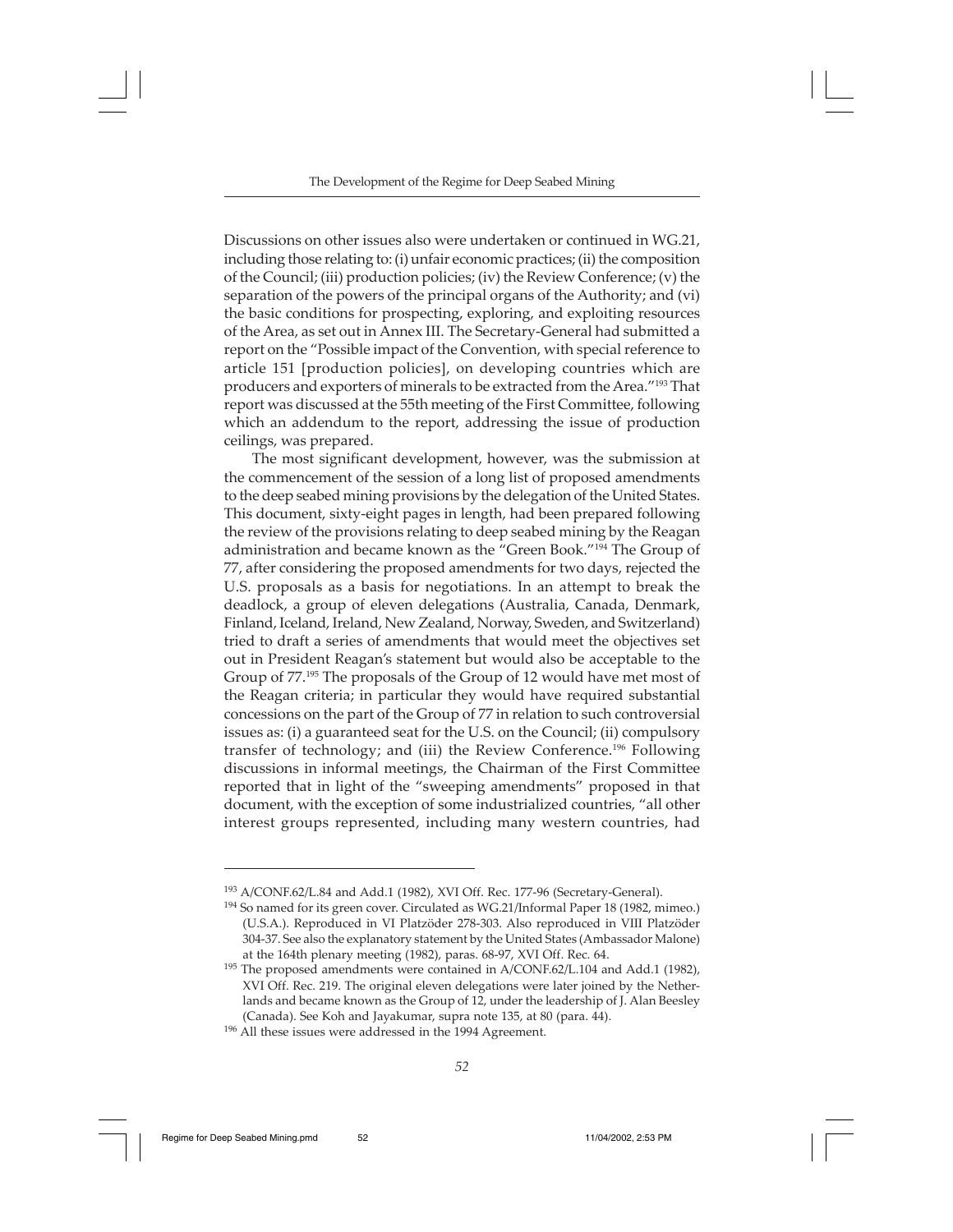expressed the view that the 'Green Book' could not possibly provide a good basis for negotiations."<sup>197</sup>

With the cessation of formal negotiations, discussion of the Draft Convention proceeded in the Plenary. A number of formal amendments were proposed to different articles of Part XI and Annexes III and IV.198 As a result of informal consultations, several changes were accepted for inclusion in the Convention, without the need for a vote.<sup>199</sup> A memorandum from the Collegium indicated the changes that had been accepted for inclusion in the Draft Convention.200 The President of the Conference, together with the Chairman of the First Committee, continued until the eleventh hour to try to persuade the U.S. to accept the proposals of the Group of 12. Nevertheless, the leader of the U.S. delegation, Ambassador James L. Malone, refused to consider the proposals, and on 30 April 1982, the Conference proceeded to take a decision on the Draft Convention. At the request of the United States, the Convention was put to a recorded vote and was adopted by 130 in favor, 4 against, with 17 abstentions.<sup>201</sup> The United States, along with Israel, Turkey, and Venezuela, voted against the Convention.202

30. Negotiations on outstanding and highly contentious issues under the First Committeeís mandate continued up to the end of the eleventh session. As a result, the articles negotiated in the First Committee were among the last to be taken up by the Drafting Committee. The Drafting Committee reviewed most of the general provisions (articles 133 to 146) and those on the settlement of disputes relating to Part XI (articles 186 to 191) during the tenth session (1981); at the informal intersessional meeting,

<sup>197</sup> See A/CONF.62/L.91 (1982), para. 33, XVI Off. Rec. 204, 206 (Chairman, First Committee); and 157th plenary meeting, para. 19, XVI Off. Rec. 10.

<sup>&</sup>lt;sup>198</sup> The formal amendments proposed are reproduced in XVI Off. Rec. 216-33.

<sup>&</sup>lt;sup>199</sup> The President's report on those consultations, and the texts accepted, is contained in A/CONF.62/L.132 and Add.1 (1982), paras. 10-25, XVI Off. Rec. 236.

<sup>200</sup> A/CONF.62/L.93 (1982), XVI Off. Rec. 210-13 (Collegium).

<sup>&</sup>lt;sup>201</sup> It has been suggested that had the U.S. delegation shown more willingness to work within the proposals made by the Group of 12, a satisfactory compromise might have been reached. Unfortunately, many delegations assumed that the sweeping changes proposed in the Green Book were an indication of the desire of the U.S. to delay the work of the Conference. Perceived intransigence on the part of the U.S. provoked intransigence elsewhere, particularly within the Group of 77. See "Synopsis," San Diego Law Review, Vol. 20, No. 3, at 691; Leigh Ratiner, "The Law of the Sea: A Crossroads for American Foreign Policy," 60 Foreign Affairs 1006 (1982).

<sup>&</sup>lt;sup>202</sup> For the vote, see the 182nd plenary meeting (1982), paras. 26-28, XVI Off. Rec. 154. See also the statement by the U.S. representative (Ambassador Malone) following the vote, also at the 182nd plenary meeting, paras. 39-45, ibid., 155. The Eastern European bloc abstained because they were not satisfied with the provisions of resolution II, which recognized more pioneer sites for western industrialized countries, although later most of the Eastern European bloc signed the Convention at Montego Bay.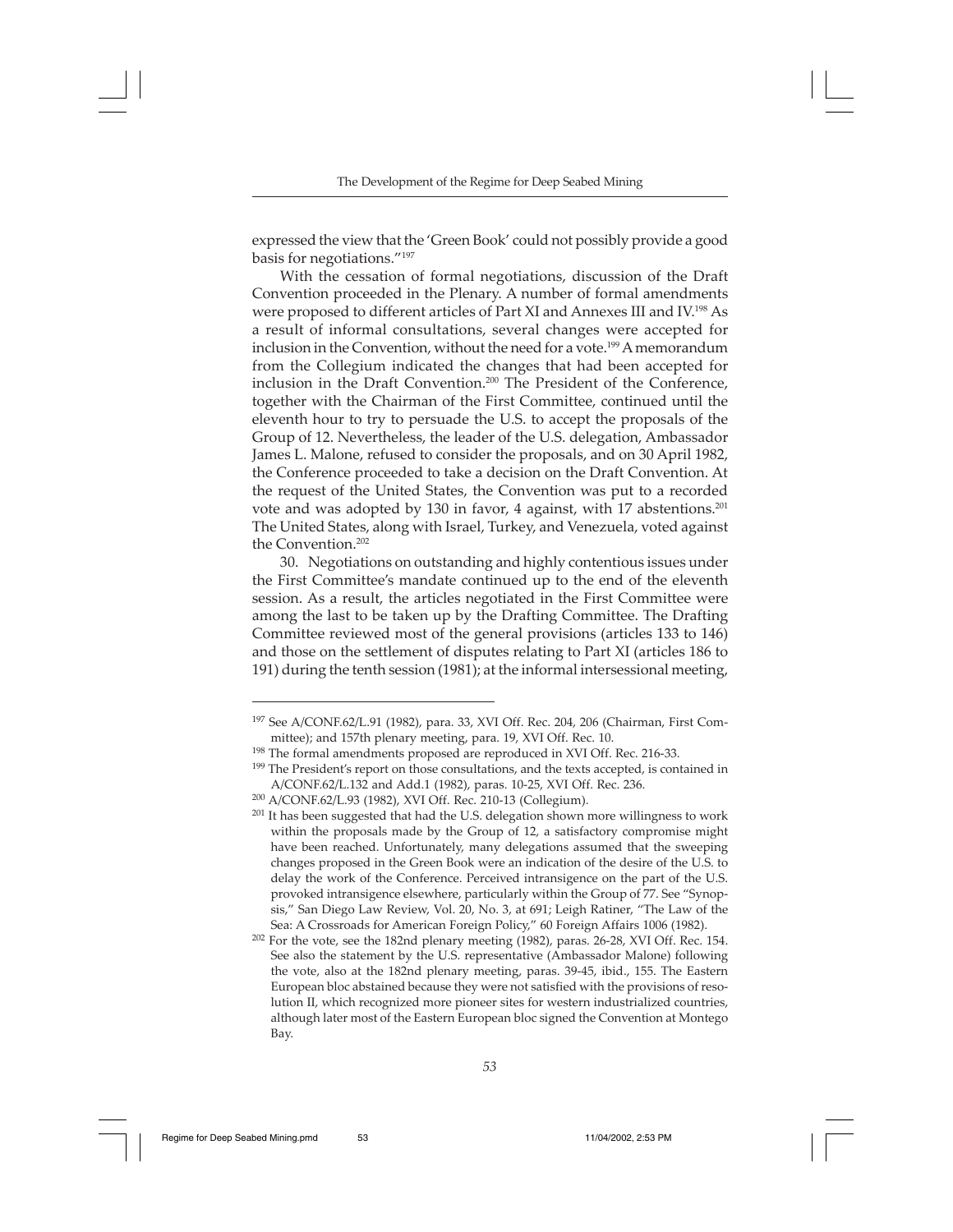held in Geneva from 29 June to 31 July 1981; and at the resumed tenth session (1981). The remaining articles, including Annexes III and IV, were taken up at the eleventh session (1982) and the intersessional meeting of the Drafting Committee held in Geneva from 12 July to 25 August 1982.203

31. Not to be overlooked at this time as a key factor in the negotiations was the fact that a number of industrialized States had already begun to take unilateral action, reciprocally coordinated with like-minded States, to protect the investments that their nationals had already made in seabed mining. Between 1980 and 1985, six States passed legislation under which each participating State agreed to recognize one another's claims to seabed mining sites and to enact similar national laws so as to provide for the regulation of seabed mining activities by their nationals on the high seas.204 All of the Governments concerned insisted that their legislation was interim in nature; that it did not involve any claim to sovereignty or sovereign rights over the deep seabed or its mineral resources; that they remained committed to the entry into force of a Convention embodying the principle that seabed mineral resources are the common heritage of mankind; that they were not legally bound by the terms of UN General Assembly resolutions on the subject; and that mining conducted with due regard to the interests of other States on the high seas was, under the current law, a legitimate exercise of a high seas freedom. The legislation provided favorable conditions for the issue of licenses to nationals of the States concerned, with provisions for mutual recognition of licenses granted by another reciprocating State. Unlike the Convention regime, the legislation of the reciprocating States made no provision for site-banking, production controls, or mandatory transfer of technology. On the other hand, it did contain diligence provisions by, for example, requiring the licensee to make periodic and reasonable investments for exploration. The legislation also provided for the imposition of levies, albeit at a much lower rate than that envisaged under the Convention regime, on deep seabed mining operations and for the payment of the proceeds into a fund intended to be the vehicle

<sup>203</sup> On the work of the Drafting Committee, see Vol. I of this series, at 135.

<sup>204</sup> United States: Deep Seabed Hard Mineral Resources Act, 1980, XIX ILM (1980), at 1003; see also related Deep Seabed Mining Regulations for Exploration Licenses, 15 September 1981, effective 15 October 1981, XX ILM (1981), at 1228. Federal Republic of Germany: Act of Interim Regulation of Deep Seabed Mining, 1980, *Bundesgesetzblatt*, Part I, 9080, No. 50 (22 August 1980), at 1457. An English translation is in XX ILM (1981), at 393. United Kingdom: Deep Sea Mining (Temporary Provisions) Act 1981, ibid., at 1217. France: Law on the Exploration and Exploitation of the Mineral Resources of the Deep Seabed, *Journal officiel*, 24 December 1981, at 3499. Japan: Law on Interim Measures for Deep Seabed Mining, 1982. Italy: Law No. 41 of 20 February 1985: Regulations on the Exploration and Exploitation of the Mineral Resources of the Deep Seabed, *Gazetta Ufficiale*, No. 52, 1 March 1985, at 1593-1596. See Tullio Treves, "Codification du droit internationale et pratique des Etats dans le droit de la mer," *Receuil des cours de líAcademie de droit internationale,* Vol. 223 (1990) at 243.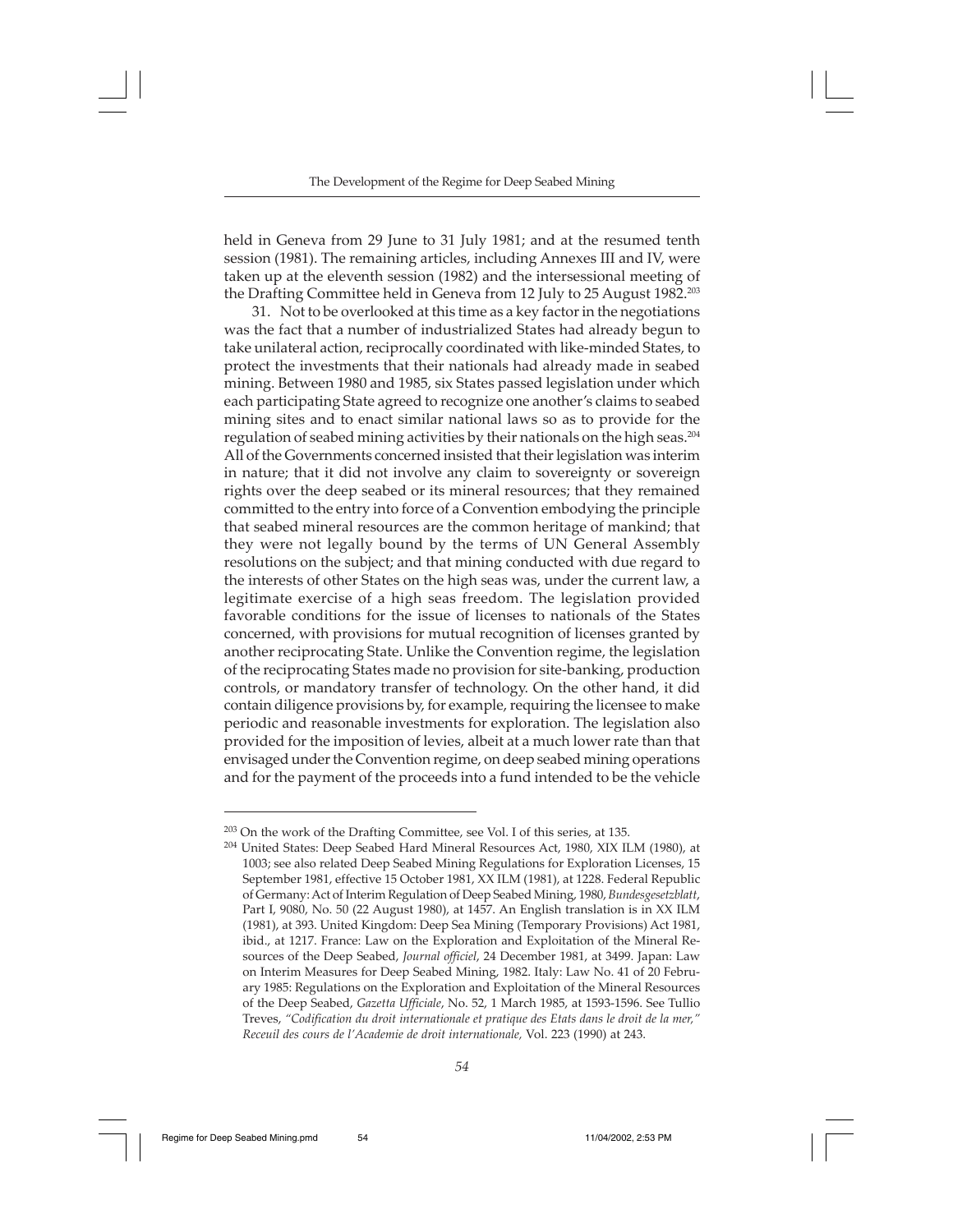through which a share of the profits from the "common heritage" may be channeled to "mankind." A further element of the regime thus established was a series of multilateral agreements designed to resolve conflicts arising from overlapping claims and an undertaking by States Parties to refrain from issuing licenses for any area that overlapped areas covered by authorizations already granted.<sup>205</sup> The legislation thus introduced was strongly opposed by the Group of 77, as well as by the USSR and China, who asserted that any measure taken unilaterally by a State would have no validity in international law and was therefore incapable of giving rise to any rights whatsoever.<sup>206</sup>

These developments not only caused the Group of 77 to resist any further accommodation of the U.S. position during the latter phase of UNCLOS III, but also were to lead to further controversy in the Preparatory Commission in 1985, following the grant of exploration licenses under the reciprocal legislation to a number of U.S. consortia in areas also subject to claims under the pioneer investor regime contained in resolution II.207 Ultimately, much of the work of the Preparatory Commission was to become an attempt to find a *modus vivendi* between the parallel regimes pending a

<sup>&</sup>lt;sup>205</sup> Agreement concerning interim arrangements relating to polymetallic nodules of the deep seabed among France, Germany, United Kingdom and United States, 2 September 1982, UKTS 46 (1982); XXI ILM (1982), at 950-962. Provisional understanding regarding deep seabed matters among Belgium, Germany, France, Italy, Japan, Netherlands, United Kingdom and United States, 3 August 1984, XXIII ILM (1984), at 1354-1360.

<sup>&</sup>lt;sup>206</sup> Statement by Mr. Wapenyi (Uganda) on behalf of the Group of 77 at the resumed ninth session, 28 July 1980, A/CONF.62/100, XIV Off. Rec. 3, at 4, reiterating the position of the Group of 77 as stated on 15 September 1978 (Statement by Mr. Nandan (Fiji) as Chairman of the Group of 77, IX Off. Rec. 103) and on 19 March 1979 (Statement by Mr. Carias (Honduras) as Chairman of the Group of 77, XI Off. Rec. 3). The position of the Group of 77 was that the effect of the Declaration of Principles was to expressly exclude the possibility of extending freedom of the high seas to the seabed and to subject exploration and exploitation of the resources of the seabed to the international regime to be established. Unilateral legislative action by any State or group of States before such an international regime was established would therefore be contrary to the Declaration of Principles and international law. The Group of 77 had therefore called upon all States to exercise restraint and refrain from unilateral legislative or other action.

<sup>&</sup>lt;sup>207</sup> Leading to the adoption by the Preparatory Commission on 30 August 1985 of a declaration that "(a) the only regime for exploration and exploitation of the Area and its resources is that established by the [Convention] and related resolutions adopted by [UNCLOS III], (b) Any claim, agreement or action regarding the Area and its resources undertaken outside the Preparatory Commission which is incompatible with the [Convention] and its related resolutions shall not be recognized." And the Preparatory Commission "rejects such claim, agreement or action as a basis for creating legal rights and regards it as wholly illegal." LOS/PCN/72. Reproduced in 1 Platzöder PrepCom 333.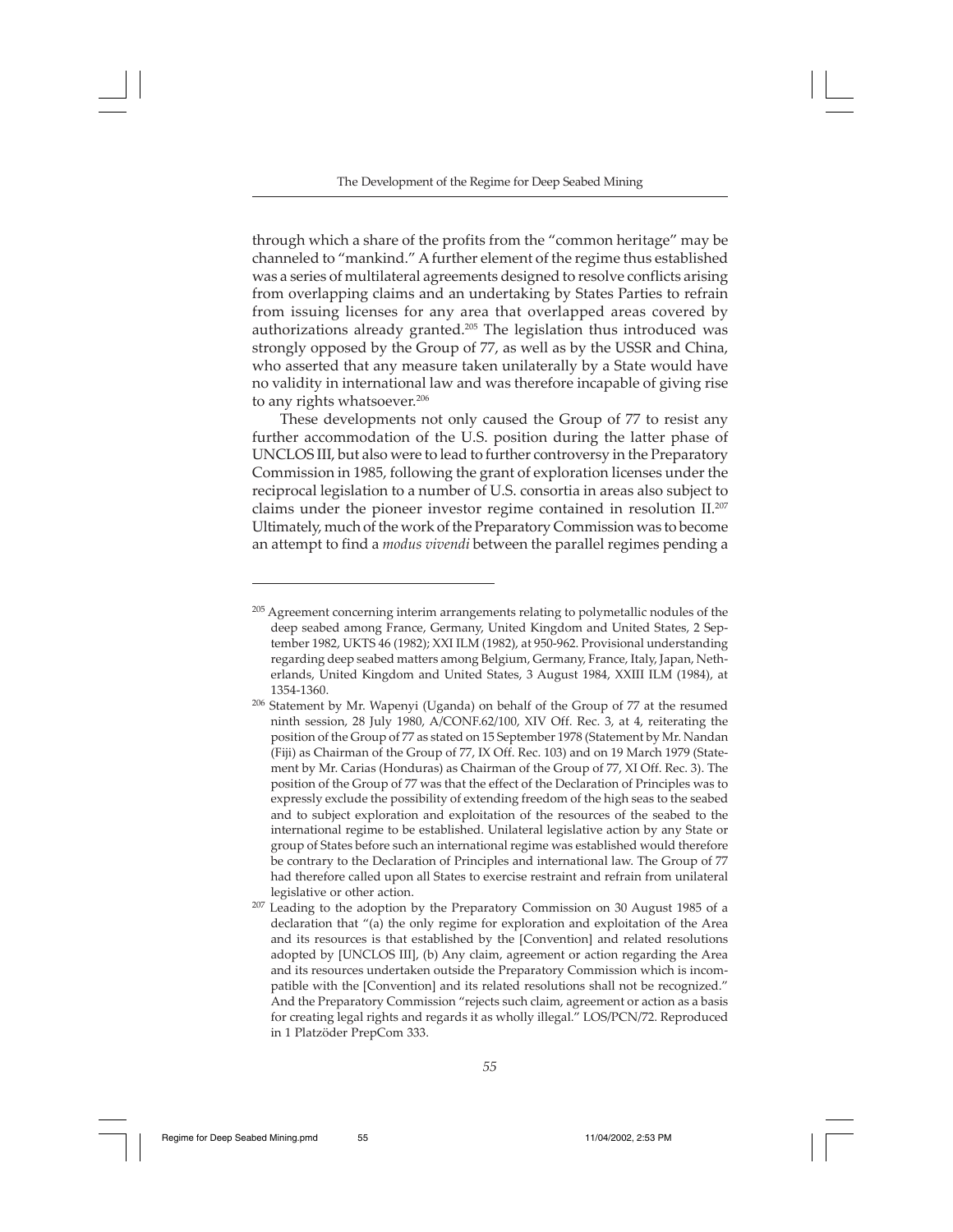final resolution of the outstanding issues with respect to Part XI in the period from 1990 to 1994.

## THE PREPARATORY COMMISSION 1983-1994

32. The Preparatory Commission for the International Seabed Authority and for the International Tribunal for the Law of the Sea was formally established by resolution I, annexed to the Final Act of UNCLOS III. The mandate of the Preparatory Commission, *inter alia*, was to

prepare draft rules, regulations and procedures, as necessary to enable the Authority to commence its functions, as well as to make recommendations for the early entry into effective operation of the Enterprise.

Under resolution II, the Preparatory Commission was also empowered to administer the interim regime for pioneer investors.

The Preparatory Commission met from 1983 to 1994, usually twice a year, and concluded its work with an extensive report,<sup>208</sup> which was presented to the Authority at its first meeting.<sup>209</sup> To address the questions set out in resolution I, the Preparatory Commission was divided into four Special Commissions, each with its own mandate.210 The mandate of Special Commission 1, under resolution I, paragraphs 5(i) and 9, was to

undertake studies on the problems which would be encountered by developing land-based producer States likely to be most seriously affected by the production of minerals derived from the Area with a view to minimizing their difficulties and helping them to make the necessary economic adjustments, including studies on the establishment of a compensation fund.

Special Commission 1, chaired by Hasjim Djalal (Indonesia), therefore dealt with preparing studies and making recommendations on the potential impacts of future seabed mining on land-based producers, especially developing countries. While it also examined the feasibility of establishing a compensation fund, and the possible modalities of such a fund, it did not deal directly with procedural preparations for the functioning of seabed

<sup>208</sup> The final report of the Preparatory Commission relating to the International Seabed Authority is contained in LOS/PCN/153, Vols. I to XIII (1995). That relating to the International Tribunal for the Law of the Sea is contained in LOS/PCN/152, Volumes I to IV (1995).

 $^{209}$  The first meeting of the Assembly of the Authority was held in three parts: from 16 to 18 November 1994, from 27 February to 17 March 1995, and from 7 to 18 August 1995.

<sup>210</sup> The summary that follows is adapted from the progress report from the Chairman of the Preparatory Commission contained in LOS/PCN/L.103 (1992, mimeo.).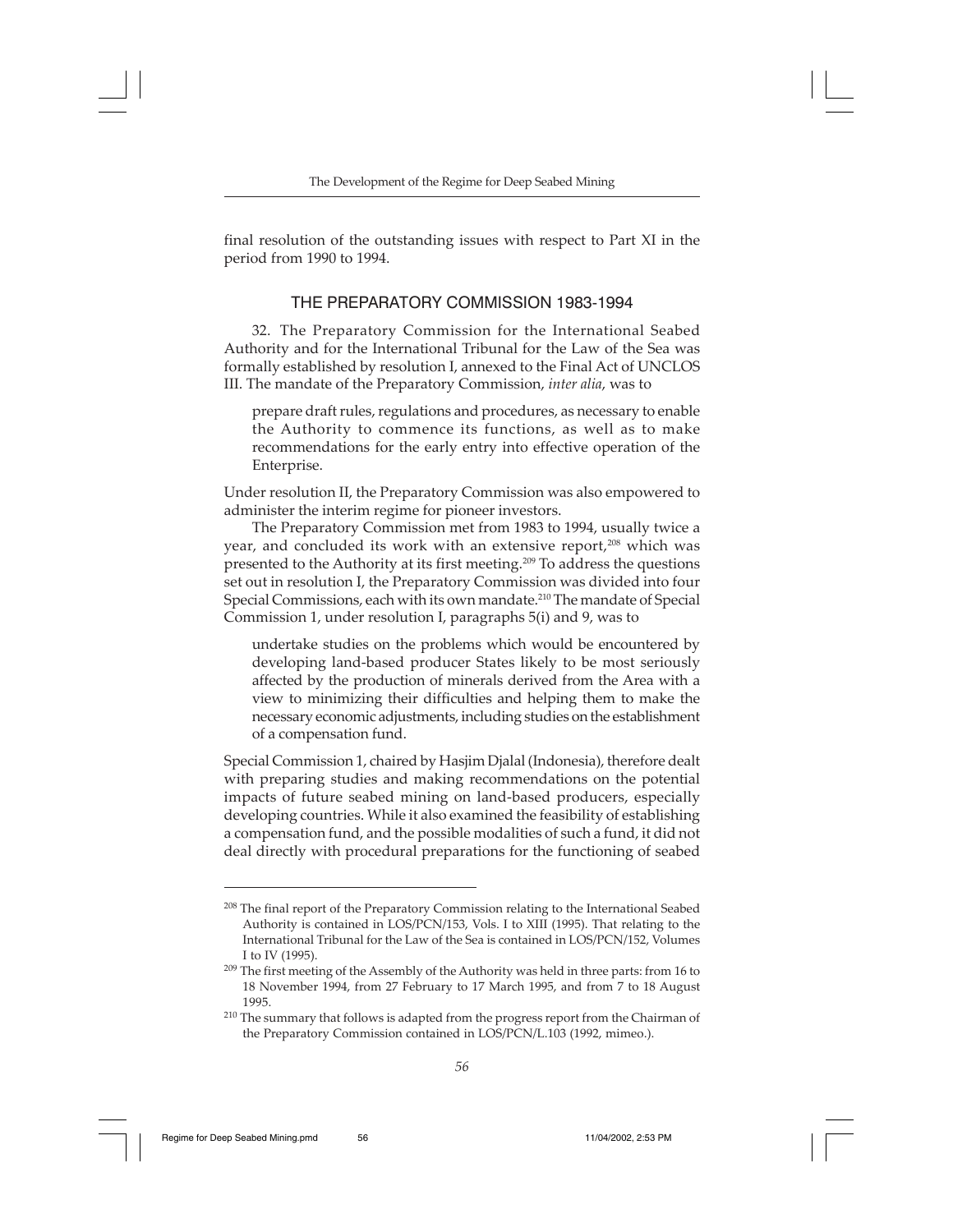mining institutions established under Part XI.<sup>211</sup> Special Commission 2, which was chaired by Lennox Ballah (Trinidad and Tobago), acting under resolution I, paragraph 8, was charged with taking "all measures necessary for the early entry into effective operation of the Enterprise.<sup>"</sup> Special Commission 2 also studied the economic viability of seabed mining. Special Commission 3, under the chairmanship first of Hans Sondaal and then of Jaap Walkate (both of the Netherlands) and later of Greg French (Australia), had as its mandate the preparation of "draft rules, regulations and procedures . . . to enable the Authority to commence its functions, including draft regulations concerning the financial management and the internal administration of the Authority" (resolution I, paragraph  $5(g)$ ). In other words, it had to prepare draft rules, regulations, and procedures governing the exploration of the Area and the exploitation of its resources—the socalled "seabed mining code."<sup>212</sup> The mandate of Special Commission 4, under the chairmanship of Gunther Görner (GDR) and later of Anton Bouteiko (Ukraine), was to "prepare a report containing recommendations for submission to the meeting of States Parties . . . regarding practical arrangements for the establishment of the International Tribunal for the Law of the Sea.<sup>"213</sup> The reference to "practical" arrangements implies that Special Commission 4 was to make recommendations on, *inter alia*, the formal structure of the Tribunal, judicial procedure and internal rules, headquarters agreements, privileges and immunities, and internal administrative, personnel, budgetary, financial, and funding requirements in effect, all requirements for the initial functioning of the Tribunal.

In addition, the "Informal Plenary" of the Commission, under the guidance of the Chairman of the Preparatory Commission, Joseph Warioba (Tanzania), and later JosÈ Luis Jesus (Cape Verde), also dealt, *inter alia*, with the preparation of the rules and procedures of the organs of the Authority. The implementation of resolution II governing preparatory investment in pioneer activities related to polymetallic nodules was dealt with by the General Committee of the Preparatory Commission. Under the rules of procedure of the Preparatory Commission, powers to register and certify pioneer investors in seabed mining were delegated to the General Committee, which, in this respect, operated as a replica of the thirty-six-member Council.214

 <sup>211</sup> The Provisional Report of Special Commission 1 is contained in LOS/PCN/130 (1993,

mimeo.), Chap. II. Reproduced in LOS/PCN/153 (1995, mimeo.), Vol. VI, at 4-34. 212 The Draft Final Report of Special Commission 3 is contained in LOS/PCN/SCN.3/ 1992/CRP.17 (1992, mimeo.). Reproduced in LOS/PCN/153 (1995, mimeo.), Vol. XIII,

p. 3. 213 Resolution I, para. 10. The report is contained in LOS/PCN/152 (1995, mimeo.), Vols.

I-IV. 214 The Provisional Report of Special Commission 2 is contained in LOS/PCN/130 (1993, mimeo.), Chap. III. Reproduced in LOS/PCN/153 (1995, mimeo.), Vol. X, at 8-28.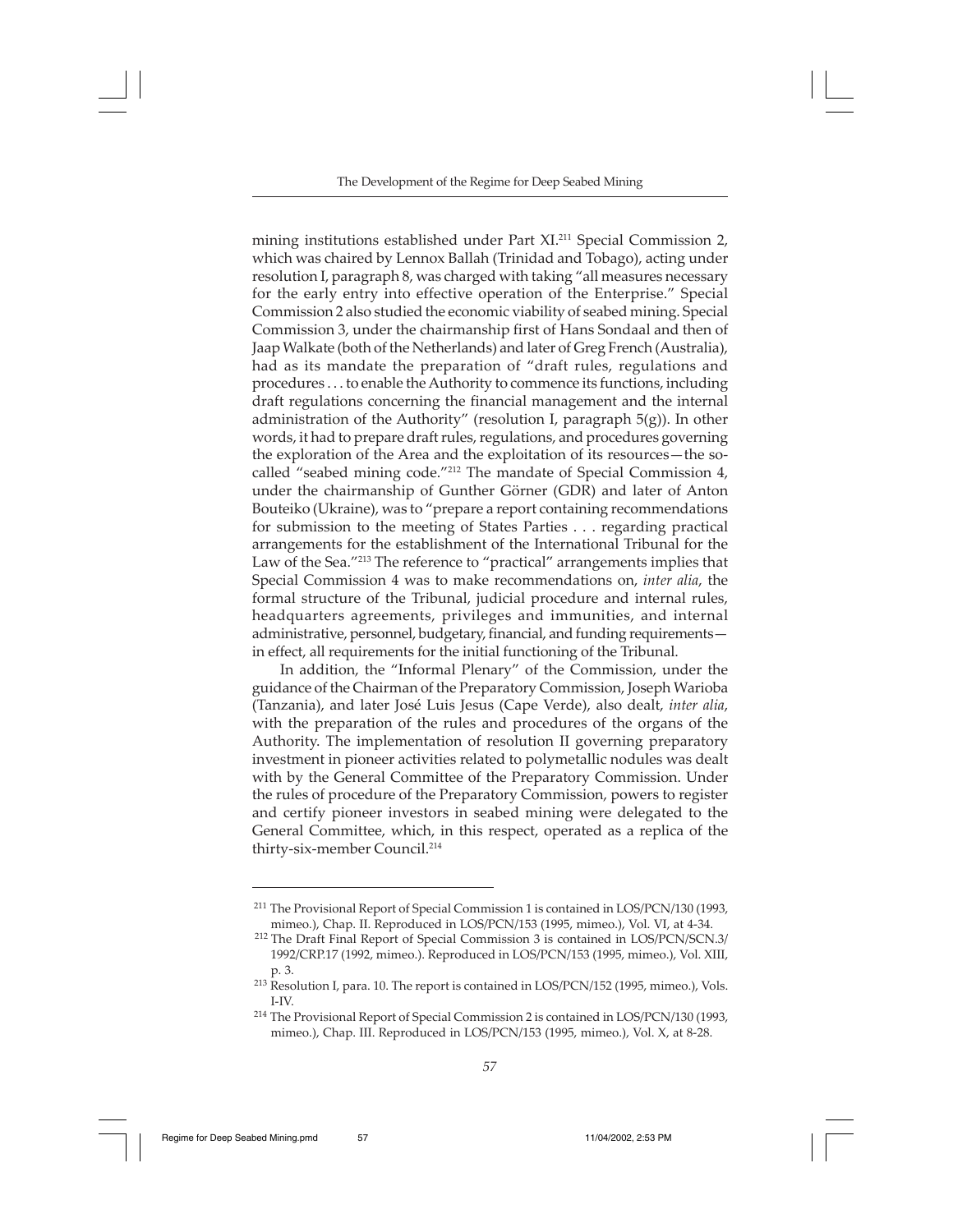33. The Preparatory Commission conducted its work against a very difficult political background. From the outset, the United States decided that it would not participate in the work of the Preparatory Commission. In order to make progress, the Special Representative of the Secretary-General for the Law of the Sea in charge of servicing the meetings of the Preparatory Commission adopted a strategy aimed at avoiding further polarization of views between developed and developing States and signatories and nonsignatories of the Convention. One of the measures taken by the Secretariat in this regard was to assume the responsibility for presenting the basic negotiating texts for the rules and regulations that were to be prepared by the Plenary and the Special Commissions. This strategy had the effect, on the one hand, of preventing States from presenting their own draft texts with extreme positions and, on the other hand, of providing delegations with a common text from a neutral source so that it became possible to work on areas where there was broad agreement and set aside for later discussion those issues where major differences existed.215 Unfortunately, however, the Preparatory Commission was not able to tackle the fundamental issues where major differences existed with respect to the regime in Part XI. Nevertheless, it was possible to keep participating States actively engaged in the discussion of questions on which a large measure of agreement existed and where progress could be made in the preparatory work necessary for the entry into force of the Convention.

34. As the number of ratifications or accessions to the Convention approached sixty, there became a real prospect that the Convention would come into force with minimal developed State participation.<sup>216</sup> On the other hand, in the Preparatory Commission there was a growing acceptance in the Group of 77 that, for economic and technological reasons, the prospects for deep seabed mining were substantially less imminent than had been projected in the 1970s and early 1980s and a concomitant willingness to open a dialogue on outstanding differences.217 By this time, it was apparent that private investment in deep seabed mining had virtually ceased and that State-operated

<sup>215</sup> For a review of the role of the UN Secretariat in the Preparatory Commission, see Satya N. Nandan, "The efforts undertaken by the United Nations to secure universality of the Convention," in Miles and Treves (eds.), *The Law of the Sea: New Worlds, New Discoveries*, Proceedings of the Twenty-Sixth Annual Conference of the Law of the Sea Institute, Genoa, Italy, 1992.

<sup>216</sup> By 1989, for example, there were 42 ratifications, all by developing States (with the exception of Iceland). At this time, all ratifying States represented only 4 per cent of the budget of the United Nations. Without participation by any of the industrialized States, it was clear therefore that the establishment of a viable international regime was doomed to failure. Jean-Pierre Lévy, *Le Destin de l'Autorité International des Fonds Marins*, PÈdone, 2002 at 124.

<sup>217</sup> Mumba S. Kapumpa (Zambia), Chairman of the Group of 77, Reflections on the Future Work of the Preparatory Commission and the Convention (1 September 1989, mimeo.), statement delivered to the 52nd meeting of the Preparatory Commission, 1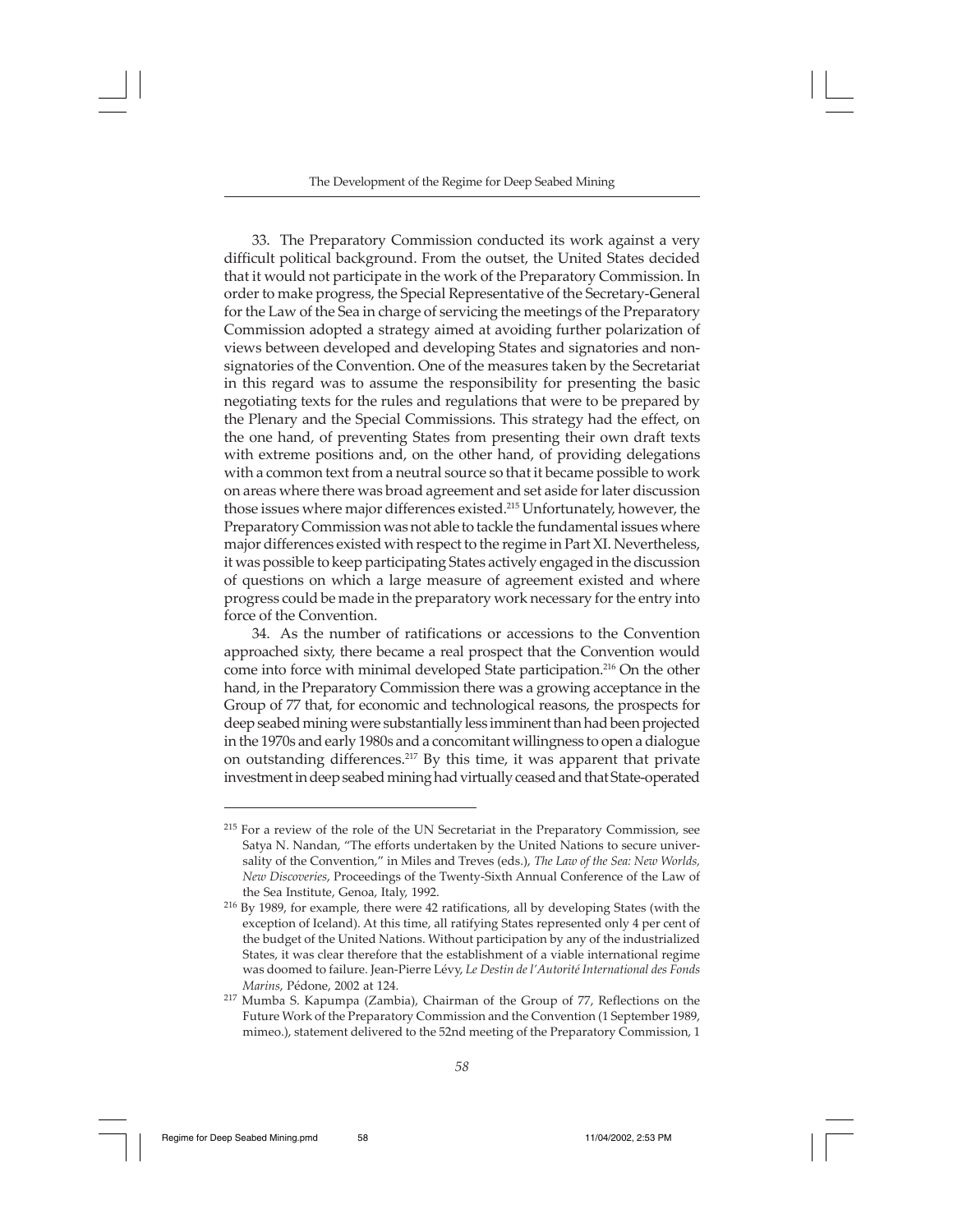research activities were continuing at greatly reduced levels. As a consequence, the Preparatory Commission had already taken some pragmatic steps to scale down the anticipated size and activities of the Authority.<sup>218</sup>

## SECRETARY-GENERAL'S INFORMAL CONSULTATIONS 1990-1994

35. In light of the fundamental ideological, political, and economic changes that had taken place, both with respect to seabed mining and with respect to international relations generally following the disintegration of the Soviet bloc, it became opportune to open a dialogue between key industrialized States and developing countries on the outstanding issues with respect to the problems in Part XI with a view to ensuring universal participation in the Convention when it entered into force. Despite initial skepticism on the part of the United States, the then Secretary-General of the United Nations, Javier Pérez de Cuéllar, on the advice of his Special Representative for the Law of the Sea, took the initiative to convene informal consultations involving some thirty interested States, including three nonsignatories to the Convention, Germany, the United Kingdom, and the United States, as well as others representing all interest groups.219 The first

September 1989. See UN press release SEA/1089. In 1989, in its resolution under the item "Law of the Sea," the General Assembly had "welcomed the expressions of willingness to explore all possibilities of addressing issues, as referred to in the statements made at the end of the meeting of the Preparatory Commission . . . from 14 August to 1 September 1989, in order to secure universal participation in the Convention" and invited "all States to make renewed efforts to facilitate universal participation in the Convention." A/RES/44/26.

<sup>&</sup>lt;sup>218</sup> For example, the Preparatory Commission had decided to scale down the size of the Secretariat of the International Seabed Authority in order to match its expected reduced activities. It had also decided that the Enterprise would not enter into direct mining operations until such operations were commercially viable.

<sup>&</sup>lt;sup>219</sup> Following initial approaches made in 1989 to Germany, the United States, and the United Kingdom, Secretary-General Pérez de Cuéllar wrote in 1990 to Secretaries of State James Baker (U.S.) and Douglas Hurd (U.K.) and to Chancellor Kohl (Germany) inviting them to exchange views with the Secretary-General on how the problems that the industrialized countries had with the deep seabed mining provisions of the Convention could be resolved and indicating his assessment that, based on consultations with all interest groups in the law of the sea, it was opportune to attempt to deal with outstanding issues. The three recipients responded by welcoming the initiative of the Secretary-General, while at the same time reiterating their objections to the provisions of Part XI. While the U.K. and Germany indicated a willingness to work with the Secretary-General, the U.S. response was less forthcoming. In his response, Secretary of State Baker noted that the U.S. would "carefully consider genuine opportunities for reform of the seabed mining provisions" but stated that the U.S. was "not prepared to consider a broader-based multilateral discussion unless and until we are confident there is a real understanding that such a dialogue must lead to constructive market-oriented results."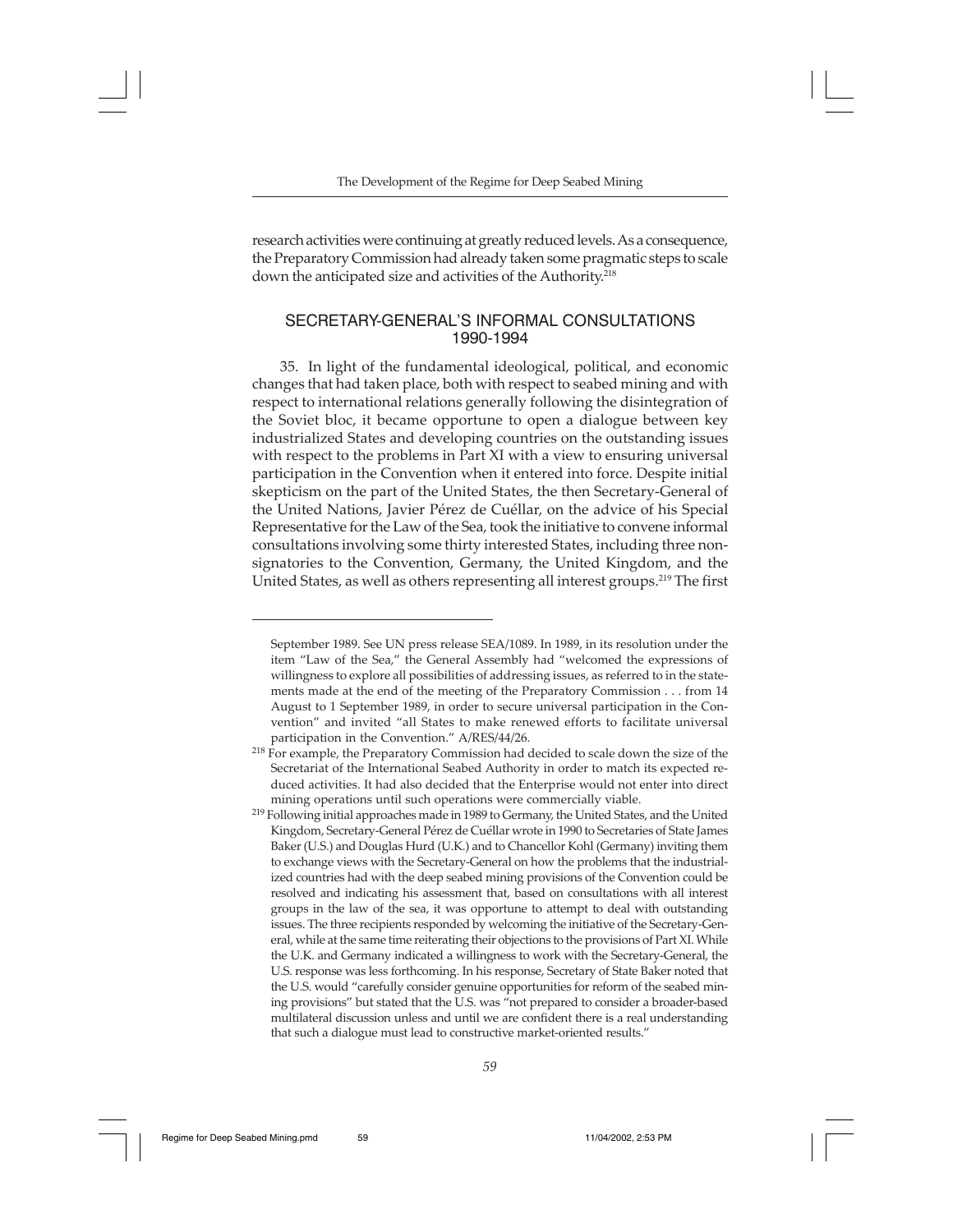such Consultation took place in July 1990.<sup>220</sup> In all, fifteen rounds of Informal Consultations took place in New York between July 1990 and June 1994.221

The initial objective was to identify the issues that were of most concern to some of the key States and that had prevented agreement on the Convention as a whole. The consultations identified nine issues as representing areas of difficulty. These issues were broadly similar to the issues identified by the Reagan administration in 1981 as factors that would prevent U.S. participation in the Convention. The key issues were identified in a summary issued by the Secretary-General on 31 January 1992 as follows:

<sup>&</sup>lt;sup>220</sup> In essence, there were two phases to the Consultations. The objective of the first phase, from 1990 to 1992 and involving a small group of some thirty key States, was to identify the issues that were of most concern to key States that had prevented agreement on the Convention as a whole and to examine possible approaches to their resolution. The second phase of the Informal Consultations, lasting from 1992 to 1994, was open to all interested delegations. As many as ninety delegations took part in the Consultations. The objective of this phase was to consider the possible solutions for the implementation of Part XI based on a market-oriented approach.

<sup>221 19</sup> July 1990; 30 October 1990; 25 March 1991; 23 July 1991; 14-15 October 1991; 10-11 December 1991; 16-17 June 1992; 6-7 August 1992; 28-29 January 1993; 27-28 April 1993; 2-6 August 1993; 8-12 November 1993; 31 January-4 February 1994; 4-8 April 1994; and 31 May-3 June 1994. See Report of the Secretary-General, Consultations of the Secretary-General on outstanding issues with respect to the deep seabed mining provisions of the United Nations Convention on the Law of the Sea, A/48/950. No official records were kept during the Informal Consultations. Indeed, until the latter stages of the Consultations, when a number of draft versions of the 1994 Agreement and accompanying draft resolution were issued, no official documents were issued. The negotiating technique adopted by the participants was first to identify the issues, then to reach general agreement on possible solutions to some problems, while isolating areas of difficulty for later discussion. To assist participants, the Special Representative of the Secretary-General for the Law of the Sea, Satya N. Nandan (1983-92), issued a series of Information Notes, supported at critical stages in the negotiations by more comprehensive summaries of the issues upon which agreement had been reached and the areas of disagreement. These Information Notes and summaries were issued informally, in English only, and did not form part of the official documentation issued by the United Nations. None of the documents were identified by symbol or number. In proceeding in this way, participants in the Informal Consultations were, in effect, continuing the tradition that had been established during UNCLOS III of dealing with the most difficult issues in private negotiating groups under the guidance of a few key individuals. While this method of negotiation had the advantage of flexibility and did not commit any participant to a firm position, thus allowing all possible solutions to be fully explored, a consequence of this is that no official record of the Consultations exists. The Information Notes and summaries have been published by the International Seabed Authority in *Secretary-Generalís Informal Consultations on Outstanding Issues Relating to the Deep Seabed Mining Provisions of the United Nations Convention on the Law of the Sea: Collected Documents*, International Seabed Authority, 2002. That publication also includes an extensive bibliography of the considerable body of published literature on the negotiations, much of it written by participants.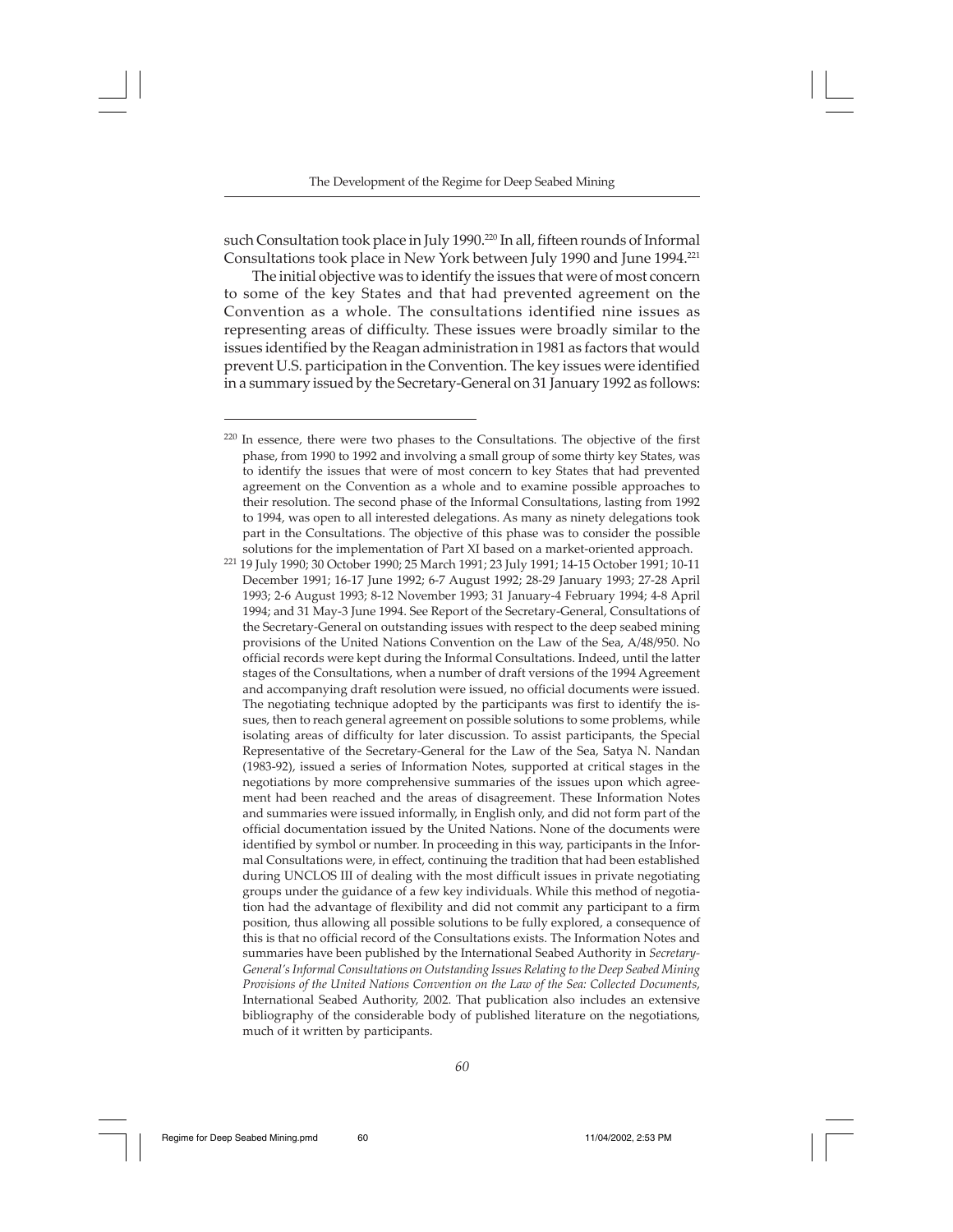(1) costs to States Parties, (2) the Enterprise, (3) decision-making, (4) the Review Conference, (5) transfer of technology, (6) production limitation, (7) compensation fund, (8) financial terms of contracts, and (9) environmental considerations. Having identified the issues, the next step was to identify possible solutions for the implementation of Part XI based on a market-oriented approach. By 1992, the informal consultations had reached general agreement on possible solutions to the problems of costs to States Parties, the Enterprise, decision-making, the Review Conference, and transfer of technology. Following the technique of isolating areas of difficulty for later discussion, it was also generally agreed that detailed solutions regarding production limitation, the compensation fund, and financial terms of contracts could be deferred until commercial production of seabed minerals was imminent. In the meantime, agreement could be reached on the general principles for dealing with those issues or setting the parameters within which rules, regulations, or procedures will be established at a later time. It was agreed to remove the issue of environmental considerations from the list of issues, as this was considered to no longer be controversial.

36. From 1992–1994, the Consultations were opened to all delegations. Some seventy-five to ninety delegations participated in these negotiations. When the consultations reconvened in January 1993, it was generally felt among participants that the stage had been reached when a text should be prepared in a form that could be the basis of an agreement.<sup>222</sup> In April 1993, an Information Note was prepared that set out various procedural approaches with respect to the use to be made of the results of the consultations. The four approaches could be summarized as follows: (i) a contractual instrument such as a protocol amending the Convention; (ii) an interpretative agreement consisting of understandings on the interpretation and application of the Convention; (iii) an interpretative agreement on the establishment of an initial Authority and an initial Enterprise during an interim regime accompanied by a procedural arrangement for the convening of a conference to establish the definitive regime for the commercial production of deep seabed minerals when such production became feasible; and (iv) an agreement additional to the Convention providing for the transition between the initial phase and the

<sup>222</sup> The preparation of such an agreement raised complex and novel legal issues. On the one hand, it was not desirable to convene a further diplomatic conference, but on the other hand, it was noted that the Vienna Convention on the Law of Treaties did not deal with amendment of a treaty prior to its entry into force. Further, the final clauses of the 1982 Convention dealt only with amendments to the 1982 Convention itself after its entry into force. These and other issues were discussed, and possible solutions identified, in a note dated July 1991 prepared by Shabtai Rosenne for the Under-Secretary-General for Ocean Affairs and Law of the Sea, reproduced in 29 *Israel Law Review* 491, 501 Appendix (1995).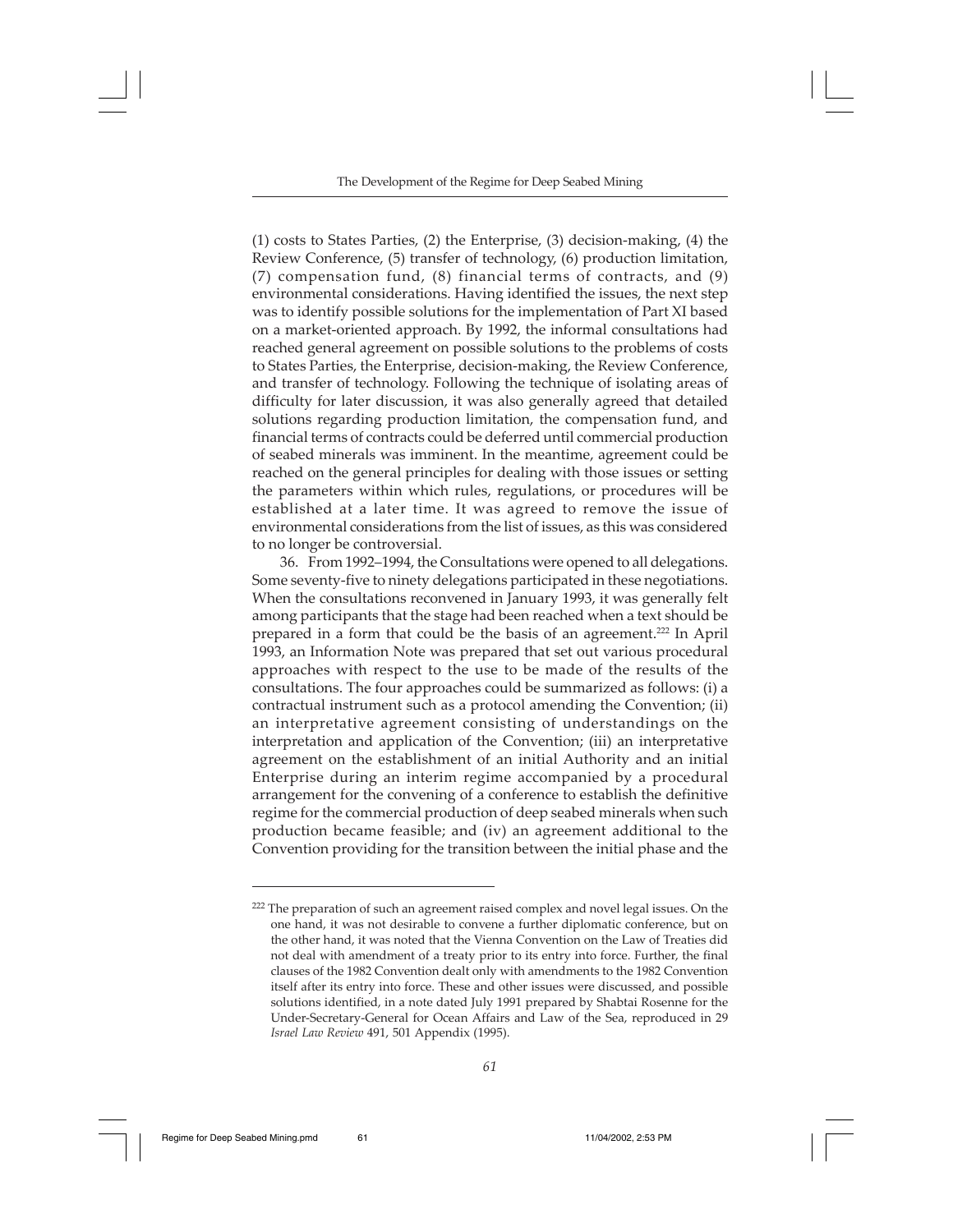definitive regime, in particular, the Authority would be mandated to develop solutions for issues still outstanding on the entry into force of the Convention.

Certain basic elements emerged from the review of these approaches. It was generally agreed that whatever approach might be adopted, it must be of a legally binding nature. It was also pointed out that a duality of regimes must be avoided. For the next round of Consultations, held from 2-6 August 1993, an Information Note dated 4 June 1993 was circulated that updated the Information Note of 8 April 1993 to reflect the observations made during the previous round of Consultations. During the course of this round of Consultations, a paper dated 3 August 1993 prepared by representatives of several developed and developing States was circulated among delegations as a contribution to the process of the Consultations. It was understood that the paper, which was commonly known as the "Boat" Paper," did not necessarily reflect the position of any of the delegations involved, but that it was considered to provide a useful basis for negotiation.223 Thereafter, while addressing the substantive issues contained in the Information Note dated 4 June 1993, delegations also made references to the relevant portions of the "Boat Paper." That paper was divided into three parts: (i) a draft resolution for adoption by the General Assembly; (ii) a draft Agreement relating to the Implementation of Part XI of the United Nations Convention on the Law of the Sea as an annex to the resolution; and (iii) two annexes to the draft Agreement. Annex I contained the agreed conclusions of the Secretary-General's consultations and Annex II was entitled "Consequential adjustments."

At the last round of Consultations held in 1993 (8-12 November), participants had before them the Information Note dated 4 June 1993 and a new version of the "Boat Paper" consolidating the two annexes to the original paper into one.224 At this November meeting, participants completed the review of all the items contained in the Information Note dated 4 June 1993. After having completed consideration of those issues, delegations embarked upon a renewed examination of the issue of "Costs"

 $223$  The "Boat Paper" was so-called because of a picture of a boat on the cover. It was prepared by an informal group of representatives that met mainly at the Permanent Mission of Fiji to the United Nations, chaired by Ambassador Satya N. Nandan (Fiji). The core members of the group included representatives, acting in their personal capacities, from the delegations of Australia, Brazil, Fiji, Germany, Indonesia, Italy, Jamaica, Kenya, Nigeria, the United Kingdom, and the United States. In later stages this group was expanded to some sixty delegations and became the main negotiating forum for the Agreement, the drafts from which were presented to the Secretary-General's Consultations.

 $224$  In addition, a non-paper entitled "Agreement on the Implementation of Part XI and Annexes III and IV of the United Nations Convention on the Law of the Sea" was submitted by the delegation of Sierra Leone, but had little impact on the discussions. Reproduced in *Informal Consultations and Collected Documents*, p. 223.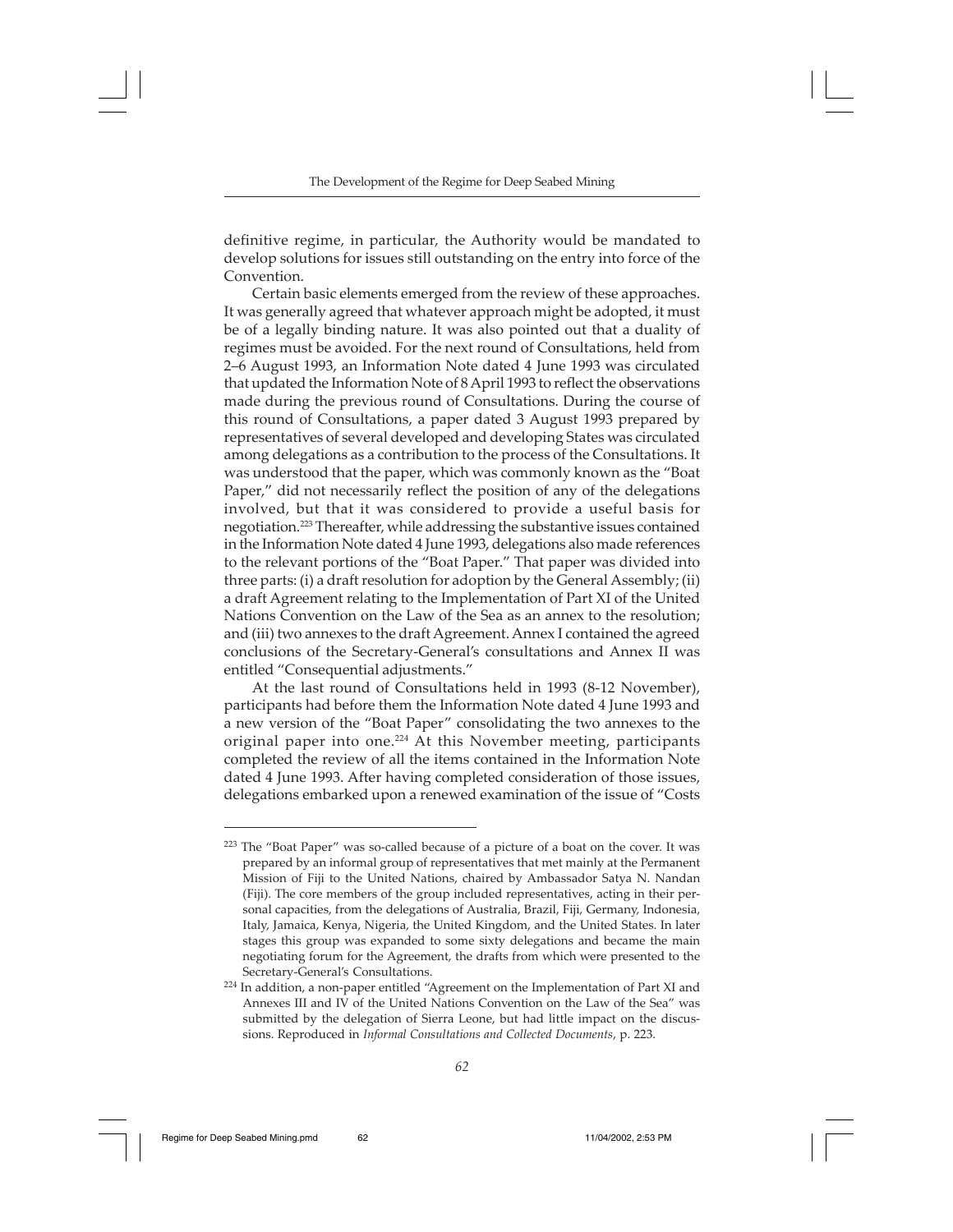to States Parties and institutional arrangements," but this time the focus was on the draft Agreement contained in the "Boat Paper." During the first round held in 1994 (31 January-4 February), the Consultations examined a revised version of the "Boat Paper," dated November 1993. This revision took into account the discussions that had taken place during the Secretary-General's Informal Consultations held in November 1993. The work of this round of Consultations focused on some crucial issues:

(a) Decision-making, in particular the question of the relationship between the Assembly and the Council, and the question as to which group of States in the Council should form the chambers for the purpose of decision-making in the Council;

(b) Whether the administrative expenses of the Authority should be met by assessed contributions of its members, including the provisional members of the Authority, or through the budget of the United Nations; and

(c) The issue of provisional application of the Agreement and of provisional membership in the Authority.

During this round of Consultations progress was made on the latter two issues.

The second round of the Secretary-General's Informal Consult-ations in 1994 was held from 4 to 8 April. The meeting had before it a further updated version of the "Boat Paper" entitled "Draft resolution and draft Agreement relating to the Implementation of Part XI of the 1982 United Nations Convention on the Law of the Sea" dated 14 February 1994. Participants undertook an article-by-article review of the draft Agreement. Attention was then focused on the two most important issues facing the Consultations: decision-making in the Council, and the Enterprise. These issues, which lay at the heart of the Consultations, proved most difficult to resolve. From the outset of the Consultations it was evident that these issues could only be resolved in the final stages of the process, when a clearer picture of the results of the Consultations had emerged. With respect to decision-making, the debate was directed at the system of chambered voting, in particular whether the category or group of States consisting mainly of developing States should be treated as a chamber for the purposes of decision-making in the Council. The discussion relating to the Enterprise centered on the type of mechanism that would trigger the commencement of its operations. Revisions were made to the draft Agreement in the light of the debates on the various issues. The revisions related to provisional application of the Agreement, provisional membership in the Authority, the treatment of the registered pioneer investors, and production policy. Based on these revisions, the draft resolution and draft Agreement relating to the Implementation of Part XI of the United Nations Convention on the Law of the Sea were revised in their entirety and a revised text was issued on 15 April 1994, the last day of the meeting.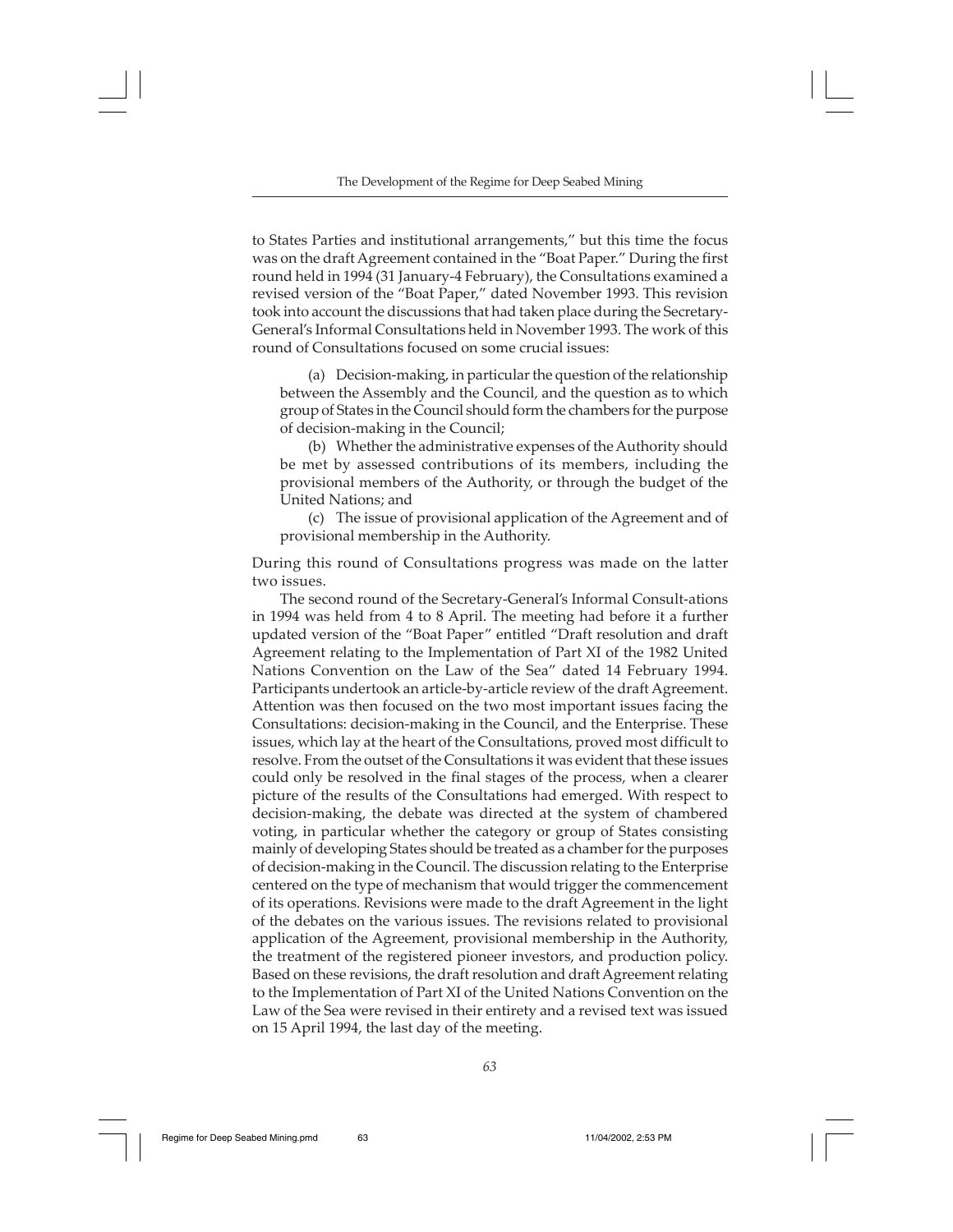The Development of the Regime for Deep Seabed Mining

The last round of Consultations took place from 31 May to 3 June 1994. The primary purpose of this final round was the harmonization in the various language versions of the draft resolution and draft Agreement. The Consultation had before it the draft resolution and draft Agreement dated 15 April 1994, which had been further revised on the basis of discussions in the previous round of Consultations and a corrigendum to the document dated 23 May 1994. Two documents (SG/LOS/CRP.1 and SG/LOS/CRP.2) containing suggested amendments of a drafting nature prepared by the Secretariat were also submitted in order to facilitate the process of harmonizing the language versions of the text. At the close of the meeting, delegations were presented with a revised text (SG/LOS/CRP.1/ Rev.1), dated 3 June 1994. That document elicited a few drafting comments that were reflected in the texts. A proposed solution relating to a particular aspect of representation in the Council raised by the Eastern European Group was set out in an informal understanding as follows:

Once there is widespread participation in the International Seabed Authority and the number of members of each regional group participating in the Authority is substantially similar to its membership in the United Nations, it is understood that each regional group would be represented in the Council of the Authority as a whole by at least three members.<sup>225</sup>

37. On July 28, 1994, the General Assembly, during its resumed fortyeighth session, adopted resolution 48/263, to which the Agreement was annexed, by 121 votes in favor and none against, with seven abstentions.<sup>226</sup> In accordance with the Agreement, any instrument of ratification or formal confirmation of or accession to the Convention following its adoption shall also represent consent to be bound by the Agreement. No State or entity may establish its consent to be bound by the Agreement unless it has previously established or establishes at the same time its consent to be

<sup>225</sup> Informal Understanding to be read by the President of the General Assembly at the time of the adoption of the resolution on the Agreement, annex II to A/48/950. Available at <http://www.un.org/Depts/los/general\_assembly/documents/48\_950\_English.pdf>.

<sup>226</sup> A/48/L.60. The co-sponsors of the draft resolution were Antigua and Barbuda, Argentina, Australia, Austria, Bahamas, Belgium, Benin, Botswana, Brazil, Cameroon, Canada, Chile, China, Denmark, Fiji, Finland, France, Germany, Greece, Grenada, Guinea-Bissau, Guyana, Iceland, India, Indonesia, Ireland, Italy, Jamaica, Japan, Kenya, Luxembourg, Malta, Marshall Islands, Micronesia (Federated States of), Myanmar, Namibia, Netherlands, New Zealand, Norway, Papua New Guinea, Portugal, Republic of Korea, Samoa, Senegal, Seychelles, Singapore, Solomon Islands, Spain, Sri Lanka, Sweden, Trinidad and Tobago, United Kingdom, United Republic of Tanzania, United States of America, Uruguay and Venezuela. Among the 121 votes in favour of the Agreement was that of South Africa: its first vote in the General Assembly after its exclusion in 1974. Abstaining from the vote were Colombia, Nicaragua, Panama, Peru, Russian Federation, Thailand, and Venezuela.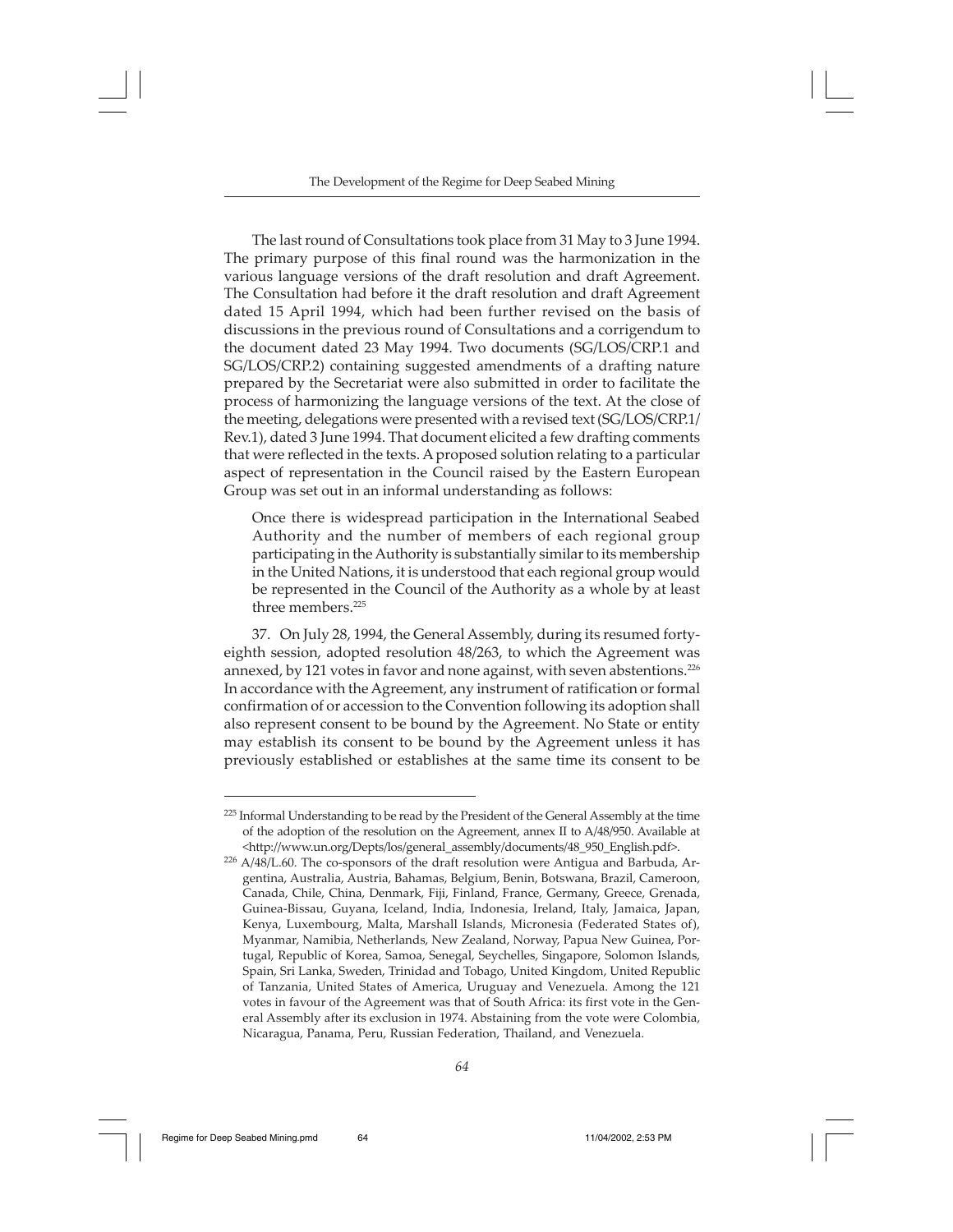The Development of the Regime for Deep Seabed Mining

bound by the Convention. Article 4 sets out the usual procedures for establishing consent to be bound; that is, signature followed by ratification, accession, or through the simplified procedure set out in article 5. Article 5, entitled "Simplified procedure," addressed the situation of States or entities that had completed the process of participation in the Convention prior to 28 July 1994. Applying the doctrine of "tacit consent," article 5 provides that such States shall be considered to have established consent to be bound by the Agreement twelve months after the date of its adoption "unless that State or entity notifies the depositary in writing before that date that it is not availing itself of the simplified procedure." An important feature of the Agreement is its provisional application. This was done not only to facilitate universal acceptance of the Convention, but also to promote universal participation in the International Seabed Authority by allowing for provisional membership in the Authority until such time as the necessary formalities could be completed prior to ratification of or accession to the Convention. Article 7 of the Agreement provided that if, on 16 November 1994 (the date of entry into force of the Convention), the Agreement had not entered into force, it would be applied provisionally pending its entry into force, subject to certain exceptions. This was an important provision designed to avoid the possibility of a duality of regimes existing upon entry into force of the Convention. Pursuant to article 6, the Agreement would enter into force thirty days after forty States had established their consent to be bound by it, provided that those forty States included seven of the States referred to in paragraph 1(a) of resolution II and that at least five of those States were developed States. This latter provision was a good faith assurance of participation in the Convention by seabed mining States, which had been sought by the Group of 77 in return for their agreement to the substantive changes to the regime made by the Agreement.

In accordance with article 6, paragraph 1, the Agreement entered into force on 28 July 1996. On the same date, in accordance with article 7, paragraph 3, provisional application of the Agreement terminated. Nevertheless, in accordance with the provisions of section 1, paragraph 12(a), of the annex to the Agreement, States and entities that had been applying the Agreement provisionally and for which it was not in force were able to continue to be members of the Authority on a provisional basis, pending its entry into force for such States and entities, by sending a written notification to the depositary to that effect prior to 16 November 1996 and by making an application to the Council of the Authority for an extension of membership on a provisional basis after 16 November 1996. In accordance with section 1, paragraph 12(a), of the annex to the Agreement, the Council was able to extend such membership beyond 16 November 1996 for a further period or periods not exceeding a total of two years, provided that the Council was satisfied that the State or entity concerned had been making efforts in good faith to become a party to the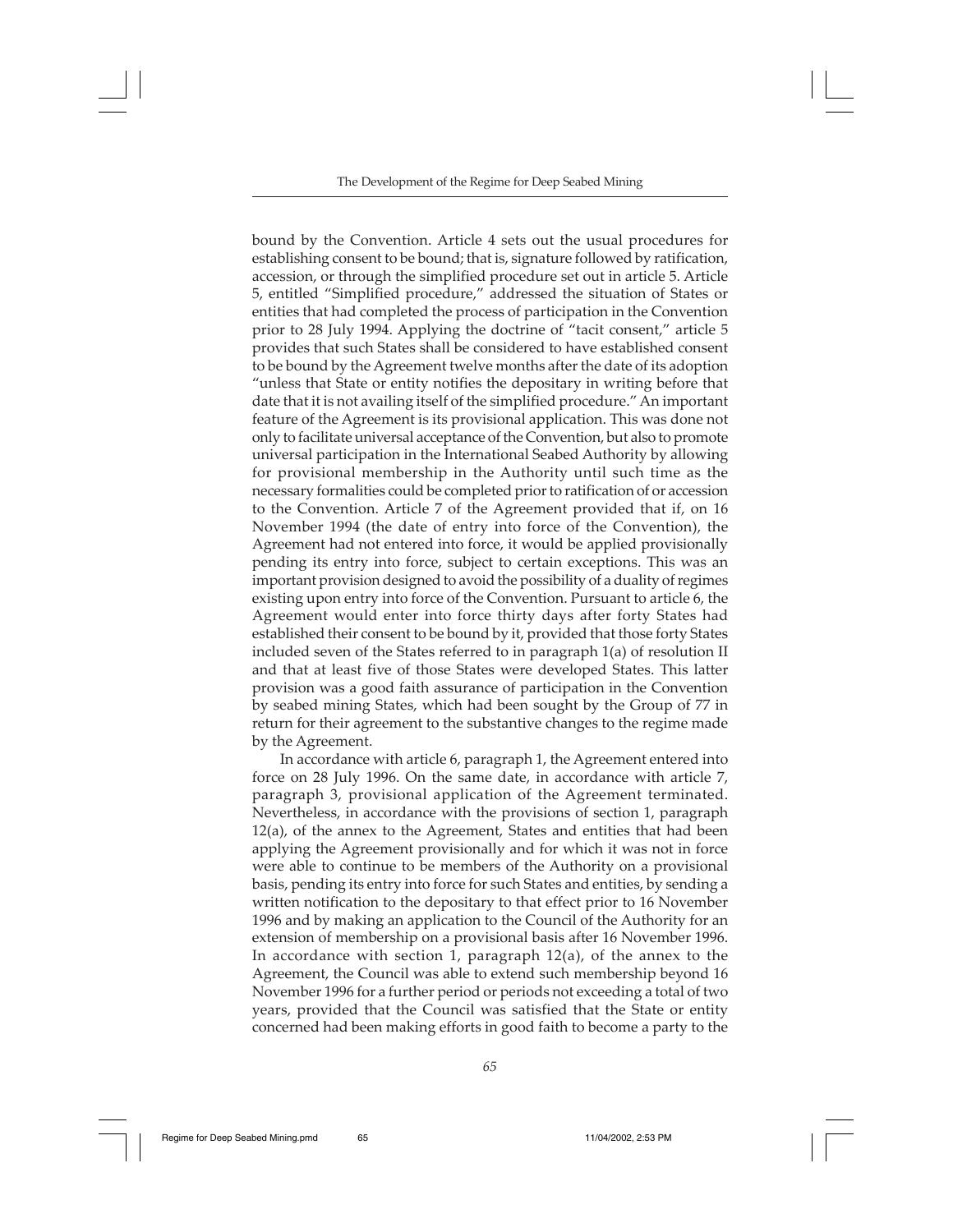Agreement and the Convention. Provisional membership, for all States, terminated on 16 November 1998.<sup>227</sup>

#### PART XI. THE AREA

38. Part XI is divided into a number of sections and subsections. Section 1 (articles 133 to 135) contains general provisions relating to the Area and Part XI as a whole. Article 133 sets out some terms applicable to Part XI and related provisions. Article 134, in combination with article 1, paragraphs 1(1) and (3), indicates the scope of application of Part XI, while article 135 addresses the legal status of the waters and air space superjacent to the Area. Section 2 (articles 136 to 149) sets out the "Principles Governing the Area." Its provisions are based in large part on the Declaration of Principles, with elaboration where necessary or appropriate. In this way, some indication is given of the nature of the regime and the types of activities that might be undertaken in the Area, and of the rights and obligations of States and other entities in respect of those activities. For the most part, these articles were accepted early in the negotiations at UNCLOS III, with discussion focusing on elaboration of the general principles. Many of the principles set out in section 2 address subjects that are covered in greater detail in other provisions of the Convention, including those concerning responsibility to ensure compliance and liability for damage, the rights and interests of coastal States, the promotion of marine scientific research, the promotion and encouragement of transfer of technology to developing countries,<sup>228</sup> protection of the marine environment, protection of human life, accommodation of other activities besides seabed mining, the participation of developing States in activities in the Area, and archaeological and historical objects found in the Area.

39. Section 3 (articles 150 to 155) sets out policies relating to the "Development of Resources of the Area." These are the only articles in Part XI that relate directly to the development of deep seabed resources. The basic policies relating to activities in the Area (article 150) reflect divergent interests with respect to deep seabed mining, balancing the interests and needs of industrialized States with those of developing States, and of the land-based producers and the consumers of the minerals to be

<sup>227</sup> On 15 November 1998, the following were members of the Authority on a provisional basis: Bangladesh, Belarus, Canada, Qatar, Switzerland, Ukraine, United Arab Emirates, and United States of America. In accordance with the Agreement, these States ceased to be members of the Authority on 16 November 1998. Bangladesh and Ukraine subsequently ratified or acceded to the Convention and the Agreement and therefore became members of the Authority.

<sup>&</sup>lt;sup>228</sup> Among these principles, those relating to the transfer of technology under article 144 have been elaborated upon in the 1994 Agreement, Annex, Section 5. See further article 144, Commentary *infra*.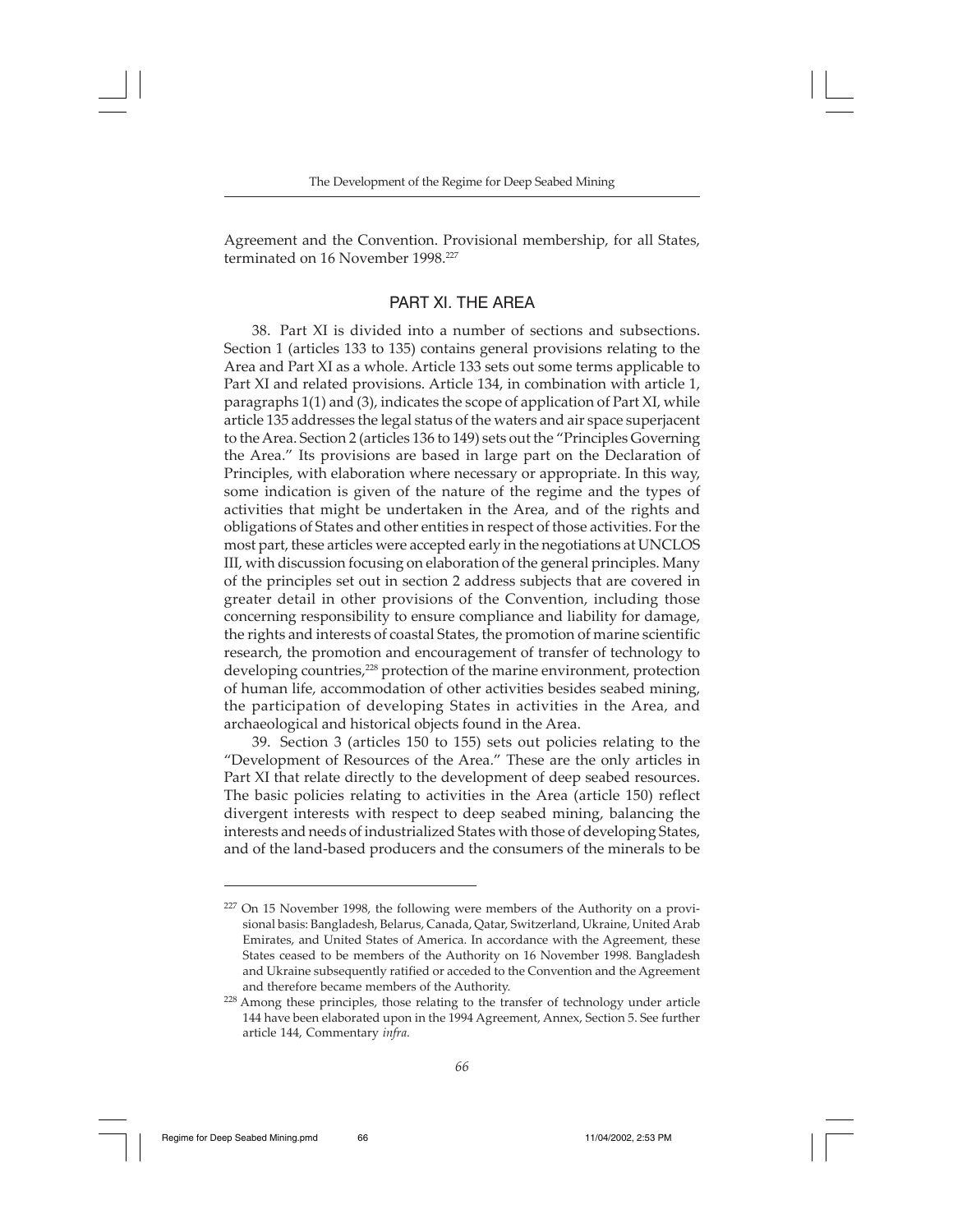obtained through seabed mining. The production policies for the resources of the Area (article 151) were among the most difficult and contentious issues at UNCLOS III. These were the subject of intensive negotiations in the First Committee right up to the end of the Conference. Further radical changes were introduced through the 1994 Agreement.<sup>229</sup> The question of the Review Conference (article 155) was also a matter of great controversy at UNCLOS III and was finally resolved by being effectively eliminated by the 1994 Agreement.<sup>230</sup>

Section 4 (articles 156 to 185) covers the institutional elements of the International Seabed Authority, the organization through which States Parties are, in accordance with Part XI of the Convention and the Agreement, to organize and control activities in the Area. Much of the discussion in the early stages of UNCLOS III, and in the Sea-Bed Committee before it, focused on determining the form of the international machinery to be established, the powers and functions to be given to that machinery, and on the organs of the machinery necessary to exercise those powers and carry out those functions. Section 4 represents the culmination of those discussions. In addition to general provisions in subsection A (articles 156 to 158) on the establishment, nature, and fundamental principles of the Authority, subsections B to D (articles 159 to 169) set out details concerning various organs of the Authority – the Assembly, Council, and Secretariat, together with the subsidiary bodies of the Council, namely the Economic Planning Commission and the Legal and Technical Commission.231 The composition of each organ, as well as its powers and functions, are addressed separately.<sup>232</sup> Subsection E consists of a single article (article 170) dealing with the Enterprise, the organ of the Authority that is to "carry out activities in the Area directly, . . . as well as the transporting, processing and marketing of minerals recovered from the Area." The Statute of the Enterprise, addressing its legal capacity and functions, is set out in Annex IV. In addition, the 1994 Agreement, Annex, section 2, contains new provisions concerning the Enterprise, including its initial functions. Subsection F (articles 171 to 175) deals with the financial arrangements of the Authority,

 $229$  In accordance with the 1994 Agreement, Annex, section 6, most of article 151 "shall not apply," and new guiding principles have been established. See further article 151, Commentary *infra*.

<sup>230</sup> The 1994 Agreement, Annex, section 4, addresses the issue of the Review Conference. See further article 155, Commentary *infra*.

<sup>231</sup> Under the 1994 Agreement, Annex, section 9, a Finance Committee is established to deal with financial matters relating to the functions of the Authority. Furthermore, the Agreement, Annex, section 2, elaborates on the decision-making procedures within the organs of the Authority.

<sup>232</sup> The 1994 Agreement contains detailed provisions regarding the composition and procedures, powers, and functions of the Council, setting aside certain provisions of articles 161 and 162 in the process. The Agreement also deals with the relationship between the various organs of the Authority.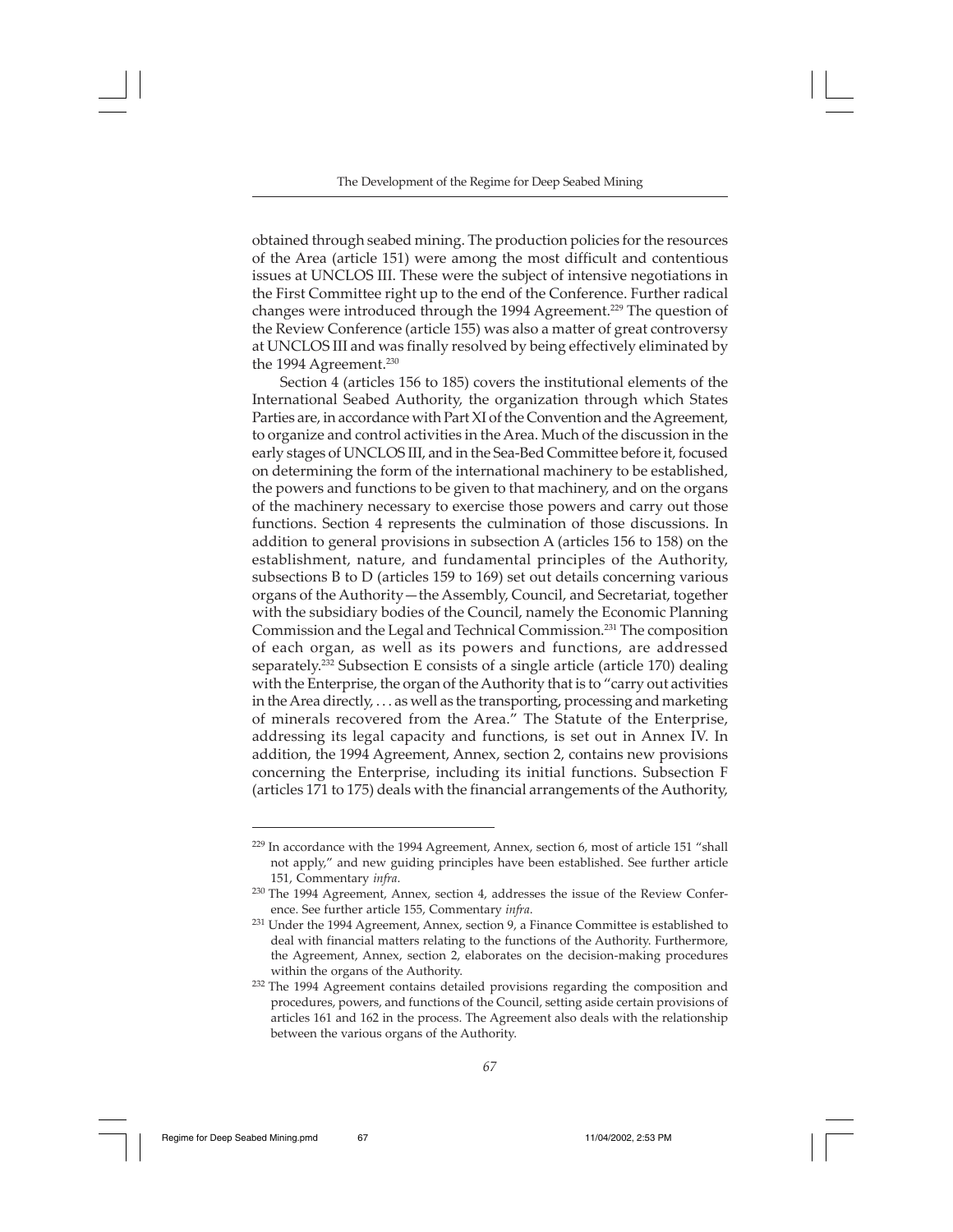including its funding, annual budget, and administrative expenses. Here again, various provisions of the 1994 Agreement have introduced significant changes to the system set out in the Convention.233 Subsection G (articles 176 to 183) contains provisions on the legal status of the Authority and on the privileges and immunities enjoyed by the Authority and by persons connected with the Authority. Subsection H (articles 184 and 185) contains provisions allowing the suspension of the exercise of certain rights and privileges enjoyed by members of the Authority.

40. Section 5 concerns the settlement of disputes relating to activities in the Area governed by Part XI and Annexes III and IV. It relates to the jurisdiction and functions of the Seabed Disputes Chamber of the International Tribunal for the Law of the Sea, established under article 287 read with Annex VI, articles 14 and 35 to 40 (see further Vol. V of this series, at 360 and 399-416). The Chamber's jurisdiction is governed by Part XI, section 5, together with Part XV and Annex VI. The provisions of Part XI, section 5, were introduced to the First Committee through the Group of Legal Experts (See paragraph 25), although it was the Drafting Committee that was charged with producing a draft of Annex VI. The references to the Authority in Annex VI came from the Group of Legal Experts and from the First Committee directly. The evolution of the specific provisions of Part XI, section 5, is addressed in the Commentaries on individual articles below. The history of the negotiations on dispute settlement generally is elaborated in Volume V of this series.<sup>234</sup>

41. Annexes III and IV are integral parts of the regime established under Part XI and the 1994 Agreement. Annex III sets out the "Basic Conditions of Prospecting, Exploration and Exploitation" and, as such, forms the legal basis upon which activities in the Area may be undertaken. Again, the 1994 Agreement introduced important changes to the regime set out in Annex III. The Convention envisages that the provisions of Annex III are to be further elaborated through the rules, regulations, and procedures of the International Seabed Authority. In July 2000, the Authority adopted the first set of such regulations, on prospecting and exploration for polymetallic nodules in the Area.<sup>235</sup> The impact of the regulations on

<sup>233</sup> See, for example, Annex, Section 1, para. 14, concerning the borrowing power of the Authority; Annex, Section 8, para. 2, concerning the financial terms of contracts; and Annex, Section 9, relating to the Finance Committee.

 $234$  See also, Tullio Treves, "The Jurisdiction of the International Tribunal for the Law of the Sea," Indian Journal of International Law, 37, 396-419; Tullio Treves, "New Trends in the Settlement of Disputes and the Law of the Sea Convention," in The Law of the Sea: The Common Heritage and Emerging Challenges, Harry N. Scheiber (editor), Martinus Nijhoff, 2000, at 61; Gudmundur Eiriksson, "The International Tribunal for the Law of the Sea," Nijhoff, 2000. As indicated by article 159, paragraph 10, of the Convention and Annex VI, articles 35, paragraph 2, and 37, the Seabed Disputes Chamber is also an integral part of the regime for deep seabed mining.

<sup>235</sup> ISBA/6/A/18, Annex (13 July 2000), reproduced as Documentary Annex II of this volume.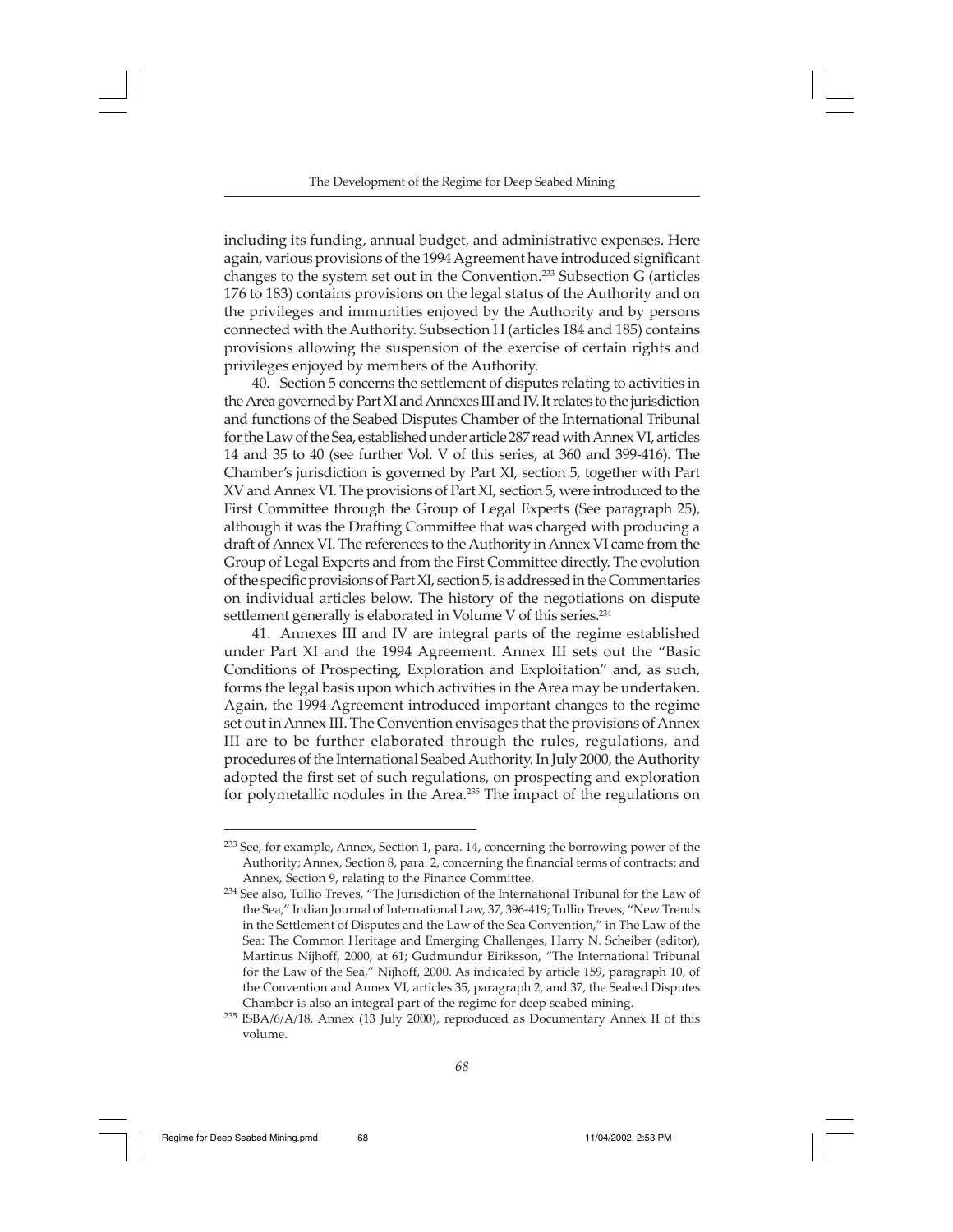The Development of the Regime for Deep Seabed Mining

the implementation of the provisions of Annex III is addressed in the Commentaries on individual articles. It should also be noted that there exists a close relationship between the provisions of Annex III, the regulations, and the provisions of resolution II governing the activities of the registered pioneer investors. Annex IV contains the Statute of the Enterprise, including its purposes and its relation to the Authority, and matters relating to its financing and operation. As indicated above, the 1994 Agreement sets out provisions relating to the operations of the Enterprise during its initial phase.

42. Not to be overlooked as part of the regime for seabed mining established under the Convention are resolutions I and II contained in Annex I to the Final Act of the Conference. Resolution I formally established the Preparatory Commission for the International Seabed Authority and for the International Tribunal for the Law of the Sea. Resolution II set out rules "Governing Preparatory Investment in Pioneer Activities relating to Polymetallic Nodules." The intention of resolution II was to "protect the substantial investments already made in the development of seabed mining technology, equipment and expertise<sup>"236</sup> and in the research and identification of potential mining areas made by pioneer investors. The four initial registered pioneer investors were India, France (IFREMER/ AFERNOD), Japan (Deep Ocean Resources Development Co. Ltd.), and the State enterprise Yuzhmorgeologiya sponsored by the Soviet Union [now the Russian Federation]. These were later joined by the Interoceanmetal Joint Organization (IOM), a consortium sponsored by Bulgaria, Cuba, Czechoslovakia [now the Czech Republic and Slovakia], Poland, and the USSR [now the Russian Federation]; the China Ocean Mineral Resources Research and Development Association (COMRA), sponsored by the People's Republic of China; and the Government of the Republic of Korea.<sup>237</sup>

43. The regime for seabed mining under Part XI has undergone significant changes by virtue of the 1994 Agreement. Under article 2, paragraph 1, of that Agreement, the provisions of the Agreement and Part XI and related provisions of the Convention are to be "interpreted and

<sup>236</sup> See LOS/PCN/L.103 (1992, mimeo.), para. 11 (Chairman, Preparatory Commission). <sup>237</sup> Others who qualified as pioneer investors under resolution II but did not register as pioneer investors were four U.S.-based consortia: (1) Kennecott Consortium, formed in 1974, composed of Kennecott Corporation (U.S.), RTZ Deepsea Mining Enterprises Ltd. (U.K.), Consolidated Gold Fields Plc (U.K.), BP Petroleum Development Ltd. (U.K.), Noranda Exploration Inc. (Canada), and Mitsubishi Group (Japan); (2) Ocean Mining Associates, formed in 1974, composed of Essex Minerals Company (U.S.), Union Seas Inc. (Belgium), Sun Ocean Ventures (U.S.), and Samim Ocean Inc. (Italy); (3) Ocean Management Inc., formed in 1975, composed of Inco Inc. (Canada), SEDCO Inc. (U.S.), *Arbeitsgemeinschaft Meeretechnisch Gewinnbare Rohstoffe* (Germany), and Deep Ocean Minerals Company (Japan); and (4) Ocean Minerals Company (OMCO), formed in 1977, composed of Amoco Ocean Minerals Co. (U.S.), Lockheed Corporation (U.S.), Royal Dutch Shell (Netherlands), and Royal Bos Kalis Westminster (Netherlands).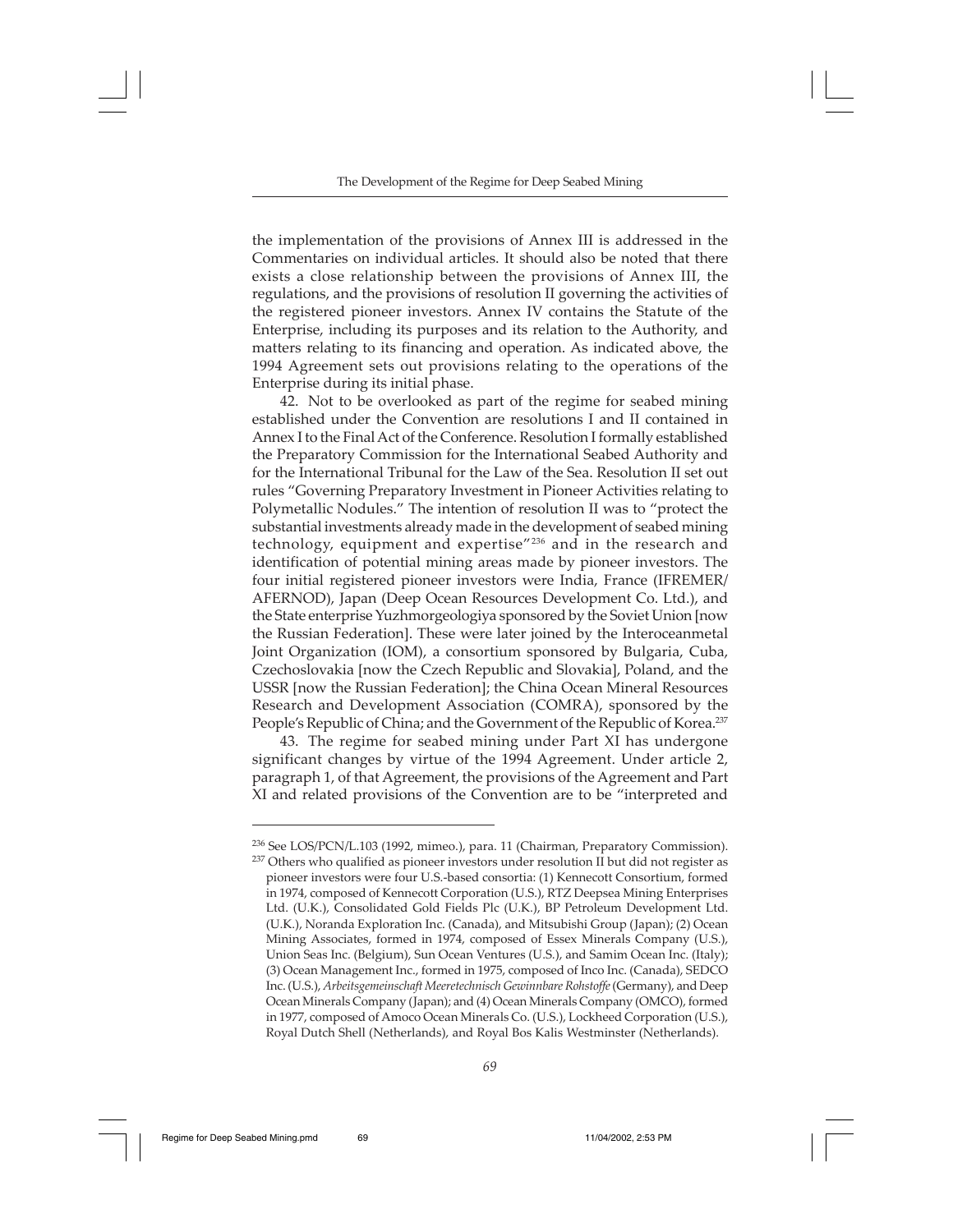applied together as a single instrument." In the event of any inconsistency between the two, the provisions of the Agreement shall prevail.<sup>238</sup> Where a provision of Part XI, Annex III, or Annex IV is affected by a provision of the Agreement, the effect of the relevant provisions of the Agreement is addressed in the Commentary on each individual article.

<sup>238</sup> *Secretary-Generalís Informal Consultations on Outstanding Issues Relating to the Deep Seabed Mining Provisions of the United Nations Convention on the Law of the Sea: Collected Documents*, International Seabed Authority, 2002, contains an extensive bibliography of the published literature relating to the background of the 1994 Agreement. In particular, see David H. Anderson, "Efforts to Ensure Universal Participation in the United Nations Convention on the Law of the Sea," International and Comparative Law Quarterly 42 (3) July 1993, 654-664; "Further Efforts to Ensure Universal Participation in the United Nations Convention on the Law of the Sea," International and Comparative Law Quarterly 43 (4) October 1994, 886-893; Edward D. Brown, ìThe 1994 Agreement on the Implementation of Part XI of the UN Convention on the Law of the Sea: breakthrough to universality?" Marine Policy 19 (1) January 1995, 5-20; Moritaka Hayashi, "The 1994 Agreement for the Universalization of the Law of the Sea Convention," Ocean Development and International Law 27 (1-2) 1996, 31-39; Joachim Koch, "Revisions in Part XI: A Necessary Compromise," in Myron H. Nordquist and John N. Moore (eds.), *1994 Rhodes Papers: Entry into Force of the Law of the Sea Convention*, The Hague and Boston: Martinus Nijhoff Publishers, 1995, 151- 154; L. D. M. Nelson, "Some observations on the Agreement implementing Part XI of the 1982 Convention on the Law of the Sea," in Proceedings of the Twenty-eighth Annual Conference of the Law of the Sea Institute, Honolulu, Hawaii, 11-14; July 1994: *Ocean Governance: Strategies and approaches for the 21st Century*, edited by Thomas A. Mensah. Honolulu, Hawaii: Law of the Sea Institute, University of Hawaii, 1996, 203-218; M. C. W. Pinto, "Common Heritage of Mankind: From Metaphor to Myth," in Makarczyk (ed.), *Theory of International Law at the Threshold of the 21st Century, Essays in Honour of Krysztof Skubiszewski*, Kluwer 1996, at 224; Satya N. Nandan, "Resolving the Problems of Part XI (The Deep Seabed Mining Regime)," Seminar on New National Perspectives on the Law of the Sea, Center for Oceans Law and Policy, University of Virginia, Washington D.C., 19 March 1993; Tullio Treves, *L'entrée en* vigeur de la Convention des Nations Unies sur le droit de la mer: la route vers l'universalité," International legal issues arising under the United Nations Decade of International Law, Doha, Qatar, 22 to 25 March 1994.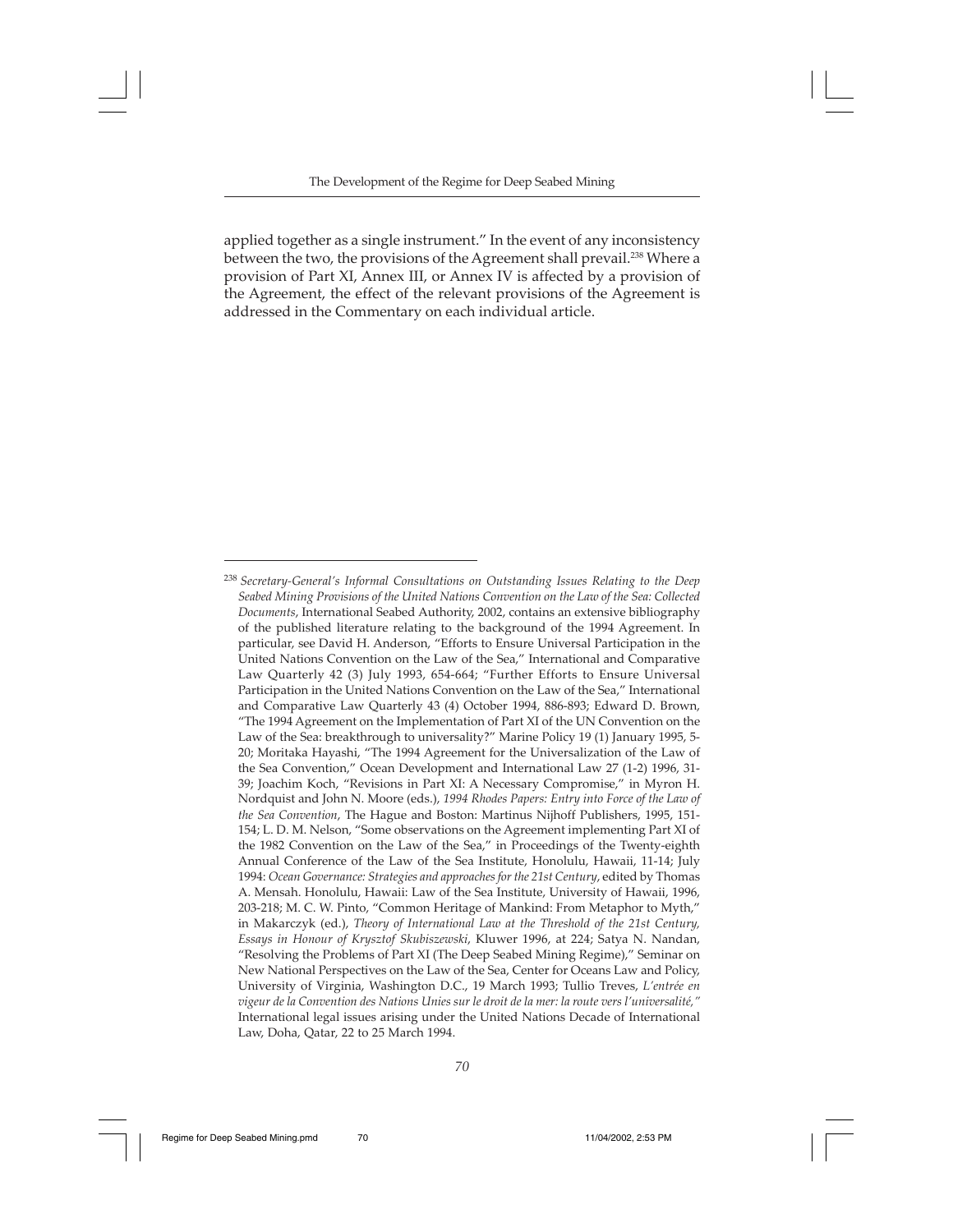**Center for Oceans Law and Policy** University of Virginia

## **UNITED NATIONS CONVENTION ON THE LAW OF THE SEA 1982**

## **A COMMENTARY**

### **Volume VI**

Articles 133 to 191 Annexes III and IV Final Act, Annex I, Resolution II Agreement relating to the Implementation of Part XI Documentary Annexes

#### **Satya N. Nandan, C.F., C.B.E.** Volume Editor

**Michael W. Lodge**

Associate Editor



**Martinus Nijhoff Publishers** DORDRECHT / BOSTON / LONDON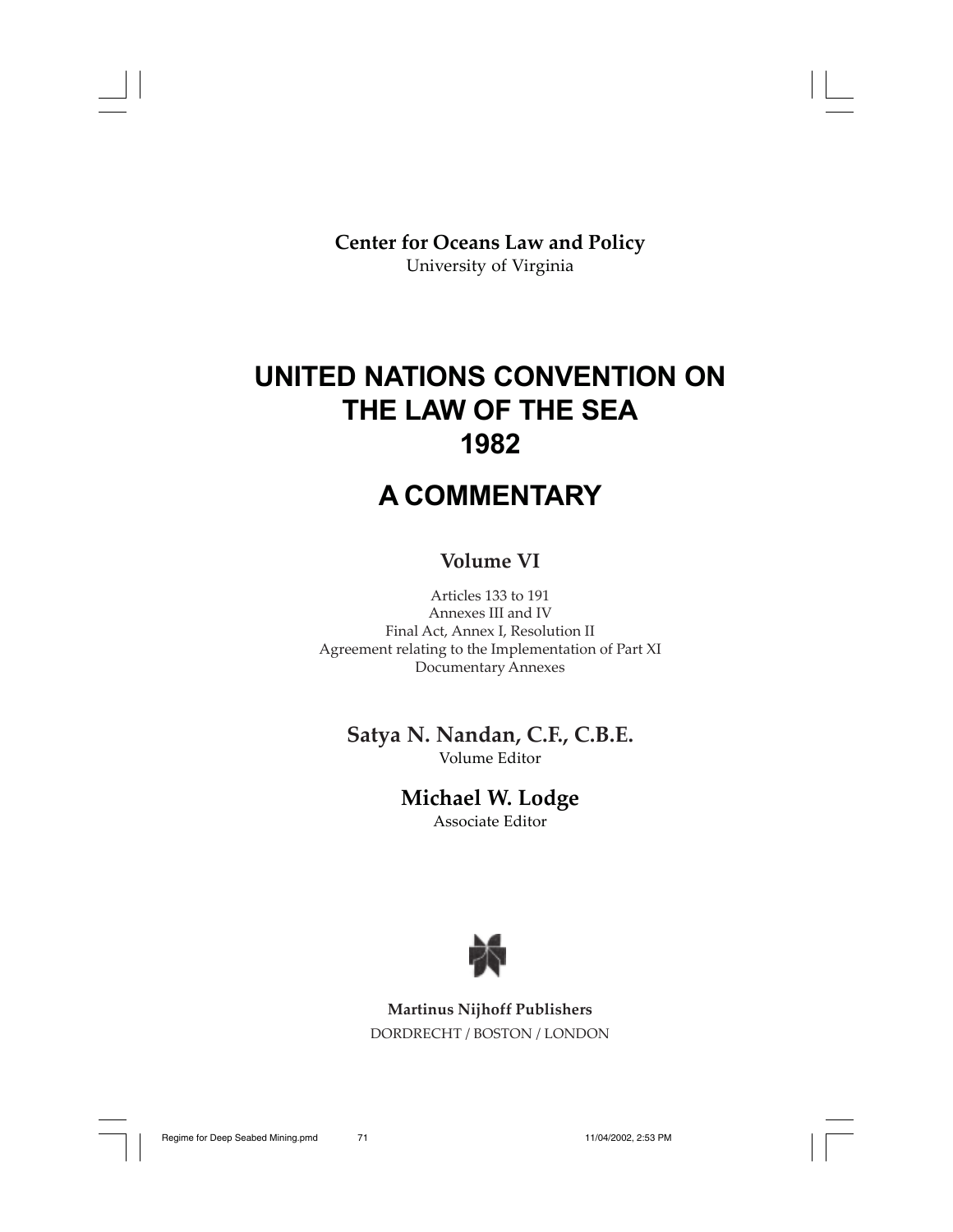# **UNITED NATIONS CONVENTION ON THE LAW OF THE SEA 1982**

### **A COMMENTARY**

**Myron H. Nordquist,** Series Editor-in-Chief **Satya N. Nandan and Shabtai Rosenne,** General Editors

Volumes to date in this series:

I. Text of Convention and Introductory Material, Volume Editor Myron H. Nordquist. 1985 ISBN 90-247-3145-3

II. Second Committee: Articles 1 to 85, Annexes I and II, and Final Act, Annex II,

Volume Editors Satya N. Nandan and Shabtai Rosenne. 1993 ISBN 0-7923-2471-4

III. Second Committee: Articles 86 to 132, and supplementary documents, Volume Editors Satya N. Nandan and Shabtai Rosenne. 1995 ISBN 90-411-0035-0

IV. Third Committee: Articles 192 to 278, and Final Act, Annex VI, Volume Editors Shabtai Rosenne and Alexander Yankov. 1991 ISBN 0-7923-0764-X

V. Settlement of Disputes, General and Final Provisions: Articles 279 to 320, Annexes V, VI, VII, VIII and IX, and Final Act, Annex I, Resolutions I, III and IV,

Volume Editors Shabtai Rosenne and Louis B. Sohn. 1989 ISBN 90-247-3719-2

VI. First Committee: Articles 133 to 191, Annexes III and IV, Final Act, Annex I, Resolution II, Agreement relating to the Implementation of Part XI, Volume Editors Satya N. Nandan and Michael W. Lodge (Associate Editor)

Volume VII of the series will include a comprehensive subject index to the series, consolidated lists of treaties, cases and appendices, and additional reference material.

\* \* \* \* \* \* \*